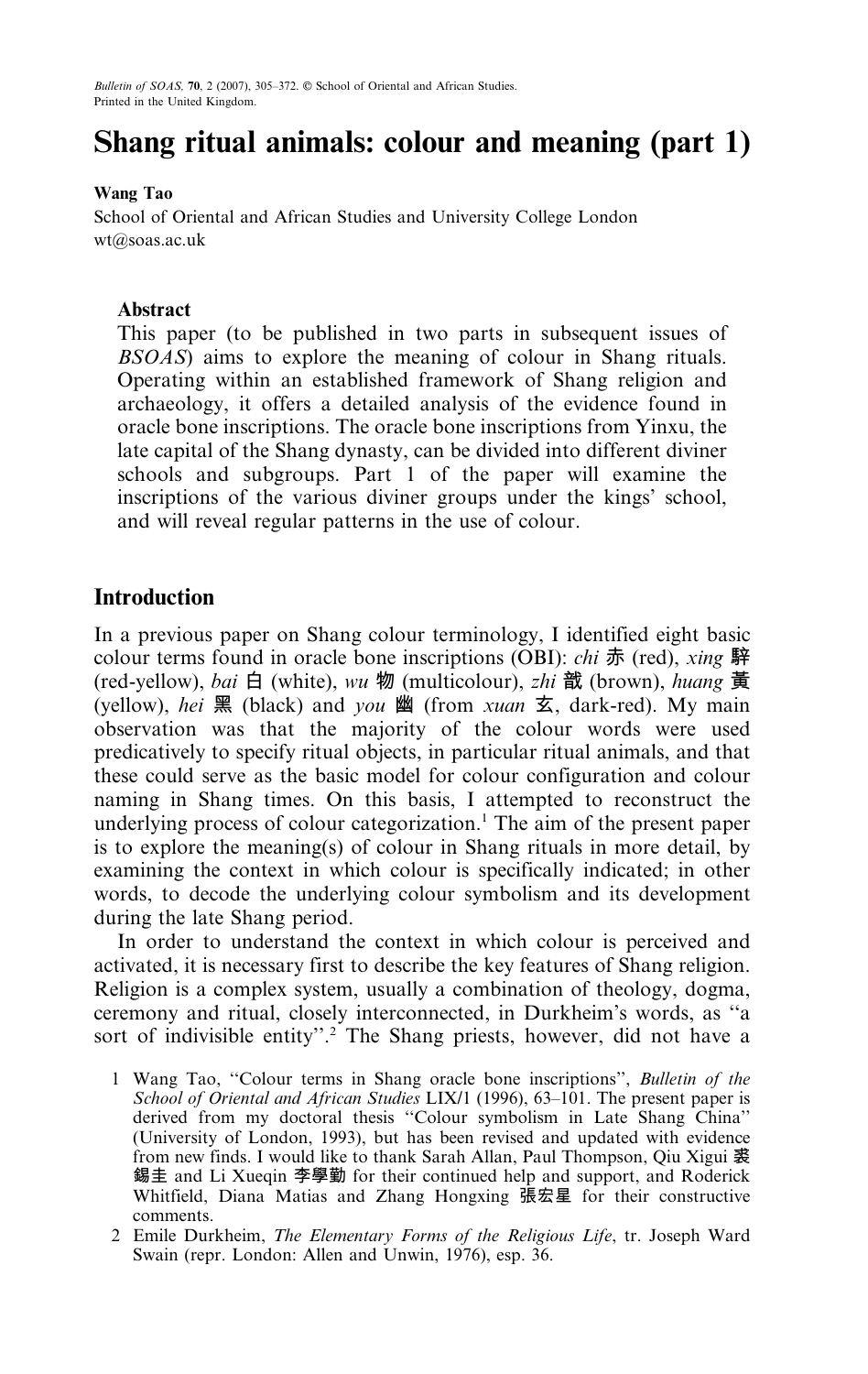liturgical book such as the Bible to narrate their belief system. For this reason, we must detect Shang beliefs through the remains of their religious activities. We therefore depend largely on archaeological evidence and, in particular, divinatory inscriptions found on animal bones. Oracle bone inscriptions are contemporary written records of rituals and divinations and thus play an essential role in the understanding of Shang history and religion.

In my interpretation of the Shang evidence, I have deliberately used some transmitted pre-Han texts. One may question the authenticity and the dates of these texts, since there is a perceived gap between the Shang inscriptions and the body of early texts known through textual transmission. Many scholars, influenced by the historiographical scepticism of the Gushibian School 古史辨派 in the 1920s and 1930s, have little confidence in the Xia, Shang or Zhou historical records transmitted in those works.<sup>3</sup> In recent years, however, archaeology has brought to light more early Chinese texts than ever before, and the new evidence suggests that many transmitted records must be based on genuine early material, even if such documents were subsequently amended, inflected, or rewritten during the course of their transmission. It may be possible in the near future to attempt to bridge the gaps by studying the excavated materials; for example, new results have emerged from the use of Zhou bronze inscriptions to study classical texts such as *Zhouli* 周禮.<sup>4</sup> The examination and evaluation of ancient texts is essential for a real understanding of early Chinese culture and the development of thought in ancient China.<sup>5</sup> For now, though, we must adopt a more tentative position, and be aware that, while these documents were probably compiled later, they are likely to contain much information from earlier sources, or to be the transformation of an earlier tradition. When using these texts. I have treated them cautiously and analytically, by comparing them, wherever possible, with evidence from archaeological contexts.

In this paper, I will first discuss briefly the key elements of Shang rituals and divination, and then introduce two aspects that are crucial to this study: the idea of Shang colour symbolism, and the new classification and periodization of OBI. I will then focus on the evidence for colour symbolism in the OBI by examining each diviner group in turn. The results will be presented in the conclusions.

- 3 The Gushibian School, led by Gu Jiegang 顧頡剛 and others, was very influential in the first half of the twentieth century. Their studies are contained in Gushibian 古史辨 (7 vols, Shanghai and Beijing, 1926–41; repr. Shanghai: Shanghai guji chubanshe, 1982).
- 4 See Zhang Yachu 張亞初 and Liu Yu 劉雨, Xi Zhou jinwen guanzhi yanjiu 西周金 文官制研究 (Beijing: Zhonghua shuju, 1986), esp. 111-44; and Chen Hanping 陳漢<br>平, Xi Zhou ceming zhidu yanjiu 西周冊命制度研究 (Shanghai: Xuelin chubanshe, 1986), esp. 163-219.
- 5 See Li Xueqin 李學勤, "Dui gushu de faxian fansi" 對古書的發現反思, in Li Xueqin ji 李學勤集 (Harbin: Heilongjiang jiaoyu chubanshe, 1989), 41–6; and "Kaogu faxian yu Zhongguo xueshu shi" 考古發現與中國學術史, in Li Xueqin wenji 李學勤文集 (Shanghai: Shanghai cishu chubanshe, 2005), 30–31. The latter was first read at an international symposium at Hong Kong University in January 2001.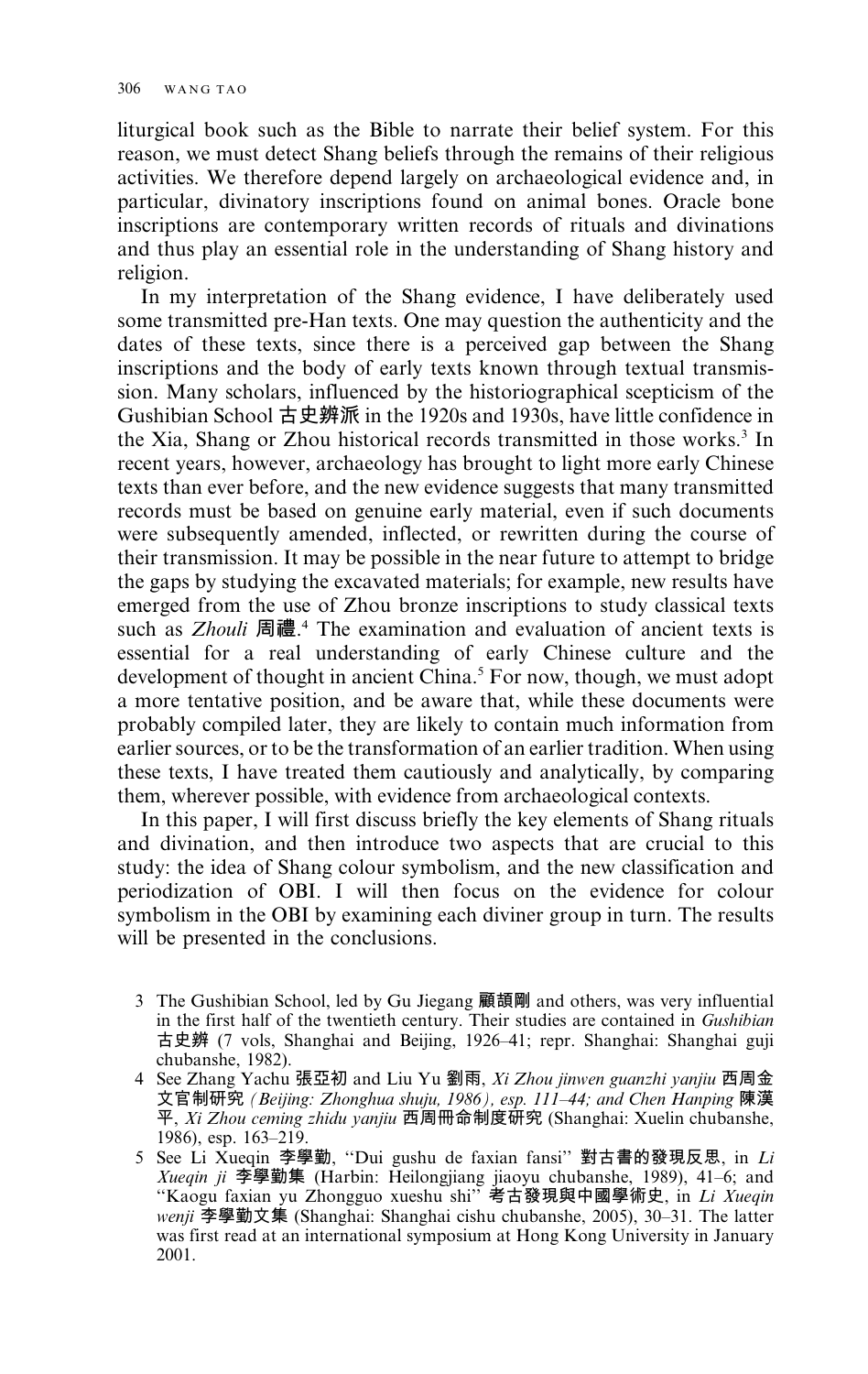## Shang rituals and divination

A number of scholars have attempted to reconstruct Shang religion,<sup>6</sup> and for analytical purposes, most agree that the Shang world of ancestors, spirits and gods can be divided into various categories on different levels (see figure 1).

It is clear that the ancestral cult prevalent in later Chinese history was already dominant in the Shang period. The Shang calendar evolved alongside the sacrifices made to the ancestors. The royal genealogy contains thirty-five historical ancestors, including the pre-dynastic rulers and the dynastic kings, and their main consorts. They have "temple-names" (*miaohao* 廟號).<sup>7</sup> are worshipped frequently and are presented with regular offerings in various rites. And additionally to members of the royal genealogy, the Shang people also made sacrifices to historical figures who have been identified as important ministers to earlier rulers, such as Huang Yin 黃尹, Yi Yin 伊尹, Xian Wu 咸戊 and Xue Wu 學戊.8

There are also several Shang ancestors recorded in OBI who may be better understood as mythological than historical ancestors. They include Nao 夒 (or Kui 夔, or Jun 俊),<sup>9</sup> Er 娥 and Wang Hai 王亥, who are sometimes called the *gaozu* 高祖 or "High Ancestors". The names of these ancestors were usually written in pictographic forms,<sup>10</sup> with no particular

- 6 Two major studies are Chen Mengjia's 陳夢家 Yinxu buci zongshu 殷墟卜辭綜述 (Beijing: Kexue chubanshe, 1956), esp. 561–603, and Shima Kunio's 島邦男, *Inkyo* bokuji kenkyū 殷墟卜辭っ研究 (Hirosaki: Hirosaki daigaku chūgoku kenkyūkai, 1958), esp. 55–348. The most important monographs since the 1970s are Chang Tsung-tung, Der Kult der Shang-Dynastie im Spiegel der Orakelinschriften: eine paläographische Studie zur Religion im archaischen China (Wiesbaden: Harrassowitz, 1970); Akatsuka Kiyoshi 赤塚忠, Chugoku kodai no shukyo to bunka: in ocho no saishi 中國古代の宗教と文化: 殷王朝の祭祀 (Tokyo: Kadokawa shoten, 1977); Sarah Allan, The Shape of the Turtle: Myth, Art, and Cosmos in Early China (Albany, NY: SUNY Press, 1990); Michiharu Itō and Kenichi Takashima, Studies in Early Chinese Civilization: Religion, Society, Language and Palaeography, ed. Gary F. Arbuckle (Hirakata and Osaka: Kansai Gaidai University, 1996); and David N. Keightley, The Ancestral Landscape: Time, Space, and Community in Late Shang China (ca. 1200-1045 BC) (Berkeley, CA: University of California, Institute of East Asian Studies, 2000).
- 7 For a discussion of temple names, see Chen Mengjia, *Yinxu buci zongshu*, 401–82; see also Ji Dewei 吉德瑋 [David Keightley], "Zhongguo gudai de jiri yu miaohao" 中國古代的祭日與廟號, Yinxu bowuyuan yuankan 殷墟博物苑苑刊, Inaugural issue, (1989), 20–32. Sarah Allan has also argued that the categorization of the direct ancestors of the Shang lineage into the "temple name system" is related to their creation myth of the ten suns; see Allan, The Shape of the Turtle, esp. ch. 2,  $19 - 56$ .
- 8 For the identification of the old ministers, see Chen Mengjia, *Yinxu buci zongshu*, 361–6; and Shima Kunio, *Inkyo bokuji kenkyū*, 252–3.
- 9 For a discussion of various identifications of this Shang ancestor, see Allan, The Shape of the Turtle, 51-2.
- 10 For example, the names of Er 娥 and Wang Hai 王亥 are sometimes written with a bird-element, suggesting an association with the creation myth in which the Shang people were born from the egg of a black bird. Indeed, Yu Xingwu has argued that the bird was a Shang totem; see Yu Xingwu 于省吾, "Lüe lun tuteng yu zongjiao qiyuan he Xia Shang tuten"略論圖騰與宗教起源和夏商圖騰, Lishi yanjiu 歷史研  $\ddot{\mathcal{R}}$ 1959/11, 60–6; also Allan, The Shape of the Turtle, 54–5.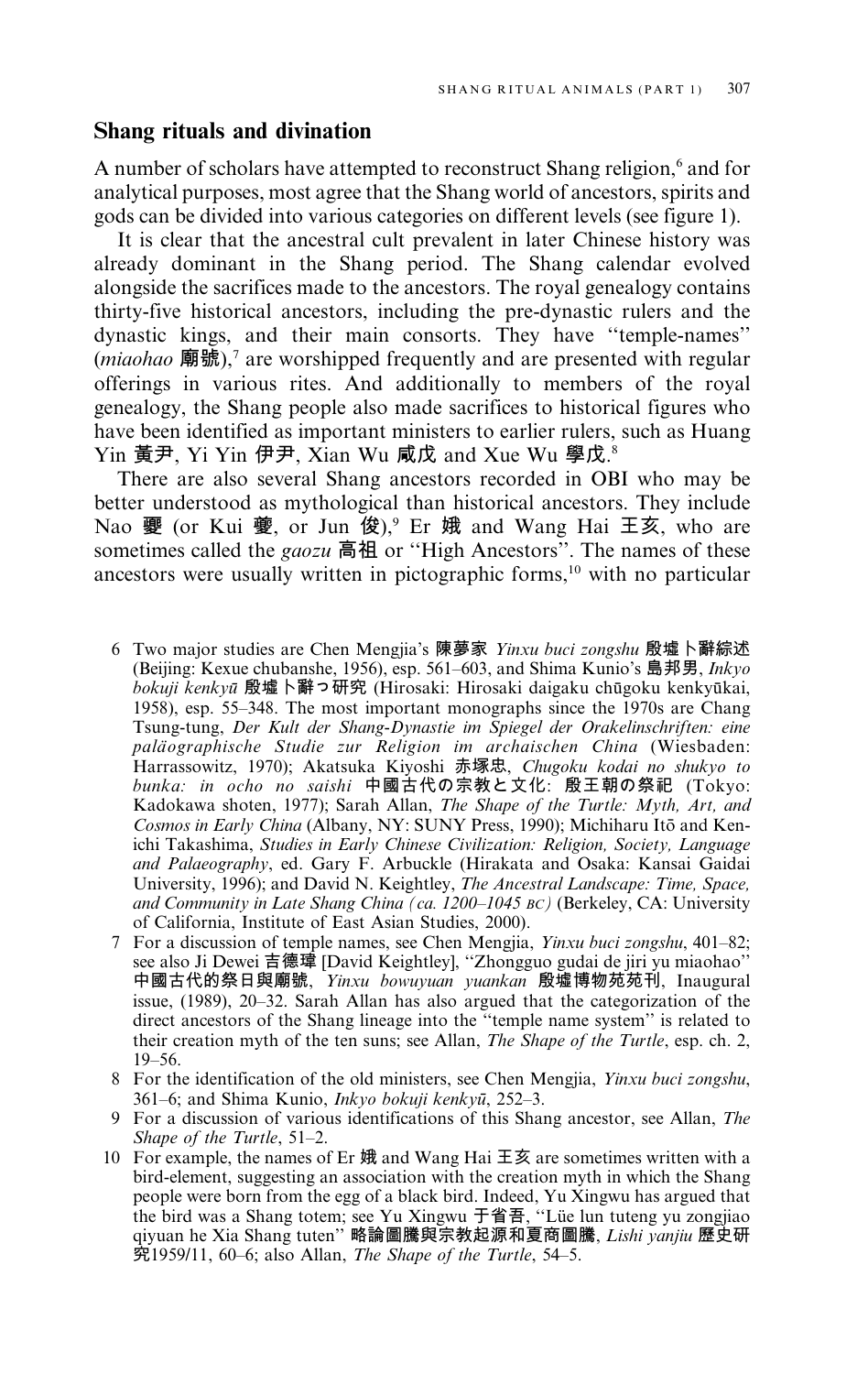$308$  WANGTAO

| Supreme god(s)                         | Di 帝                                                                                                                                                                                                                                                                                                                                                                                                   |
|----------------------------------------|--------------------------------------------------------------------------------------------------------------------------------------------------------------------------------------------------------------------------------------------------------------------------------------------------------------------------------------------------------------------------------------------------------|
| Cosmic gods                            | Fang 方 (Sifang 四方), Dongmu 東母, Ximu 西母                                                                                                                                                                                                                                                                                                                                                                 |
| Natural powers                         | Sun 日, moon 月, stars 星, wind 風, thunder 雷, rain 雨                                                                                                                                                                                                                                                                                                                                                      |
| Natural spirits/<br>mythical ancestors | Tu $\pm$ (She 社), Yue 嶽, He 河                                                                                                                                                                                                                                                                                                                                                                          |
| Mythical ancestors                     | Nao 夒 (Jun 俊), Ji 季, Wang Hai 王亥, Wang Heng 王恆                                                                                                                                                                                                                                                                                                                                                         |
| Pre-dynastical<br>ancestors            | Shang Jia 上甲, Bao Yi 報乙, Bao Bing 報丙, Bao Ding 報丁, Shi<br>Ren 示壬, Shi Gui 示癸                                                                                                                                                                                                                                                                                                                           |
| Dynastic kings                         | Da Yi 大乙 (Tang 唐), Da Ding 大丁, Da Jia 大甲, Bu Bing 卜丙, Da<br>Geng 大庚, Xiao Jia 小甲, Da Wu 大戊, Lü Ji 呂己, Zhong Ding 中<br>丁, Bu Ren 卜壬, Jian Jia 戔甲, Zu Yi 祖乙, Zu Xin 祖辛, Qiang Jia<br>羗甲, Zu Ding 祖丁, Nan Geng 南庚, Xiang Jia 象甲, Pan Geng 般<br>庚, Xiao Xin 小辛, Xiao Yi 小乙, Wu Ding 武丁, Zu Ji 祖己, Zu<br>Geng 祖庚, Zu Jia 祖甲, Lin Xin 廩辛 and Kang Ding 康丁, Wu Yi<br>武乙, Wen Wu Ding 文武丁, Di Yi 帝乙, Di Xin 帝辛 |
| Kings' consorts                        | Bi Jia 妣甲, Bi Yi 妣乙, Bi Ding 妣丁, Bi Wu 妣戊, Bi Ji 妣己, Bi<br>Geng 妣庚, Bi Xin 妣辛, Yu Bi Xin 毓妣辛, Bi Ren 妣壬, Bi Gui 妣<br>癸                                                                                                                                                                                                                                                                                 |
| Royal ministers                        | Huang Yin 黃尹, Yi Yin 伊尹, Xian Wu 咸戊, Xue Wu 學戊, Jin Wu<br>盡戊, Mie 蔑                                                                                                                                                                                                                                                                                                                                    |

Figure 1. The reconstructed Shang pantheon in OBI

fixed order, and no temple names. It is difficult to identify them with figures in the traditional records, because the records can be very confusing. For example, the names Yue 嶽 and He 河 appear to be spirits of Mt Yue 岳 (modern Mt Songshan 嵩山) and Yellow River (Huanghe 黃河), yet they are offered sacrifices in the same manner as were the ancestors, and at times He is even called a *gaozu*, or "High Ancestor". Altars and temples were built for these mythological ancestors, and there is no clear distinction between them and the direct historical ancestors. In this way, they seem always to be in transformation, as part-god and part-ancestor. Other recipients of Shang rituals are clearly natural powers rather than ancestors. For example, rituals were performed to the sun, moon, wind and thunder. The Shang people also worshipped Tu  $\pm$  (or She  $\pm$ ) and Fang  $\overline{D}$ , who probably represent the spirit(s) of the earth and the cardinal directions.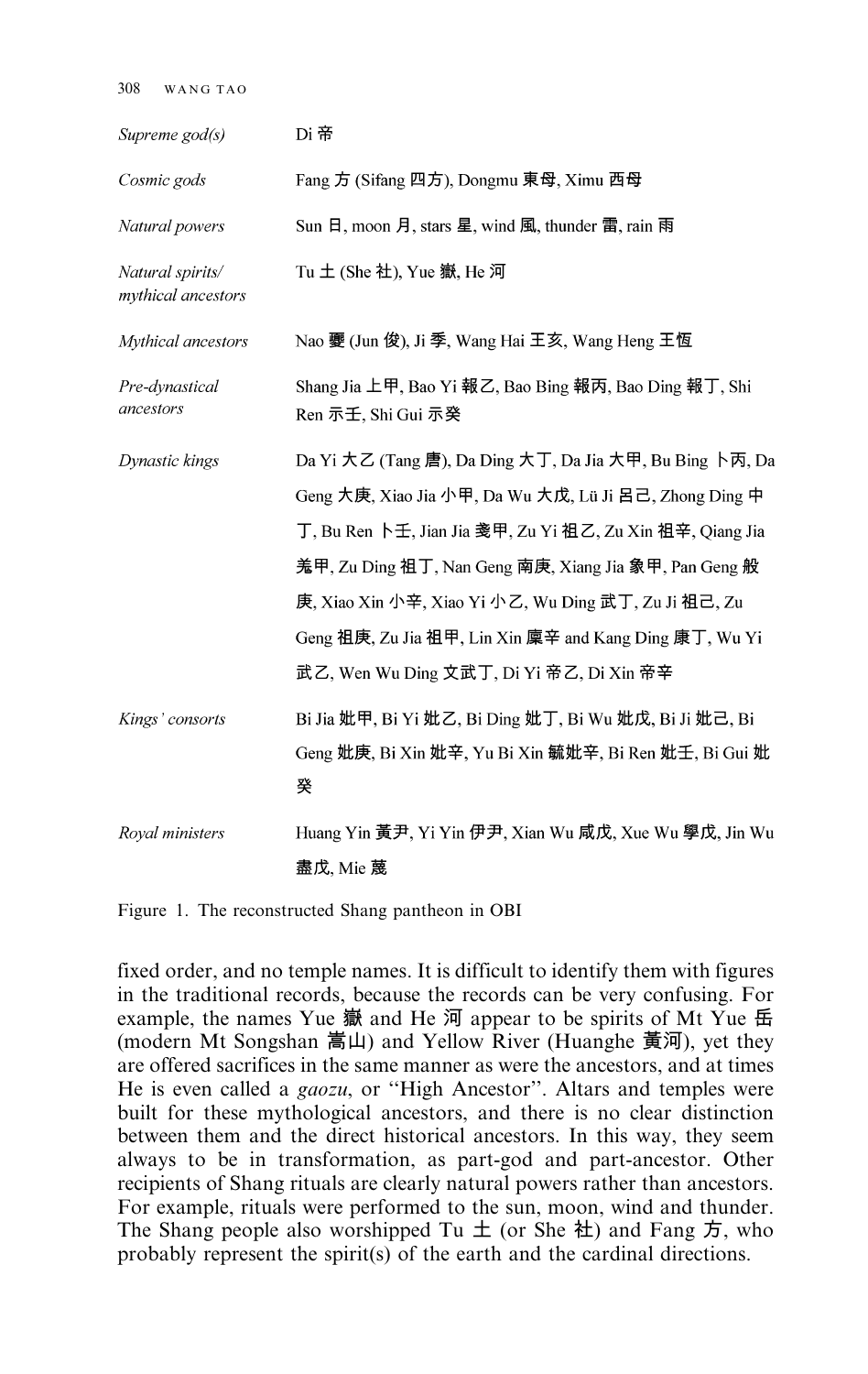The most powerful god in Shang religion, towering above all the deities. is the Di 帝, conventionally understood as "Shang Di" 上帝 or the "Lord on High".<sup>11</sup> We do not know for certain whether this term referred to an individual god or to several gods.

As the supreme and most powerful divinity, Di was placed at the very top of the Shang pantheon, and was expected to behave as a heavenly god. However, it is also true that the character  $di$  in OBI has different meanings, sometimes referring to a particular ritual  $(di \frac{\pi}{10})$ , and sometimes to an honorific title for the Shang kings: hence Di Yi  $\overline{R}Z$  and Di Xin  $\overline{R}Z$ . To a degree, Di shared some of the same characteristics as the Shang ancestors.<sup>12</sup> Recently, Robert Eno has argued that the character di is probably a generic or corporate term and that it may refer to deceased ("one or more than one") leaders of a lineage.<sup>13</sup> Yet the language of the OBI suggests that Di seldom received sacrifices directly from the Shang people, preferring instead to be "entertained" (bin 賓) by the Shang ancestors.<sup>14</sup>

In oracle bone inscriptions, Di is more like a cosmic god; he could "command" (ling  $\hat{\Theta}$ ) natural powers such as clouds, wind, thunder and rain; he could "send down" (jiang 降) drought and other natural disasters; and he could also grant his approval (*ruo*  $\ddot{\mathbf{a}}$ ), or disapproval (*bu ruo*  $\ddot{\mathbf{A}}$ ), of important state affairs, such as building a city or launching a military attack. In a more cosmological context, Di is closely associated with the sifang 四方, the cardinal directions, or the spirit of the four quadrates, who also received offerings from the Shang people. In later traditions, the deities of the *sifang* are also called Di. The origin of Di-worship may be associated with early astrology.<sup>15</sup>

For the Shang people, performing rituals and making sacrifices were of enormous importance. The majority of divination records are about the various rites and sacrifices, how they were to be performed, what the offerings were, and to whom they were addressed. The OBI are testament to

- 11 For a general study of Di in OBI, see Hu Houxuan 胡厚宣, "Yin buci zhong de shangdi he wangdi" 殷卜辭中的上帝和王帝, Lishi yanjiu 歷史研究 1959/9, 23-50; 1959/10, 89-110.
- 12 Oiu Xigui 裘錫圭 has already argued that the character di 帝 is related to di 嫡. meaning a lineal descent; see Qiu Xigui, "Guanyu Shangdai de zongzu zuzhi yu guizu he pingmin liangge jieji de chubu yanjiu" 關於商代的宗族組織與貴族和平民 兩個階級的初步研究, in Qiu Xigui, Gudai wenshi yanjiu xintan 古代文史研究新探 (Nanjing: Jiangsu guji chubanshe, 1992), 296-342, esp. 298-302; [originally published in *Wenshi* 文史 17 (1983)].
- 13 Robert Eno, "Was there a high god Ti in Shang religion?", *Early China* 15 (1990),  $1 - 26$ .
- 14 Zhu Fenghan 朱鳳翰 has challenged the traditional view that Di is the "supreme" god", and argues that Di was a newly invented cosmic god in the Shang religion. He has also cited two inscriptions that may relate to the ritual for Di. See Zhu Fenghan, "Shang Zhou shiqi de tianshen chongbai" 商周時期的天神崇拜, Zhongguo shehui kexue 中國社會科學 1993/4, 191-211.
- 15 For a recent study of the problem of Di, see Sarah Allan, "On the identity of Shang Di and the origin of the concept of a celestial mandate (tianming 天命)" (unpublished paper, first presented at the international symposium "The concept of space reflected in Chinese palaeography", Paris, March 2004), in which she proposes that the worship of the Di might have derived from the Pole Star.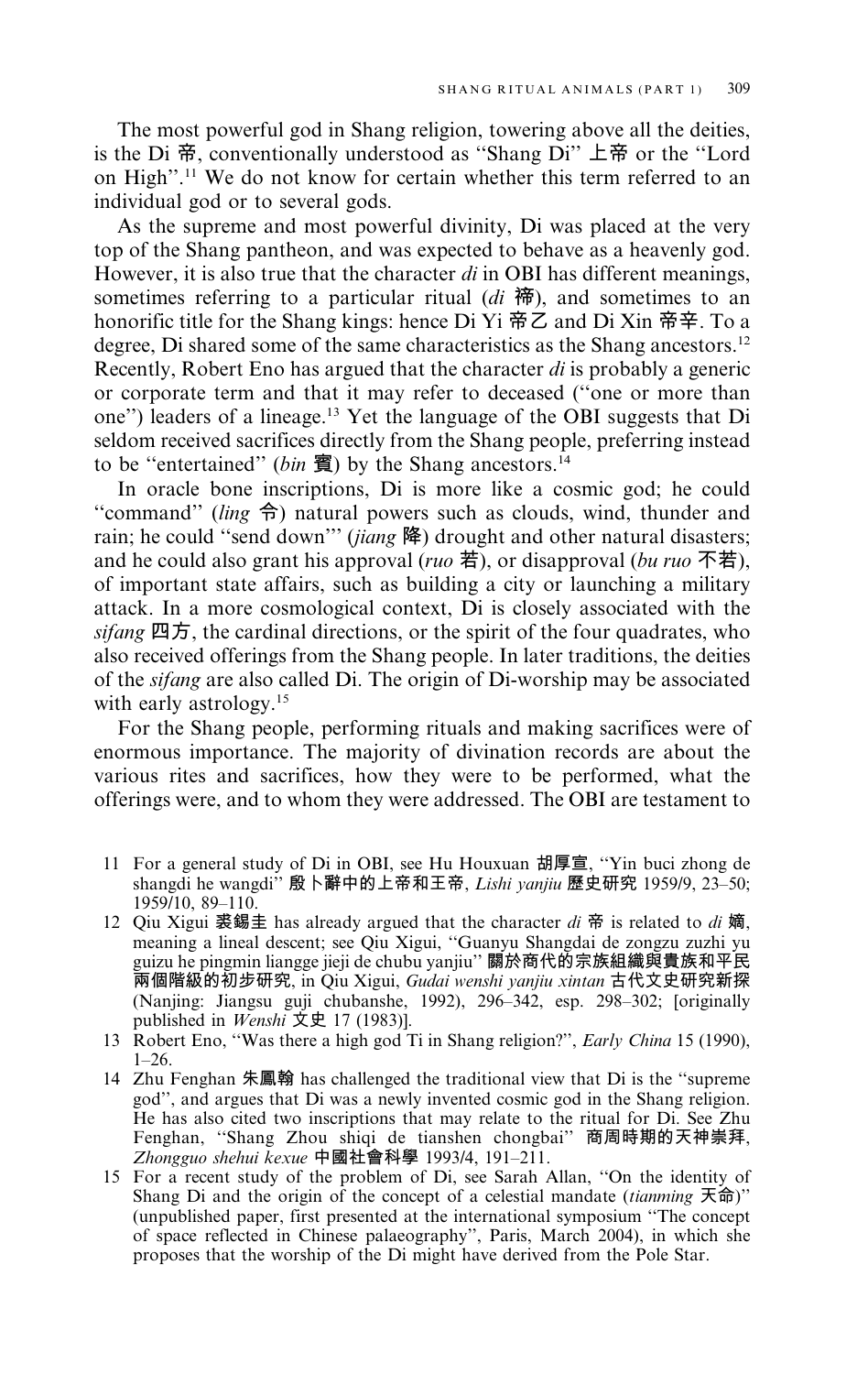a rich variety of Shang ritual activity, and include holocaust, libation and exorcism.<sup>16</sup> The nature of the sacrifices is also wide-ranging: the most common offerings are wine and food, followed by domestic animals, such as oxen, pigs, sheep and dogs.<sup>17</sup> But human sacrifice also featured heavily in Shang rituals.<sup>18</sup> The Shang kings frequently hunted, and wild species caught in hunting expeditions were also sacrificed: wild boars, deer, tigers and  $\frac{\text{birds}}{19}$ 

Several theories of Shang religion and ritual have been put forward. For instance, K. C. Chang 張光直 has argued that shamanism played a central role in Shang religion and that the Shang kings, diviners, and sacrificial animals all served to communicate between different worlds. It would seem that the Shang ritual was the continuation of the earlier "shamanistic politics" of the Neolithic period.<sup>20</sup> On the other hand, David Keightley regards Shang religion as having the characteristics of a proto-bureaucratic nature, in which sacrifice was a form of "gift" exchange: "I give, in order that thou should give". He pointed out that the aim of Shang ancestral worship was "to act as affirmation of holy kinship; and on the other hand, when practised directly by the royalty, it legitimatized their political power and promoted psychological support for their right to rule".<sup>21</sup> Keightley has also observed that the making of the Shang sacrifice was in effect the "making of ancestors", as this involved the conscious creation of a hierarchical system.<sup>22</sup>

But even if the Shang people had a shamanistic worldview, and even if social politics played an important role in their religious practice, we cannot ignore the cosmological aspects of ritual and sacrifice. As Sarah Allan has argued, when the Shang kings and diviners offered sacrifices of animals and wine they were trying to influence the invisible forces of the cosmos. When the appropriate sacrifice was properly offered to the ancestors and gods, they were then obliged to pay benefits back to mankind. The aims of one individual divination and sacrifice might be complex and different from another, but the principle was probably similar: namely, that "Shang

- 16 See Chen Mengjia, "Guwenzi zhong zhi Shang Zhou jisi" 古文字中之商周祭祀, Yanjing xuebao 燕京學報 19 (1936), 91–154; Shima Kunio also lists over fifty different rituals that are recorded in OBI; see his Inkyo bokuji kenkyū, 258-348.
- 17 For an archaeological study of Shang sacrificial animals, see Okamura Hidenori 岡 村秀典, "Shangdai de dongwu xisheng"商代的動物犧牲, Kaoguxue jikan 考古學 集刊 15 (2004), 216-35.
- 18 For further discussion on human sacrifice in early China, see Huang Zhanyue 黃展 岳, Zhongguo gudai de rensheng renxun 中國古代的人牲人殉 (Beijing: Wenwu chubanshe, 1990).
- 19 For a recent study of Shang royal hunting, see Magnus Fiskesjö, "Rising from blood-stained fields: royal hunting and state formation in Shang China", Bulletin of the Museum of Far Eastern Antiquities 73 (2001), 49-191.
- 20 K.C. Chang, Art, Myth, and Ritual: The Path to Political Authority in Ancient China (Cambridge, MA: Harvard University Press, 1983).
- 21 D. Keightley, "The religious commitment: Shang theology and the genesis of Chinese political culture", History of Religion 17/3-4 (1978), 211-25.
- 22 David N. Keightley, "The making of the ancestors: late Shang religion and its legacy", in Religion and Chinese Society Vol. I: Ancient and Medieval China, ed. John Lagerwey (Hong Kong and Paris: Chinese University Press, 2004), 3–63.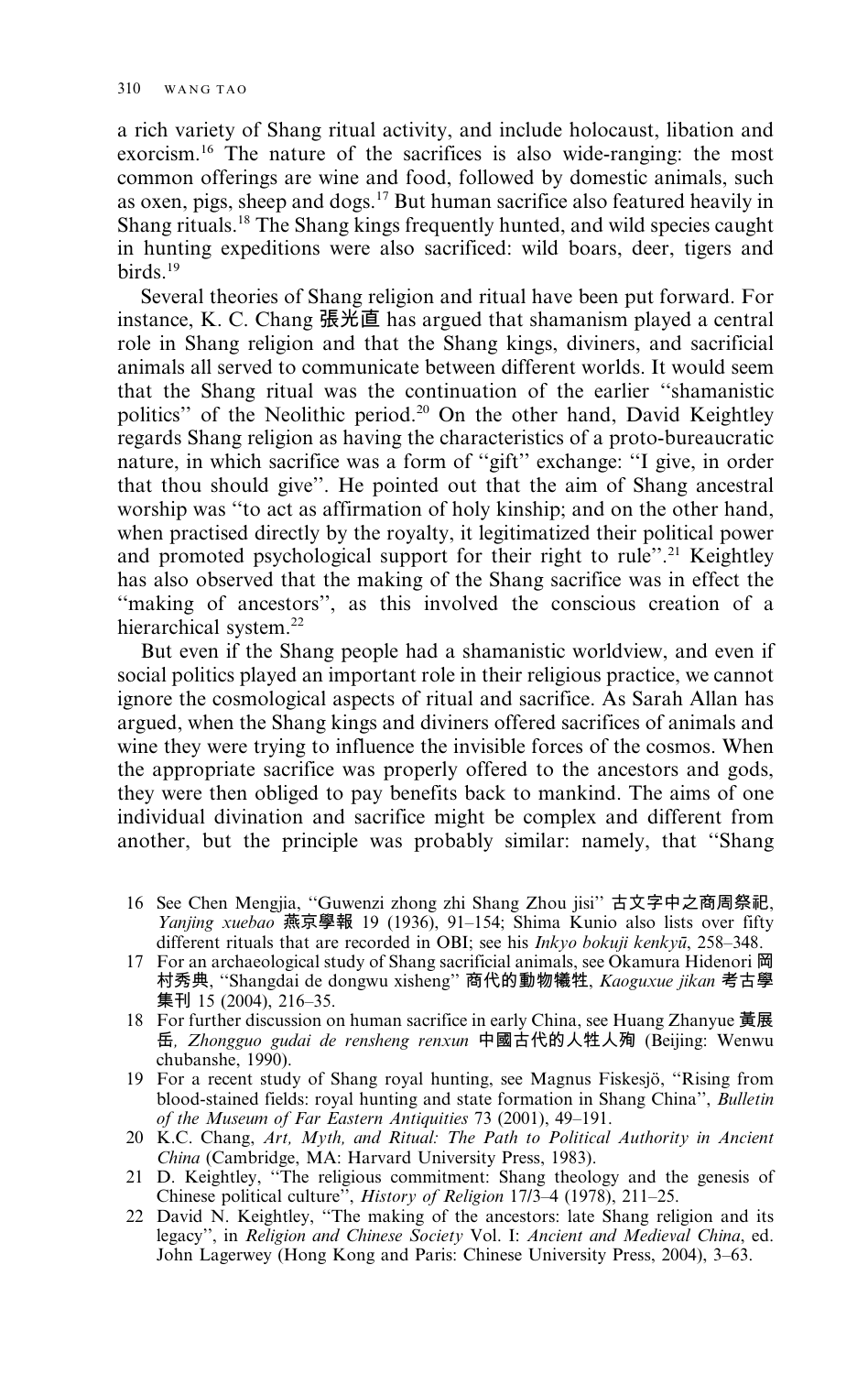divination was an attempt to verify that the ritual offerings were received and satisfactory and that there would therefore be no curse".<sup>23</sup>

The theories put forward by Keightley and Allan led to Michael Puett's argument that the aim of the Shang ancestral cult was to transform the deceased royal members into proper ancestors who could then guide the Digod and other mythological and natural spirits to bestow favours on their kings and their land; in other words, "to domesticate the spirits and thereby render them controllable".<sup>24</sup> In this way, Shang divination can be seen to operate in the process of negotiation with, and domestication of, the spirits.

To understand the rituals and sacrifices of the Shang people, we need to look at the nature of Shang divination. We know that ox scapulae and turtle shells were used for pyromantic divination before the Late Shang period,<sup>25</sup> but while the tradition of using ox or sheep bones for divination or burial had a much longer history pre-dating the Shang dynasty, the use of turtle shells was comparatively rare. Most archaeological evidence shows that the custom of using turtle shells probably originated from areas along the east coast, and along the Changjiang (Yangzte River). These areas were within the range of the Dawenkou 大汶口, Daxi 大溪 and Majiabang 馬家 浜 cultures, all three of which existed around 4000 BCE.<sup>26</sup>

In the 1920s, from his observation of Shang oracle bones and from information from other sources, Dong Zuobin 董作賓 tried to reconstruct the procedure of Shang pyromantic divination and recording. Prior to divination, the bones and shells selected for divination were first cleaned, dried, polished and hollowed out. Any cartilage was sawn away. At the moment of divination, the diviners (or kings) applied heat to the scapulae and shells, which then cracked. The cracks were then interpreted as omens. In many cases, the topics and results of the divination were written or inscribed on the cracked bones.<sup>27</sup> Of course, not all inscriptions found on

- 23 Allan, The Shape of the Turtle, 123.
- 24 Michael J. Puett, To Become a God: Cosmology, Sacrifice, and Self-Divinization in Early China (Cambridge MA and London: Harvard University Press, 2002), esp.  $44 - 54$ .
- 25 For a recent discussion of the Shang divination custom and its predecessors, see Song Zhenhao 宋鎮豪, Xia Shang shehui shenghuo shi 夏商社會生活史 (Beijing: Zhongguo shehui kexue chubanshe, 1994), 514–32; see also Li Ling 李零, "Nangui beigu shuo' de zai renshi <南龜北骨說> 的再認識", Yuanwangji - Shaanxisheng kaoguyanjiusuo huadan sishi zhounian jinian wenji 遠望集 - 陝西省考古研究所華誕 四十周年紀念文集, Shaanxisheng kaoguyanjiusuo ed. (Xi'an: Shaanxi renmin meishu chubanshe, 1998), 338-45.
- 26 Gao Guangren 高廣仁 and Shao Wangping 紹望平, "Zhongguo shiqian shidai de guiling yu quansheng" 中國史前時代的龜靈與犬牲, Zhongguo kaoguxue yanjiu -<br>Xia Nai xiansheng kaogu wushinian jinian lunwunji 中國考古學研究 – 夏鼐先生考 古五十年論文集, ed. Zhongguo kaoguxue yanjiu bianweihui (Beijing: Wenwu chubanshe, 1986), 57-63. K. C. Chang has argued that many important traditions of the Shang culture derived from the east-coast Shandong Dawenkou culture, and that the use of turtle shells for religious practice and writing link the religious ideas and practices of the Dawenkou culture with the Shang. See K. C. Chang, Shang Civilization (New Haven and London: Yale University Press, 1988), esp. 345-7.
- 27 For a detailed reconstruction of Shang turtle divination, see Dong Zuobin, "Shangdai guibu zhi tuice" 商代龜卜之推測, Dong Zuobin xueshu lunzhu 董作賓學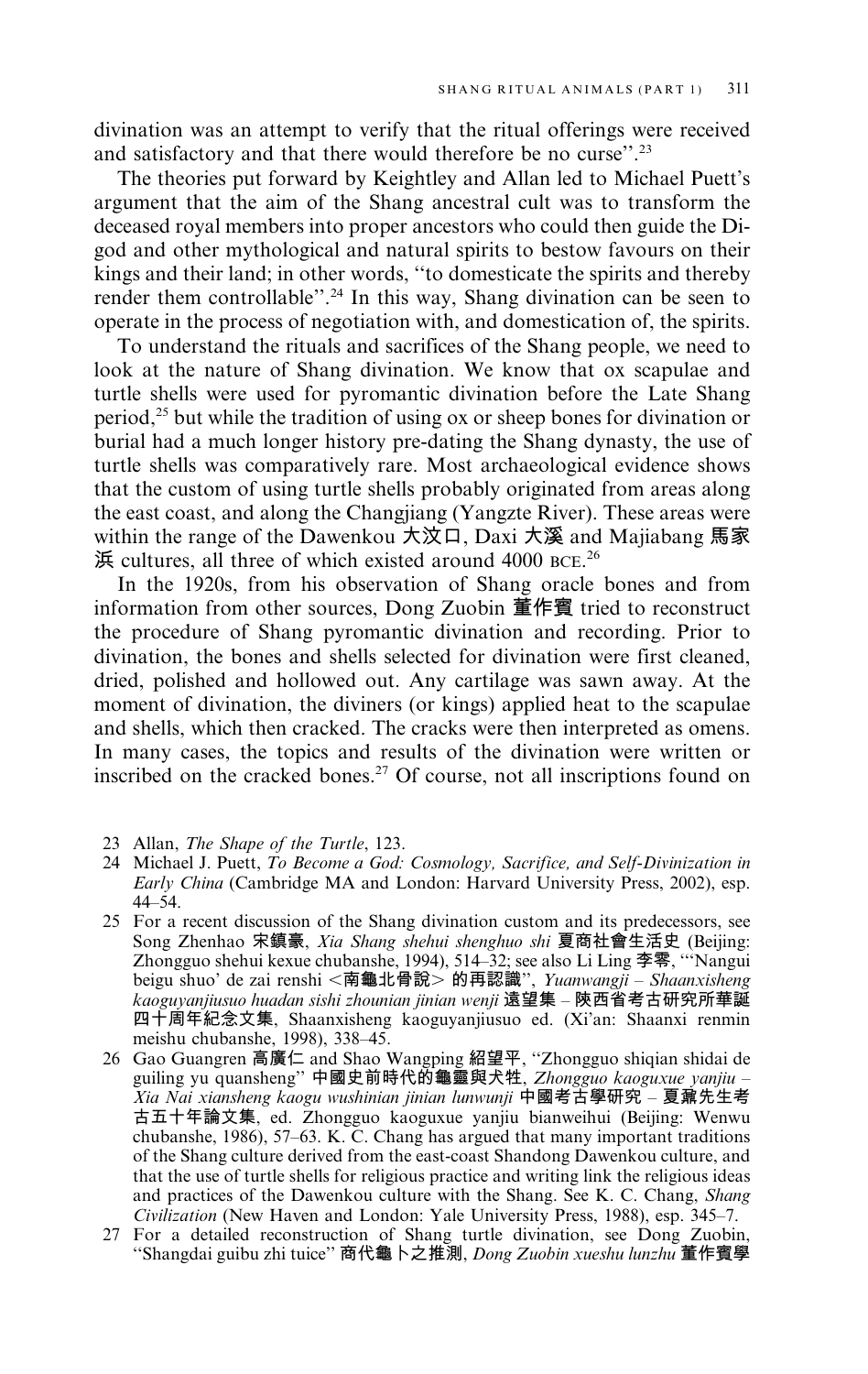bones are divinations; some are records of historical events. Sometimes there are also marginal notations, recording who had offered the bone and turtle in tribute. Occasionally, calendars, and even casual writings, are inscribed on bones.<sup>28</sup> It is noticeable, however, that when an inscription concerns divination, it is usually written in accordance with a recognizable formula:

 $Preface + Charge + Propnostication + Verification.$ 

Inscriptions in the full formula are rarely seen today since OBI are mostly fragments, and even in Shang times, regular omissions were allowed in certain contexts.<sup>29</sup> The divinatory "charge" is an essential part of the record. It is usually marked by the prefix zhen  $\oint$  <\*triain (or ding  $\oint$  < \*tɛjn'),<sup>30</sup> which is traditionally understood as "to divine" or "to ask", suggesting that all divinatory "charges" were presented as questions. However, in terms of grammar, most of the "charges" do not have an interrogative particle, except in the early Shi-group inscriptions. For this reason, some scholars have argued that *zhen* is better understood as "to test, to settle, to verify", or "to determine what is correct"; and that the following sentence is a declaratory statement rather than an interrogative.<sup>31</sup>

The major themes of Shang divination appear to be concerned with royal activities, in particular their rituals and sacrifices. Allan has classified Shang divination themes into three main categories: (a) divinations about ritual offerings; (b) divinations about the future; and (c) divinations about calamities.<sup>32</sup> The divinatory charges are often made in pairs (*duizhen* 對貞);

術論著 (Taipei: Shijie shuju, 1962), 7–80 [first published in Anyang fajue baogao 安 陽發掘報告 1 (1929)]; see also Keightley, Sources of Shang History: The Oracle-Bone Inscriptions of Bronze Age China (Berkeley: California University Press,  $1978$ ,  $3-27$ .

- 28 A few examples also show that deer, tiger and even human bones were occasionally inscribed, but these inscriptions were not concerned with divination; see Chen Mengjia, Yinxu buci zongshu, 44-6.
- 29 Keightley, Sources of Shang History, 37–40. For details about the reconstruction of the fragments, see Xiao Liangqiong 肖良瓊, "Buci wenli yu buci de zhengli he yanjiu" 卜辭文例與卜辭的整理和研究, Jiaguwen yu Yin Shang shi 甲骨文與殷商 史 2 (Shanghai: Shanghai guji chubanshe, 1986), 24–63.
- 30 For phonetic reconstruction of Archaic Chinese, I have followed Edwin G. Pulleyblank, Lexicon of Reconstructed Pronunciation in Early Middle Chinese, Late Middle Chinese, and Early Mandarin (Vancouver: University of British Columbia, 1991). There are a number of alternative systems, for example, Li Zhenhua 李珍華 and Zhou Changji 周長楫, *Hanzi gu jin yin biao* 漢字古今音表 (Beijing: Zhonghua shju, 1993), in which both *zhen* and *ding* have the *duan*  $\ddot{\mathbf{m}}$  initial and *geng* # final, which is reconstructed as  $\lt^*$ třen.
- 31 This view was first expressed by Keightley in "Shih cheng: a new hypothesis about the nature of Shang divination" (unpublished paper, 1972), and repeated in his Sources of Shang History, 29 n. 7. The question of how to read these divinatory "charges" has become the subject of heated debate in the study of OBI; Early *China* 14 (1989),  $77-172$ , assembles the relevant discussions of leading scholars, including Qiu Xigui, D. Nivison, D. Keightley, E. Shaughnessy, J. Lefeuvre, Rao Zongyi 饒宗頤, Fan Yuzhou 范毓周 and Wang Yuxin 王宇信.
- 32 See Allan, The Shape of the Turtle, 112-23, where she summarizes the problems faced in the study of Shang divination.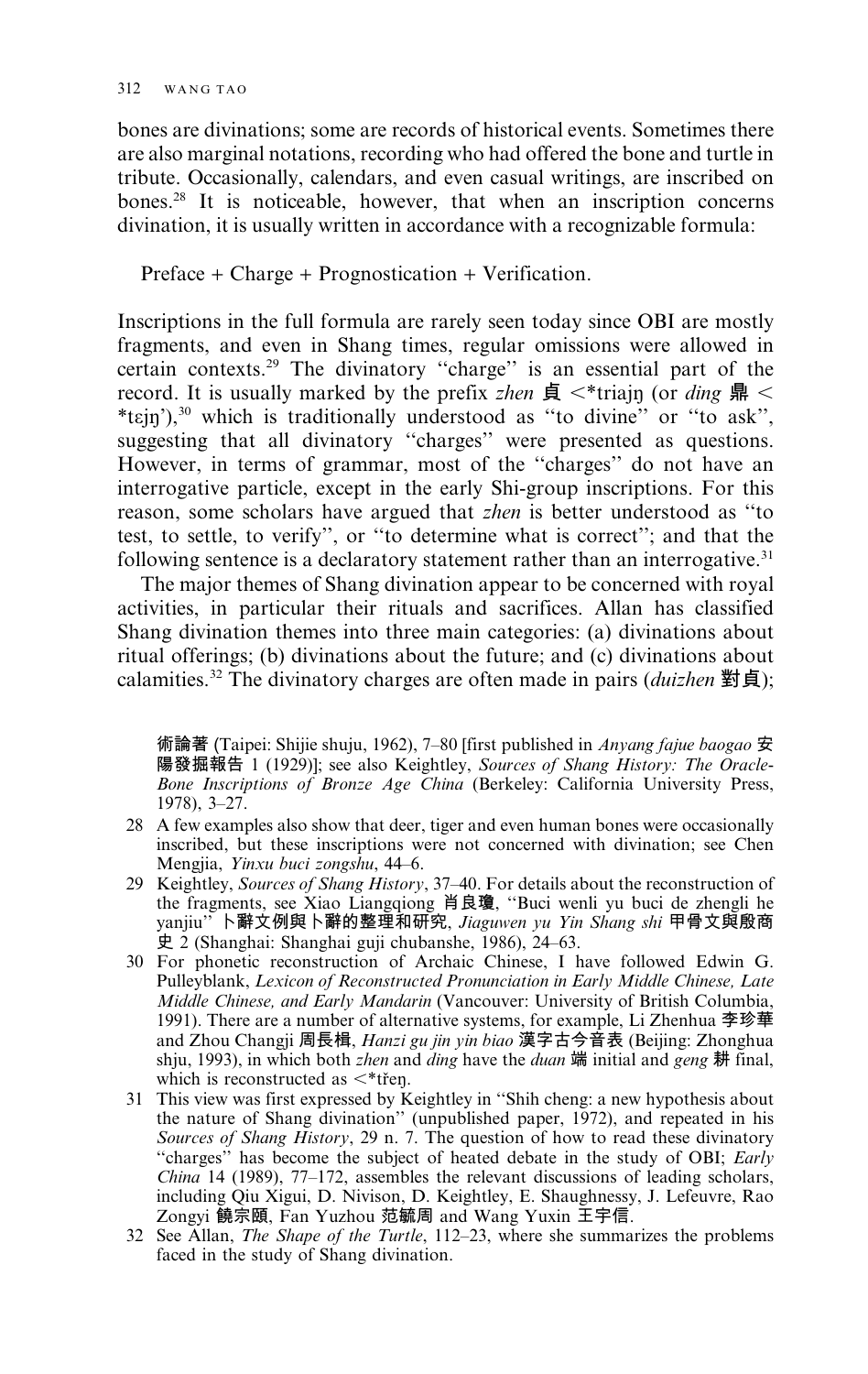and sometimes the charges are made in the chained-choice form (*xuanzhen*) 選貞) in which the diviner was proposing divinatory charges in order to decide upon the appropriate sacrifice and proper procedures of various rituals. Keightley points out that, beyond all the other concerns, Shang divination was probably a symbolic activity with an instrumental function: "charges were precise and limited in the options they offered for consideration". It was, according to Keightley, "like a case-by-case bargain".<sup>33</sup>

As Nivison has argued,<sup>34</sup> in order to appreciate fully the nature of Shang divination it is necessary to separate what the diviner says from what he is going to do. And additionally, of seeking information, the diviner might also want:

- $(1)$ to attract the favourable attention of a spirit to a sacrificial rite being performed as the "divination" takes place, and in such cases, the diviner might simply describe what was being done;
- to validate a policy that has already been decided. In such cases, the  $(2)$ diviner might simply continue to repeat the rite, each time with a statement of what the king intends to do and what he hopes the result will be, until a favourable response is obtained;
- to guarantee through ritual a desired future state of affairs, e.g. the  $(3)$ recovery of a sick person, or the absence of difficulties during the next ten days:
- $(4)$ to seek a favourable response to an entreaty to a spirit.

It is useful to compare Shang divination with other divination systems observed by anthropologists. The obvious concern of any divination is to resolve doubt. Divination has traditionally been regarded as a means of foreseeing the future and disclosing hidden supernatural knowledge, whether inspirational or non-inspirational. However, in his study of divination among the Ndembu of Africa, Turner argues that divination is not just a means of discerning the intentions of the spirits and diagnosing the cause of an affliction but also a phase in a social process. He noted that the Ndembu diviners work within the framework of their beliefs, and that the way they interpret their divination symbols reveals a deep insight into the structure of their own society and into human nature; the diviner knows that he is investigating within a particular social context. Divination of this sort is more a case of "discovering-the-truth" than "telling-the-future". Thus, during a divination, the diviner not only communicates between the spirits and man but also expresses himself in a juxtaposition of the social value of the divination and his own psychological inspiration.<sup>35</sup>

- 33 David N. Keightley, "Late Shang divination: the magico-religious legacy", in Henry Rosemont Jr (ed.), Explorations in Early Chinese Cosmology (Monograph, Journal of the American Academy of Religion Studies, 50/2. Chicago: Scholars' Press, 1984), 11-34.
- 34 D. Nivison, "The 'question' question", Early China 14 (1989), 115-25.
- 35 Victor W. Turner, *Ndembu Divination: Its Symbolism and Techniques*, Rhodes-<br>Livingstone Paper, 31 (Manchester: Manchester University Press, 1961).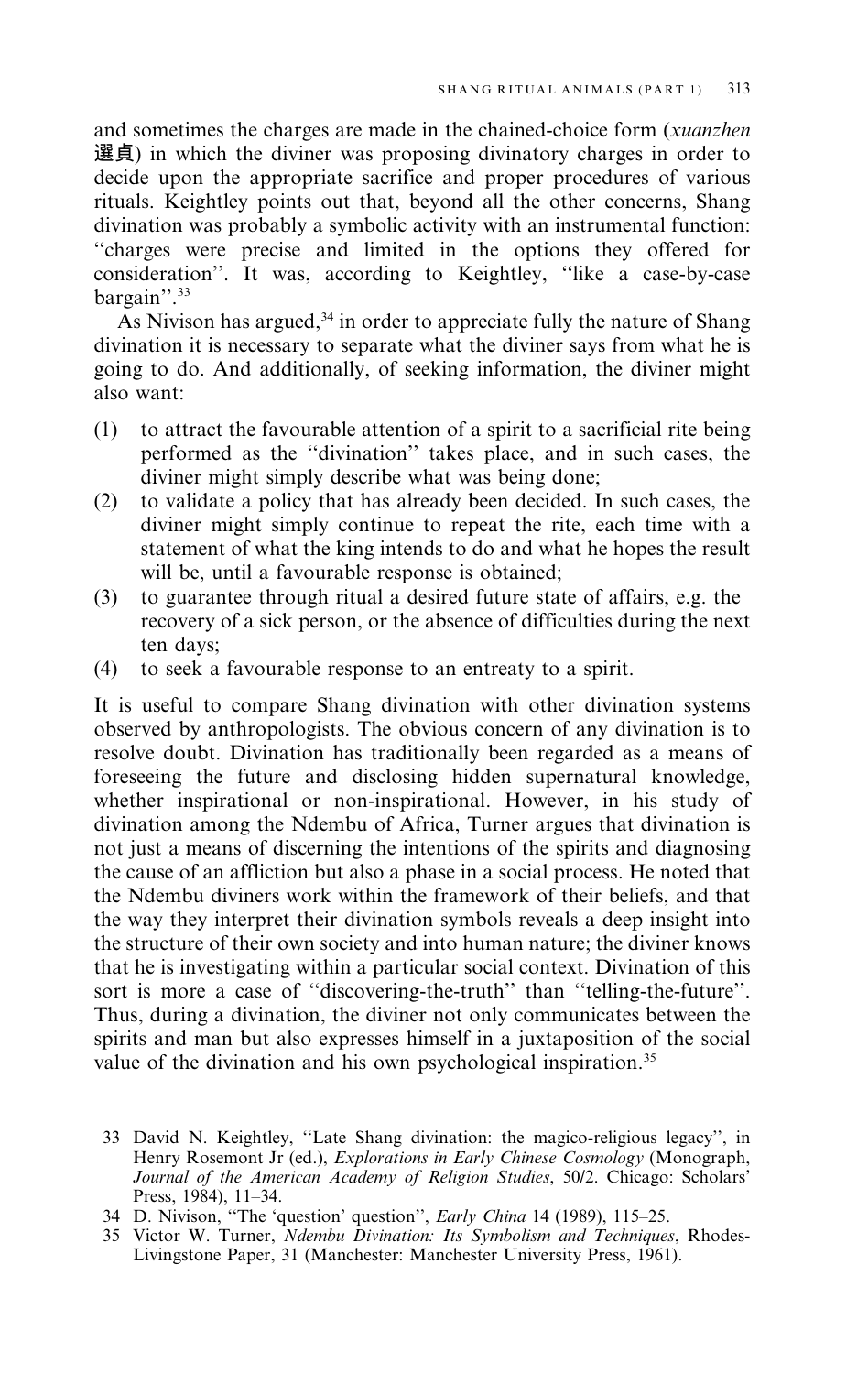The Naskapi, a Native American Indian tribe living in the forests of the Labradorian Peninsula, also have a divination method of scapulamancy, similar to that of the Shang. They too apply heat to animal bones, and then read the cracks. A typical question about hunting would be: "What direction should hunters take in locating game?" But, as Moore argues, such divination is intended not only to control but also to provide a randomness which may avoid unwitting regularity by providing variety. It introduces a chance mechanism to human behaviour.<sup>36</sup>

With this in mind, it is also useful to look at some of the linguistic aspects of the Shang divinatory language. In OBI, hui 惠 and wei 惟 are the most frequently used particles. In Archaic Chinese, their pronunciations are close: hui has the xia  $\mathbb E$  initial and zhi  $\mathbb H$  final, which is reconstructed as  $\langle \mathcal{L}^* \rangle$  weight, wei has the vu 餘 initial and wei 微 final, and is reconstructed as  $\langle \mathbf{r}^*$  wi. They are often placed at the beginning of a sentence or noun-phrase, thus making it possible to single out particular members of the linguistic unit. Traditionally they have been interpreted as "interrogative" particles, but, as Paul Serruys has argued, it is not necessary to understand these two particles as "interrogatives" because they also appear in plain interpretive statements.<sup>37</sup> As Jean Lefeuvre suggests, when the alternative divinatory charges are preceded by these particles, it probably implies some desired preference, or maybe even a sacred meaning.<sup>38</sup> Recently, Ken-ichi Takashima has argued that these two particles are "copulas"; and that hui is "extroversive and controllable", and can be translated as "should be", showing the positive involvement of the Shang diviner in making a decision; whereas wei is "neutral", a "non-model", and introduces a judgement or interpretation.<sup>39</sup>

Hui and wei are often matched in the *duizhen* counterpart by another particle, qi 其, which has the qun 羣 initial and zhi 之 final, and is reconstructed as  $\langle \text{*gi. This word is also commonly found in OBI}\rangle$ however, translating it presents some difficulty. As Serruys argued, it usually indicates the "less desired alternative", and represents some uncertainty in the future tense; it could, therefore, be translated as "perhaps" or "if".<sup>40</sup> However, Zhang Yujin 張玉金 has argued against this view, and contends that the particle only indicates the subject's will in the

- 36 O. K. Moore, "Divination a new perspective", American Anthropologist 59  $(1957), 69-74.$
- 37 Paul L.-M. Serruys, "Studies in the language of the Shang oracle inscription", T'oung Pao 60 (1974), 24–5. See also M. V. Kryukov, The Language of Yin *Inscriptions* (Moscow: Nauka Publishing House, 1980), 68.
- 38 Jean A. Lefeuvre, Collections of Oracular Inscriptions in France (Taipei and Paris: Ricci Institute, 1985), 292.
- 39 K. Takashima, "A study of the copulas in Shang Chinese", The Memoirs of the *Institute of Oriental Culture 112 (1990), 1–92, esp. 63–6; also Michiharu Itō and* Ken-ichi Takashima, Studies in Early Chinese Civilization, esp. 457-65.
- 40 Paul L.-M. Serruys, "Studies in the language of the Shang oracle inscription", 94 n. 8. For further discussion of its function in the Shang texts, see K. Takashima, "Subordinate structure in oracle-bone inscription, with particular reference to the particle ch'i", Monumenta Serica 33 (1977), 36-61.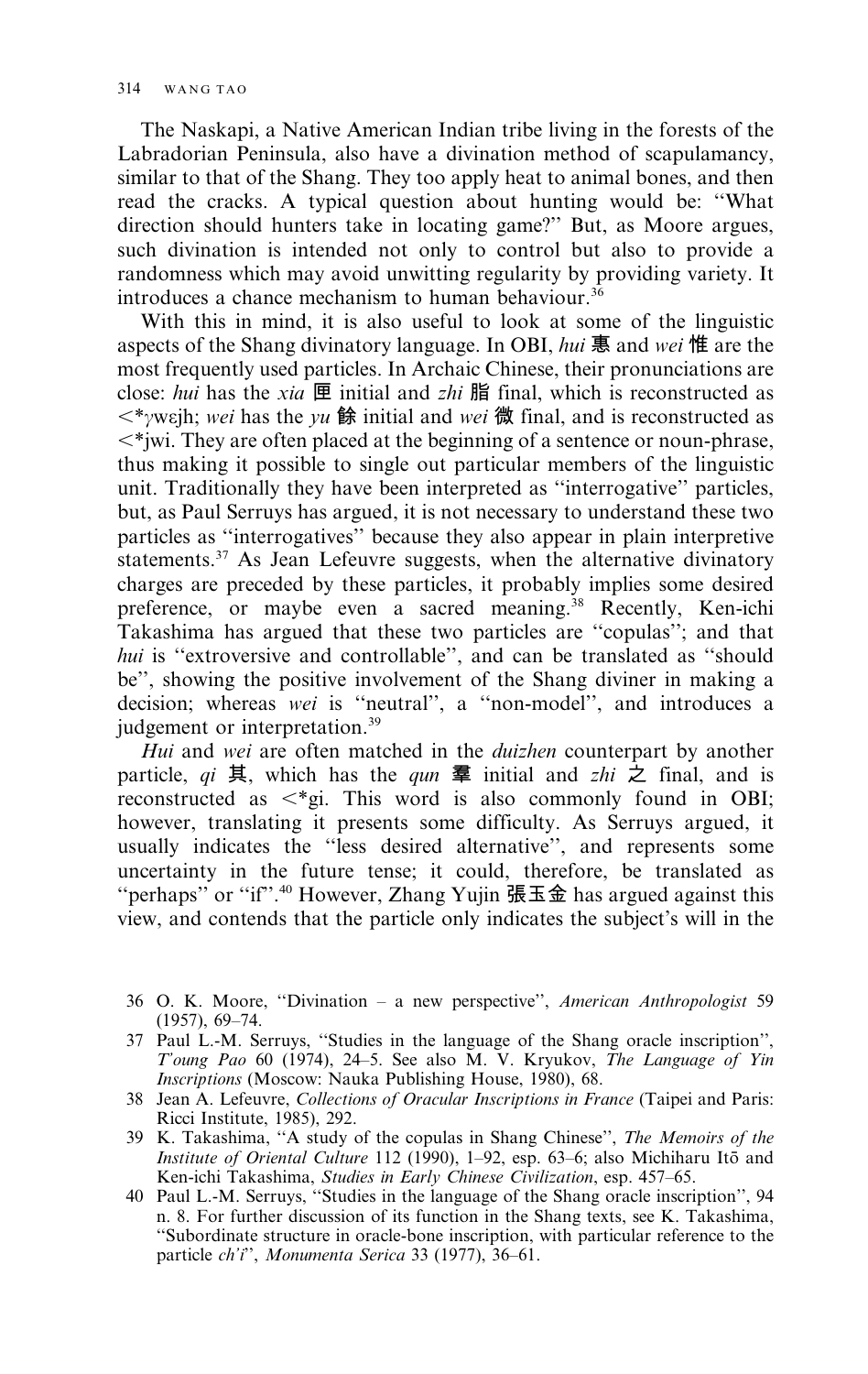future sense.<sup>41</sup> When dealing with the different contexts in which  $qi$  is used in OBI, I have translated it as "will" in order to convey this meaning.

## A new classification and periodization of OBI

Since Dong Zuobin 董作賓 published his seminal work, "Jiaguwen duandai" yanjiu li" 甲骨文研究斷代例 in 1933,<sup>42</sup> the main focus for scholars of OBI has been the problem of classification and periodization. Dong divided OBI chronologically into five periods, to which he then assigned the royal reigns from Wu Ding to Di Xin. Dong was the first person to attempt a scientific dating of OBI, and his periodization greatly advanced the study of Shang inscriptions.<sup>43</sup> Later, in 1945, in his attempt to reconstruct the chronology of the Later Shang court, Dong again modified his old methodology of the "Five Periods", this time dividing the diviners into two main schools: the old and the new.<sup>44</sup> According to Dong, the Old School (*jiupai*  $\mathbf{\tilde{g}}(\tilde{m})$  worked under the reign of Wu Ding 武丁 and probably also under the Zu Geng 祖 庚 reign. When Zu Jia 祖甲 succeeded Zu Geng, he reformed the ritual system and established the New School (xinpai 新派). The rulers after Zu Jia, Lin Xin 廩辛 and Kang Ding 康丁 continued to use the New School diviners. However, the Old School was revived during the subsequent reigns of Wu Yi 武乙 and Wen Ding 文丁, who preferred the old institutions and rejected the New School established by Zu Jia. At the end of the dynasty, Di Yi 帝乙 and Di Xin 帝辛 returned to the New School. Dong also pointed out that inscriptions from the old and new schools differed in many respects: the use of sacrifices, the recording of the calendar, the special usages and writing styles, and the divination topics. The two schools may also have had different methods of selecting and cracking the bones and shells.

However, in the early 1950s, the Japanese scholars Kaizuka Shigeki 貝冢 茂樹 and Itō Michiharu 伊籐道治 began to notice that some of the inscriptions (with diviners' names such as Shi, Zi and Wu) were quite distinguishable, both in content and calligraphy, from the rest of the OBI, and suggested that they might belong to an independent divination school under royal lineages (wang zu  $\pm \frac{1}{\sqrt{2}}$ ) or indeed princely branch lineages

- 41 Zhang Yujin, 20 shiji jiagu yuyanxue 20 世紀甲骨語言學 (Shanghai: Xuelin chubanshe,  $2003$ ),  $201-3$ . He also gives a useful summary of various views on this topic, see esp. 182-92.
- 42 First published in Zhongyang yanjiusuo jikan waibian 1 中央研究所集刊外編 1 (1933); cf. Dong Zuobin, *Xueshu lunzhu*, 371-488.
- 43 See Wang Yuxin 王宇信, Jiaguxue tonglun 甲骨學通論 (Beijing: Zhongguo shehui kexue chubanshe, 1989), esp. 154-214. Keightley has also discussed the problems of dating Shang inscriptions, and although his own dating is mainly based on Dong's, he has taken the views of other scholars into account; see his Sources of Shang History, 91-133.
- 44 Dong Zuobin first expressed this view in *Yinlipu* 殷曆譜 (Zhongyangyanjiuyuan lishi yuyan yanjiusuo zhuankan 中央研究院歷史語言研究所專刊, Chongqing: Zhongyangyanjiuyuan lishi yuyan yanjiusuo, 1945), then demonstrated it in the preface to his book *Yinxu buci yibian* 殷墟卜辭乙編 (Nanjing: Zhongyangyanjiuyuan lishi yuyan yanjiusuo, 1949); see his *Xueshu lunzhu*, 1163–72.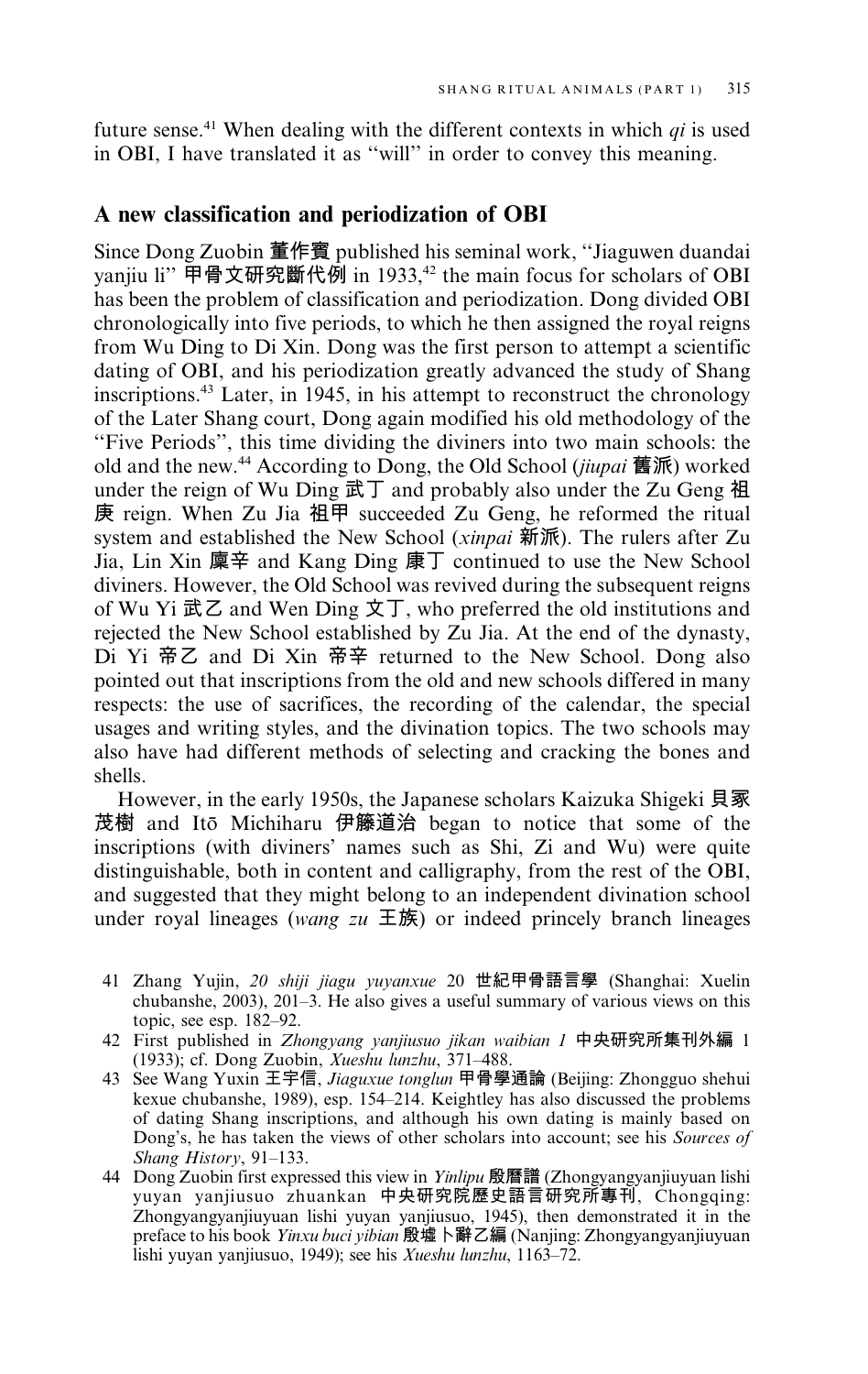(wang zi zu  $\pm \pm \frac{2}{3}$ ), as distinct from a school under the kings themselves. They also argued that the inscriptions of the royal lineages were probably made during the first period in Dong Zuobin's periodization, that is, during the Wu Ding reign, rather than the fourth period of the Wu Yi and Wen Ding reigns.<sup>45</sup>

At about the same time, the Chinese scholar Chen Mengjia developed a similar method of periodization of OBI, by emphasizing the relationships between the diviners, in particular when they appeared together on the same bones or shells. Chen's dating coincided in many ways with that of Kaizuka and Itō; for example, he also assigned the Shi-, Zi- and Wu-diviner groups, dated by Dong Zuobin to the Wen Wu Ding 文武丁 periods, to the later phase of the Wu Ding reign.<sup>46</sup> But, at that time, Chen did not distinguish between the kings' school and the non-kings' school.

Since the 1980s, archaeological discoveries at Yinxu have raised many new questions for the study of OBI, and the traditional periodization is once again facing new challenges. Some Chinese scholars have begun to devise a new method of dating and classifying OBI: among them the leading innovators are Li Xueqin, Lin Yun and Qiu Xigui.<sup>47</sup> The new approach differs from Dong Zuobin's "Five Periods Method", by insisting, first, that OBI themselves are archaeological artefacts, many of them collected through archaeological excavations, and then that they can therefore be studied using archaeological records and methods. It is, for example, highly unlikely that the Shang deposited these inscribed bones in a random way. The locations and strata in which the inscribed bones have been found are therefore important evidence in the classification and dating of the inscriptions. Second, they believe it is impossible to assign one type of inscription or one diviner group to one royal reign, or to place them in a strictly linear narrative of development. Instead, when dating OBI from Yinxu, they recommend the following steps:

- (1) Re-classify all inscriptions, based on strict epigraphic typology.
- (2) Re-group them under the old conventional names of diviners, such as the Bin-group and Chu-group, but with the additional support of archaeological evidence.
- (3) Date them to the appropriate reign by identifying the ancestral titles and personal names found in the inscriptions.
	- 45 Kaizuka Shigeki and Itō Michiharu, "Kokotsubun dandai kenkyuho no saikento" 甲骨文斷代研究の再檢討, Toho Gakuho 東方學報 (Kyoto) 23 (1953), 1–78.
	- 46 Chen Mengjia, Yinxu buci zongshu, 145-72. Chen's study was first published in Kaogu xuebao 6 (1953).
	- 47 There are a few recent detailed introductions to the new theory, such as Li Xueqin 李學勤 and Peng Yushang 彭裕商, Yinxu jiagu fenqi yanjiu 殷墟甲骨分期研究 (Shanghai: Shanghai guji chubanshe, 1996); also Peng Yushang, Yinxu jiagu duandai 殷墟甲骨斷代 (Beijing: Zhongguo shehuikexue chubanshe, 1994); and Huang Tianshu 黃天樹, Yinxu wangbuci de fenlei yu duandai 殷墟王卜辭的分類與 斷代 (Taipei: Wenjin chubanshe, 1991). For a brief summary in English of the OBI periodization, see Edward Shaughnessy, "Recent approaches to oracle-bone periodization: a review", *Early China* 8 (1981–82), 1–13.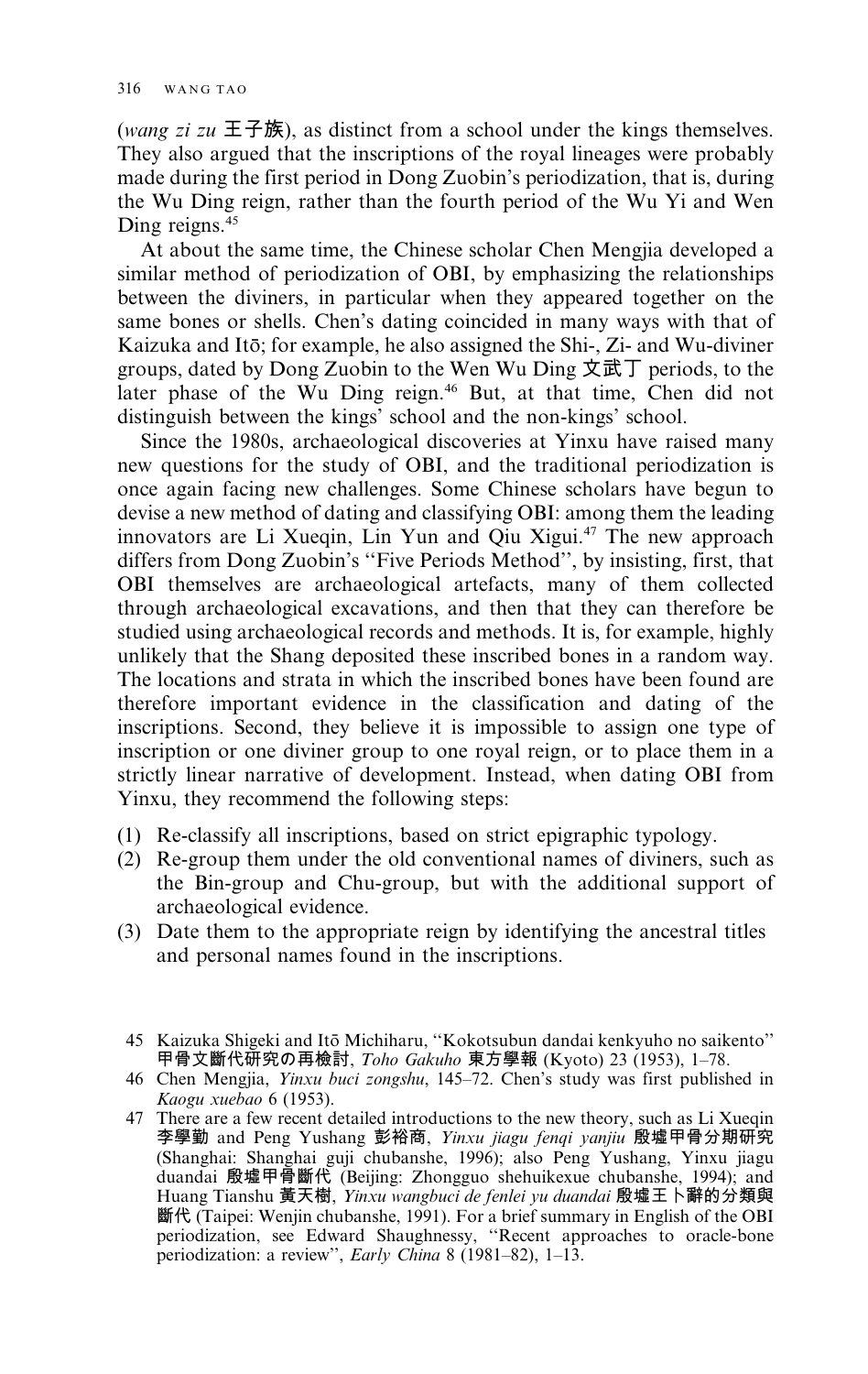The results of this approach prove that different types of inscriptions may be allocated to the same king, and that a particular diviner group may have been active over several reigns.

According to the new method, OBI from Yinxu can be divided into two main schools: the kings' diviners (wang buci  $\pm \rightarrow \mathbb{R}$ ) and the non-kings' diviners (feiwang buci  $#E \upharpoonright H$ ), and each group can be further divided into a number of subgroups. The divisions may vary between scholars, but here I have followed the one most generally accepted, namely the division into seven main groups for the kings' school, and for the non-kings' school, three groups, and additionally of the newly discovered inscriptions from the Huayuanzhuangdongdi (see figure 2 below).

The inscriptions of the so-called kings' diviner school probably came under the direct supervision of the Shang kings themselves; indeed the divinations mostly concern activities of the royal family. This school can be subdivided into many subgroups; for example, Huang Tianshu has classified the inscriptions of the kings' school into 20 diviner groups.<sup>48</sup> But there are two main branches: the north and the south. This distinction is mainly based on archaeological evidence: the "south branch" inscriptions were found mostly in pits at Locus South and Centre, and the "north branch" inscriptions at Locus North. Of course, there are exceptions, but these are few in number and do not adversely affect the overall theory.

### **The Kings' Diviner School**

Shi-Group 師組

| North Branch   | South Branch     |
|----------------|------------------|
| Bin-group 賓組   | Li-group 歷組      |
| Chu-group 出組   |                  |
| He-group 何組    | Wuming-group 無名組 |
| Huang-group 黃組 |                  |

#### **The Non-Kings' Diviner School**

Huayuanzhuang Zi-group 花園莊子組 Wu-group 午組 Zi-group 子組 Feiwang wuming-group 非王無名組

Figure 2. Diviners' groups of OBI from Yinxu

48 Huang Tianshu, Yinxu wangbuci.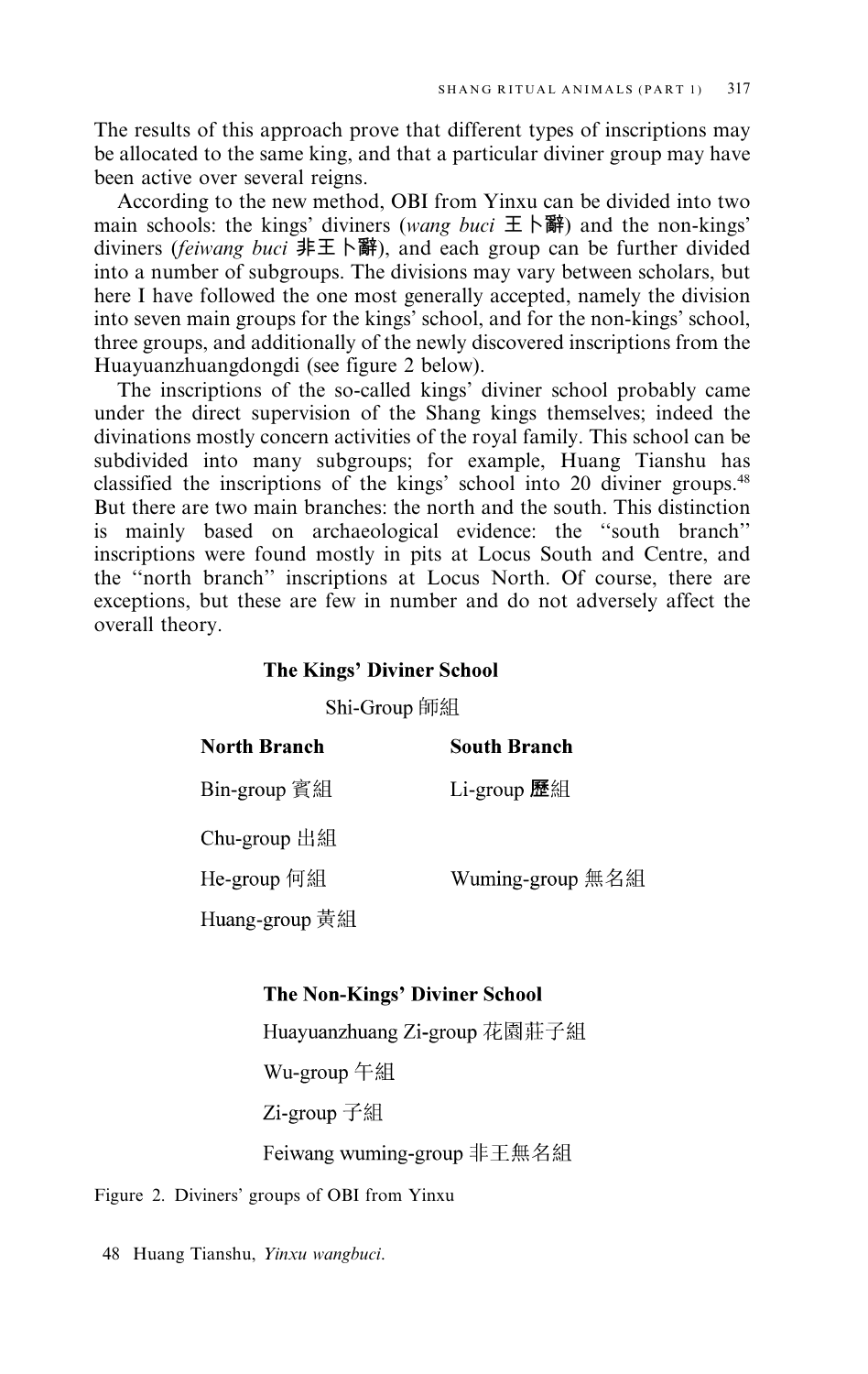In the kings' diviner school, the Shi-group inscriptions are considered to be the common ancestor of both the north and south branches. Shi-group inscriptions are found in both Locus North and Locus South, mostly from storage pits that are dated to the early Yinxu period.<sup>49</sup> Judging by the linguistic and archaeological evidence, the inscriptions of this group are probably the earliest we have been able to identify. They belong mostly to the early phase of the Wu Ding's reign.<sup>50</sup>

In the north branch, four groups have been identified: the Bin-group, the Chu-group, the He-group and the Huang-group. The Bin-group was the most active diviner group during the Wu Ding reign, and probably lasted into the following Zu Geng reign. On the basis of the content and calligraphic styles of the inscriptions, the Bin-group can be further divided into two subdivisions: A-type and B-type. The Li-group in the south branch derived from the A-type; and the B-type was the direct source of the Chu-group in the north branch. Within the Chu and He groups, there were also several subdivisions which lasted over a long period.

In the south branch, there were two main diviners' groups: the Li-group and the Wuming-group. Both were mostly unearthed in Locus Centre and South.<sup>51</sup> The Li-group inscriptions were previously placed by Dong Zuobin and Chen Mengiia in the fourth period, that is, in the Wu Yi and Wen Ding periods. But, as early as the 1940s, James Menzies had already noted that these inscriptions could be placed together with those of the Bingroup.<sup>52</sup> In the mid-1970s, at the time of the discovery at Yinxu of Fu Hao's tomb, Li Xueqin again argued that the Li group was probably active during the Wu Ding and Zu Jia periods, and that it may have coexisted with the Bin group of the north branch.<sup>53</sup> Li's argument inspired others, who followed it and refined it.<sup>54</sup> But the new dating has not been

- 49 For example, YH006, B17, 30, F36, 103, 104, H104, 107 and T53 (42). The periodization of the Yinxu culture is based on Zou Heng 鄒衡, "Shilun Yinxu wenhua fenqi" 試論殷墟文化分期, in his Xia Shang Zhou kaoguxue lunwenji 夏 商周考古學論文集 (Beijing: Wenwu chubanshe, 1980), 31-92. See also Zhongguo shehui kexueyuan kaogu yanjiusuo 中國社會科學研究院考古研究所, Yinxu de faxian yu yanjiu 殷墟的發現與研究 (Beijing: Kexue chubanshe, 1994),  $25 - 39.$
- 50 Some of the Shi-group inscriptions may date to even earlier than the pre-Wu Ding period; see Li Xueqin and Peng Yushang, Yinxu jiagu fenqi yanjiu, 328-32. This theory was first proposed by Hu Houxuan in his preface to Zhanhou Jing Jin xin huo jiagu ji 戰後京津新獲甲骨集 (Shanghai: Qunlian chubanshe, 1954).
- 51 The inscriptions excavated at Xiaotun nandi 小屯南地 in 1973 contain many examples of the Li and Wuming groups.
- 52 Menzies's notes were not published until the 1980s when Li Xueqin included them in his article, "Xiao Tunnandi jiagu yu fenqi" 小屯南地甲骨與分期, Wenwu 1981/3,  $27 - 33.$
- 53 Li Xueqin, "Lun <Fu Hao> mu de niandai ji youguan wenti" 論<婦好>墓的年 代及有關問題, Wenwu 1977/11, 32-7.
- 54 For example, see Qiu Xigui 裘錫圭, "Lun 'Lizu buci' de shidai" 論 <歷組卜辭> 的時代, in his Guwenzi lunji 古文字論集 (Beijing: Zhonghua shuju, 1992), 277-320; [first published in Guwenzi yanjiu 古文字研究 6 (1981)]; also Lin Yun 林澐,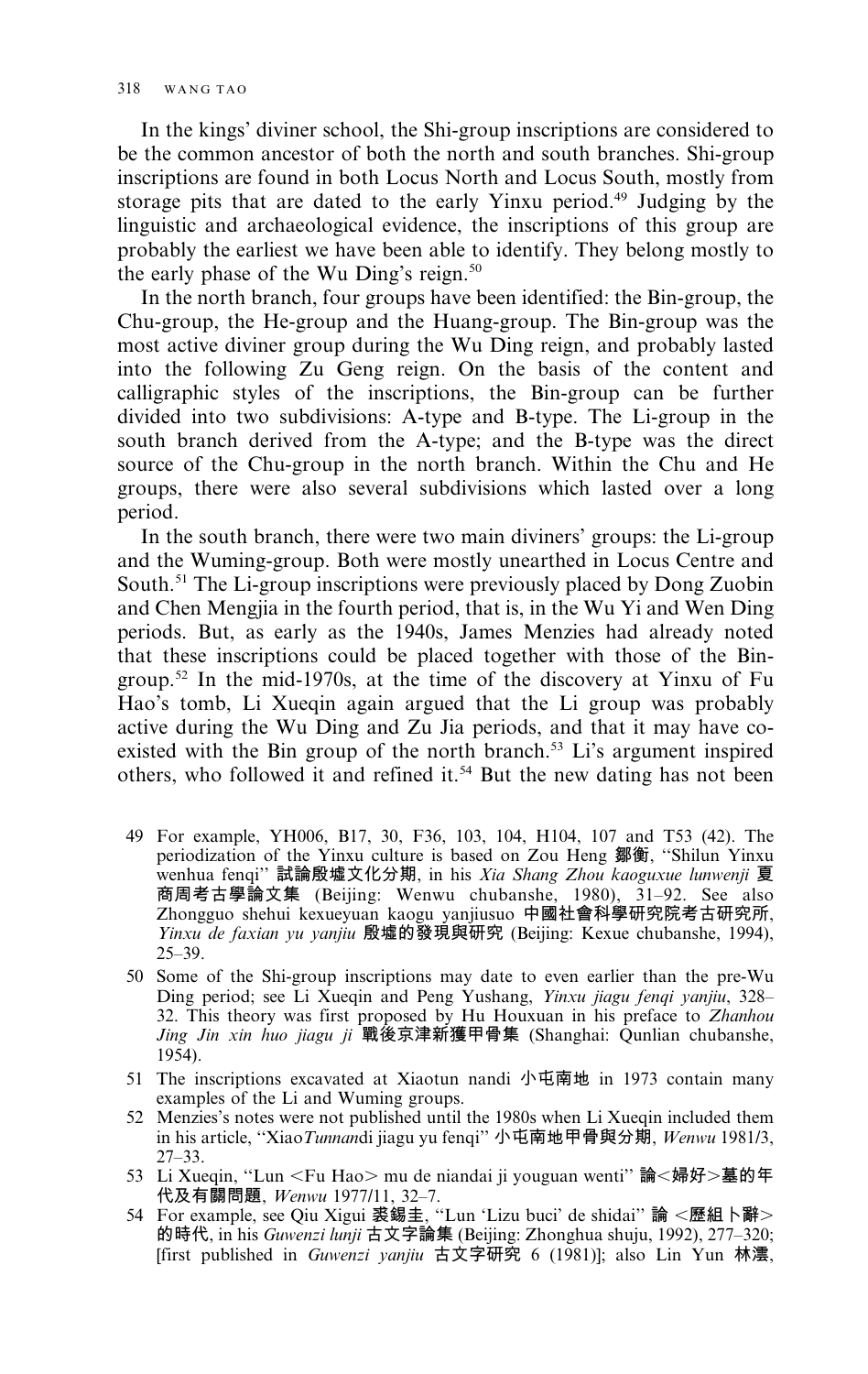universally accepted and there remains some resistance as well as counter-arguments.<sup>55</sup>

The Li-group inscriptions are directly derived from the earlier Shi-group. Judging from the contents, the Li-group may have co-existed with the Bingroup of the north branch. The inscriptions from both groups share many common topics, although they differ in their calligraphic styles. Later, the Wuming-group succeeded the Li-group in the south branch. In terms of dating, the majority of scholars agree that the Wuming-group inscriptions are of the Kang Ding and Wu Yi reigns, and that they overlap with some of the inscriptions of the He-group in the north branch.

The Huang-group is dated to the late Yinxu period, and is apparently the common end of both the north and south branches of the kings' school. The names of the diviners Huang, Pai and Li appear frequently in the inscriptions of the Huang-group. The contents and calligraphic style indicate that this group must have been a combination of the He-group and the Wuming-group. In the Huang-group inscriptions, the writing is small and close, often in vertical columns, and the content is mostly about war expeditions, hunting and the performance of regular sacrifices to certain ancestors. Some of the finest examples of carved animal bones with long inscriptions concern ceremonial events rather than divination.

And additionally to OBI, we have other dated written material from this period, such as inscribed bronze vessels. Three different ritual calendars found in the Huang-group inscriptions suggest that they might belong to the Wen Ding, Di Yi and Di Xin reigns.<sup>56</sup> But it is also noticeable that the zhouji (weekly sacrifice) which had been established by Zu Jia was more or less abandoned by the last king, Di Xin.<sup>57</sup>

The new approach developed by Li Xueqin and others in the 1980s has also made significant breakthroughs in the dating of the inscriptions of the non-kings' school. These have been unearthed in both Locus South and North, and are often found together with the Bin- or Chu-group of the kings' school. Diviners' names, such as  $Zi \nightharpoondown Y$  or Wu  $\uparrow$ , are sometimes identified in the preface of divinatory records. In such cases, the related inscriptions are classified as belonging to the Zi-group or Wu-group. There

"Xiaotun nandi fajue yu jiagu fenqi" 小屯南地發掘與甲骨分期, in his Lin Yun ueshu wenji 林澐學術文集 (Beijing: Zhongguo dabaikequanshu chubanshe, 1998); [first published in *Guwenzi yanjiu* 9 (1984)].

- 55 For counter-arguments, see Luo Kun 羅琨 and Zhang Yongshan 張永山, "Lun Lizu buci de niandai" 論歷組卜辭的年代, Guwenzi yanjiu 3 (1980), 80–103; Xiao Nan 肖楠, "Lun Wu Yi, Wen Ding buci" 論武乙, 文丁卜辭, Guwenzi yanjiu 3 (1980), 43–79, and "Zai lun Wu Yi, Wen Ding buci" 再論武乙文丁卜辭, Guwenzi<br>
yanjiu 9 (1984), 155–88; and Chen Weizhan 陳偉湛, "Lizu buci' de taolun yu jiaguwen duandai yanjiu" '歷組卜辭'的討論與甲骨文斷代研究, in Chutu wenxian yanjiu 出土文獻研究, ed. Wenhuabu Wenwuju guwenxian yanjiushi (Beijing: Wenwu chubanshe, 1985), 1-21. For a summary of the debate, see Wang Yuxin, Jiaguxue tonglun, esp. 194-203.
- 56 See Chang Yuzhi 常玉芝, Shangdai zhouji zhidu 商代周祭制度 (Beijing: Zhongguo shehui kexue chubanshe, 1987), 8-16.
- 57 See Wang Hui 王暉, Guwenzi yu Shang Zhou shi xinzheng 古文字與商周史新証 (Beijing: Renmin chubanshe, 2003), 274–306.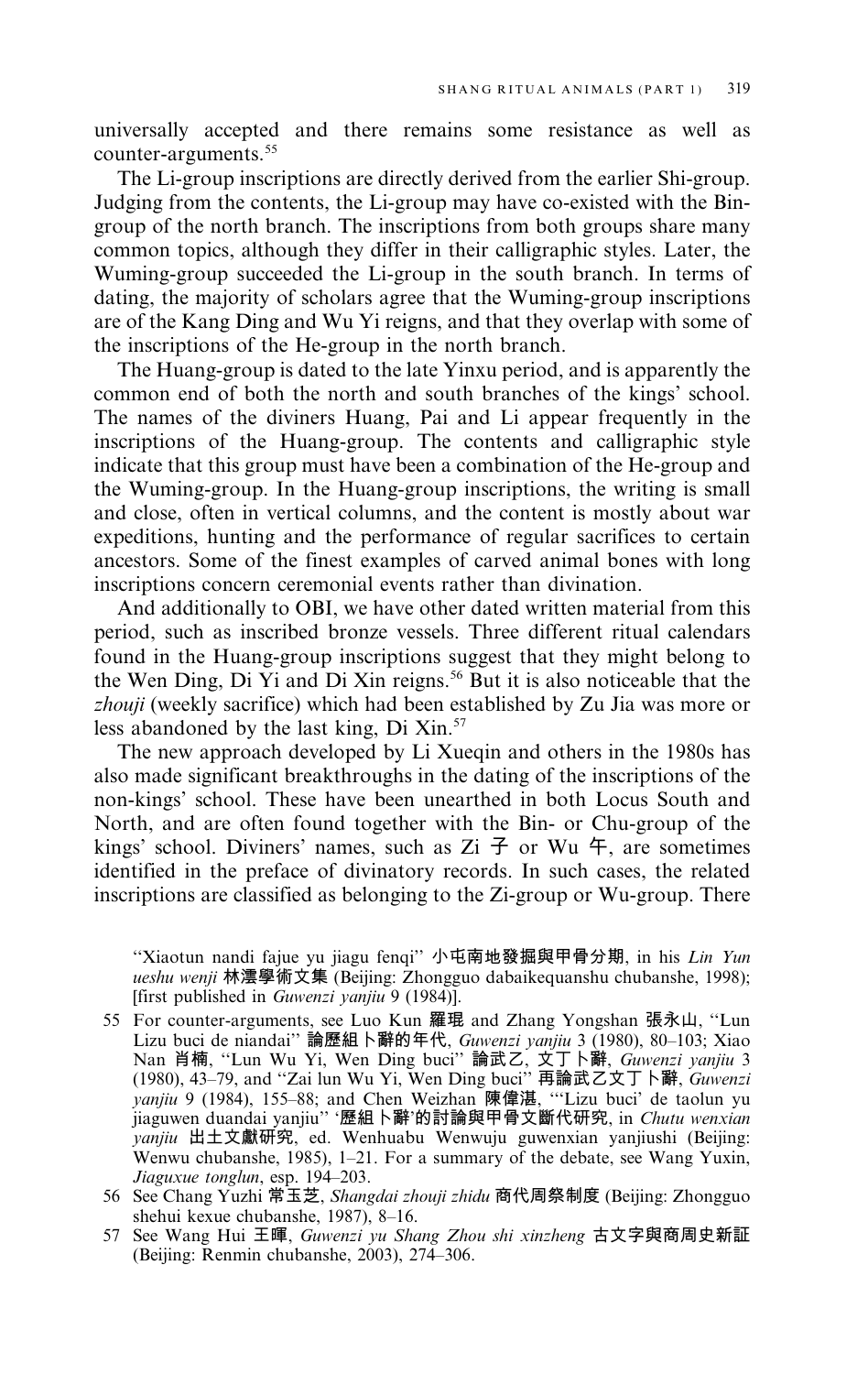is also a group of inscriptions for which no diviners' names have been found; these are known as the Feiwang wuming-group 非王無名組. A striking, and important, feature of inscriptions of the non-kings' school is that they relate how rituals and sacrifices are frequently performed to ancestors who have not attained the throne, and also to certain unusual spirits who may be associated with private cults.

The exact dates of the non-kings' diviner groups are still problematic. At first, Dong Zuobin placed them in the fourth period, but Kaizuka Shigeki 貝冢茂樹 and Itō Michiharu 伊籐道治, as well as Chen Mengjia, have since argued that they should be dated to the Wu Ding period, as they share the same ancestral titles and have mostly been found in early pits. Although there remains some opposition, in particular among Dong's students,<sup>58</sup> the majority of scholars now agree that the non-kings' inscriptions were mostly made during the middle of the Wu Ding reign, and that some may have lasted into the Zu Jia period.<sup>59</sup>

It is also worth noting that the name  $\mathbb{Z}$  is usually rendered as "prince" when it appears as a proper name or title. But Zi does not necessarily refer to the same person in OBI. In Shang inscriptions, we find terms such as Duo Zi 多子 ("many princes"), Da Zi 大子 ("elder prince"), Zhong Zi  $\overline{P}$  ("second prince"), and Xiao Zi  $\overline{P}$  ("young prince"). For this reason, Lin Yun 林澐 has suggested that the Zi might also be the heads of different royal clans.<sup>60</sup> In 1991, over 1,000 oracle bones were discovered at Huayuanzhuang dongdi 花園莊東地 in Locus South, and of these, 579 are inscribed turtle shells and ox scapulae.<sup>61</sup> In the inscriptions the Zi's position is prominent. He appeared to be the head of the clan, and frequently acted as the prognosticator who made religious prayers. The inscriptions probably date to the early or middle Wu Ding period.<sup>62</sup> But the

- 58 For example, Yan Yiping 嚴一萍 insists that the inscriptions of the Wu- and Zigroups belong to the Fourth Period; see his *Jiaguxue* 甲骨學, vol. 2 (Taipei: Yiwen yinshuguan, 1978), esp. 1112-1209.
- 59 Li Xueqin arranged the non-kings' inscriptions into five groups in his article "Di Yi shidai de feiwang buci"帝乙時代的非王卜辭, Kaogu xuebao 考古學報 1958/1, 43-74. At the time, Li followed Dong Zuobin's periodization and dated them to the fourth period. Li has subsequently changed his view, and now dates the nonkings' inscriptions to the Wu Ding reign; see Li Xueqin and Peng Yushang, Yinxu jiagu fenqi yanjiu, esp. 313-27. For further discussion of the date and the classification of the non-kings' school, see Xie Ji 謝濟, "Wu Ding shi lingzhong buci fenqi yanjiu" 武丁時另种卜辭分期研究, Guwenzi yanjiu 6 (1981), 322-44; also Peng Yushang, "Feiwang buci yanjiu" 非王卜辭研究, Guwenzi yanjiu 13 (1986),  $57 - 81$ .
- 60 Lin Yun, "Cong Wu Ding shidai de jizhong 'Zi buci' shilun Shangdai jiazu xingtai" 從武丁時代的幾種 `子卜辭' 試論商代家族形態, Lin Yun xueshu wenji, 46-59; Ifirst published in Guwenzi yanjiu 1 (1979)]; see also Zhu Fenghan 朱鳳瀚, Shang Zhou jiazu xingtai yanjiu 商周家族形態研究 (Tianjin: Tianjin guji chubanshe, 1990), esp.  $35 - 241$ .
- 61 Zhongguo shehui kexueyuan kaogu yanjiusuo, Yinxu Huayuanzhuang dongdi jiagu 殷墟花園莊東地甲骨 [hereafter *Huayuanzhuang*], (Kunming: Yunnan renmin chubanshe, 2003).
- 62 See Liu Yiman 劉一曼 and Cao Dingyun 曹定雲, "Yinxu Huayuanzhuang dongdi jiagu buci xuanshi yu chubu yanjiu" 殷墟花園莊東地甲骨卜辭選釋與初步研究,<br>Kaogu xuebao 考古學報 1999/3, 251–310; see also, Zhu Fenghan 朱鳳瀚, "Du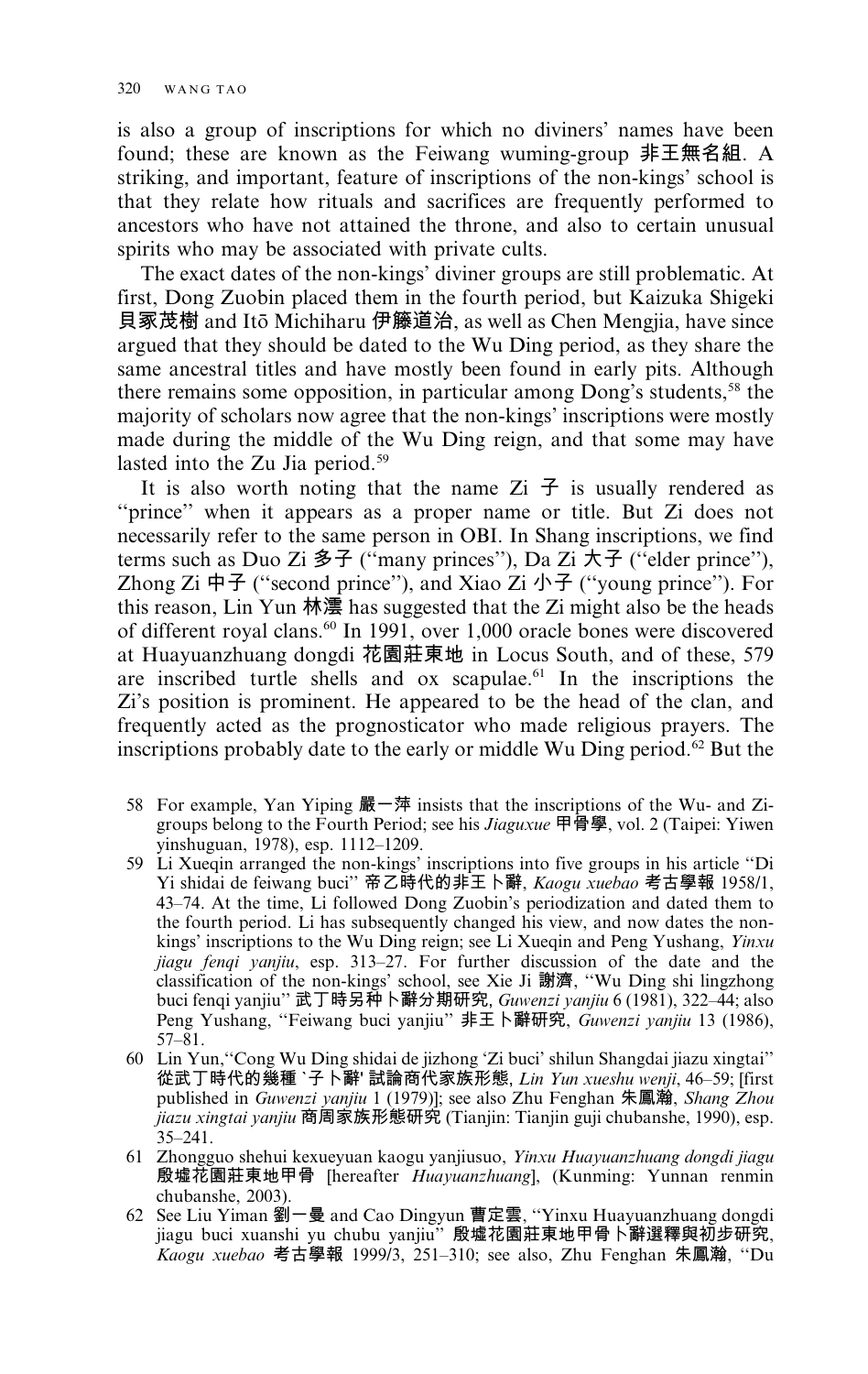contents and calligraphic style of the inscriptions differ substantially from the Zi-group above. To avoid confusion, I shall call these inscriptions the "Huayuanzhuang Zi-group".

# **Colour of Shang ritual animals**

I will now examine the use of colour in sacrifices as presented in the inscriptions of the different diviner groups. As colour is an integral element of the Shang ritual system, it is important to look at the evidence in the Shang ritual system in as close to chronological order as possible. Although the new classification and periodization are by no means universally accepted, colour throws new light on our understanding of Shang inscriptions. My research has drawn strength from the new methodology, and my results seem to reinforce the new theory. By tracing the use of colour in the different diviners' groups, this study begins to reveal the complex layers of the Shang ritual system and how it developed as a whole during the Yinxu period.

## The Shi-group

I shall start with the Shi-group, from which the north and south branches probably derived. The Shi-group is the earliest recognized diviner group that was under the supervision of King Wu Ding himself. The main diviners of this group are Fu  $\overline{R}$ , Shi  $\overline{m}$ , Ye  $\stackrel{\text{def}}{=}$  and Shao  $\overline{Q}$ , although the majority of inscriptions do not mention the diviner. The king (wang) himself sometimes acted as diviner. The form and content of the Shi-group inscriptions are much more complex than those of the other diviner groups.

First, linguistically speaking, it has some early characteristics, such as the combining of both the positive and negative questions into a single formula, and the use of final interrogative particles.<sup>63</sup> Second, in terms of the style of calligraphy, the Shi-group inscriptions are divided into the "big character" and "small character" types, with some graphs written in a very pictorial manner. There are certain differences between the two divisions. In the "big character" type, the usual recipients of sacrifices include Fu Yi 父乙, Mu Geng 母庚, Yang Jia 陽甲, Pan Geng 般庚, Xiong Ding 兄丁, Xiong Wu 兄戊 and the old minister Xian Wu 咸戊. In the "small character" type, the ancestors include Fu Jia  $\mathcal{R}$   $\mathbb{F}$ , Fu Yi  $\mathcal{R}$  Z, Fu Geng  $\mathcal{R}$ 庚, Fu Xin 父辛, Mu Geng 母庚 and Xiong Ding 兄丁. It appears that these subdivisions of the Shi-group subsequently split further into the Bingroup of the north branch and the Li-group of the south branch. This split probably occurred later in the reign of Wu Ding.

Anyang Yinxu Huayuanzhuangdongdi chutu de feiwang buci" 讀安陽殷墟花園莊 東地出土的非王卜辭, in Wang Yuxin 王宇信, Song Zhenghao 宋镇豪 and Meng Xianwu 孟宪武 (eds), 2004 nian Anyang Yinshang wenming guoji xueshu taolunhui<br>lunwenji 2004 年安阳殷商文明国际学术研讨会论文集 (Beijing: Shehui kexue wenxian chubanshe, 2004), 211-9. For a summary of different views on this problem, see Liu Yuan 劉源, "Yinxu Huayuanzhuang dongdi jiaguwen yanjiu gaikuang"殷墟花園莊东地甲骨文研究概況, Lishi yanjiu 歷史研究 2005/2, 180-4.

<sup>63</sup> The use of the final interrogative particles occurs only in the early diviners' groups; see Li Xueqin, "Guanyu Shizu buci de yixie wenti" 關於師組卜辭的一些問題, Guwenzi yanjiu 3 (1980), 32-42.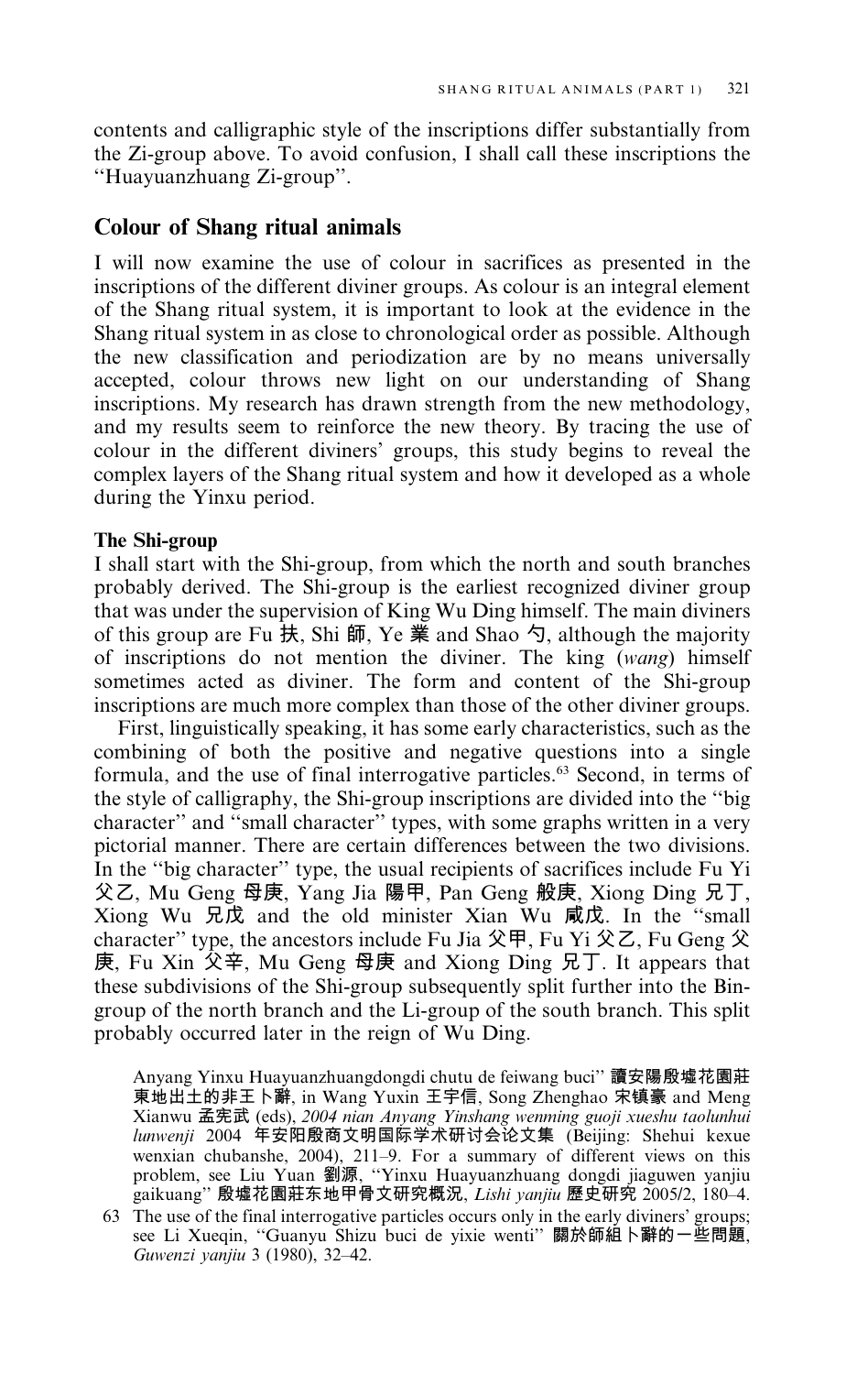There are several inscriptions in the Shi-group which make particular mention of the colour of ritual animals. The first example reads:

Heji: 1999964 乙卯 ... 師 ... 庚 ... 婦... /... 午卜: 王侑白豶... yimaol.../Shi/.../Geng/.../lady/.../... wu/crack/king/offer<sup>65</sup>/ ... /white/  $ho\sigma^{66}$ On *yimao* (day 52): "...Shi...Geng...lady..." Cracking ... wu day: "The king makes an offering of white hogs to ..."

This inscription is an incomplete fragment, but the diviner's name, Shi, and an ancestral title Geng, are still legible. The divination shows that the sacrifical rite was performed by the king himself for one of his ancestors, and that the offering included white hog(s). In Shang rituals, pigs are one of the most popular sacrifices. The graph depicts a castrated boar, indicating that domesticated pigs were used. It is interesting to note that by this time, castration was already widely practised in domesticated animals.<sup>67</sup>

The second example mentions the use of multicoloured oxen:

Heji: 19911 癸卯卜: 王惠勿牛用。[甲] ... guimao/crack/king/hui/multicolour/ox/use<sup>68</sup>/Tu [Jia]<sup>69</sup>/ ... Cracking made on *guimao* (day 40): "The king should use multicoloured oxen for Tu Jia ..."

This inscription does not have the regular prefix *zhen* 貞 "to divine", but the intention of the divination is clear. The sacrificial rite here was conducted by the king directly for his ancestor, Tu Jia  $\frac{4}{5}$  = Yang Jia  $\frac{12}{5}$  $\mathbf{\bar{H}}$ ),<sup>70</sup> the twenty-third king in the Shang royal chronology. The particle *hui* 

- 64 Where ever possible the citing of OBI is from Zhongguo shehuikexueyuan lishiyanjiusuo, Hu Huoxuan and Guo Moruo (eds in chief), Jiaguwen heji 甲骨文 合集 [hereafter *Heji*] (Beijing: Zhonghua shuju, 1978–82).
- 65 The original graph is written as  $\pm$ , and here is read as you  $\overline{A}$ , which is broadly understood as "to sacrifice", "to offer". For further discussion of the functions of the character you, see D. Nivison, "The pronominal use of the verb yu (giug)", Early China 3 (1977), 1-17; and Ken-ichi Takashima, "Decipherment of the word yu  $\dot{\mathcal{H}} \times$  / 有 in the Shang oracle bone inscriptions and in pre-classical Chinese", Early China 4 (1978), 19–29; see also his "The early archaic Chinese word yu in the Shang oracle-bone inscriptions: word-family, etymology, grammar, semantics and sacrifice", Cahiers de Linguistique Asie Orientale 8 (1980), 81-112.
- 66 The graph depicts a castrated boar; for various decipherments of the graph see Yu Xingwu 于省吾 (ed. in chief), Jiaguwenzi gulin 甲骨文字詁林 [hereafter JGWZGL] (Beijing: Zhonghua shuju, 1996), 1061. I have followed Wen Yiduo's 聞一多 interpretation here.
- 67 For a discussion of the domestication of animals in the Late Shang period see Yang Shengnan 楊升南, Shangdai jingji shi 商代經濟史 (Guiyang: Guizhou renmin chubanshe, 1992), 227-30.
- 68 The character *yong* 用 "to use" may be better understood here as "used in a sacrifice". For the decipherment of the character, see JGWZGL: 3338.
- 69 For different decipherments of the character, see JGWZGL: 1660.
- 70 For further discussion on Yang Jia in OBI, see Qiu Xigui, "Yinxu buci suojian Shi Jia Tu Jia ji Yang Jiashuo" 殷墟卜辭所見石甲兔甲即陽甲說, Guwenzi lunji, 231.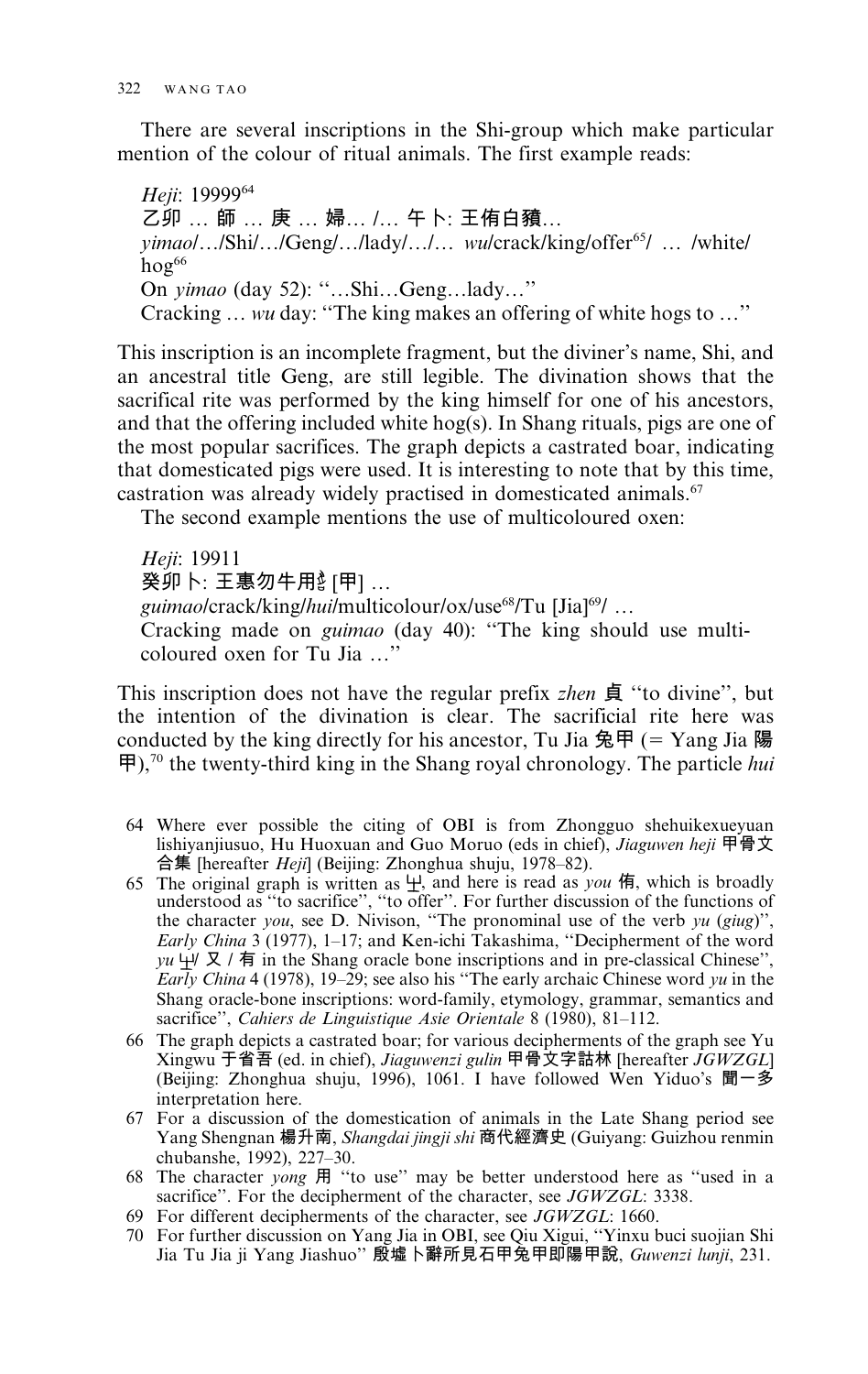惠 ("should be") in the divinatory charge is used to draw special attention to the "multicoloured" oxen.

Although we have limited evidence, and therefore cannot be certain that colour or, more precisely, the colours of the animals mentioned in the inscriptions, had particular meaning(s) for the Shang diviner, it is significant to note that *bai*-white and *wu*-multicolour are two colours singled out in the divinatory charges of the Shi-group.<sup>71</sup> The distinction could not be purely accidental or, at least, the diviner was making a special note on the colour of ritual animals. The ritual contexts of the two inscriptions cited above are clearly related to ancestral or fertility cults.

#### The Bin-group

The Bin-group is the most active diviner group in the Yinxu period. It probably emerged during the reign of Wu Ding, and continued into the Zu Geng period. On the basis of their content and graphic styles, the Bin-group inscriptions can be divided into two main sub-types: A-type and B-type. The A-type is related to the Li-group in the south branch; and the B-type becomes the direct source of the Chu-group in the north branch. The Bingroup has at least sixteen regular diviners, including Bin 賓, Que 殻, Zheng  $\overline{\mathcal{F}}$ , Nei  $\overline{P}$  and Gu  $\overline{\overline{P}}$ . The formula of paired charges was commonly used by the Bin-group, and the kings often performed the prognosticating themselves. In terms of subject matter, the range of divinatory topics in the Bin-group is very broad, and includes ancestral sacrifice, rituals for various spirits, hunting, weather, military campaign, dreams and the well-being of the royal households.

The ancestors who received regular sacrifices in the Bin-group include Fu Jia 父甲, Fu Geng 父庚, Fu Xin 父辛, Fu Yi 父乙, Mu Geng 母庚 and Xiong Ding  $\overline{R}$ . Compared with the other diviners' groups, the Bin-group has a greater number of inscriptions containing reference to colour and the contexts in which the coloured animals were used. This rich information in the Bin-group inscriptions allows us to make a more detailed analysis.

The sacrifice of pigs, sheep and oxen of white colour is very popular in ancestral cults. For example:

Heji: 2051 乙未卜, 侑于祖 ...三竿, 又白豕 *yiweilcrack/offer/to/grandfather/ ...* /three/penned sheep<sup>72</sup>/have<sup>73</sup>/ white/pig

- 71 The wu-multicolour category probably covers all non-white colours, as well as brindled animals. For a further discussion, see Wang Tao, "Colour symbolism in Late Shang China", esp. 80-84, 96-101.
- 72 This character is read as *lao*  $\mathbf{\hat{F}}$ , which is traditionally understood as a combination of different ritual animals, but in OBI the word is probably a compound character (hewen 合文), meaning "penned animals". The sheep-element (yang  $\hat{\pm}$ ) may indicate that the penned animal here is a sheep, but it is sometimes a cow (niu  $\uparrow$ ) or another animal. For the decipherment of the character, see JGWZGL: 1548. For a further discussion, see Yao Xiaosui 姚孝遂, "Lao lao kaobian" 牢筆考辨, Guwenzi yanjiu 9 (1984), 25-36.
- 73 The meaning of you  $\Sigma$  here is "there is", "to have" or "plus". I have translated it as "additionally".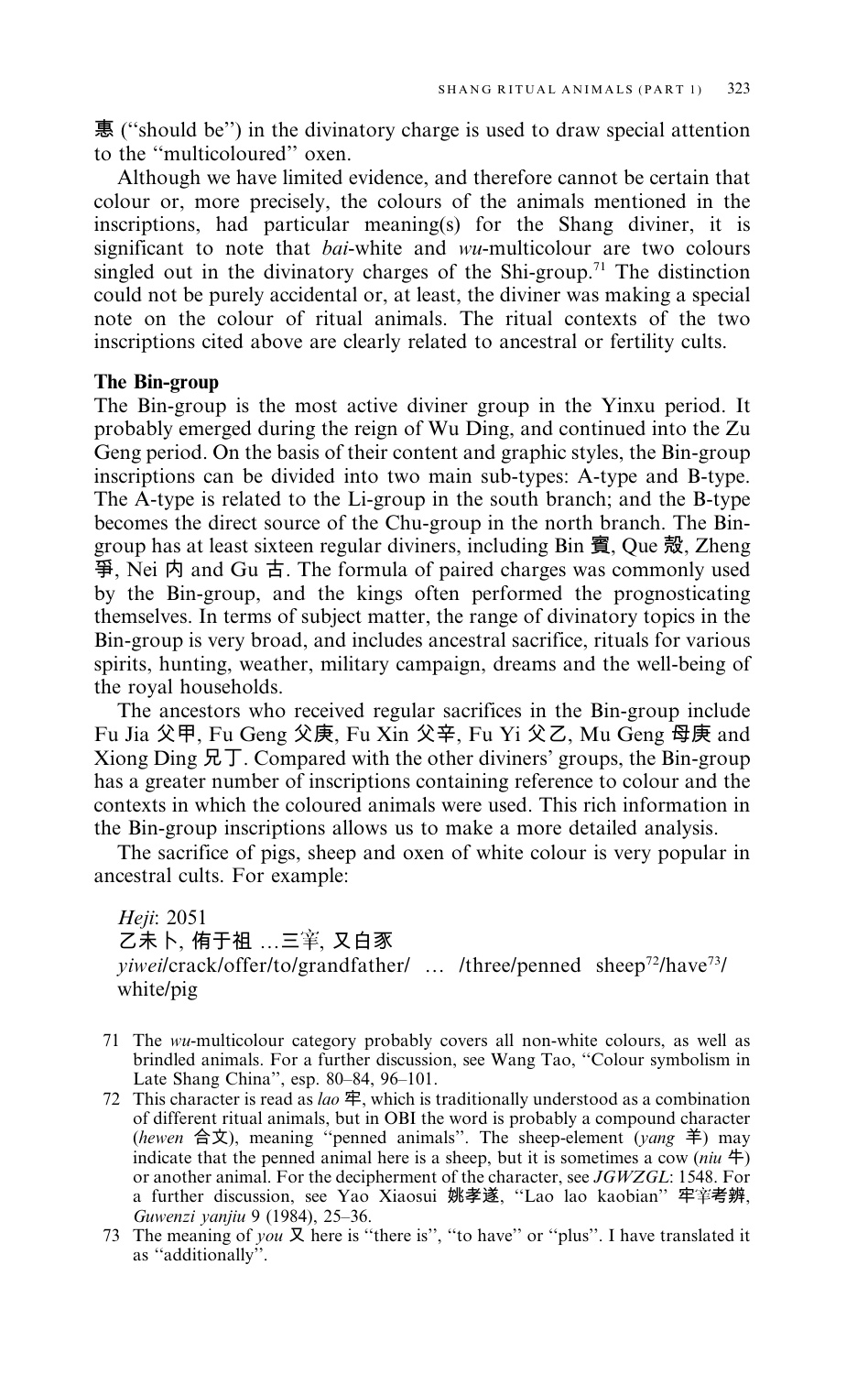Cracking made on *viwei* (day 32), we will make an offering to Grandfather ... of three penned sheep, and additionally of white pigs.

Heji: 203v 五白牛, 又穀 five/white/ox/have/piglet<sup>74</sup> [To make sacrifice of] five white oxen, and additionally of piglets.

Sometimes, the ritual animals are wild species, rather than domesticated:

Heii: 15943 戊寅卜、貞: 豫畀彘/...賓、貞: ...白彘...子侑... *wuvin*/crack/divine/ $X^{75}/$ give<sup>76</sup>/wild pig .../Bin/divine/white/wild pig<sup>77</sup>/  $Zi/offer...$ Cracking on *wuyin* (day 15), divining: "X offers wild pigs". Bin, divining: "... [an offering of] white wild pigs, the prince makes sacrifice...". Heji: 11225

…惠白彘…毓有佑

... *lhuil* white/wild pig/ ... /ancestor<sup>78</sup>/have/assistance

... it should be white wild pigs ... ancestors will grant us assistance.

Yingcang: 79 貞: 侑于父乙白彘, 新穀 divine/offer/to/Fu Yi/white/wild pig/fire<sup>79</sup>/piglet Divining: "To make an offering to Father Yi of white wild pigs, and to burn piglets in fire".

In the Shang ancestral cult, larger animals such as oxen seemed to have been valued more highly than other smaller animals:

Heji: 14724 貞: 侑于王亥, 惠三白牛

- 74 The character here reads  $gu \R$  referring to piglets. For the decipherment of the character, see JGWZGL: 2863.
- 75 The graph is undeciphered; here it is likely to be a personal name.
- 76 The character was previously deciphered as shi  $\#$  s "arrow", but, as Qiu Xigui has argued, this graph has a different graphic form and should be read as  $bi \, \overline{\mathbb{H}}$ , meaning "to give", "to present"; see his Guwenzi lunji, 90-98. For other decipherments, see JGWZGL: 2575.
- 77 The original graph depicts 'a pig shot with an arrow'. Here the arrow element also seems to act as the phonetic sign. The character probably refers to a wild pig; see JGWZGL: 1604.
- 78 This is the original graph for  $yu \nvert \nvert \nvert$ , depicting a woman giving birth. But it is used here as a general pronoun referring to "lineal ancestors". For the decipherment of the character, see JGWZGL: 0461.
- 79 The graph can be transcribed as  $x \in \mathfrak{m}$ , and in many cases it is used with its original meaning, "new". But it can here be better understood as a verb, for example xin 薪, meaning "to set on fire". For different explanations of this character, see JGWZGL: 2528, 2529.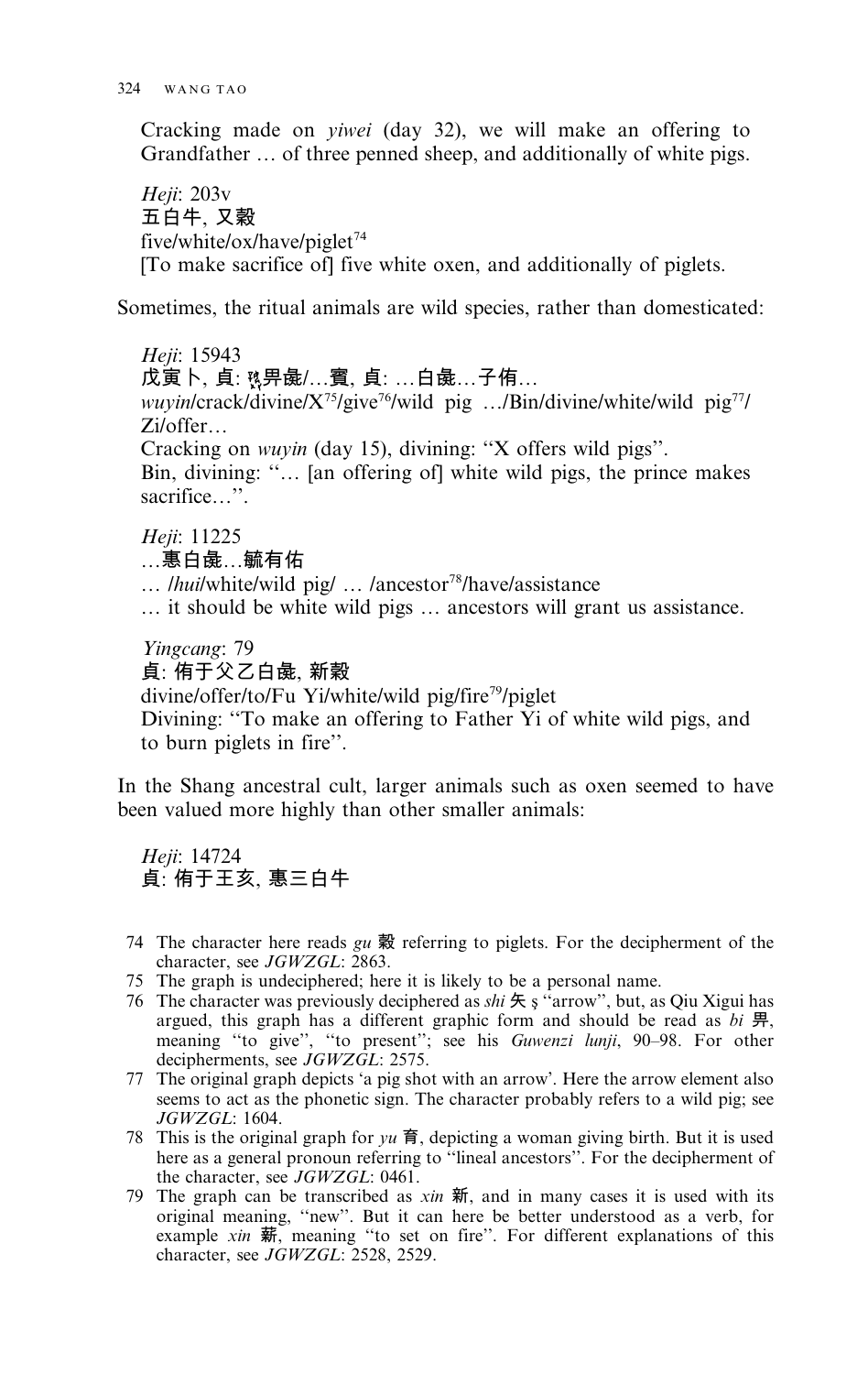divine/offer/to/Wang Hai/hui/three/white/ox

Divining: "To make an offering to Wang Hai, it should be three white  $oxen$ ".

Heji: 1423 … 殻…糿侑大甲白牛。用 ... /Oue/ ... /X<sup>80</sup>/offer/Da Jia/white/ox/use ... Que ... "X makes an offering to Da Jia of white oxen. Used".

# Jinbun: 000181

# 辛酉卜、賓、貞:燎于獿白牛

xinvou/crack/Bin/divine/burn<sup>82</sup>/to/Nao?/white/ox Cracking made on *xingyou* (day 58): Bin, divining: "To make the burning-rite to Nao? of white oxen".

In the real world, oxen of pure white colour are extremely rare. But the divination is quite specific: white oxen should be offered, to be used, to be burned, in sacrifice to some of the most important ancestors in the Shang genealogy, such as Wang Hai 王亥 and Da Jia 大甲, who usually carried the title gaozu or "high ancestors".<sup>83</sup> The identity of Nao 獿 is not entirely clear yet, but this name is likely to be related to the high ancestor Nao 夒.84

On some occasions, the ritual performance and offerings are richly varied. For example:

Heii: 995 ... 已、 耏 , 伐 , 六牢 , 惟 白豕 ... si/cutting-rite85/beheaded human86/six/penned sheep/wei/white/pig

- 80 This graph has not been deciphered; it appears to be a personal name.
- 81 Kyōto daigaku jinbun kagaku kenkyūjo zō kōkotsu moji 京都大學人文科學研究所藏 甲骨文字, [hereafter Jinbun], (Kyoto: Kyōto daigaku jinbun kagaku kenkyūjo, 1960).
- 82 The *liao* ritual is one of the most common sacrificial rites performed by the Shang, and probably involved using fire and burning offerings. For the decipherment of the character, see JGWZGL: 1526.
- 83 For a discussion of Wang Hai, see Luo Kun 羅琨, "Yin buci zhong gaozu Wang Hai shiji xun yi" 殷卜辭中高祖王亥史跡尋繹, in Hu Hengxuan xiansheng jinian wenji 胡厚宣先生紀念文集, ed. Zhang Yongshan 張永山 and Hu Zhenyu 胡振宇 (Beijing: Kexue chubanshe, 1998), 48-63.
- 84 For further discussion of this mythical ancestor, see Shimo Kunio, Inkyo bokuji kenkyū, 241-5; see also Chen Mengjia, Yinxu buci zongshu, 345. For a more recent study, see Liu Huan 劉桓, "Shuo gaozu Nao - jianlun Shangzu zuyuan wenti" 說 高祖夒 - 兼論商族族源問題, in Jiaguzhengshi 甲骨征史 (Harbin: Heilongjiang jiaoyu chubanshe, 2002), 267–303.
- 85 This is one of the rites most frequently performed by the Shang kings to their ancestors, but the interpretation of the character varies. Many scholars read it as jiu 酒, referring to a kind of wine offering, but other scholars, including Guo Moruo 郭沫若, argue that it should be rendered as you 槱, referring to a burning sacrifice; see  $JGWZGL$ : 2733. Takashima has argued that it is etymologically related to *diao* 彫 meaning "to injure" or "to cut"; see Itō and Takashima, Studies in Early Chinese Civilization, vol. 1, 355, see also the note in vol. 2, 110-11. David Keightley seems to have followed this new interpretation and has translated it as a "cutting-ritual"; see Keightley, *The Ancestral Landscape*, OBI example 22, p. 23.
- 86 For different readings of the character, see JGWZGL: 2410. It is probably used here as a noun, meaning "human victim".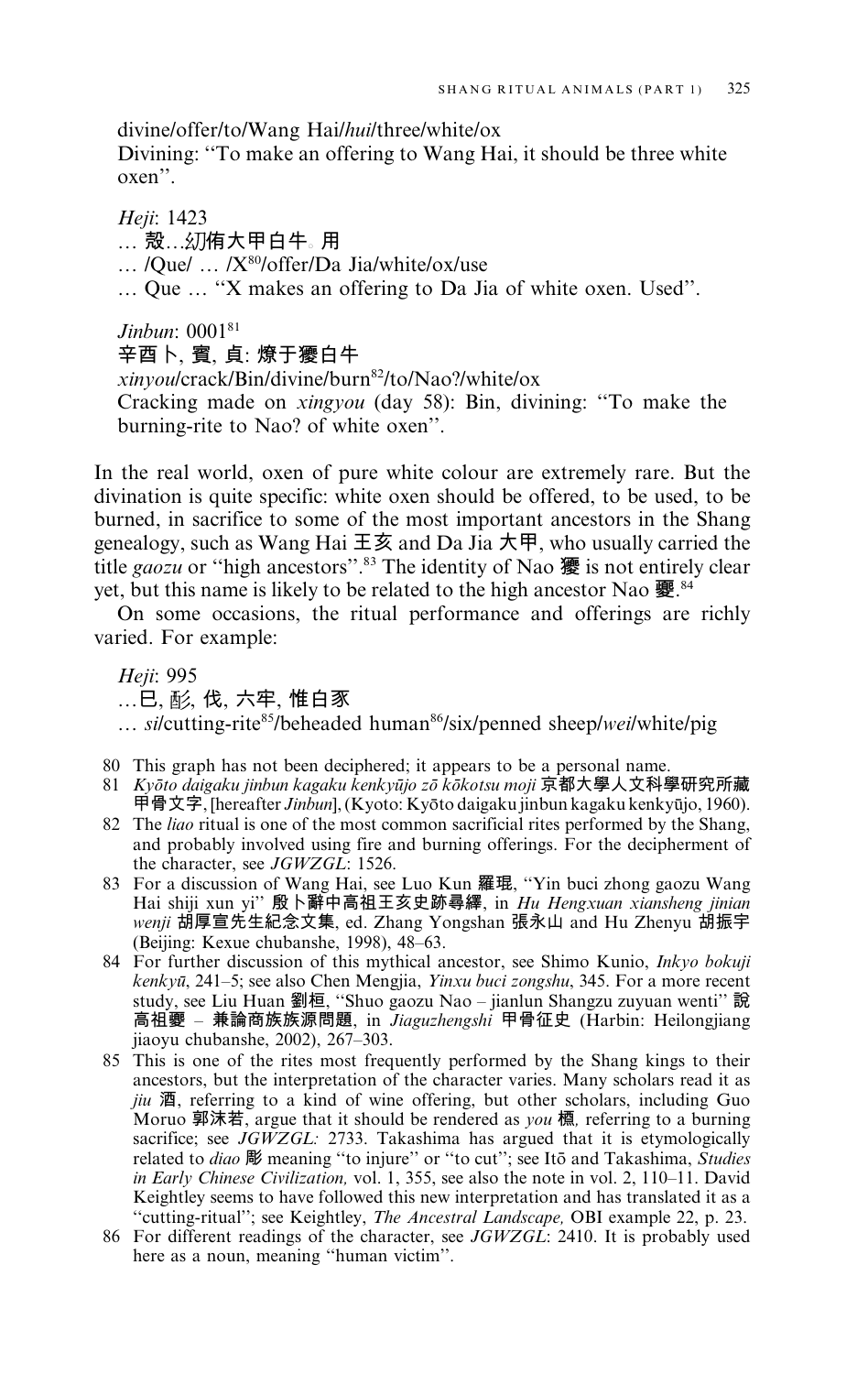... si-day, in performing the cutting-rite, we will sacrifice beheaded human victims and six penned sheep, and there will be white pigs.

Here, together with the burning or cutting sacrifices, sacrifices included human victims, penned sheep and pigs. The use of the particle wei 惟 indicates that the diviner was particularly concerned about the colour of the pigs.

It is worth giving a brief note on human sacrifice in the Shang ritual at this point. The OBI character  $\sharp$  (*fa*  $\sharp$ ) depicts a decapitated man. Archaeological evidence has shown that human sacrifice was practised extensively throughout the Yinxu period, and that beheading was a very common method. Human sacrifice was a widespread ritual practice in the ancient world, perhaps best known from the ancient Mesoamerican cultures, the ancient Maya culture in particular. Although no direct links can be established between the ancient Maya and Chinese cultures, the treatment of sacrificial human victims is strikingly similar in both, with the common use of captive warriors, and similar methods of beheading, immolation and dismemberment.<sup>87</sup>

With regard to Shang human sacrifice, there is a controversial question concerning the reading of the "white man (bairen 白人)". In the Bin-group we read several inscriptions where the adjectival word bai  $\oplus$  "white" is used attributively for humans. For example:

Heji: 1039 乙丑卜, …貞: …白人/燎白人 yichou/crack/ ... /divine/ ... /white/man/burn/white/man Cracking made on *yichou* (day 2), ... divining: "... white men". To make the burning rite of white men.

Heji: 293

壬子卜、賓、貞: 惠今夕用三白羌于丁. 用

renzilcrack/Bin/divine/hui/this/evening/use/three/white/Qiang/to/Ding/ use

Cracking made on *renzi* (day 49), Bin, divining: "It should be this evening when three white Qiang-men who will be sacrificed to Ding." (Verification) Used.

Some scholars have read the character bai  $\oplus$  here as bai  $\overline{\oplus}$ , meaning "hundred". However, orthographically, the Shang scribes usually tried to make some distinction between the colour term bai (white) and the number *bai* (hundred). As Yao Xiaosui 姚孝遂 argues, the "white men" and "white Qiang-men" here probably refer to people who could be distinguished by

<sup>87</sup> For a general discussion on human sacrifice in the ancient world, see E. O. James, Sacrifice and Sacrament (London: Thames and Hudson, 1962), 77-103. On human sacrifice in the Maya culture, see L. Schele and M. Miller, The Blood of Kings: Dynasty and Ritual in Maya Art (London: Thames and Hudson, 1992), esp. 110,  $216 - 20$ .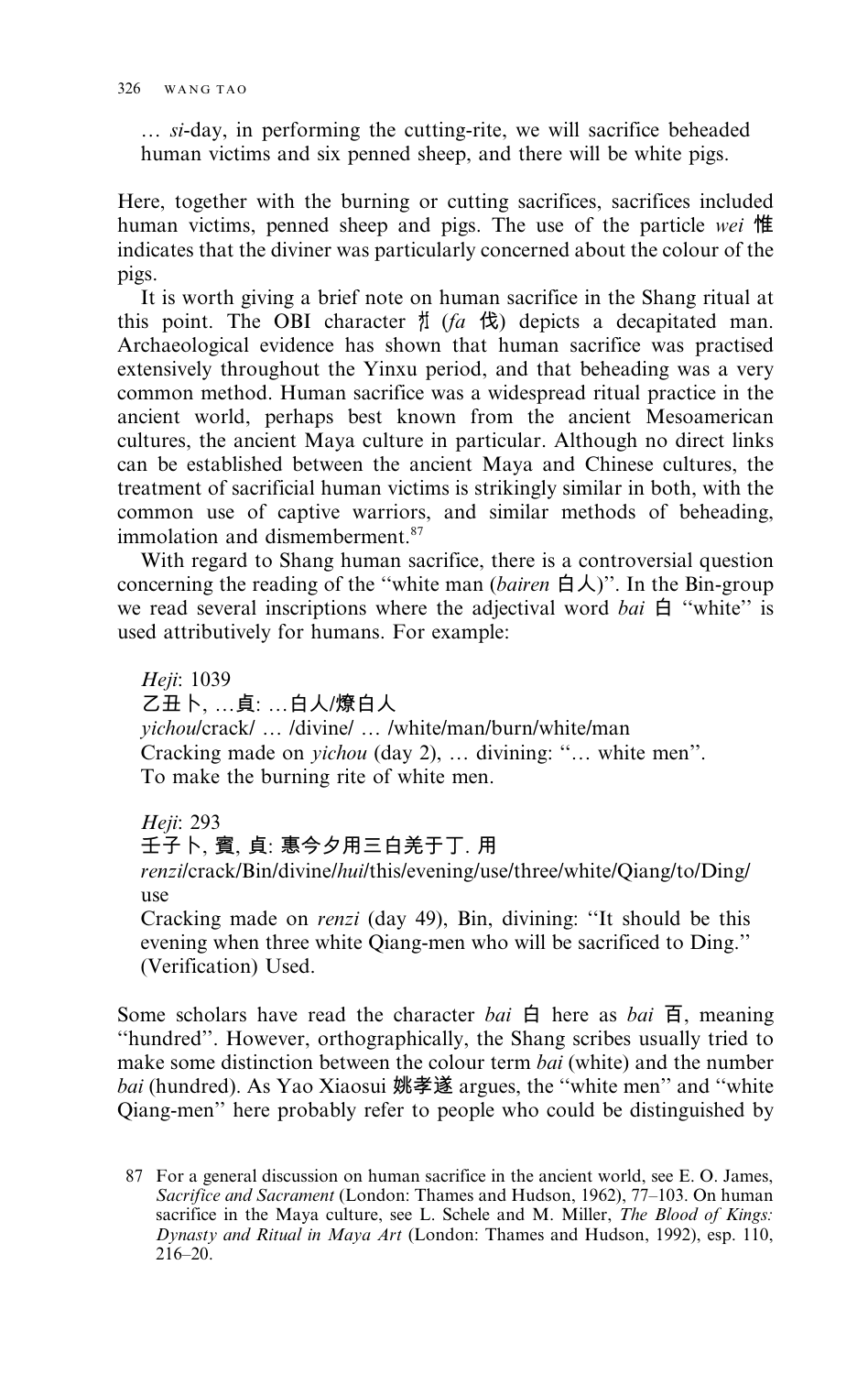their light skin colour.<sup>88</sup> We also know that in both ancient and modern times, colour terms are often used for naming ethnic peoples.<sup>89</sup>

The majority of OBI are fragmentary, and only rarely is an inscription found in good condition. Bingbian:  $197 (+ v. 198)$  is a cracked turtle plastron with inscriptions on both sides that has survived in its entirety. It is a typical example of the Bin-group which allows us a fuller appreciation of the ritual context. The following is inscribed on the reverse:

癸卯卜、殻/于來乙卯侑祖乙/廌羊二/乙卯卜/三旬、來甲申…/惠乙亥酚/ 勿※乙亥酌/侑犬于咸戊/ ... 學戊/于娥禦. X /于娥/翌丁, 勿于祖丁/祖 丁/事人于妣己、辥/惠白豕/辛卜、殻/勿侑下乙/下乙/牢、又二牛/庚申 卜/殻子商入

guimao/crack/Que/on/next/yimao/offer/Zu Yi/antelope<sup>90</sup>/sheep/two /yimao/crack/three/week<sup>91</sup>/next/jiashen/ ... /hui/yihai/cutting-rite/not/ hastily<sup>92</sup>/yihai/cutting-rite/offer/dog/to/Xian Wu/ ... /Xue Wu/to/Er/ exorcism<sup>93</sup>/X<sup>94</sup>/to/Er/next/*ding*/not/to/Zu Ding/Zu Ding/serve/man/to/ Bi Ji/nie-rite<sup>95</sup>/hui/white/pig/xin/crack/Oue/not/offer/Xia Yi

- 88 Yao Xiaosui, "Shangdai de fulu" 商代的俘虜, Guwenzi yanjiu 1 (1979), 337-90, esp. 378. In the collection of the Tenri University (Japan), there is an OBI (Tenri 300), of which I failed to obtain a copy. Instead I cite from Yang Shengnan, Shangdai jingji shi (Guiyang: Guizhou renmin chubanshe, 1992), which reads: "丙 午卜, 御方九羊,百白豭. Cracking made on bingwu (day 43), the exorcist rite is performed to Fang with nine sheep and a hundred white boars". Here bai 百and *bai*  $\oplus$  are used together, which gives credibility to the reading  $\oplus$  as a colour term. For further discussion on the Qiang people, see Luo Kun 羅琨, "Yin Shang shiqi de Qiang he Qiangfang" 殷商時期的羌和羌方, Jiaguwen yu Yin Shang shi 3 (1991), 405–26; see also Gideon Shelach, "The Qiang and the question of human sacrifice<br>in the late Shang period", Asia Perspective 35/1 (1996), 1–26.
- 89 For example, the name "Bai Di" 白狄 or the White Di-people is found in ancient texts, and today the Yi people in south-western China are also called the "Bai Yi" (White Yi-people) and "Hei Yi" (Black Yi-people).
- 90 The graph depicts a sheep with long horns, probably an antelope or ibex. In this inscription it may be read as *yuan* 羱, forming a single character together with *yang*  $\ddot{=}$ ; see JGWZGL: 1655.
- 91 The xun-week in the Shang calendar is ten days. See Keightley, The Ancestral Landscape, 37-43.
- 92 This word is used as an adverb in OBI, but its exact meaning and function are not clear. I have deciphered this character as *guai*  $\overline{\mathfrak{m}}$ , and since it is often used together with negatives, I have tentatively translated it as "hastily". Takashima, however, reads it as xiang 詳, meaning "specifically"; see his "Negatives in the King Wu Ting bone inscriptions" (PhD dissertation, University of Washington, 1973), 389-92: see also Itō and Takashima, Studies in Early Chinese Civilization, vol. 2, 144, n. 38.
- 93 In OBI, it refers to a ritual, but scholars' interpretation of the meaning of this character varies; I have followed Yang Shuda's 楊樹達 interpretation, namely, that it is basically an exorcism ritual (see JGWZGL: 0351). For further discussion, see Shima Kunio, *Inkyo bokuji kenkyū*, 331–3; and Qiu Xigui, *Guwenzi lunji*, 332–5.
- 94 This graph has not been deciphered yet, but it can be understood here as either a rite or a personal name.
- 95 For the decipherment of the character, see JGWZGL: 2496–9; some scholars argue that the character implies a meaning of "misfortune", but it seems to refer to a rite here.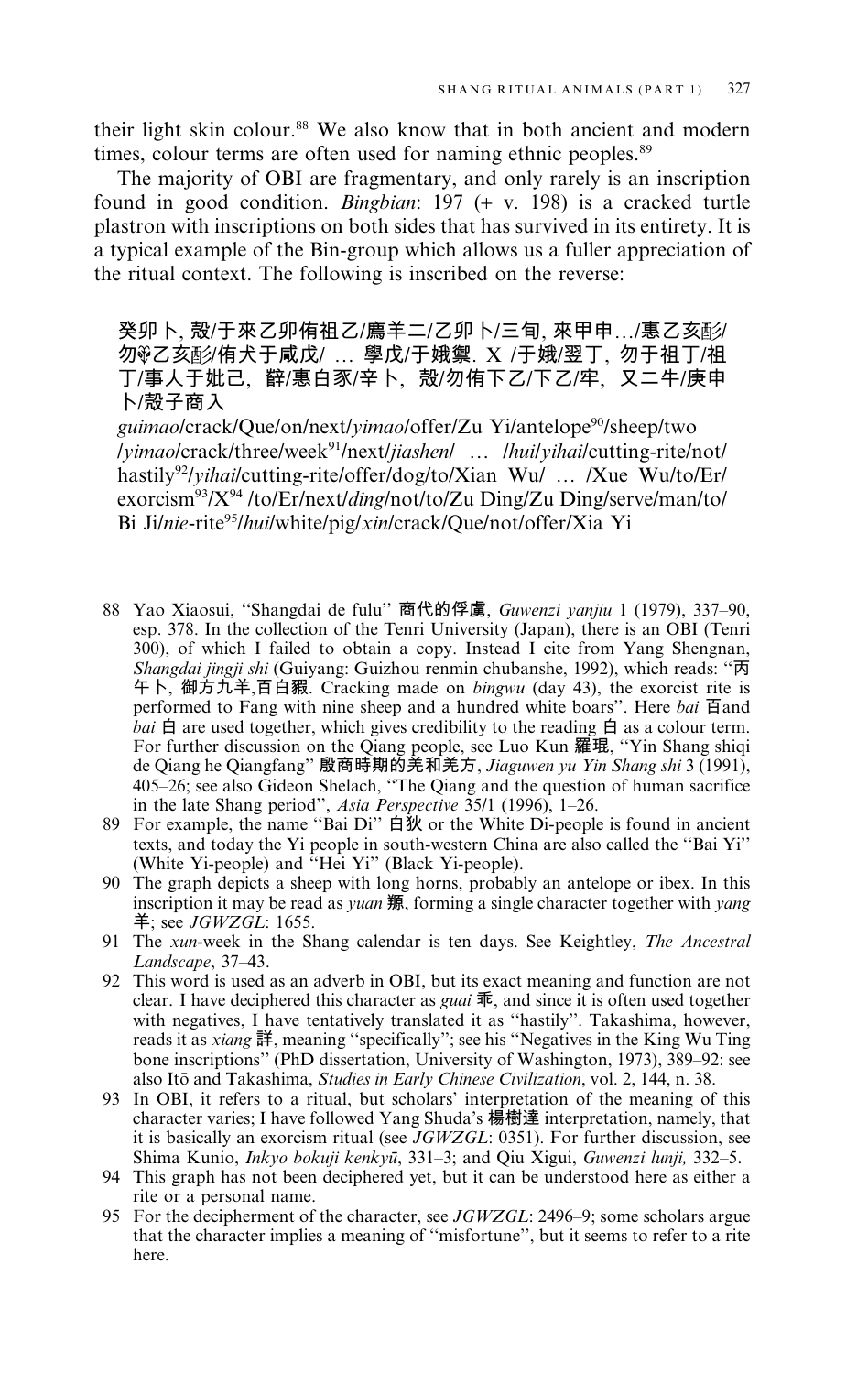Xia Yi/penned sheep/have/two/ox/gengshen/crack/Oue/Zi Shang/send Cracking made on *guimao* (day 40). Que: "On the next *yimao* (day 52) we will make an offering to Grandfather Yi, which is two antelopes". Cracking made on *yimao* (day 52), in three weeks' time (30 days), on the coming jiashen (day 21) ... it should be on *yihai* (day 12) we perform the cutting-rite; or not hastily on the *vihai* day we perform the cutting-rite.

We make an offering of dogs to Xian Wu ... to Xue Wu.

"To Er we perform the exorcist ritual, and X?"

To Er."

On the next *ding*-day, we do not make any sacrifice to Grandfather Ding.

To Grandfather Ding.

We serve men unto Ancestress Ji in the *nie*-ritual.

It should be white pigs.

Cracking made on xin day, Oue: "We do not make any offering to Xia Yi

To Xia Yi.

Of penned sheep, in addition to two oxen".

Cracking made on *gengshen* (day 57), Que: "Prince Shang sends in the goods".

This divination is complicated. It is intended to test a series of divinatory charges: to decide to which ancestor and on which day a certain rite should be performed, and which particular ritual animal should be offered; and additionally to sacrificing to the regular ancestors, Zu Yi 祖乙, Zu Ding 祖 丁, Xia Yi 下乙 and Bi Ji 妣己, old ministers such as Xian Wu 咸戊 and Xue Wu 學戊 are also listed among the recipients of the sacrifice. The exorcist ritual was performed to the mythological ancestor Er 娥. A rich selection of animals was offered to the ancestors, including antelopes, penned sheep, oxen and white pigs. Again, we see that human victims were sacrificed together with animals.

On rare occasions, white animals such as white oxen also appeared in unusual circumstances, for example in the king's dreams. There is one inscription in the Bin-group showing that King Wu Ding was intrigued by a white ox that appeared in his dream; a special divination was then made to determine what sort of omen it could be:

Heji: 17393

庚子卜, 賓, 貞: 王夢白牛, 惟憂

gengzilcrack/Bin/divine/king/dream/white/ox/wei/worry<sup>96</sup> Cracking made on gengzi (day 37), Bin, divining: "The king dreamt of white oxen, it will be a worry".

<sup>96</sup> This character has many different readings, such as *huo* 禍 (trouble), *jiu* 咎(fault) and you 憂 (worries); see JGWZGL: 2240. For a further discussion of the character, see Qiu Xigui, Guwenzi lunji, 105.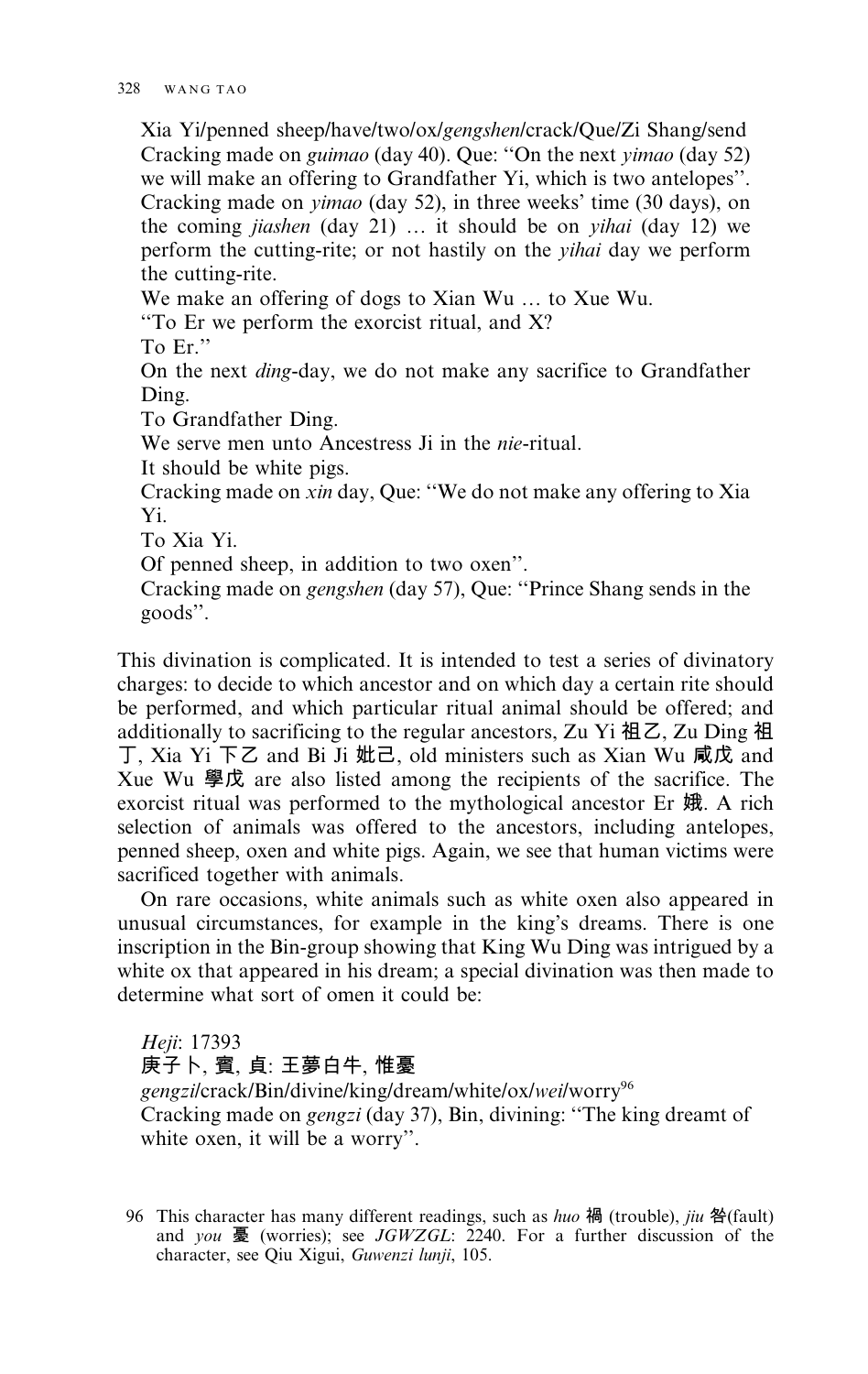Dreams are a very common subject in OBI and many divinations sought to determine the omens in the king's dreams. King Wu Ding often dreamt of people, including his wives, relatives and ministers. He also saw deceased ancestors in his dreams, and sometimes special animals or objects.<sup>97</sup> The aim of the divination in such cases was probably to assure the king that the dream and the white oxen he dreamt of would not bring him misfortune.

And additionally to sacrifices, white animals were also selected for other uses, such as the Shang kings' white chariot-horses. Although white horses were probably more common than white bovines, it seems that the Shang kings attributed a special significance to his white horses.<sup>98</sup> For example:

Heji: 9176 貞: 戞不我其來白馬 divine/Jia/not/me/qi/bring/white/horse Divining: "Jia will perhaps not bring me any white horses".

Heji: 9177 bears another, similar, inscription:

甲辰卜、殻、貞:奚來白馬...王繇曰: 吉、其來/甲辰卜、殻、貞: 奚不其來 白馬五

jiachen/crack/Que/divine/Xi/bring/white/horse/ ... /king/prognosticate/ say/auspicious/qi/bring/jiachen/crack/Que/divine/Xi/not/qi/bring/ white/horse/five

Cracking made on *jiachen* (day 41), Que, divining: "Xi brings with him white horses ..." The king prognosticated, and said: "Auspicious; he will bring with him the horses".

Cracking made on jiachen, Que, divining: "Xi will perhaps not bring with him five white horses"

Again, the divinatory charges are about white horses. The divination seeks to determine whether the tribesman would bring in white horses, and the king himself actually made the prognostication.

Heji: 945 is a similar inscription on a large turtle plastron. The inscription on the reverse says that Que, the most active diviner at the court of Wu Ding, cracked the shell. The inscription and the divinatory charges on the front read:

<sup>97</sup> In the 1940s, Hu Houxuan 胡厚宣 wrote an important paper on the Shang divination of dreams. Many of his observations are still of interest; see his Jiaguxue Shangshi luncong chuji 甲骨學商史論叢初集 (Qilu daxue guoxue yanjiu suo zhuankan 齊魯大學國學研究所專刊, Chengdu: Wenyoutang shudian, 1944), vol.  $3<sub>1</sub>$ 

<sup>98</sup> In OBI there are many words referring to the colours of horses, such as "white horse", "dark-coloured horse", "horse with a striped pattern"; for further discussion, see Wang Yuxin, "Shangdai de ma he yangmaye" 商代的馬和養馬業, Zhongguo shi yanjiu 中國史研究 1980/1, 99-108.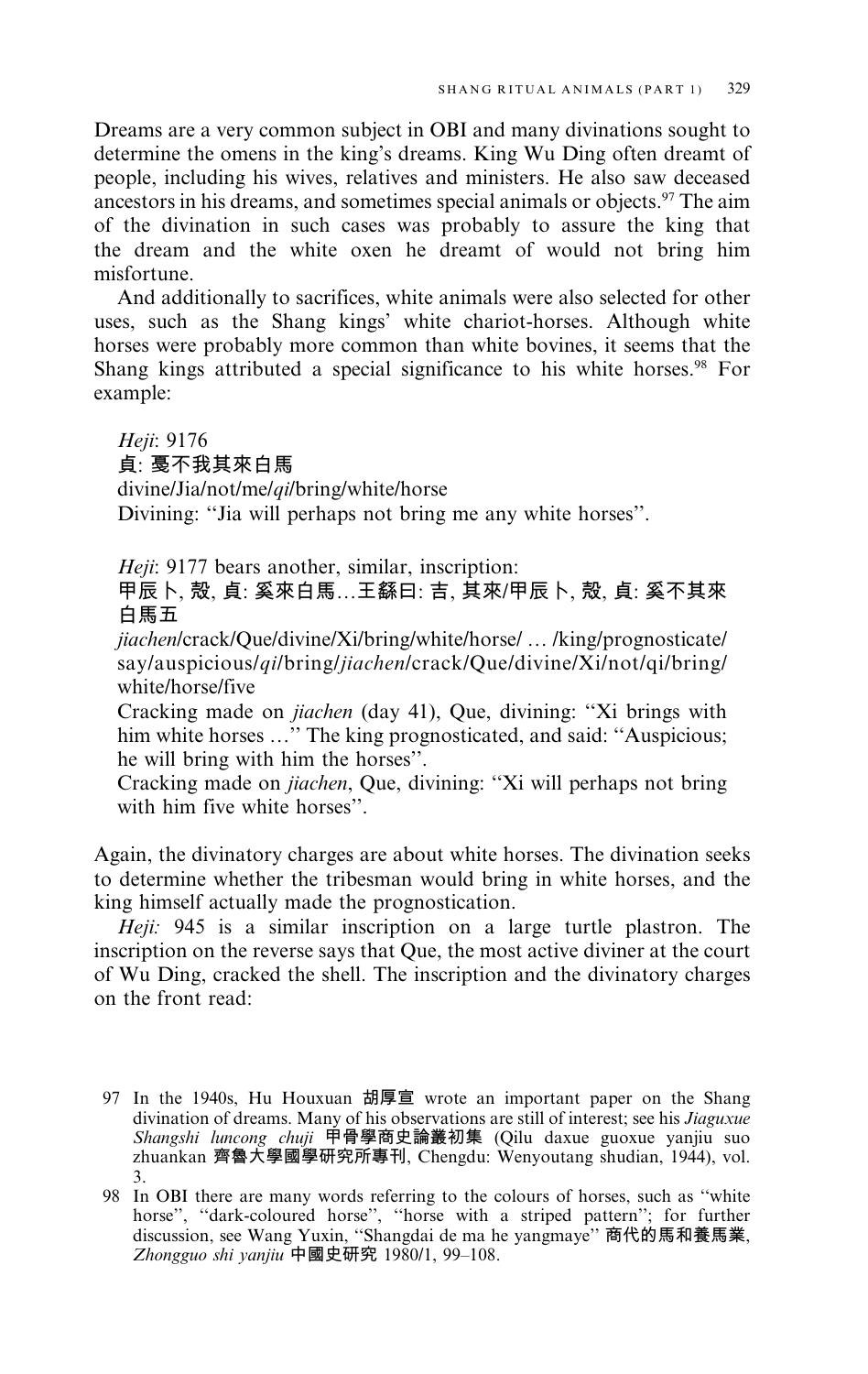貞: 古來犬/古不其來犬/貞: 《呼取白馬以/不其以/古來馬/不其來馬  $divine/Gu/bring/dog/Gu/not/gilbring/dog/divine/X<sup>99</sup>/call/take/white/$ horse/send<sup>100</sup>/not/*qilsend/Gu/bring/horse/not/qi/bring/horse* Divining: Gu brings dogs. Gu will not bring dogs. Divining: X called for white horses to be sent in. The horses will not be sent in. Gu brings horses. He will not bring the horses.

The divinatory charges in this inscription are in pairs *(duizhen)*: one is affirmative, the other negative. The first pair seeks to determine whether Gu would bring dogs for sacrifice; in the second pair, {participate personal name} demands that white horses should be sent in; and the third pair again seeks to determine whether the horses desired by the Shang king could be brought in by Gu. The diviner was trying to test the series of charges. Since white horses were such a desirable item, it seems that the king wanted more of them.

In a recent paper, Qiu Xigui has analysed a number of inscriptions of the Bin-group which demonstrate the importance of horses, and in particular, the importance of white horses at the Shang court.<sup>101</sup> Divinations were also made concerning unborn horses, to inquire whether they might, by any chance of good fortune, be white. For example:

Heii: 3411 小駜子白. 不白 small/mare/birth<sup>102</sup>/white/not/white "The foal born to the little mare will be white." (Verification) It was not white.

Heji: 5729 丙辰卜, ...貞: 臿...馬子白 bingchen/crack/ ... /divine/Cha<sup>103</sup>/ ... /horse/birth/white Cracking on bingchen (day 53) ... divining: "Cha ... the foal born to the horse will be white".

Heji: 18271 騽…毓…白  $xi$ -horse<sup>104</sup>/ ... /produce/ ... /white

- 99 This graph has not been deciphered yet, but appears to be a personal name here.
- 100 The decipherment of this graph differs greatly; see JGWZGL: 0022. I have followed Qiu Xigui's decipherment, reading it as yi 以, meaning "to lead", "to send", or "to bring"; see Qiu Xigui, Guwenzi lunji, pp. 106-10; also Serruys, "Language of the Shang", 98 n. 3.
- 101 Qiu Xigui, "Cong Yinxu buci kan Yinren dui baima de zhongshi" 從殷墟卜辭看殷 入對白馬的重視, Guwenzi lunji, 232–5 [first published in Yinxu bowuyuan yuankan, Inaugural issue, 1989].
- 102 The character  $zi \nightharpoondown f$  here should be read as the verb "to give birth".
- 103 In OBI this character is used as both a place name and a personal name.
- 104 This character refers to a "black horse with a yellow mane"; see JGWZGL: 1641.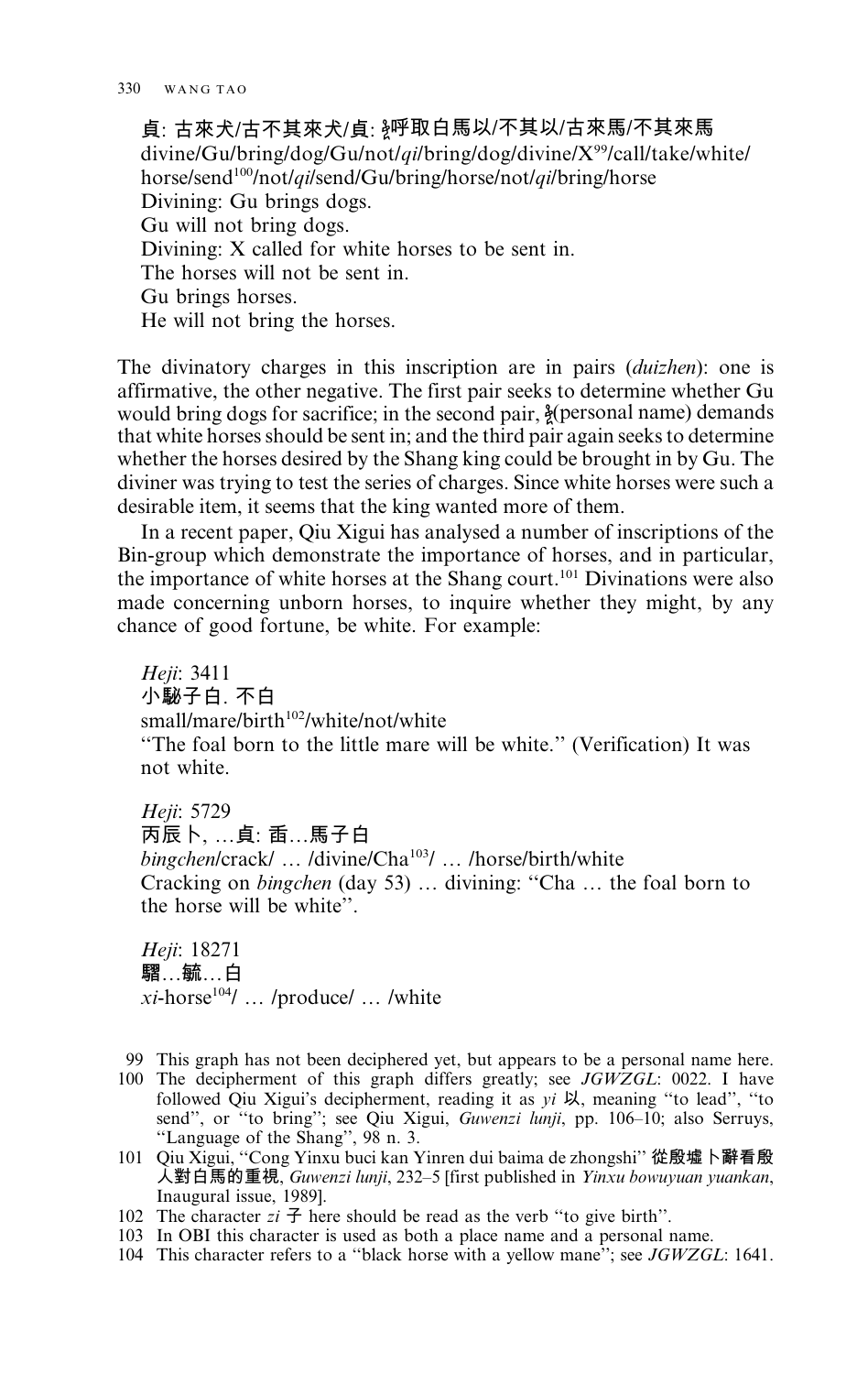The black horse with yellow mane ... produces a [foal] of white colour.

Previously, many scholars read the charge with the phrase "bai bu bai 白不 film as a question: "Is the foal born to the little mare white or not white?" But, as Qiu Xigui points out, the last two words "bu bai" should be understood as the verification rather than as part of the charge.

Some divinations try to determine the cause of illness or death of horses. In such cases the horses concerned are always white. For example:

# Heji: 10067 丙午卜, 爭, 貞: 七白馬殟; 惟丁取

bingwulcrack/Zheng/divine/seven/white/horse/die<sup>105</sup>/wei/Ding/take Cracking made on *bingwu* (day 43), Zheng, divining: "Seven white horses are dead – it is  $\overrightarrow{D}$ ing who took them away".

Another, similar, inscription bears the same date and identical calligraphic style, and probably came from the same original set:106

# 丙午卜、貞:惟子弓害白馬

bingwulcrack/divine/wei/Zi Gong/harm<sup>107</sup>/white/horse Cracking made on *bingwu* (day 43), divining: "It is Prince Gong who harms the white horses".

This further suggests that white horses were of particular significance in the Shang ritual, or in the mind of the Shang kings. The significance of the white horse persisted and is also seen in later Chinese traditions. White horses are mentioned in several Western Zhou bronze inscriptions, where they were part of the gift exchanges between the Zhou kings and their subjects and ministers.<sup>108</sup> In the Shanhaijing 山海經, we read of a mythological figure named "white horse" who is a descendant of the Yellow Lord (Huangdi 黃帝).<sup>109</sup>

As in the Shi-group, wu-multicolour also appeared in a number of Bingroup inscriptions. The Shang kings paid great attention to multicoloured ritual animals, in particular oxen, and divinations aimed to determine where the Shang king could find multicoloured oxen. For example:

Heji: 11153 庚子卜、亙、貞:勿牛于敦/貞:勿牛于敦

- 105 The graph depicts a dead body in a coffin, but the decipherments of this character differ; most scholars now agree that it means "death" or "bury"; see JGWZGL: 0053.
- 106 This inscription is in the collection of the Peking University Library; cited by Qiu Xigui in his "Cong Yinxu buci kan Yinren dui baima de zhongshi", 233.
- 107 I have followed Qiu Xigui's decipherment of the character; see Qiu Xigui, Guwenzi lunji, 11-16.
- 108 Shanghai bowuguan (ed.), Shang Zhou qingtongqi mingwen xuan 商周青銅器銘文 選 (Beijing: Wenwu chubanshe, 1986), no. 99: "Zhao zun" 召尊 / no. 100: "Zhao you" 召卣 / no. 165: "Zuoce Da fangding" 作冊大方鼎.<br>109 See Yuan Ke 袁珂, Shanghaijing jiaozhu 山海經校註 (Shanghai: Shanghai guji
- chubanshe, 1980), 465.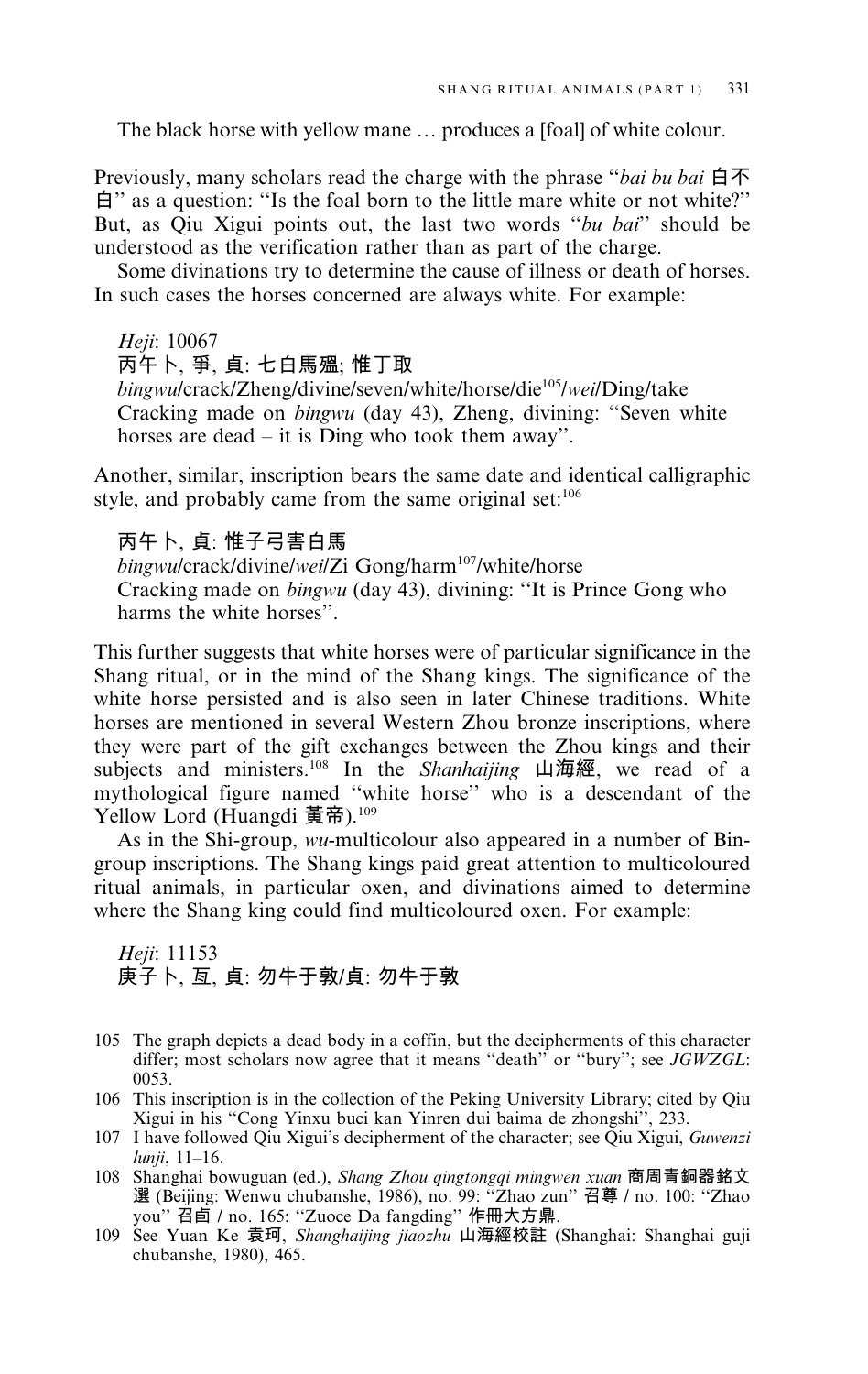gengzilcrack/Gen/divine/multicolour/ox/at/Dun/divine/multicolour/  $ox/at/Dun$ Cracking made on *gengzi* (day 37), Gen, divining: "Multicoloured oxen are at Dun". Divining: "Multicoloured oxen are at Dun".

The divination is about the availability of multicoloured oxen at Dun. Zheng Jiexiang 鄭傑祥 has identified the name Dun as a place some 50 kilometres south of Xiaotun.<sup>110</sup>

Heji: 11154 庚子卜,古,貞:勿牛于 gengzi/crack/Gu/divine/multicolour/ox/at/X Cracking made on *gengzi* (day 37), Gu, divining: "Multicoloured oxen are at  $X$ ".

 $\hat{\mathcal{E}}$  is not identified, but it is clearly a place name too.

Liu Huan 劉桓 rendered the character  $wu$  勿 as a verb in these examples, meaning "to select" (rather than "multicolour") oxen at various places;<sup>111</sup> but this reading does not take into consideration those other examples in which the word is clearly used as an adjective to describe the colour of ritual animals.

Heii: 11156<sup>112</sup> 允出/求勿牛/求凍牛 indeed/out/seek<sup>113</sup>/multicolour/ox/seek/dong<sup>114</sup>/ox The king indeed goes out, - to ask for multicoloured oxen;  $-$  to ask for *dong*-oxen.

Heji: 11181 去束/貞: 28勿牛/王往省從西/王往出省/王去束/王往省 leave/Ci/divine/see<sup>115</sup>/multicolour/ox/king/go/inspect/from/west/king/ go/out/inspect/king/leave/Ci/king/go/inspect

- 110 Zheng Jiexiang, Shangdai dili gailun 商代地理概論 (Zhengzhou: Zhongzhou guji chubanshe, 1994), 81-4.
- 111 See Liu Huan, "Buci wuniu shuo" 卜辭勿牛說, Jiagu zhengshi, 162-87, [originally published in Yindu xuekan 1990/4].
- 112 Heji: 11154, 11155, 11163 and 11157 record the same activities.
- 113 This character is written as  $\lambda$ , and many scholars read this graph as  $\frac{113}{15}$ ; see JGWZGL: 1540. But, as Qiu Xigui argues, it is better deciphered as the verb qiu 求, "to seek"; see Qiu Xigui, Guwenzi lunji, 59-69.
- 114 The meaning of the character dong 凍 here is not certain. In the Erya 爾雅 ("Shitian diba 釋天第八"), it is said to be an adjective, *dongyu* 凍雨, "stormy rain"; see Xu Chaohua 徐朝華, Erya jinzhu 爾雅今注 (Tianjin: Nankai daxue chubanshe, 1987), 203. But sometimes it could also be understood as a name for Zhang River 漳水; see Gui Fu 桂馥 (1736–1805), Shuowenjiezi yizheng 說文解字義 証 (repr. Shanghai: Shanghai guji, 1987), 917.
- 115 Several scholars have deciphered it as shi 視 <\* dzi', "to look", but others have rendered it as *meng* 蒙<\*mown; see JGWZGL: 0614. In my view, it is probably used in this context as the original form for  $mi \mathfrak{F} \leq^*$ meik, meaning "to look for".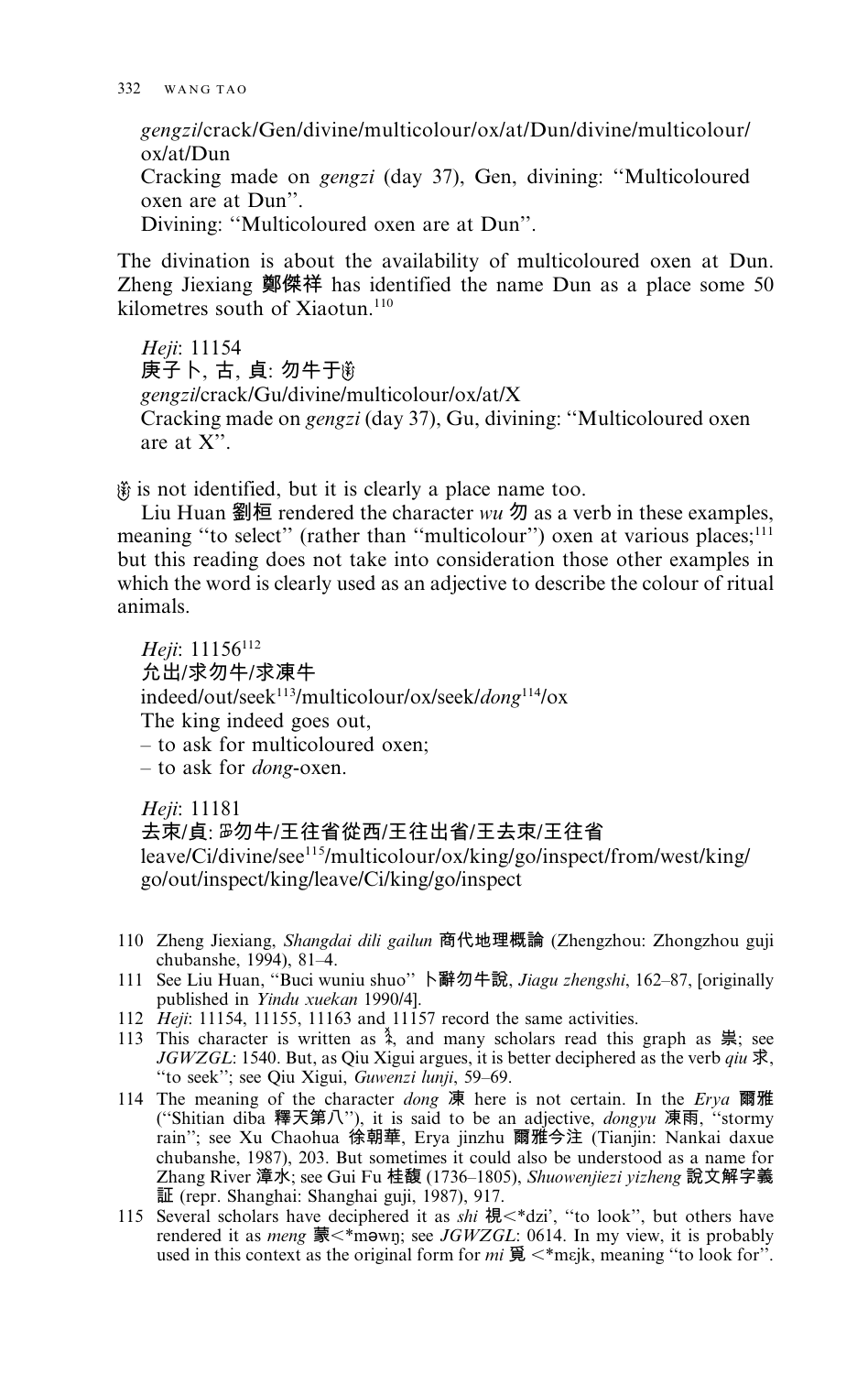Leaving Ci, divining: "To look for multicoloured oxen".

The king goes from the west to inspect.

The king goes out to inspect.

The king leaves Ci.

The king goes to inspect.

Heji: 11182 ... 卜, 殻, 貞: 王往去/ ... 貞: 品勿牛/...王往... .../crack/Que/divine/king/go/leave/ .../divine/seek/multicolour/ox/ ...  $\frac{\text{king}}{\text{go}}$ ... ... cracking on ... Que, divining: "The king goes to ..." ... divining: "To look for multicoloured oxen".  $\ldots$  the king goes  $\ldots$ 

Although the above examples are incomplete, they probably all relate to the same divination and show that multicoloured animals were particularly sought after as ritual animals.

In later texts, such as in the *Zhouli* ("Diguan Niuren  $\hat{\mathfrak{m}}$  **E** $\hat{\mathfrak{m}}$  A"), we read that the ritual animals were specially selected and fed prior to the sacrificial rites:<sup>116</sup>

牛人掌養國之公牛, 以待國之政令。凡祭祀, 共其享牛、求牛, 以授職 人而芻之....充人掌繫祭祀之牲牷。祀五帝, 則繫于牢, 芻之三月。 享先 王亦如之。凡散祭祀之牲、繫于國門、使養之。展牲則告牷。碩牲則贊。 The Keeper of Oxen is in charge of keeping the oxen for public affairs and takes orders from the state. For all rituals, he supplies oxen that are specially sought out for sacrifice; he gives them to the assistants to be fed; ... the Warden of the Pen looks after the sacrificial animals of pure colour; when the ritual is performed to the Five Lords, the animals are tied up in the pen and fed with grass for three months. The same treatment is given to the sacrificial animals for the ancestors. Animals used for other random rituals may be tied up by the city gate, and fed there. At the display of the sacrificial animals the Warden will make an announcement that the animals are of pure colour; and will give praises if the animal is plump.

In the Liji 禮記 ("Jiyi 祭儀"), an explanation is given of why the ritual animals have to be selected and their colour is significant:<sup>117</sup>

古者天子、諸侯必有養獸之官,及歲時,齊戒沐浴而躬朝之。犧牷祭 牲、必於是取之、敬之至也。君召牛、納而視之、擇其毛而卜之、吉、然後 養之。君皮弁素積, 朔月, 月半, 君巡牲, 所以致力, 孝之至也。

In ancient times, the Son of Heaven, dukes and lords, all have officials who are responsible for looking after animals. At the festivals, they

<sup>116</sup> Zhouli zhushu 周禮注疏, juan 13 (ed. Shisanjing zhushu 十三經注疏 [hereafter SSJZS, (Beijing: Zhonghua shuju), 1980, 723).

<sup>117</sup> Liji zhengyi 禮記正義, juan 48 (SSJZS, 1597).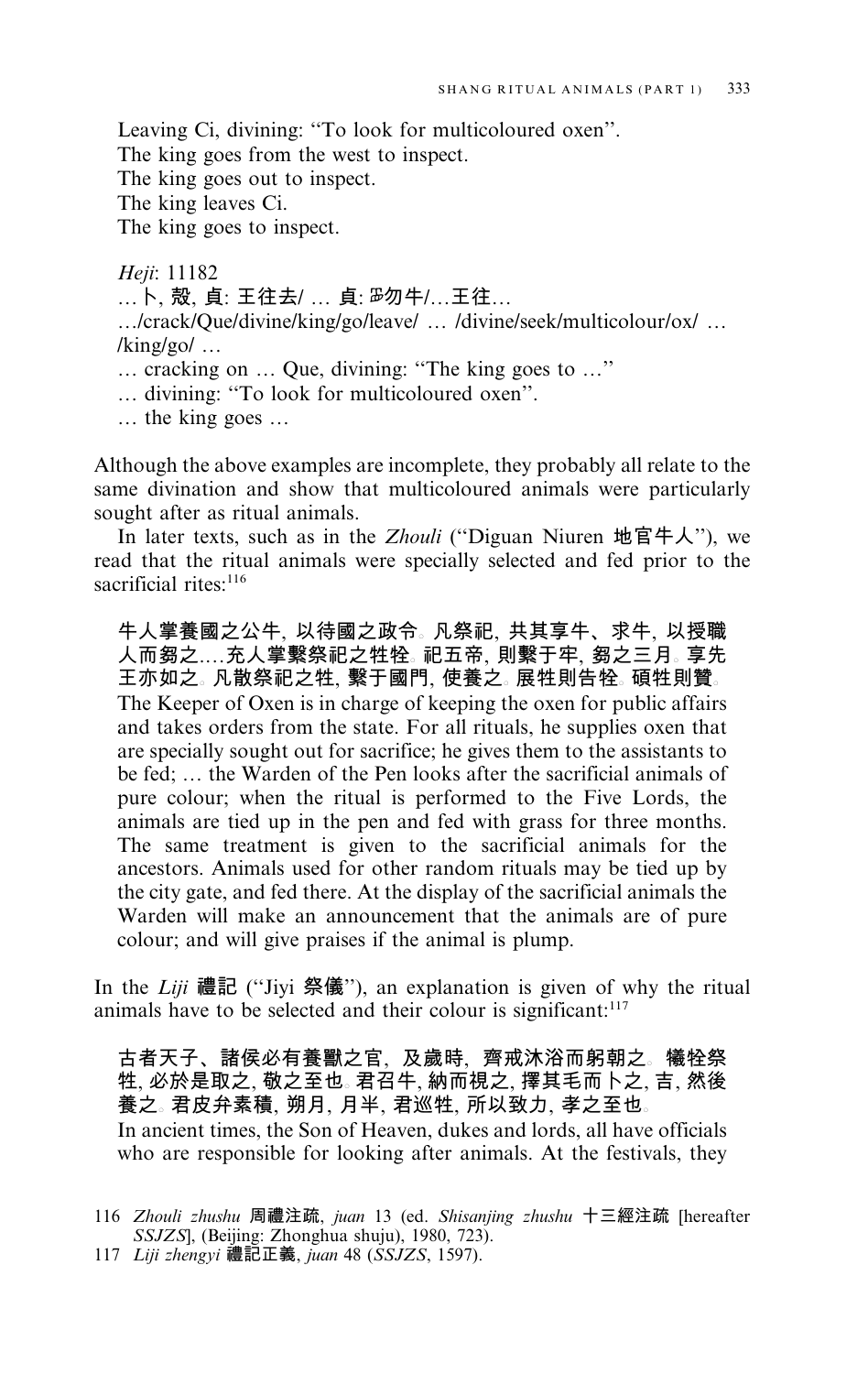fast and take baths, and present themselves respectfully. Ritual animals of pure colour must be selected to show the utmost respect. When the lord calls for oxen [for sacrifice], he takes the animals and examines them. The choice is made regarding the colour of the animal, and a divination is carried out. If it is auspicious, the animals are taken to be fed. The lord wears a leather cap and is clothed in plain colours; at every new month, and in the middle of the month, he must go to inspect the ritual animals. Such efforts are made with the intention of representing the king's most genuine filiality.

In the Bin-group inscriptions, there are many examples in which multicoloured oxen were sacrificed in ancestral rites, particularly in the slaughtering and burning rites, and the blood-offering:

Heji: 8973 貞: 王以勿牛四于用... divine/king/bring/multicolour/ox/four/to/use/ ... Divining: "The king brings four multicoloured oxen for sacrifice ...".

Heji: 836

貞: 尸卯. 惠勿牛

divine/Shi/cut<sup>118</sup>/hui/multicolour/ox

Divining: "Shi performs the cutting-rite, and the sacrifice should be multicoloured oxen"

Heji: 39

貞: 燎告, 眾步于丁 .../貞: 翌丁未彭燎于丁, 十小牢, 卯十勿牛 divine/burn/announce<sup>119</sup>/group<sup>120</sup>/march<sup>121</sup>/to/Ding/ ... /divine/next/ dingweilcutting-rite/burn/to/Ding/ten/small/penned sheep/cut/ten/multicolour/ox

Divining: "To make the burning-rite and make a ritual announcement, the people perform the marching-ritual for Ding ... "

Divining: "On the next *dingwei* (day 44), we perform the cutting-rite and the burning-rite to Ding, to use ten small penned sheep, and cut open ten multicoloured oxen".

- 118 The graph which I transcribe as *mao* 卯 refers to a kind of ritual killing, probably "to cut an animal in half"; see JGWZGL: 3355. For further discussion of the character, see Takashima, Studies in Early Chinese Civilization, 427-33, where he reads it as liu 劉.
- 119 The character gao 告 means "to report" or "to announce", and refers to a ritual announcement; see JGWZGL: 0720.
- 120 Zhong 眾 probably refers to the "commoners" who did not belong to particular aristocratic clans; see Qiu Xigui, "Guanyu Shangdai de zongzu zuzhi", Gudai wenshi yanjiu, esp. 320-30. Keightley has translated zhong as "dependent labor"; see his book The Ancestral Landscape, 24 n. 23.
- 121 The exact meaning of the word bu  $\#$  is not certain, but it probably refers to a ritual procession for ancestors. For explanations of this character, see JGWZGL: 0801.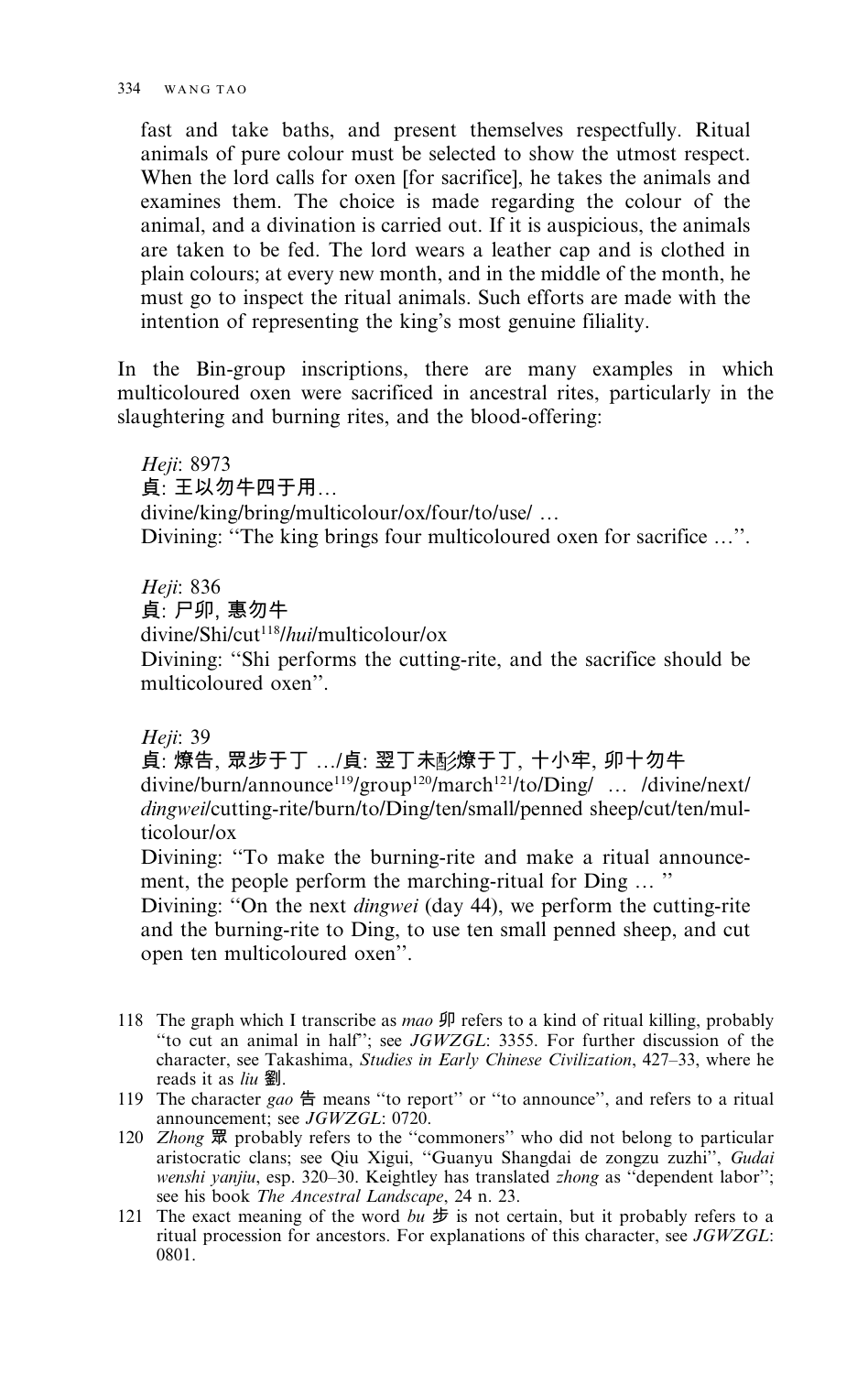Heji: 15616<sup>122</sup>

癸巳卜、殻、貞:燎十勿牛、又五鬯

guisi/crack/Oue/divine/burn/ten/multicolour/ox/have/five/aromaticwine

Cracking made on *guisi* (day 30), Que, divining: "We perform the burning rite of ten multicoloured oxen, and additionally of five jars of aromatic wine"

Sometimes, the colour and sex of the ritual animals is also specifically indicated:

Heji: 15090

甲...貞: 翌...侑于...勿牛...勿牝...十月

jia.../divine/next/ ... /offer/to/ ... /multicolour/ox/ ... /multicolour/ cow/ ... /ten/month

... jia day ... divining: "On next ... make an offering to ... of multicoloured oxen and multicoloured cows ... Tenth month".

Heji: 938f.

貞: 侑于示壬妻妣庚牢, 惠勿牡

divine/offer/to/Shi Ren/wife/Bi Geng/penned sheep/hui/multicolour/  $h$ ull

Divining: "We will make an offering to Shi Ren's wife, Ancestress Geng, of penned sheep; we should sacrifice multicoloured bulls".

In this case, the recipient of the multicoloured bulls was the female ancestor Bi Geng.

In some cases, multicoloured oxen were not only used as blood sacrifice, but were also pledged as the promised offering:

Heii: 10116 甲子卜, 爭, 貞: 禱年于丁, 盟十勿牛, 冊百勿牛 jiazilcrack/Zheng/divine/supplicate<sup>123</sup>/harvest/to/Ding/blood<sup>124</sup>/ten/ multicolour/ox/record<sup>125</sup>/hundred/multicolour/ox

122 Heji: 15617 bears a similar inscription.

- 123 This graph is written as  $\frac{1}{2}$ , which is transcribed as  $\frac{1}{2}$ . Previously many scholars read it as qiu  $\frac{1}{2}$ , meaning "to beg"; but although its meaning is close to qiu, there is a clear graphic distinction between the two characters in OBI; see JGWZGL: 1533, 1540. Here, I have used a modern word to translate the meaning; see Qiu Xigui's Guwenzi lunji, 59-69.
- 124 This character has two different readings: xue 血 and meng 盟. Both relate to the blood sacrifice in OBI. According to the Shuowen jiezi, xue means "animal blood used in sacrifice" and is derived from a vessel and the element representing blood; meng means "to convenant by killing a ritual animal and drinking its blood from a red plate and jade container; using an ox ear". See Duan Yucai 段玉裁 (1735-1815), Shuowen jiezi zhu 說文解字註 (repr. Shanghai: Shanghai guji, 1981), 213, 315.
- 125 There are different interpretations for the character  $ce$  in OBI: (a)  $ce$   $\hat{m}$  "a written record", (b) shan 刪 "to cleave"; see JGWZGL: 2935, 2937. Here, I have followed the former explanation and translated it as "written pledge".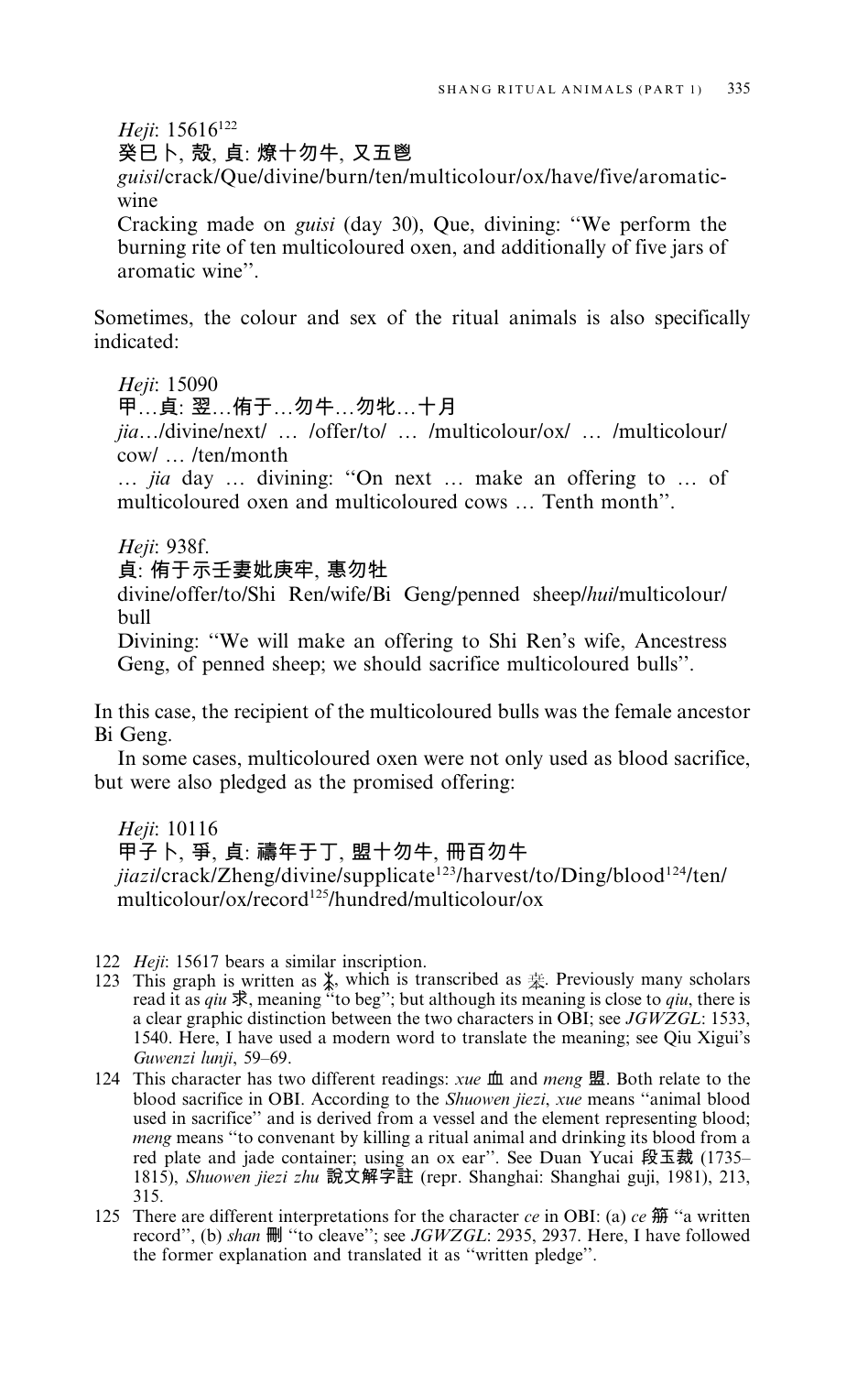Cracking made on *jiazi* (day 1). Zheng, divining: "To supplicate for a good harvest from Ding, we make the blood offering of ten multicoloured oxen, and make a written pledge of one hundred multicoloured oxen"

*Heii*: 10117 bears a similar inscription, in which Ding again receives the blood sacrifice of multicoloured oxen, but the number of multicoloured oxen is three, with a pledge of thirty more. Blood sacrifice is commonplace in all early religions and its significance is important in various ways, for example as a covenant, or as purification, and it is thought to have a reciprocal effect upon fertility in general.<sup>126</sup> Another example is *Heii*: 6947. where the ancestor is Xia Yi:

# 辛酉卜、爭、貞:今日侑于下乙一牛, 冊十勿窜/貞: 今日侑于下乙宰, 冊 十勿室 /貞: 今日侑于下乙一牛

xinyoulcrack/Zheng/divine/today/offer/to/Xia Yi/one/ox/record/ten/ multicolour/penned sheep/divine/today/offer/to/XiaYi/penned sheep/ record/ten/multicolour/penned sheep/divine/today/offer/to/Xia Yi/  $one/ox$ 

Cracking made on xinyou (day 58), Zheng, divining: "Today, we make an offering to Xia Yi of one ox, and a written pledge of ten multicoloured penned oxen".

Divining: "Today, we make an offering to Xia Yi of penned sheep, and a written pledge of ten multicoloured penned sheep".

Divining: "Today, we make an offering to Xia Yi of one ox".

In these rituals, the ancestors who received the sacrifice include Ding, Shi Ren, Bi Geng and Xia Yi. The inscriptions also describe the particular ways in which the ritual animals were burned, cut up, and used for bloodsacrifice, together with other offerings such as aromatic wine. The blood offering was made to ancestors in order to gain a good harvest. It is worth noting that in *Heji*: 10116, the diviner first proposed making a blood offering of a certain number of multicoloured oxen, then made the pledge of more animals of the same type and colour. The promised number of animals was often ten times the number of animals actually sacrificed.

White and multicoloured were not the only colours of interest to the Shang ritual specialist. In the Shang colour system, *huang*  $\ddot{\mathbf{\overline{g}}}$ , yellow, represents another important category and is probably associated with cosmic rituals. In the Bin-group, several inscriptions have been found in which yellow oxen are used in a very particular context:

<sup>126</sup> For a general study of blood sacrifice, see E. O. James, Sacrifice and Sacrament, 60-76. For a discussion of the blood-rite in OBI, see Lian Shaoming 連邵名, "Jiagu keci zhong de xueji" 甲骨刻辭中的血祭, Guwenzi yanjiu 16 (1989), 49-66. For a discussion of the role of the blood covenant in the Warring States period, see M. E. Lewis, Sanctioned Violence in Early China (Albany: SUNY, 1990), 43-50.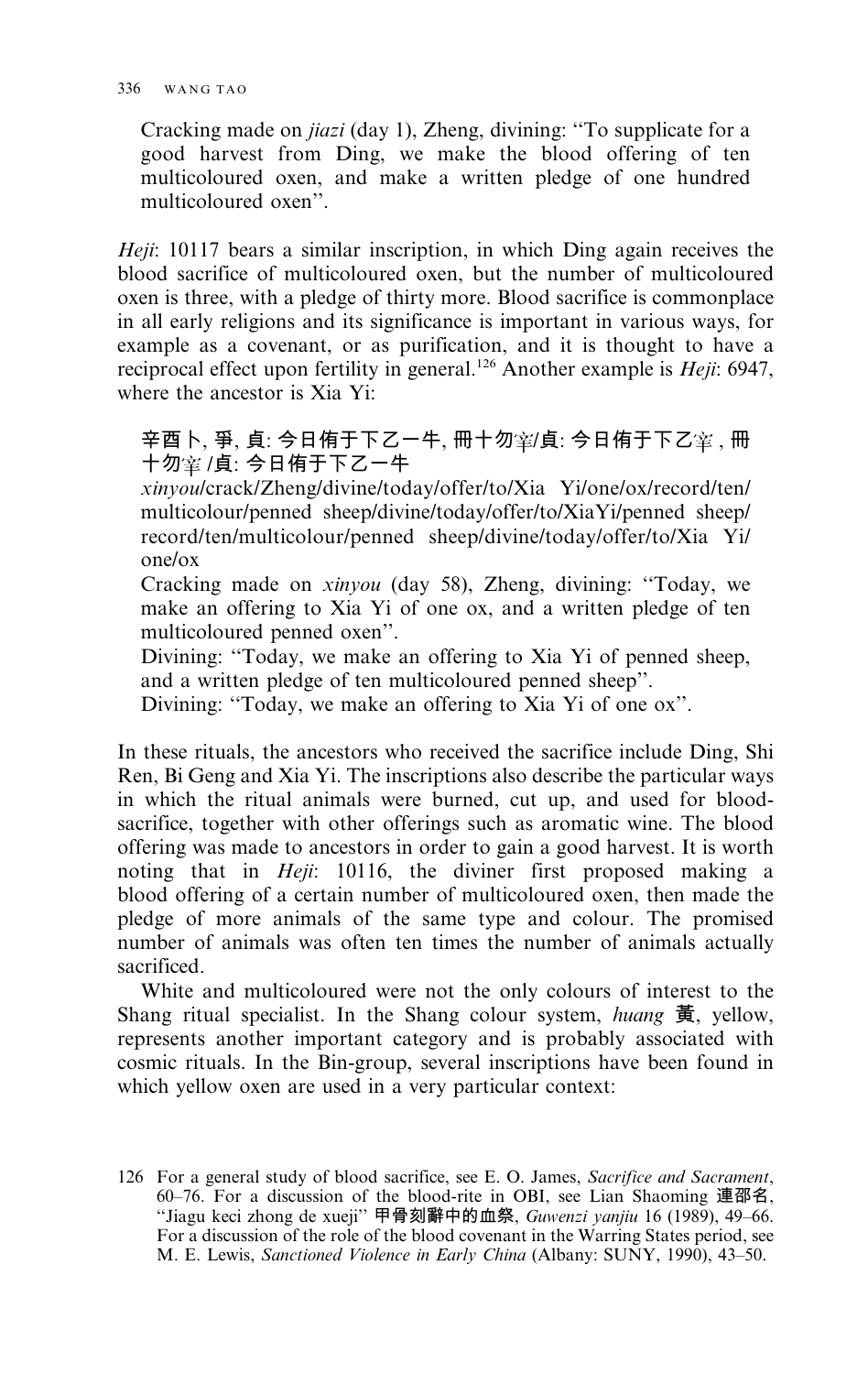Heii 14313 (front)

貞: 褅干東, 陷恩犬, 燎三牢, 卯黃牛

divine/di-rite/to/east/bury/dark<sup>127</sup>/dog/burn/three/penned sheep/cut/ vellow/ox

Divining: "In performing the *di*-rite to the East, we bury dogs of dark colour, and burn three penned sheep, cut open yellow oxen".

In the late Shang period, the di-rite is particularly related to the worship of the directions, probably with some cosmological implications.<sup>128</sup> In the sacrifice to the direction, animals were burned, and yellow oxen were slaughtered.

Heji: 14314 also records the same procedure and sacrifices:

壬申卜、賓、貞: 燎于東、三犬、三羊、恩犬、卯黃牛

renshen/crack/Bin/divine/burn/to/east/three/dog/three/sheep/dark/dog/ cut/yellow/ox

On renshen (day 9), cracking, Bin, divining: "In performing the burning-rite to the East, we use three dogs, three sheep, and dogs of dark colour, and cut open yellow oxen".

Yingcang: 1289<sup>129</sup>

乙丑卜, 賓, 貞: ...犬, 卯十黃牛

jichou/crack/Bin/divine/ ... /dog/cut/ten/yellow/ox

Cracking made on *jichou* (day 26), Bin, divining: "... dogs, to cut open ten yellow oxen".

Heji: 14315

# 貞: 燎東西南, 卯黃牛/燎于東西, 侑伐, 卯南黃牛

divine/burn/east/west/south/cut/yellow/ox/burn/to/east/west/sacrifice/ beheaded human/cut/south/yellow/ox

Divining: "In performing the burning-rite to the East, West, and South, we cut open yellow oxen".

"In performing the burning-rite to the East and West, we make an offering of beheaded human victims, and cut open yellow oxen unto the South."

- 127 The meaning of the character is not entirely certain. Chen Mengjia read it as a colour word, meaning "dark"; see Chen Mengjia, "Guwenzi zhong zhi Shang Zhou jisi", esp. 132. Chang Tsung-tung followed Chen's decipherment in his German translation of the inscription; see Chang Tsung-tung, Der Kult der Shang-Dynastie, 199.
- 128 See Allan, The Shape of the Turtle, esp. 75-84. In later literature, however, the dirite became the summer-rite (*xiasi* 夏祀), and could also be performed to ancestors. For a detailed discussion of its implication in the pre-Han texts, see Cui Dongbi 崔 東壁 (1740-1816), "Jing zhuang disi tongkao" 經傳禘祀通考, Cui Dongbi yishu 崔 東壁遺書 (Shanghai: Shanghai guji chubanshe, 1983), 496-512.
- 129 The inscription is included in Li Xueqin, Qi Wenxin and Ai Lan (Sarah Allan), Yingguo suocang jiagu ji 英國所藏甲骨集 [hereafter Yingcang] (Beijing: Zhonghua shuju, 1985).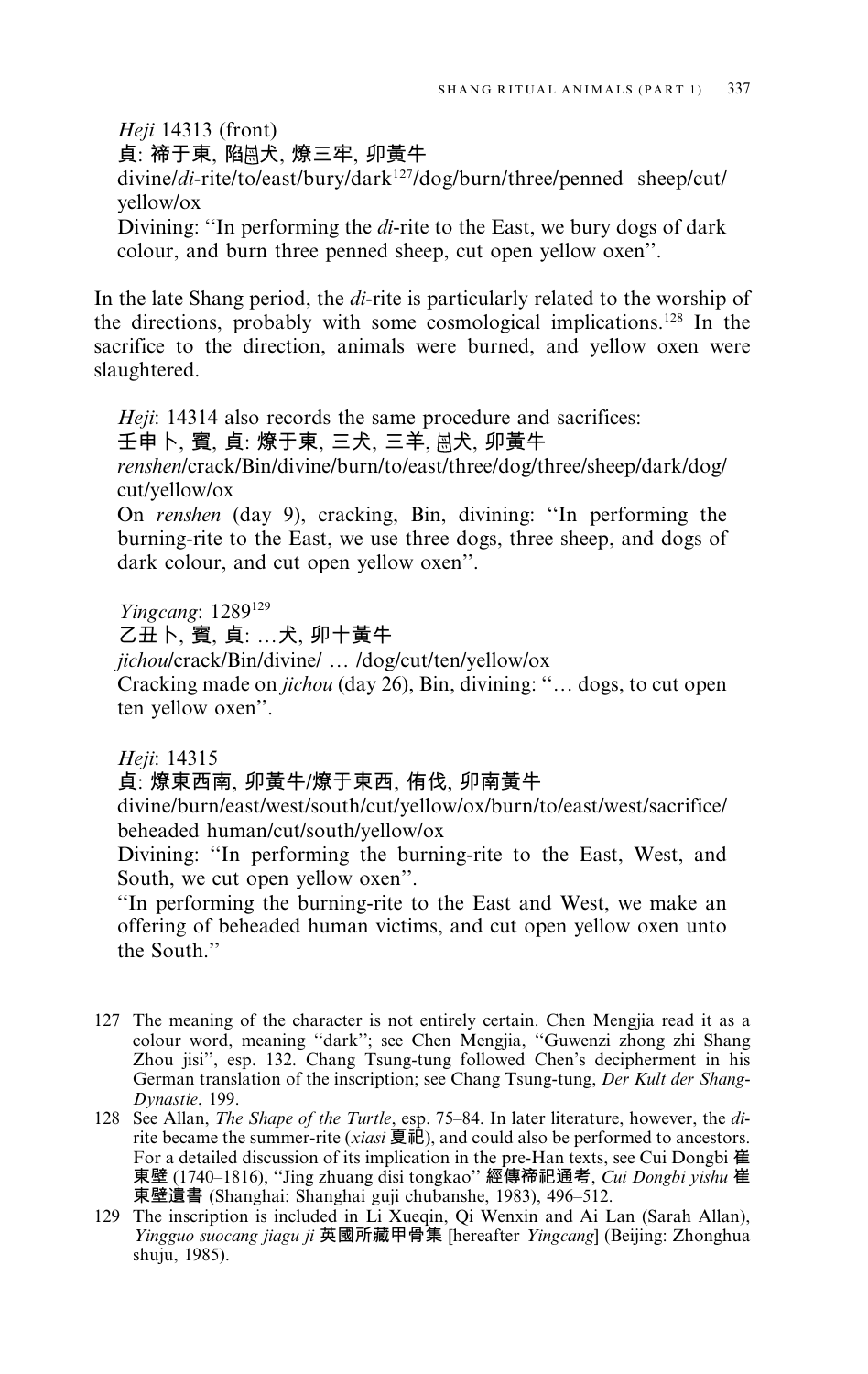Here, and in addition to animal sacrifice, human sacrifice was made at the same time. The term *huangniu* 黃牛 also needs some explanation. It is used today as a collective noun, referring to domesticated cattle (Bos Taurus) in northern China, which differs from another bovine subfamily shuiniu 水牛 "water-buffalo" (Bubalus). The name *huangniu* probably implies at first instance the dark/vellowish skin of the cattle, and in OBI it is most probably still an adjective-noun phrase. This observation is supported by other evidence found in OBI. Occasionally, animals of wild species were also sacrificed to the directions or cosmological gods, and in one case an antelope is predictively described as *huang-yellow*.

Heji: 5658

甲子卜, 殻, 貞: 妥以巫/貞: 妥不其以巫/丙寅卜, 爭, 貞: 今十一月, 帝令 雨/貞:今十一月、帝不其令雨/翌己巳、燎一牛/貞:其延雨/不其延雨 jiazilcrack/Que/divine/Tuo/sent/wu-magician<sup>130</sup>/divine/Tuo/not/qil sent/wu-magician/bingyin/crack/Zheng/divine/this/eleven/month/Di/ order/rain/divine/this/eleven/month/Di/not/qi/order/rain/next/jisi/ burn/one/ox/divine/qi/continue/rain/not/qi/continue/rain

Cracking made on *jiazi* (day 1), Oue, divining: "Tuo will send in magicians".

Divining: "Tuo will perhaps not send in magicians".

Cracking made on *bingyin* (day 3), Zheng, divining: "In the present eleventh month, the High Lord will order rain".

Divining: "In the present eleventh month, the High Lord will perhaps not order rain".

On the next *jisi* (day 6): "We shall perform the burning rite of one  $\alpha$ <sup>".</sup>

Divining: "Rains will perhaps continue".

"Rains will perhaps not continue".

This is a large turtle plastron which has survived almost in its entirety. The divinatory charges are about whether Di will order rains in the eleventh month. Significantly, on the reverse of the plastron, the divinatory charge reads:

#### 燎東黃廌

burn/east/yellow/antelope<sup>131</sup> "We perform the burning rite to the East of yellow antelope."

<sup>130</sup> For the decipherment of character wu, see JGQZGL: 2909. In a more recent paper, Victor Mair argues that the Chinese word  $wu \lt^* m u \delta$  is probably related to the *magi* in Old Persian, although the *magi* performs a religious role that is very different from that of the Siberian shaman; see V. Mair, "Old Sinitic \*Myag, Old<br>Persian Magus, and English 'magician'", *Early China* 15 (1990), 27–47. There is, however, an absence of any hard evidence that shamanism was diffused from Siberia into China as early as the Shang period.

<sup>131</sup> The character standing for the animal  $zhi$   $\bf \bar{m}$ , and depicts an animal with huge eyes and horns. It is probably an antelope.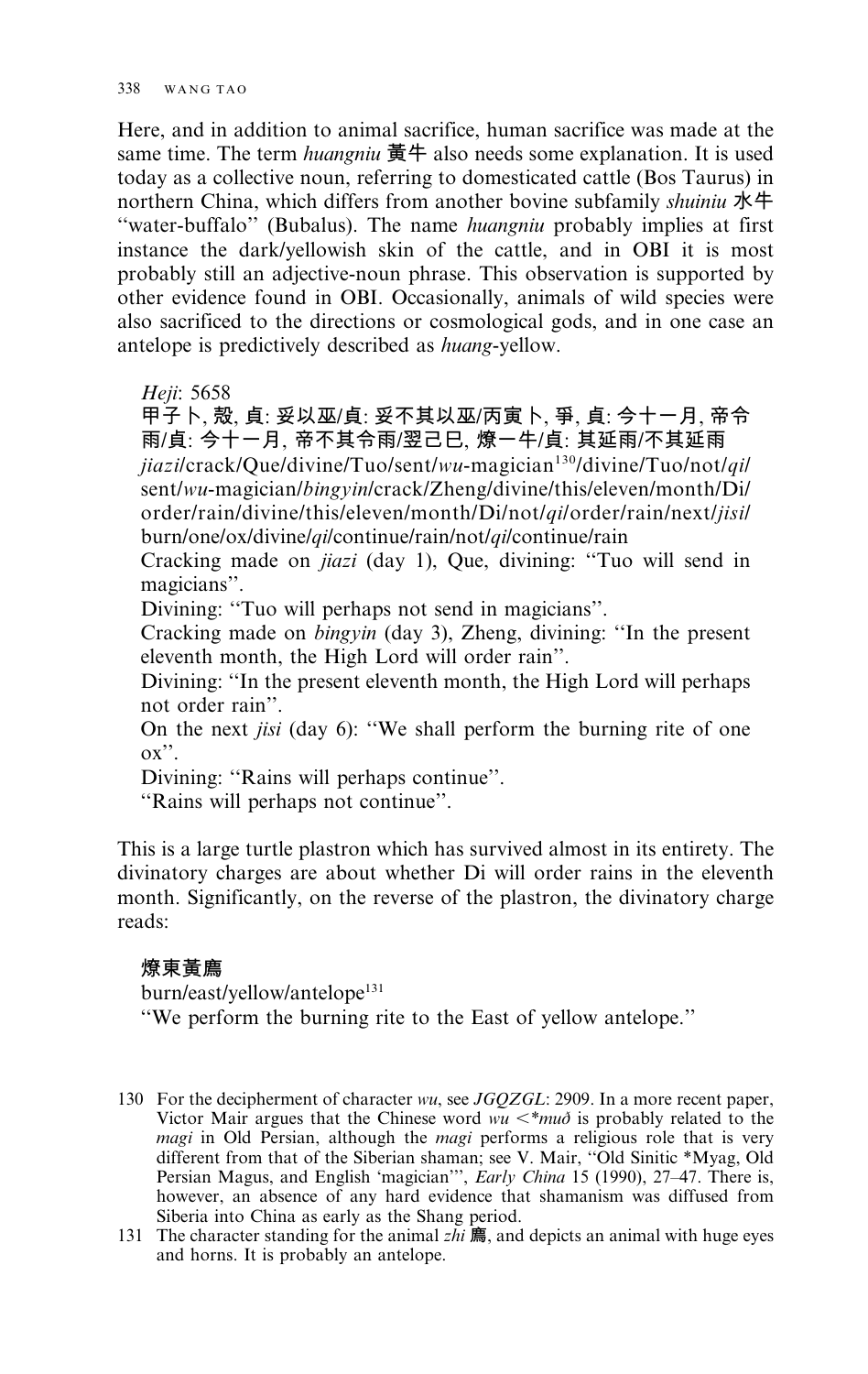Here, the vellow antelope was burned to the spirit of the east (or "eastern" quadrate"). Zhi 廌 probably refers to the *xiezhi* 獬豸 found in later texts. and is a mythical animal in Chinese literature.<sup>132</sup>

The context in which the yellow animal was used is significant. The divination first indicates that the wu  $\overline{\mathbf{\Psi}}$  magician is employed here for the rain-making ritual. Many scholars believe that the role of wu is like that of a shaman who acts as intermediary between the human and the spiritual worlds,<sup>133</sup> but others, including Keightley, disagree with this interpretation.<sup>134</sup> In the Shang ritual, however, there is a special connection between the wu-magician and the magical ritual, such as rain-making, probably because the *wu*, as a religious practitioner had the unique knowledge and skill to influence the natural powers. In OBI, particularly in the early diviner groups such as the Shi and Li groups, as Sarah Allan has observed, the character wu can sometimes be rendered as  $fang \, \mathcal{F}$  "direction".<sup>135</sup> Sometimes, in the rain-making ritual, the wu are victims offered in the burning rites, probably because their physical abnormality was a significant element of the magic.<sup>136</sup>

In OBI, names such as Dongmu 東母, "Mother of the East", and Ximu 西母, "Mother of the West", are frequently found:<sup>137</sup>

Heii: 14342 貞: 燎…東母…黃[牛]<sup>138</sup> divine/burn/ ... /east/mother/ ... /yellow [ox] Divining: "In performing the burning sacrifice to<sup>139</sup>... Mother of the East ... of yellow oxen".

- 132 For a discussion of the significance of the *xiezhi* 獬豸 in late traditions, see Yang Shuda, Jiweiju xiaoxue jinshi luncong 積微居小學金石論叢 (Beijing: Zhonghua shuju, 1983), 82-3.
- 133 For example, K. C. Chang has argued that the wu priest in the Shang and Zhou periods played a role similar to that of a "shaman"; see K. C. Chang, Art, Myth, and Ritual: The Path to Political Authority in Ancient China (Cambridge, MA: Harvard University Press, 1983), esp. 44–5. For a survey of the wu in early Chinese records, see Li Ling 李零, "Xian Qin liang Han wenzi shiliao zhong de wu" (shang) & (xia) 先秦兩漢文字史料中的巫(上) (下), in his Zhongguo fangshu xukao 中國方 術續考 (Beijing: Dongfang chubanshe, 2001), 41-79.
- 134 D. Keightley, "Shamanism, death, and the ancestors: religious mediation in Neolithic and Shang China (ca. 5000-1000 BC)", Asiatische Studien 52/3 (1998), 783–831. For a comparative discussion on shamanism in the Chinese and Greek contexts, see Puett, To Become a God, esp. 81-107.
- 135 Allan, The Shape of the Turtle, esp. 77.
- 136 See Qiu Xigui, "Shuo buci de fen wu wang yu zuo tulong" 說卜辭的焚巫尫與作土 龍, Guwenzi lunji, 216–26. For a discussion of its late tradition, see E. H. Shafer, "Ritual exposure in ancient China", Harvard Journal of Asiatic Studies 14 (1951),  $130 - 84$ .
- 137 For example, *Heji*: 14335, 14337 (front).
- 138 Here the character after the colour term huang is missing, but in the light of the inscriptions examined above, the missing character is likely to be *niu*, meaning  $\alpha$  ox".
- 139 Again, the character after the colour term *huang* is missing, but in the light of the inscriptions examined above, the missing character here too is likely to be niu, meaning "ox".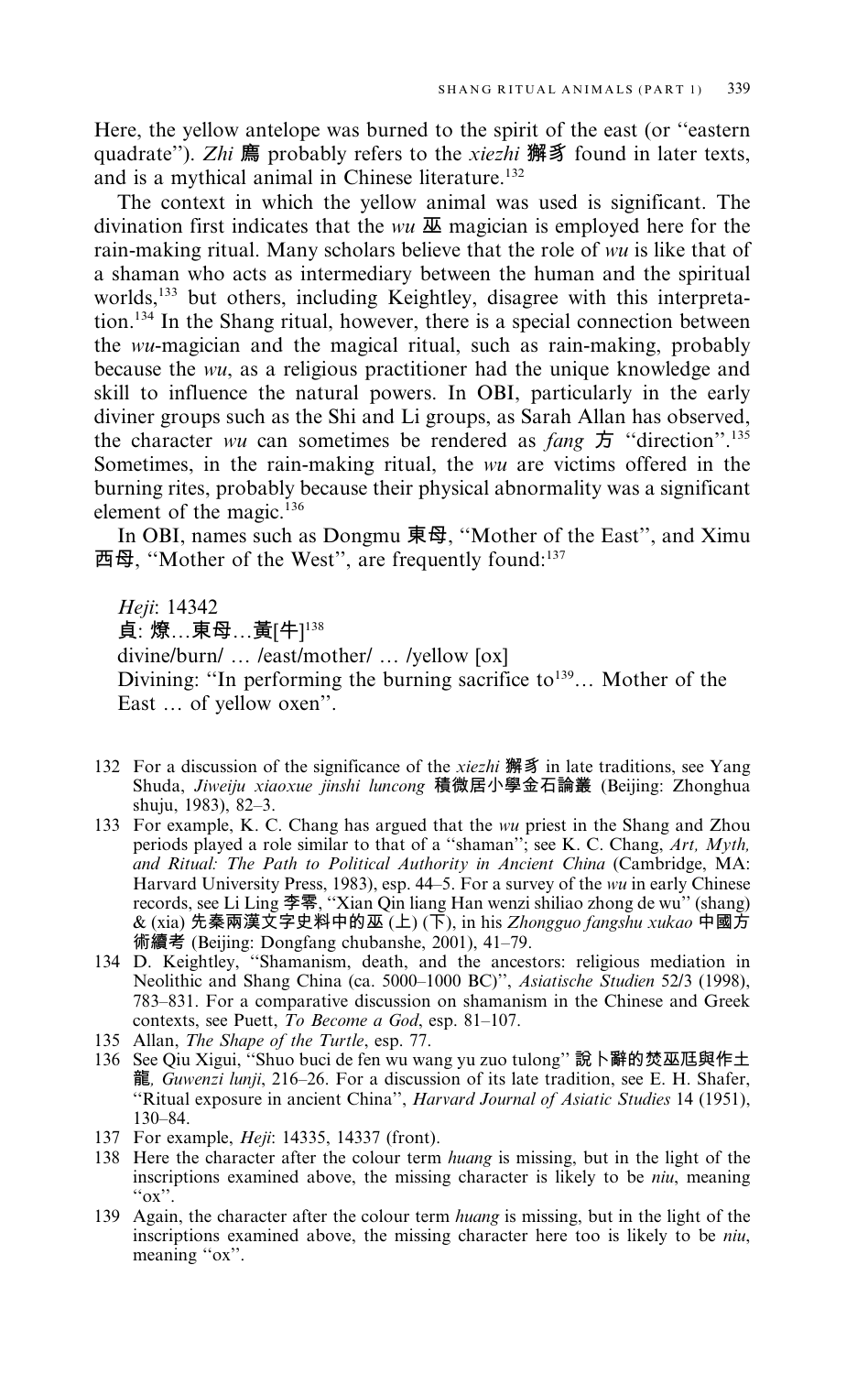Heji: 14344 貞: 侑于西母、恩犬、燎三羊、三犬、卯三牛 divine/sacrifice/to/west/mother/dark/dog/burn/three/sheep/three/dog/ cut/three/ox Divining: "To make an offering to Mother of the West of dark dogs, and in performing the burning sacrifice of three sheep and three dogs, cut open three oxen".

In these inscriptions, we read that rituals were performed to the "mothers" of the West and East who are clearly recipients of Shang sacrifice, and the sacrificial animals offered to them were vellow oxen and dogs of dark colour. Chen Mengjia once thought that the "Mother of the East" and "Mother of the West" might refer to the spirits of Sun and Moon.<sup>140</sup> But, as Ding Shan  $\top \mathbf{\mu}$  has argued, they were more likely to be the spirits of the directions, and therefore earthly rather than heavenly spirits.<sup>141</sup> It is particularly interesting to note that the deities here are indicated as female ("mothers"). The worship of the Earth-Mother is a feature that is common to many other cultures. As Eliade pointed out, it is probably associated with the mythical concept of the goddess of fertility, and may have originated in agricultural cults.<sup>142</sup>

In another Bin-group inscription, we see that sacrifice of yellow colour was used for the Altar of  $\overline{O}$  (Shi  $\overline{O}$   $\overline{\pi}$ ):

Heji: 14356 己亥卜、貞:不…示齊黃[牛] jihailcrack/divine/not/ ... /shi-altar/Qi/yellow [ox] Cracking made on *jihai* (day 36), divining: "There is no (sacrifice to) the Altar of Oi of yellow oxen".

Here, yellow [oxen?] were probably sacrificed to the Qi-altar (or Qi-spirit). If we accept Yu Xingwu's interpretation that  $qi \nightharpoonup qi$  is interchangeable with  $zi$  粢 or  $ji$  稷,<sup>143</sup> the latter is the name given to the legendary inventor of agriculture. It is likely that the popular belief in the spirit of cultivation had already emerged in the Shang period, as we know that Shang society was very much agriculture based. The question is whether the worship of the god of cultivation (Hou Ji 后稷) was already in existence then.<sup>144</sup> The following textual reference from Shiji and Zhouli may throw some light on this issue.

- 140 Chen Mengjia, "Guwenzi zhong de Shang Zhou jisi", 131–3; Yinxu buci zongshu, 574.
- 141 Ding Shan, Zhongguo gudai zongjiao yu shenhua kao 中國古代宗教與神話攷 (Shanghai: Longmen lianhe shuju, 1961), 163.
- 142 See Mircea Eliade, Patterns in Comparative Religion, tr. Rosemary Sheed (London: sheed & Ward, 1958; first published Paris, 1949), 239–62.<br>143 *Qi* is written  $\frac{5}{6}$  and is usually used as a place name in OBI. As Yu Xingwu  $\pm$  and  $\frac{2}{3}$
- has argued, it may well be the original form of the character  $ji$  稷, and phonetically, their reconstructions are very close in Archaic Chinese; see Yu Xingwu, Jiaguwenzi shilin 甲骨文字釋林 (Beijing: Zhonghua shuju, 1979), 244-6.
- 144 In the Zhouli, it is recorded that the Lesser Minister of Rites (xiaozongbo 小宗伯) arranges the locations of worship in the state; the ancestral temple is built on the left side, and the altars of she and ji on the right; see Zhouli zhushu, juan 19;  $(SSJZS, 766)$ .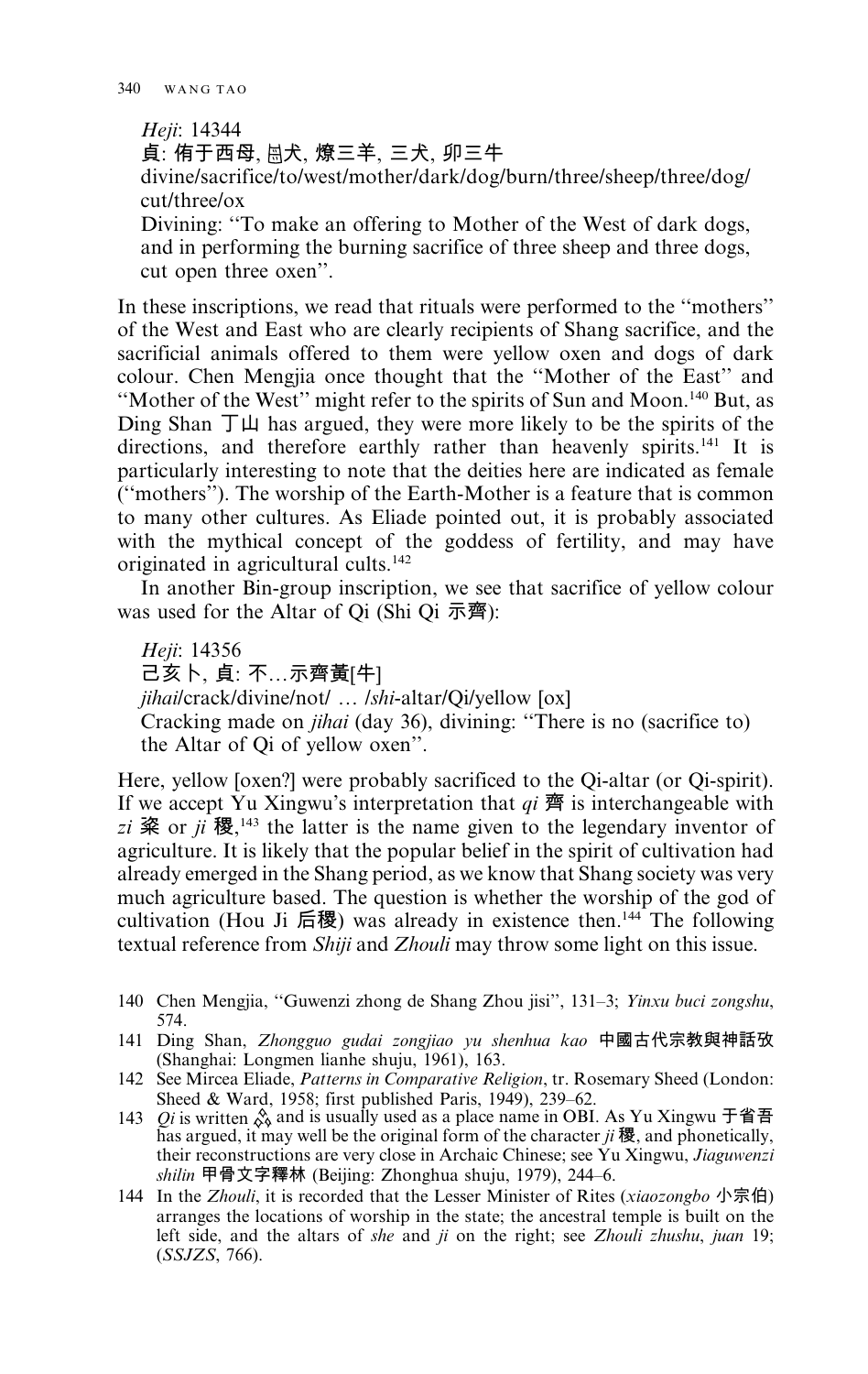In the late tradition, worship of the spirit of the earth and the directions continued to be dominant both in the state ritual and popular religion, and the idea that sacrifice to them must be of the appropriate colour persisted in later ritual practice. In the *Zhouli* ("Diguan Muren" 地官牧人).<sup>[45</sup> we read:

凡陽祀, 用騂牲毛之; 陰祀, 用黝牲毛之; 望祀, 各以其方之色牲毛之。 When performing the Yang-sacrifice, select ritual animals of reddish colour. For a Yin-sacrifice, the ritual animals should be darkish. When the sacrifice is for the inspection-ritual (of the directions), select the ritual animal with the colour that corresponds to the appropriate direction.

And, in *Maoshi*: 291, a text which concerns the Zhou sacrifice performed to the god of agriculture Ji 稷 during the autumn harvest, we read a similar description:<sup>146</sup>

# 殺時犉牡、有捄其角。以似以續、續古之人。

They kill that yellow bull with black muzzle, curved are his horns; and so they imitate and they continue; they continue from the ancient people.

This Western Zhou tradition is about the sacrifices to the spirit of agriculture. According to Mao Heng's 毛亨 commentary, *chumu* 犉牡 is "a yellow bull with a black muzzle". Because the rite was performed to the earthly spirit, the ritual animal was a yellow one with a black muzzle. The methods of sacrifice and the colours of ritual animals indicated here remind us of what we have seen in the Shang divinatory records presented above

# Again, Maoshi:  $212^{147}$ 曾孫來止、以其婦子、饁彼南畝;田畯至喜。來方禋祀、以其騂黑、與其 黍稷,以享以祀,以介景福。

The descendant comes, with his wives and children; the food is brought to the southern acres; the Commander of the Land is pleased; the burning sacrifice is performed to the Directions, with reddish oxen and black pigs and sheep, and millet and grains; this is the offering and rite, so as to increase our great felicity.

In later traditions, the earth is always associated with the colour vellow. For example, Huangdi 黃帝 or the "Yellow Lord", who has been

<sup>145</sup> Zhouli zhushu, juan 23; (SSJZS, 723).

<sup>146</sup> *Maoshi zhengyi, juan* 19/4; (*SSJZS*, 603), where Kong Yingda 孔穎達 also explains that the sacrifice to the she and ji usually uses darkish oxen. B. Karlgren's translation of the phrase *chunmu* 惇牡 as "bull that is seven feet high" is a little odd; see his The Book of Oddes: Chinese Text, Transcription and Translation (Stockholm: Museum of Far Eastern Antiquities, 1974).

<sup>147</sup> Maoshi zhengyi, juan 14:1; (SSJZS, 477). The translation is largely based on Karlgren's, but with some modifications.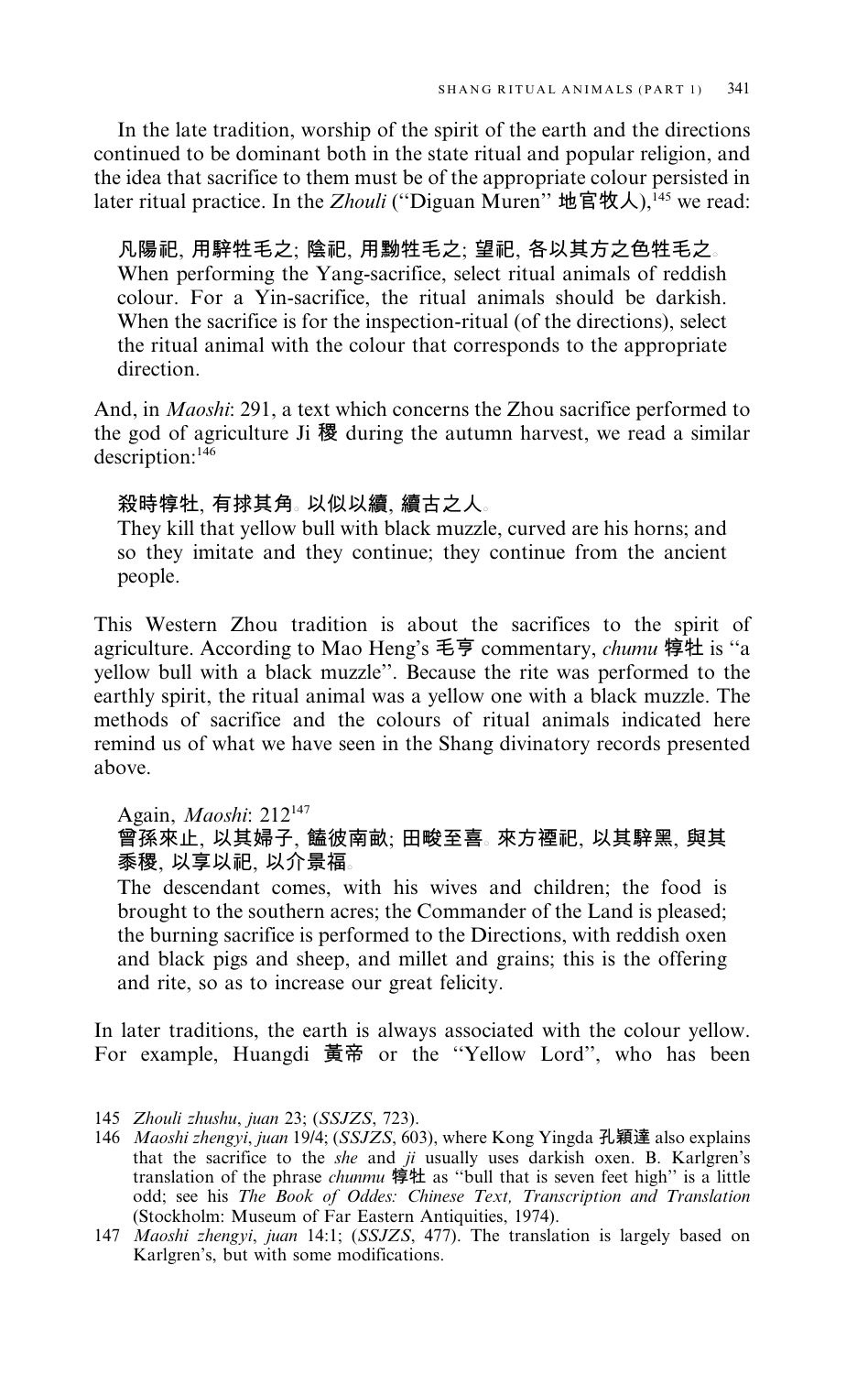consistently worshipped by the Chinese as their first ancestor, is associated with the earth.<sup>148</sup> Sarah Allan has argued that the myth of the "Yellow Lord" may have originated from the worship of the spirit of the underworld, because the colour of the soil and the spring which runs beneath it were easily conceived of as yellow by the people who lived in the central plain of China.<sup>149</sup> However, in pre-Han mythology the spirit of the soil is not Huangdi, but rather Hou Tu 后土, also known as Gou Long 勾 龍. In the Zuozhuan 左傳 (twenty-ninth year of the Duke Zhao, 513 BCE), it is said that the Commander of Soil is Hou Tu, who is a son of the Gong Gong  $\sharp\bot$  clan; and that Hou Tu can be identified as she  $\sharp\bot$  or the Spirit of the Soil.<sup>150</sup> Many scholars have argued that this story should be regarded as a kind of transformation,<sup>151</sup> and that there is indeed a difference between the Spirit of Soil and Hou Tu. The identification of these two deities as one is the result of later theorization.<sup>152</sup> According to Sima Qian's 司馬遷 (b. 145 BCE) Shiji 史記, by the eighth century BCE, when Duke Xiang of Qin 秦 襄公 built the Western Temple 西時 to worship the White Lord 白帝, he used yellow oxen for sacrifice.<sup>153</sup> This record indicates that in the mind of the people of that time, the cosmic spirits of the directions are indeed "earthly" gods, and that the use of ritual animals of yellow colour is partly a legacy from the Shang.<sup>154</sup>

#### The Chu-group

The Chu diviners' group probably emerged in the later years of the reign of Wu Ding, and became most active during the Zu Geng and Zu Jia reigns. The calligraphy of the Chu-group inscription is distinctive, neat and regular, and its style allows us to divide the inscriptions into subgroups. The regular diviners include Chu  $H$ , Da  $\pi$ , Ji  $H$ , Xiong  $H$ , Xi  $\bar{H}$ , Xian  $\bar{\pi}$ , Xing 行, Zhu 逐 and Lü 旅. In many inscriptions, the king himself was in charge of divinations. In terms of the content, the Chu-group inscriptions reveal a new development, namely, the establishment of the regular ritual cycle (zhouji 周祭), wherein certain rituals (ji 祭, zai 甾, xie 協, rong 肜, yi 翌) were performed to certain ancestors on pre-determined days.<sup>155</sup> The

- 148 See Chen Pan 陳槃, "Huangdi shiji yanbian kao" 黃帝事跡演變攷, Guoli Zhongshan Daxue yuyan lishi yanjiusuo zhoukan 國立中山大學歷史研究所週刊 3  $(1928), 921-35.$
- 149 Allan, The Shape of the Turtle, 64-7.
- 150 Chungiu Zuozhuan zhengy i 春秋左傳正義, juan 53; (SSJZS, 2123–24).
- 151 For further discussion of this problem, see Allan, The Shape of the Turtle, 19-25.
- 152 Several Qing dynasty scholars noted this problem; for example, Dai Zhen 戴震 (1723–77) pointed out that in the Zhouli the she  $\#$  was different from Hou Tu, but they became identical in the Zuozhuan. Dai's view was quoted by Gui Fu 桂馥 in his Shuowen jiezi yizheng, 19. See also Mao Qiling 毛奇齡 (1623–1717), "Jiao, she, di, xia wen", in *Huang Qing jingjie xubian* 皇清經解續編, *juan* 22, ed. Wang Xianqian 王先謙 (1842-1917) (Jiangyin, 1888).
- 153 Shiji, juan 28, "Fengshanshu 封禪書", (Beijing: Zhonghua shuju, 1959, 1355–  $1404$ ).
- 154 See Chen Mengjia, Yinxu buci zongshu, 587.
- 155 For a detailed study of the zhouji system in the Late Shang Dynasty, see Chang Yuzhi, Shangdai zhouji; see also Keightley, Ancestral Landscape, 47-53.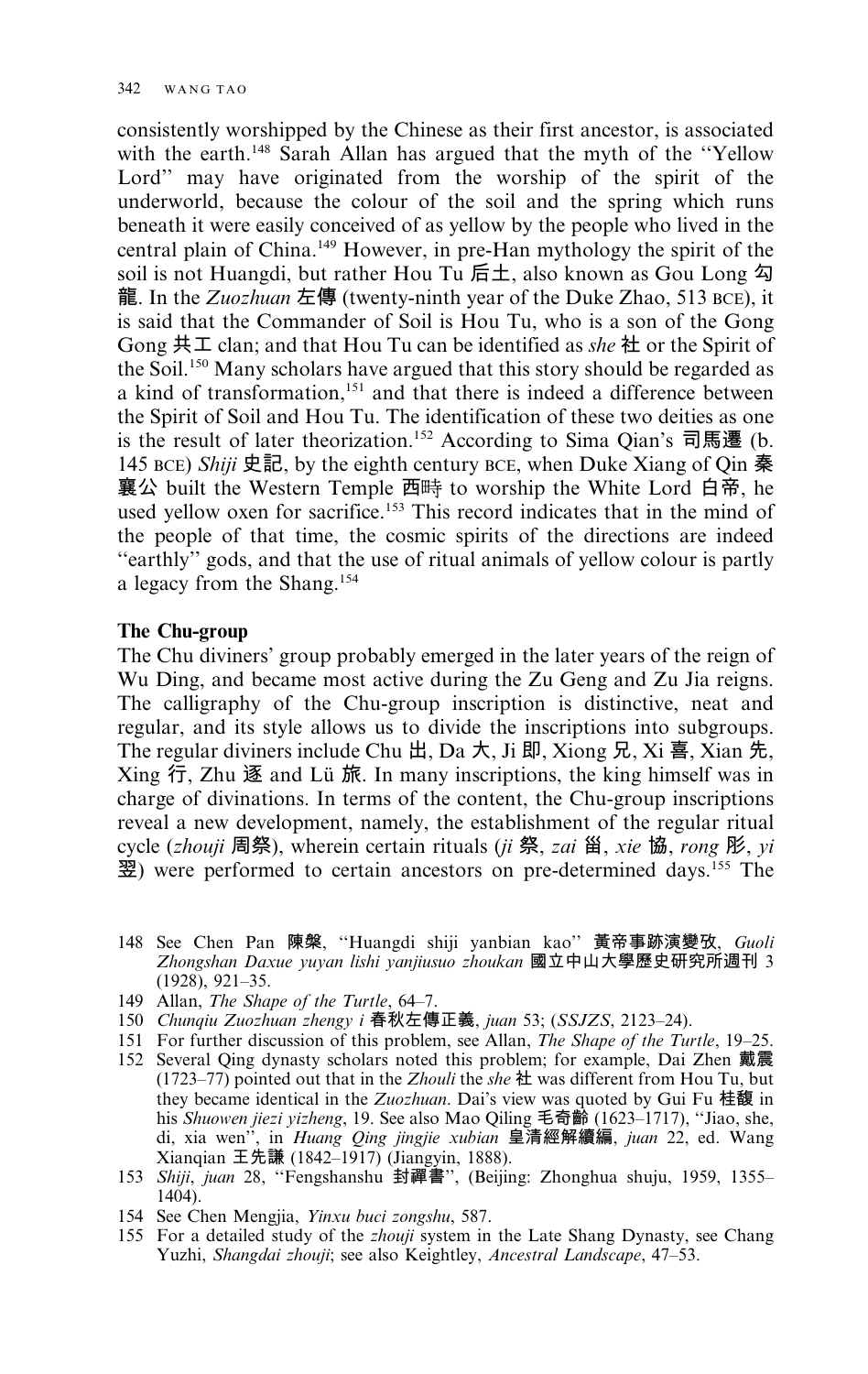usual ancestors receiving sacrifices are Zu Yi 祖乙, Zu Xin 祖辛, Fu Ding 父 丁, Mu Xin 母辛 and Xiong Geng 兄庚. There is a marked decrease in the frequency of sacrifices to the mythological ancestors before Shang Jia. The method of cracking bones or shells is also different from the other groups.

In the Chu-group inscriptions, the preference for white and multicoloured animals in ritual sacrifice is well documented, and accords with what we have seen in the Bin-group. Ritual animals of white colour, in particular pigs and oxen (bulls), were frequently sacrificed in ancestral cults; for example:

Heji: 26030 貞:惟白彘 divine/wei/white/pig Divining: "It should be white pigs used for the sacrifice".

Heji: 23165

…白牛其用于毓祖乙, 戠

... /white/ox/qi/use/to/ancestor/Zu Yi/zhi-roast (?)<sup>156</sup>

... white oxen perhaps to be used to ancestor Grandfather Yi in the roasting rite.

Heji: 22575

丁卯…貞: 般…侑羌…白牡

dingmaol ... /divine/Ban/ ... /offer/Qiang/ ... /white/bull ... dingmao (day 4) ... divining: "Ban ... makes an offering of Qiangmen ... and white bulls".

Heji: 26027

甲子卜,旅,貞:翌乙丑矺,惠白牡

jiazilcrack/Lü/divine/next/vichou/dismember<sup>157</sup>/hui/white/bull Cracking made on *jiazi* (day 1), Lu, divining: "On the next *yichou* (day 2), in performing the dismemberment sacrifice, we should use white bulls".

Heji: 22904 … 王…乙丑, 其侑∛歲于祖乙白牡。王在| |卜

- 156 This character is multi-functional; for its decipherment see JGWZGL: 2415. According to Yu Xingwu, it refers to a sacrifical rite  $(zhi \mathbb{R})$  in which the animals were roasted or exposed to the sun; Yu Xingwu, Jiaguwenzi shilin, 182– 84.
- 157 The character is written as  $\chi$ , and is transcribed as  $\overline{m}$ : 3271. According to Yu Xingwu, it could be understood as the zhe  $\ddot{\mathcal{R}}$  ritual mentioned in the late texts, meaning "to dismember (ritual victims)"; see his Jiaguwenzi shilin, 167-72.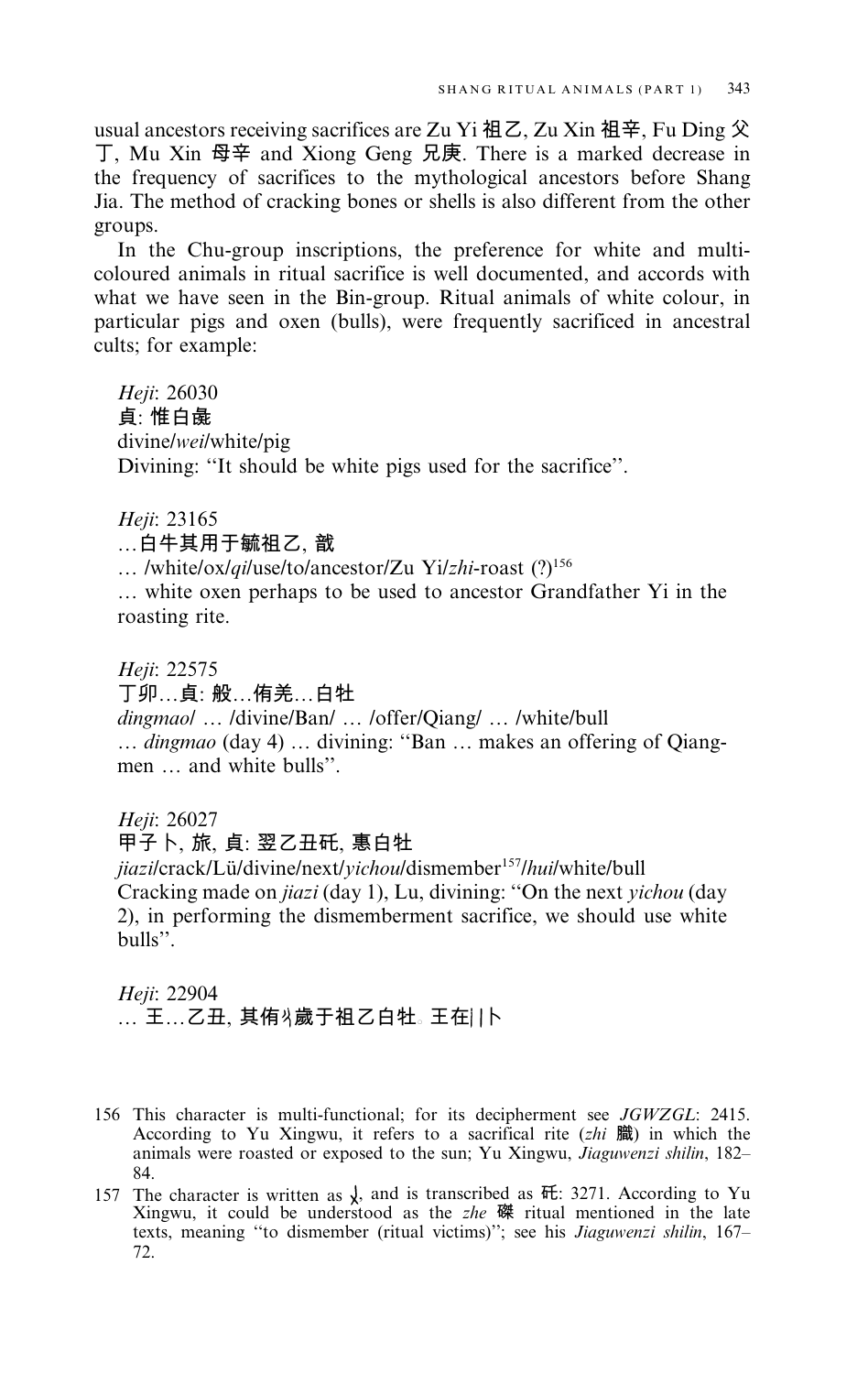... /king/ ... /*yichoulqilsacrifice/x-rite<sup>158</sup>/slaughter<sup>159</sup>/to/Zu Yi/white/* bull / $\text{king/at}/X^{160}/\text{crack}$ 

... the king... on *vichou* (day 2), we will perhaps perform the asending (?) rite and slaughtering sacrifice to Grandfather Yi of white bulls. The king made the cracking at X.

Here, white pigs and bulls were used for the ancestral cult. The Oiang-men were also used as human sacrifice. The inscriptions record the specific ways by which the ritual animals were used: chopping, dismemberment and roasting, the last of which is frequently seen in Shang rituals, but is particularly common in the Chu-group inscriptions.

Multicoloured oxen also continued to be mentioned in many inscriptions. These inscriptions have a few distinctive characteristics, however: graphically, the two characters wu and *niu* are written very close together, like a hewen, and occasionally, when the context is clear, the character niu is omitted in the second sentence. More significantly, the "wu-multicoloured" oxen now appear frequently in paired charges and choice-type charges, which suggests that the colour was chosen deliberately. For example:

Heji: 23218

貞: 二室/貞: 三室/貞: 翌丁亥父丁歲勿牛/弜勿牛

divine/two/penned sheep/divine/three/penned sheep/divine/next/dinghai/Fu Ding/slaughter/multicoloured-ox/not<sup>161</sup>/multicoloured-ox

Divining: "We will sacrifice two penned sheep".

Divining: "We will sacrifice three penned sheep".

Divining: "On the next *dinghai* (day 24), to Father Ding we will slaughter multicoloured oxen".

"We will not sacrifice multicoloured oxen."

Heji: 23002

庚子卜、行曰、貞: 翌辛丑其侑∛歲于祖辛/貞: 毌侑在正月/貞: 翌辛丑 其/侑祖辛牢/貞: 二牢/貞: 翌辛丑祖辛歲勿牛/貞: 弜勿

gengzilcrack/Xing/say/divine/next/xinchuolqiloffer/x-rite/slaughter/to/ Zu Xin/divine/not/offer/in/first/month/divine/next/xinchoulqiloffer/Zu Xin/penned sheep/divine/two/penned sheep/divine/next/xinchou/Zu Xin/slaughter/multicolour/ox/divine/not/multicolour [-ox]

- 158 This character appears frequently in OBI, in particular in the Chu-group, and is usually understood as a ritual name. Several scholars have read it as *sheng*  $H$ , meaning "to ascend", or jiu 灸 "to brand"; see JGWZGL: 3335. Liu Huan has recently deciphered it as the verb ba  $\mathbb B$  ( $\mathbb B$ ) "to hold"; see his Jiagu zhengshi, 209-27.
- 159 In OBI, the character is a representation of an axe attached to a handle [ $f$ ]. It has several meanings: (a) year, (b) the planet Jupiter and, more commonly, (c) it is used as a transitive verb, "to slaughter", "to kill". It is also sometimes used in a noun phrase as a 'ritual name'; see JGWZGL: 2429. See also Itō and Takashima, Studies in Early Chinese Civilization, 418-25, where Takashima reads it as gui 劌.
- 160 It is probably a place name here.
- 161 It is used as a negative in OBI; see Qiu Xigui, "Shuo jiang" 說引, Guwenzi lunji, 117-21. For other explanations of the character, see JGWZGL: 2630.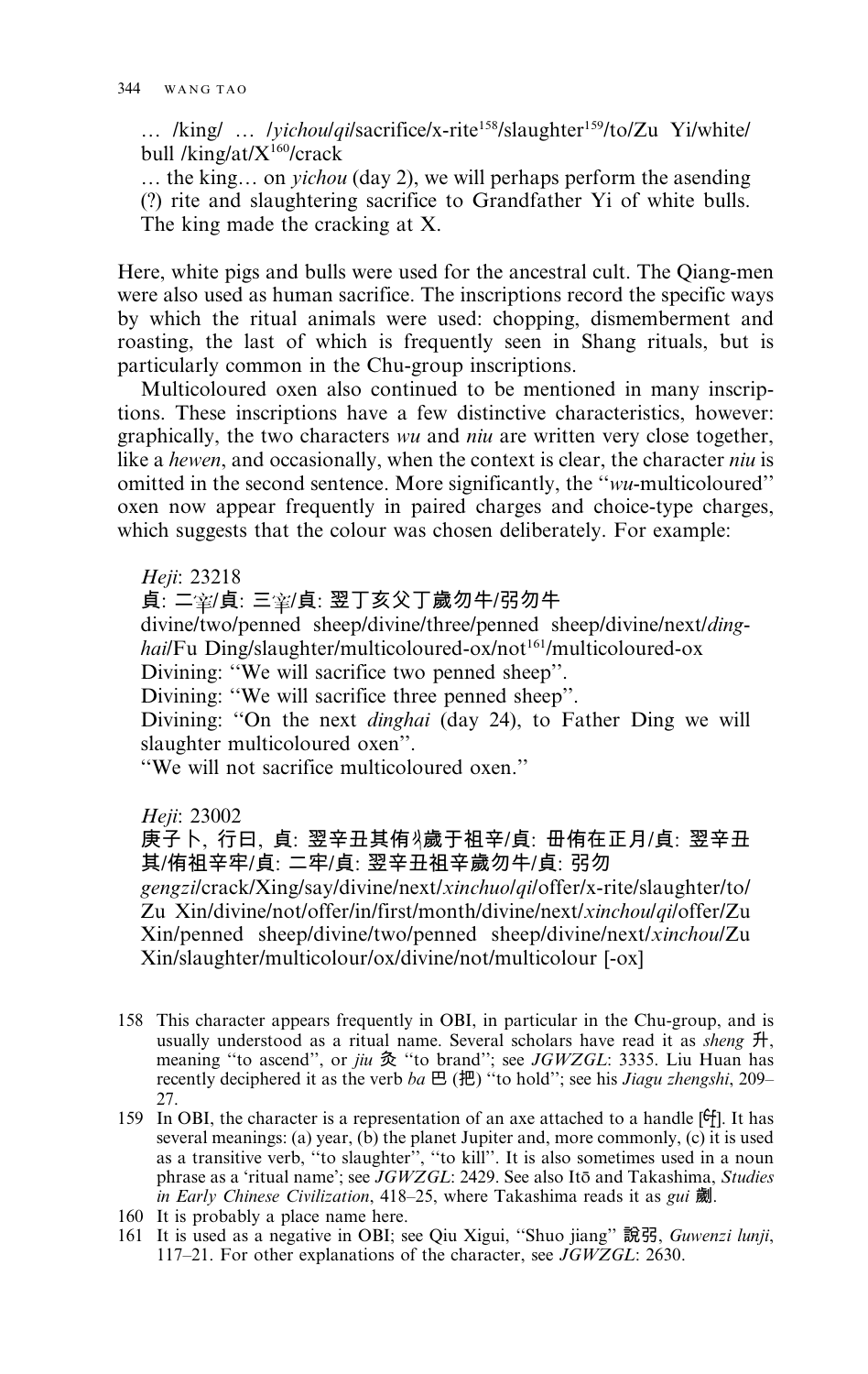Cracking made on *gengzi* (day 37), Xing said, divining: "On the next *xinchou* (day 38) we will perhaps make an offering of the x-rite and slaughtering sacrifice unto Grandfather Xin".

Divining: "We will not make the offering in the first month".

Divining: "On the next xinchou, we will perhaps make an offering to Grandfather Xin of penned sheep".

Divining: "We will make the offering of two penned sheep".

Divining: "On the next *xinchou*, to Grandfather Xin we will make the slaughtering sacrifice of multicoloured oxen".

Divining: "We will not make the sacrifice of multicoloured oxen".

Heji: 23163

... 貞: 毓祖乙矺勿牛/貞: 弜勿

... /divine/ancestor/Zu Yi/dismember/multicoloured-ox/divine/not/ multicolour<sup>[-ox]</sup>

... divining: "To ancestor Grandfather Yi, we will perform the dismemberment sacrifice of multicoloured oxen".

Divining: "We should not make the sacrifice of multicoloured oxen".

#### Heji: 23189

# 丙戌卜, 行, 貞: 王賓父丁, 夕, 歲執 亡憂/貞: 弜勿牛

bingxulcrack/Xing/divine/king/host<sup>162</sup>/Fu Ding/evening/slaughter/bles- $\frac{\sin g^{163}}{\cosh^2}$  o/worry/divine/don't/multicoloured-ox

Cracking made on *bingxu* (day 23), Xing, divining: "The king will perform the hosting ritual to Father Ding, in the evening, to make the slaughtering sacrifice and the blessing rite. There will be no trouble". Divining: "We should not sacrifice multicoloured oxen".

Heji: 23367

# 庚子卜, 喜, 貞: 妣庚歲其勿牛/貞: 弜勿/庚子卜, 喜, 貞: 歲, 惠王祝 /惠,

gengzilcrack/Xi/divine/Bi Geng/slaughter/qi/multicoloured/ox/divine/ not/multicolour[-ox]/gengzi/crack/Xi/divine/slaughter/hui/king/pray<sup>164</sup>/ hui/blessing

- 162 The word bin 賓 has different meanings, and various interpretations, see JGWZGL: 2065. Here it refers to a ritual, and probably means "to host" or "to have an audience" with ancestors. For a further study of bin and other related words in OBI, see Lei Huanzhang 雷煥章 [J.A. Lefeuvre], "Shuo 'an'" 說 <安>, Rong Geng xiansheng bainian danchen jinian wenji 容庚先生百年誕辰紀念文集(古 文字研究專號), Guangdong yanhuang wenhua yanjiuhui 廣東炎黃文化研究會 et al., (Guangzhou: Guangdong renmin chubanshe, 1998), 156–63.
- 163 This character refers to a ritual, but there are several different readings of it; see JGWZGL: 1122. Some scholars have read the meaning purely on the basis of its graphic form, for example, Serruys, in his "Studies in the language of Shang" (see 108 n. 41), translated it as "burning twigs". However, as Yu Xingwu has argued, it is better to understand it as the *sai* 塞 or *saibao* 賽報 rite in the late texts, meaning "to make an offering and receive blessings", Jiaguwenzi shilin, 35-7.
- 164 The graphic form of the character depicts a man making a prayer in front of an altar. For its decipherment, see JGWZGL: 0303.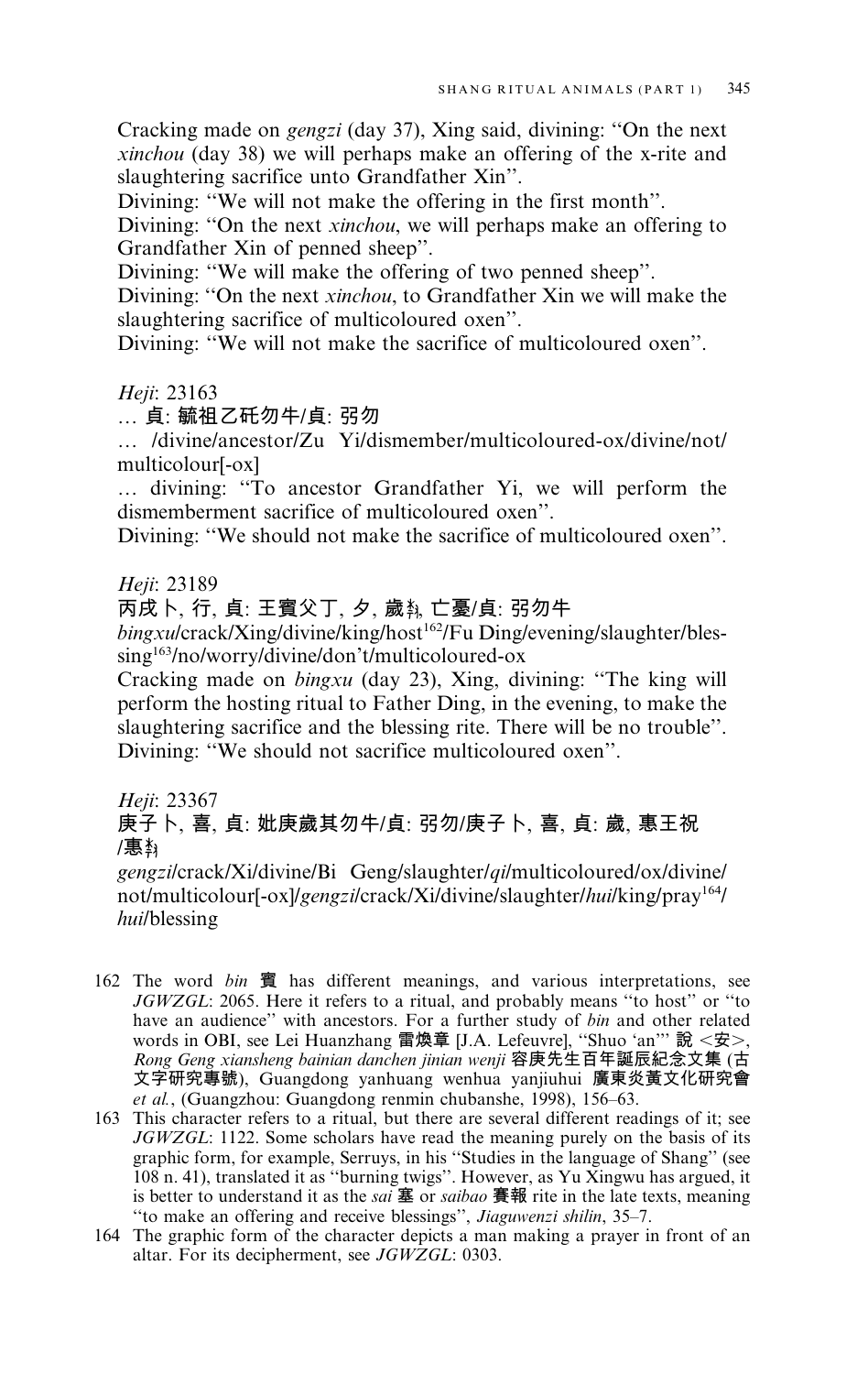Cracking made on *gengzi* (day 37), Xi, divining: "To Ancestress Geng we will perhaps perform the slaughtering sacrifice of multicoloured  $oxen$ ".

Divining: "We will not make the sacrifice of multicoloured oxen". Cracking made on *gengzi*, Xi, divining: "In performing the slaughtering sacrifice, it should be the king who makes a prayer". "It should be the blessing rite."

Heji: 23732

乙酉卜, 行, 貞: 王賓藝裸亡憂/貞: 勿牛/貞: 弜勿

*vivoulcrack/Xing/divine/king/host/vi-rite<sup>165</sup>/libation<sup>166</sup>/no/trouble/* divine/multicolour/ox/divine/not/multicolour[-ox]

Cracking made on *yiyou* (day 22), Xing, divining: "The king will perform the hosting rite, the temple (?) rite, and make the libation. There is no trouble".

Divining: "We will sacrifice multicoloured oxen".

Divining: "We should not sacrifice multicoloured oxen".

Heji: 24557

己丑卜,王曰:貞:于甲辰/己丑卜,王曰:貞:勿牡

*jichoulcrack/king/say/divine/on/jiachen/jichoulcrack/king/say/divine/* multicolour/bull

Cracking made on *jichou* (day 26), the king said, divining: "We will make a sacrifice on *jiachen* (day 41)".

Cracking made on *jichou*, the king said, divining: "We will sacrifice multicoloured bulls".

Yingcang: 1953

丙午卜、旅、貞:翌丁未父丁、暮、歲其勿牛/...卜、旅...丁未父丁、暮、歲 其牡, 在八月

bingwulcrack/Lü/divine/next/*dingwei*/Fu Ding/evening/slaughter/*qil* multicolour/ox/ ... /crack/Lü/ ... /*dingwei*/Fu Ding/evening/slaughter/ qi/bull/at/eight/month

Cracking made on bingwu (day 43), Lü, divining: "On the next dingwei (day 44), to Father Ding, we shall perhaps make the slaughtering sacrifice of multicoloured oxen in the evening".

Cracking on ... Lü ... "On... *dingwei*, to Father Ding, we shall perhaps make the slaughtering sacrifice of bulls in the evening; it is in the eighth month".

- 165 The graph depicts a man holding a torch, or a branch, and probably refers to a ritual. It is the original form of the character  $yi \equiv$ , but scholars' readings of it vary greatly: Tang Lan interprets it as "burning-rite", while Yu Xingwu interprets it as ni 禰 "temple-rite"; see  $JGWZGL$ : 0386. For a different interpretation, see also Itō and Takashima, Studies in Early Chinese Civilization, vol. 2, 16-17.
- 166 This character was previously read as  $fu$  福, but the majority of scholars now agree that it should be read as *guan* 灌, meaning "libation"; cf. *JGWZGL*: 1123.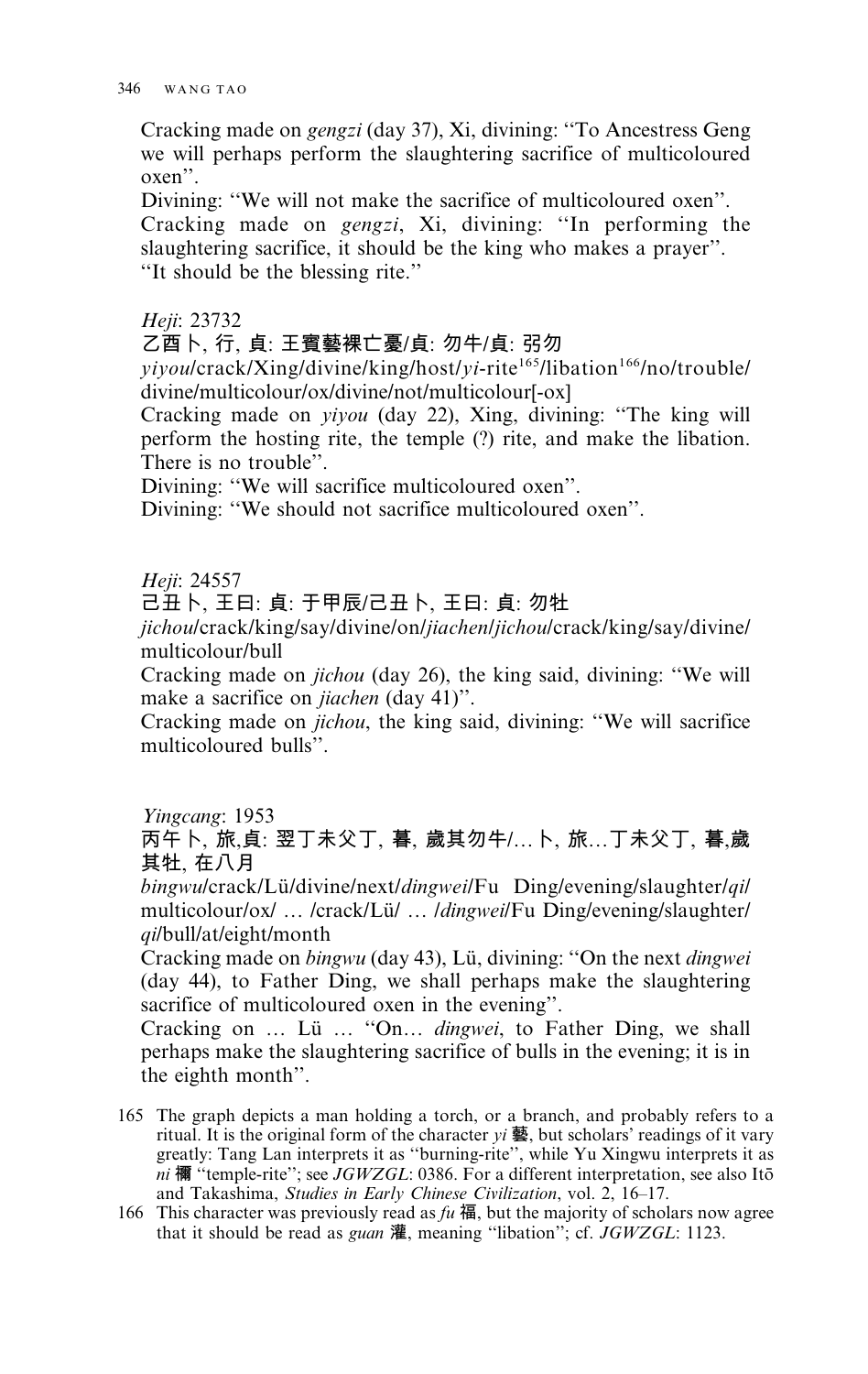A rare example in the Shanghai Museum collection further demonstrates the complexity of colour categorization of the Shang people.<sup>167</sup> This inscription not only contains phrases such as "oxen of dark-reddish multicolour" and "oxen of yellowish multicolour", but also indicates the methods and contexts of the sacrifice:

癸丑卜, 行, 貞: 翌甲寅其矺于毓祖乙勿。茲用。于宗三牢…/貞: 弜勿 牛 癸丑卜、行、貞: 翌甲寅毓祖乙歲、惠幽勿牛。茲用/貞: 惠黃勿牛 癸丑卜、行、貞:翌甲寅耏。 茲用/貞:于乙卯耏 癸丑卜、行、貞:翌甲寅毓祖乙歲、朝、耏。 茲用/貞: 暮、惟耏 癸丑卜, 行, 貞: 翌甲寅毓祖乙歲二牢/貞: 三牢。茲用 guichoulcrack/Xing/divine/next/jiayin/qi/dismember/to/ancestor/Zu Yi/multicolour [-ox]/this/used/at/temple/three/penned sheep/ ... / divine/not/multicolour/ox/guichou/crack/Xing/divine/next/jiayin/ ancestor/Zu Yi/slaughter/hui/dark-red/multicolour/ox/this/use/divine/ huilyellow/multicolour/ox/guichoulcrack/Xing/divine/on/next/jianyin/ cutting-rite/this/use/divine/on/vimao/cutting-rite/guichou/crack/Xing/ divine/next/jiayin/ancestor/ZuYi/slaughter/morning/cutting-rite/this/ use/divine/evening/wei/cutting-rite/guichou/crack/Xing/divine/next/ jiayin/ancestor/Zu Yi/slaughter/two/penned sheep/divine/three/penned sheep/this/use

Cracking made on *guichou* (day 50), Xing, divining: "On the next *jiayin* (day 51), to ancestor Grandfather Yi, we should perhaps perform the dismembering sacrifice of multicoloured oxen". This is used. At the temple, three penned sheep ...

Divining: "We should not sacrifice multicoloured oxen".

Cracking made on guichou, Xing, divining: "On the next jiayin, to ancestor Grandfather Yi, we will sacrifice dark-red multicoloured oxen". This is used.

Divining: "We will sacrifice yellowish multicoloured oxen".

Cracking made on *guichou*, Xing, divining: "On the next jiayin, we will perform the cutting-rite". This is used.

Divining: "The *you*-rite will be performed on *yimao* (day 52)".

Cracking made on *guichou*, Xing, divining: "On the next *jiayin*, to ancestor Grandfather Yi we will perform the slaughtering sacrifice; and in the morning, the cutting-rite will be performed". This is used. Divining: "In the evening we will perform the cutting-rite".

Cracking made on *guichou*, Xing, divining: "On the next *jiayin*, to ancestor Grandfather Yi we will make the slaughtering sacrifice of two penned sheep".

Divining: "We will sacrifice three penned sheep". This is used.

<sup>167</sup> See Shen Zhiyu, 沈之瑜, "Jiagu buci xin huo" 甲骨卜辭新獲, Shanghai bowuguan jikan 上海博物館集刊 3 (1989), 157-79; see also Wang Tao, "Colour terms in Late Shang China", esp. 84.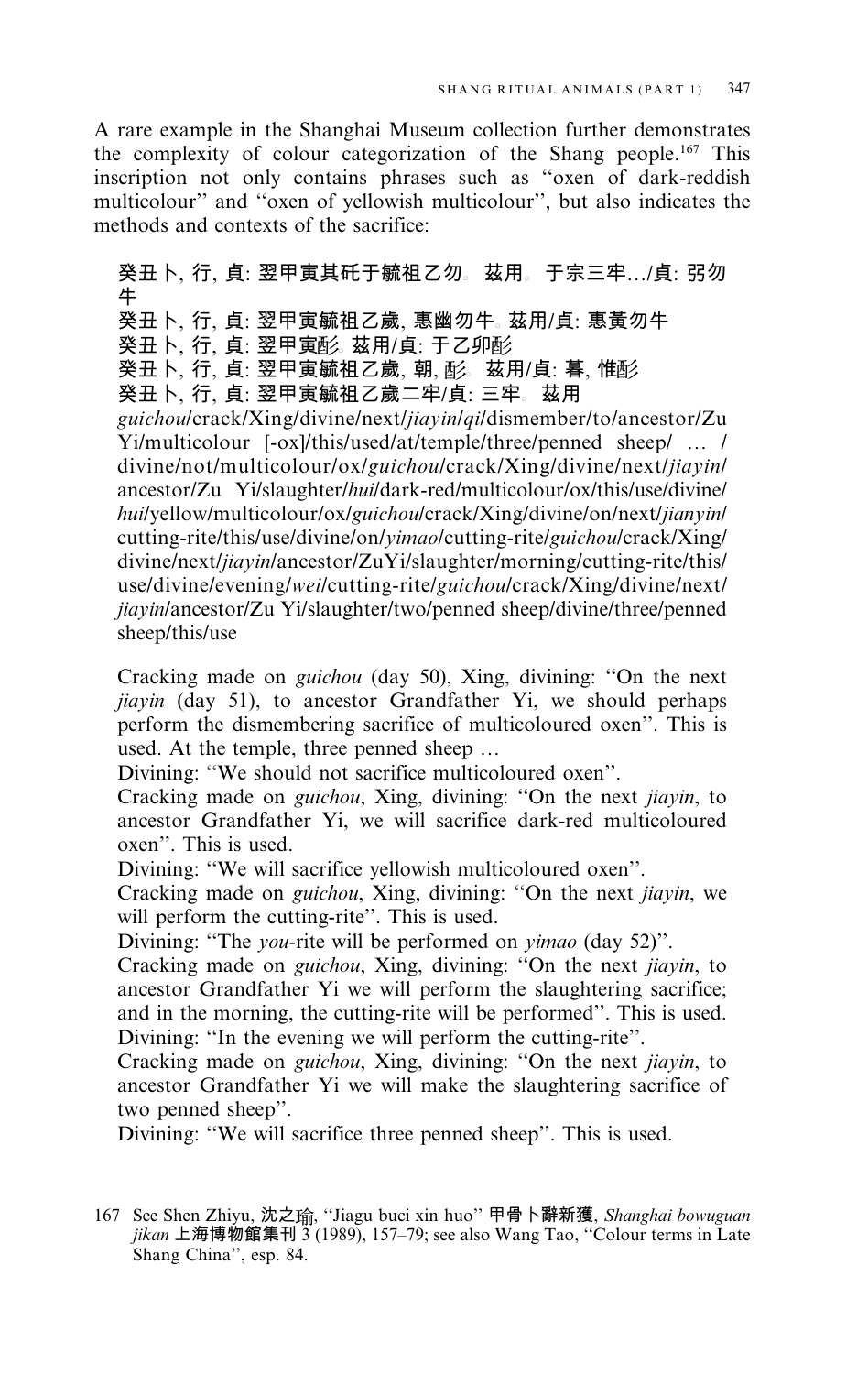On the same bone, a number of divinatory charges were made on the same day. They are all concerned with the way the ritual animals are used (slaughtering or dismembering), the dates *(jiayin* or *yimao)*, the time of day (morning or evening), the types of sacrificical animal (penned sheep or oxen), the colour of the sacrificial animal (multicolour, dark-red multicolour, or yellowish multicolour), and the number of animals (two or three). Clearly, the diviner was trying to determine what should be the most appropriate ritual for the ancestor Zu Yi. The distinction made here between "dark-red multicolour" and "yellowish multicolour" is a rare case. We can only speculate that the difference lies in brightness.

To sum up, in the Chu-group inscriptions,<sup>168</sup> ritual animals of white colour were mentioned particularly in the context of ancestral cults. The kings themselves often conducted the divinations. The divinatory charges were commonly concerned with ritual matters such as the times of ritual, the methods of killing animals, and the colour and sex of the ritual animals. It is worth noting here that the charges concerned with the multicoloured oxen are often in the paired formula: affirmative/negative, proposing that the multicoloured oxen should, or should not, be used in sacrifice. This shows that the multicoloured ritual animals had become the main concern of the Shang king and his diviners.

#### The He-group

In the north branch of the kings' diviners' school, the Chu-group was succeeded by the He-group. Inscriptions of the He-group are mostly unearthed from Locus North. From their calligraphic style, the ancestral titles used, and the different ways in which bones and shells were cracked, they can be further divided into several subdivisions. Some inscriptions are clearly related to those of the contemporary Wuming-group of the south branch. The regular diviners found in the He-group include He  $\overline{q}$ , Peng 彭, Ning 寧, Zhi 彘, Kou 口 and Xian 晛.<sup>169</sup> Compared with the other groups, the He-group's inscriptions are more complicated in terms of dating; they probably covered a long period, lasting throughout the Wu Ding, Zu Geng, Zu Jia, Lin Xin, Kang Ding, and even into the reigns of Wu Yi and Wen  $\text{D}$ ing.<sup>170</sup>

In the He-group, there are many inscriptions concerned with ancestral cults. The diviners clearly followed the ritual cycle (*zhouji*) for ancestors, and on some occasions, sacrifices were also made to mythical ancestors such as He and Nao. The colour of ritual animals is mentioned but, surprisingly, there are no examples recording ritual animals of white colour in the He-group. The reason for this may be twofold: (a) perhaps we have yet to find the main corpus of inscriptions made by the

<sup>168</sup> There are many similar inscriptions in this group, such as *Heji*: 23215, 23217, 24580, 25160, 22985, 23584, 22889, 22994, 23219, 23220 and 23331.

<sup>169</sup> See Li Xueqin and Peng Yushang, *Yinxu buci fenqi yanjiu*, esp. 139-73.<br>170 See Fan Yuzhou 范艈周, "Shilun Hezu buci de shidai yu fenqi" 試論何組卜辭的時 代與分期, in *Hu Houxuan xiansheng jinian wenji*, 87–95.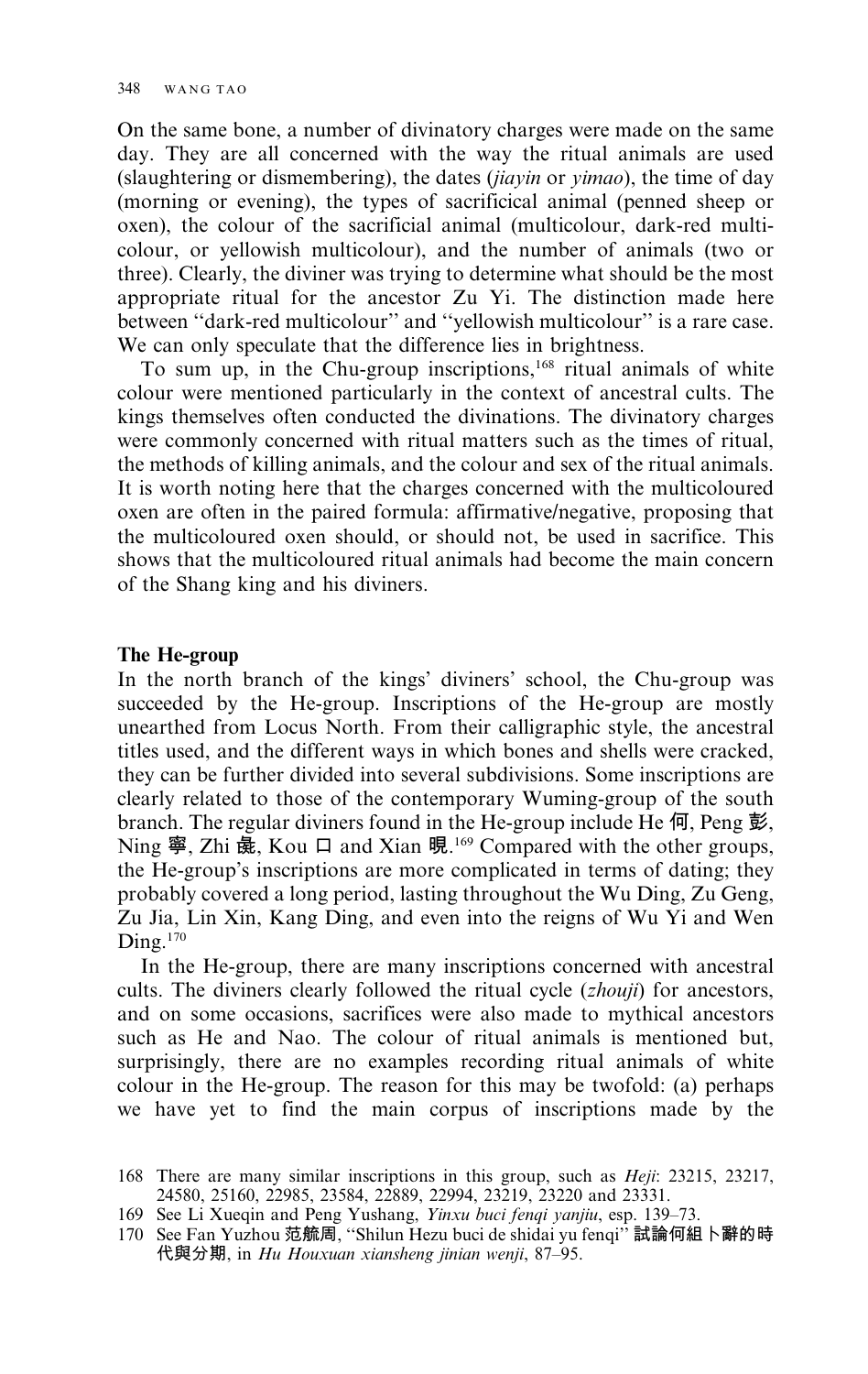He-group diviners: (b) the task for the diviners of this group was substantially different from that of the other diviners. In view of the vast number of OBI being processed today, the latter possibility seems more plausible.

However, there are a number of He-group inscriptions to record the use of animals of multicolour in ancestral worship.<sup>171</sup> This is quite similar to what we have seen in the Chu-group. For example:

Heji: 27186

甲子… 《歲于祖乙三牢/弜勿牛

jiazil ... /X-rite/slaughter/to/Zu Yi/three/penned-ox ... /not/multi- $\frac{1}{2}$ 

... *jiazi* (day 1) ... "We will perform the x-rite and the slaughtering sacrifice to Grandfather Yi of three penned oxen".

"It should not be multicoloured oxen".

Heji: 27042 reads:

癸丑卜, 何, 貞: 其牢,又一牛/癸丑卜, 何, 貞: 弜勿[牛]/癸丑卜, 何, 貞: 惠勿牛/癸丑卜, 何, 貞: 弜勿[牛]/癸丑卜, 何, 貞: 惠勿[牛]

guichoulcrack/Heldivinelqilpenned sheep/haveloneloxlguichoulcrack He/divine/not/multicolour[-ox]/guichou/crack/He/divine/hui/multicolour[-ox]/guichou/crack/He/divine/not/multicolour[-ox]/guichou/ crack/He/divine/hui/multicolour[-ox]

Cracking made on *guichou* (day 50), He, divining: "We will perhaps sacrifice penned sheep, and additionally of one ox".

Cracking made on *guichou*, He, divining: "It should not be multicoloured oxen that are to be sacrificed".

Cracking made on *guichou*, He, divining: "It should be multicoloured oxen that are to be sacrificed".

Cracking made on guichou, He, divining: "It should not be multicoloured oxen that are to be sacrificed".

Cracking made on *guichou*, He, divining: "It should be multicoloured oxen that are to be sacrificed"

Here, the diviner first divined whether in the sacrificial rite an ox should be used and additionally of the penned sheep; he then proposed the paired charges about the multicoloured ox. We can discern some negative discrimination that might have emerged against multicolour, perhaps owing to its impurity.

In the He-group, there are also a number of divinations that are concerned with hunting and warfare. A few of these mention horses, or more precisely, the colour of the king's chariot horses: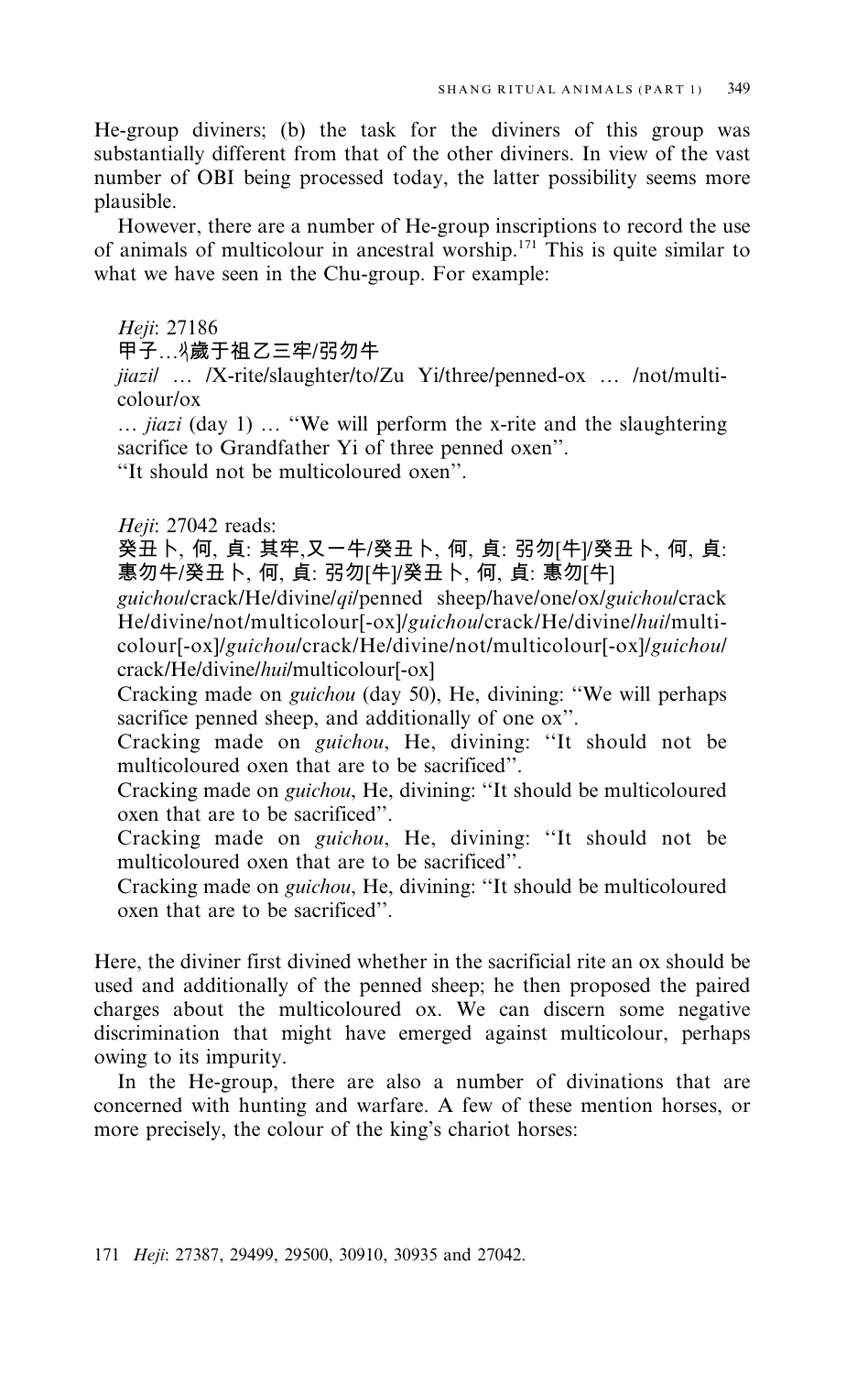Heji: 28195

乙未卜, 晛, 貞; 舊 乙左駛, 其俐不爾/乙未卜, 晛, 貞; [豕史]入駛, 其俐 不爾/乙未卜, 晛,貞; 今日子入 駛, 乙俐/乙未卜, 晛,貞; 師賈入赤駜, 其 俐不爾。吉

 $vieweilcrack/Xian/divine/old/Yi<sup>172</sup>/left/chariot-horse/ailgood<sup>173</sup>/not/$ wild/viwei/crack/Xian/divine/Shi-official/send/male-chariot-horse<sup>174</sup>/ *ailgood/not/wild/viwei/crack/Xian/divine/present/day/prince/send/* male-chariot-horse/Yi/good/viwei/crack/Xian/divine/officer Gu/send/ red/sturdy-horse/*qi*/good/not/wild/auspicious

Cracking made on *viwei* (day 32), Xian, divining: "Old Yi the left chariot horse, it will be tame, not wild".

Cracking made on *viwei*, Xian, divining: "Shi-official sends in a male chariot horse, it will be tame, not wild".

Cracking made on *yiwei*, Xian, divining: "Today the prince sends in a male chariot horse, Yi will be tame".

Cracking made on *yiwei*, Xian, divining: "Officer Gu sends in a reddish sturdy horse, it will perhaps be tame, not wild". Auspicious.

Another inscription probably belongs to the same set:

Heji: 28196

乙未卜、…貞: 左[駛]…其俐不…/乙未卜、晛、貞: 在甯田、駛黃、右赤 馬…其俐…/乙未卜, 晛, 貞: 辰入駛…其俐…

*viweilcrack/.../divine/left/[chariot-horse]/.../qilgood/not/wild/not.../* yiweilcrack/Xian/divine/at/Ning/hunt/chariot-horse/yellow/right/chired/horse/qilgood/ ... /viweilcrack/Xian/divine/Chen/send/chariot $horse/$ ... $\frac{qilgood}{q}$ ...

Cracking made on *yiwei*, ... divining: "The left [chariot-horse] will be tame, not (wild)".

Cracking made on *yiwei*, Xian, divining: "Hunting at Lin, the chariothorses are yellow, and the reddish horse on the right side will be tame  $\ldots$ .

Cracking made on *yiwei*, Xian, divining: "Chen sends in chariot horses, they will be tame ... ".

*Heji*: 29418 is related, by the same diviner on the same topic, but with a different date:

癸丑…貞: 右…馬…/癸丑卜, 晛, 貞: 左赤馬, 其俐不爾

guichoul ... /divine/right/ ... /horse/.../guichou/crack/Xian/divine/left/ red/horse/*qil* good/not/wild

Cracking made on *guichou* (day 50), Xian, divining: "The horse on the right side".

- 172 Here two elements,  $-$  and  $Z$ , are written together. The meaning is not clear, but it is probably the name of a horse.
- 173 The meaning of the word is not clear, and I have followed Yu Xingwu's interpretation here; see Yu Xingwu, Jiaguwenzi shilin, 328-9.
- 174 The character is written as a hewen or joined character, consisting of the character shi 駛 and an added element indicating the sex of the chariot-horse.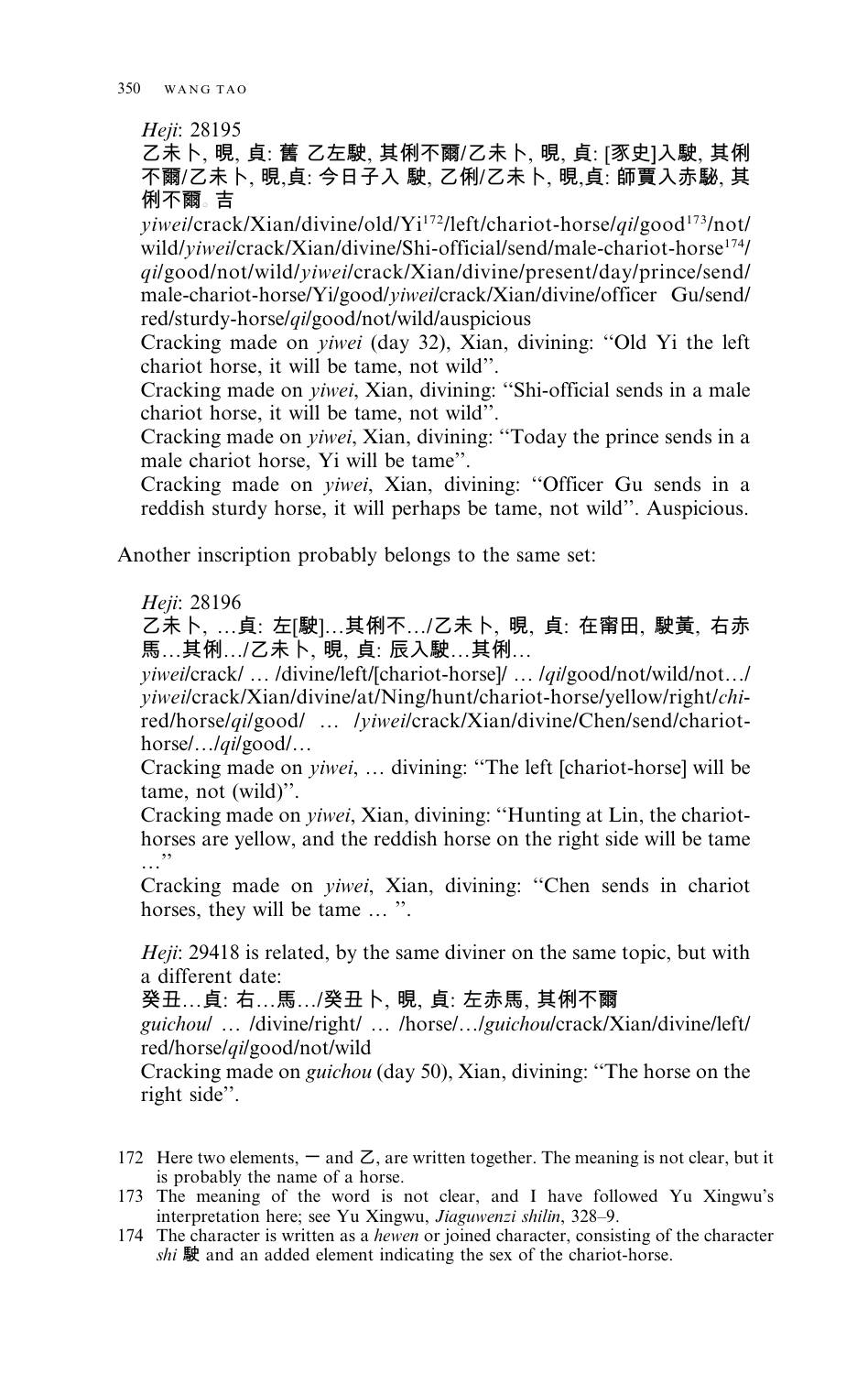Cracking made on *guichou*, Xian, divining: "The reddish horse on the left side of chariot will be tame, not wild".

Here, the divination is not about animal sacrifice, but is concerned with whether the horses for driving the king's chariots were good and tame. The examples show that the diviner was concerned about colour, but in a different way. I have noted elsewhere that the colour term *chi* 赤 "red" is very rare in OBI; these inscriptions are the only examples in which horses are described as *chi*-red.<sup>175</sup> The *chi* refers to the bright-red category in modern Chinese. But, as a bright-red horse would be extremely rare in reality, it would seem that the Shang colour category *chi-red* was substantially different from the colour we associate with *chi* today.

It is also worth noting that in *Heji*: 28195 the chariot-horses were specially sent in by various people and were described as "left" and "right". A number of chariots have been excavated at Yinxu, and reconstruction has shown that the Shang chariot was driven by two horses, one on the left and one on the right.<sup>176</sup> The origin of the Shang chariot remains a topic of heated scholarly debate,<sup>177</sup> but more recent zooarchaeolocal research shows that the domestication of the horse and chariot was probably introduced into Shang territory by nomadic people in Central Asia.<sup>178</sup> The use of chariots was mainly ceremonial and was limited to the Shang royal court.

#### The Li-group

In the south branch, the inscriptions of the Li-group come mostly from Locus Centre and South. They can be divided into two main types: Type-I, where the writing is comparatively small, and the ancestors who commonly received sacrifices are Fu Yi 父乙 and Mu Geng 母庚; and Type-II, where the writing is larger and thicker and the ancestral titles include Fu Yi  $\&Z$ , Xiao Yi  $\forall$  Z, Fu Ding  $\&$  T and Xiong Ding  $\oint$  T. This shows that the Ligroup, and the Type-II inscriptions in particular, may well have lasted from the Wu Ding period to the Zu Jia reigns.

In the Li-group inscriptions, ritual animals are mentioned in ways similar to those of the contemporary diviner groups of the north branch, in particular the Bin- and Chu-groups, and ritual animals such as white pigs

- 176 See Zhongguo shehui kexueyuan kaogusuo, Yinxu de faxian yu yanjiu, 138-47.
- 177 For example, Hayashi Minao 林巳奈夫, "Chugoku senshin jidai no basha" 中國先 秦時代の馬車, Toho gakuho 東方學報 29 (1959), 276-80, Edward Shaughnessy, "Historical perspectives on the introduction of the chariot into China", *Harvard* Journal of Asiatic Studies 48/1 (1988), 189-237, and Wang Wei 王巍 "Shangdai mache yuanyuan lice" 商代馬車淵源蠡測, Zhongguo Shang wenhua guoji xueshu taolunhui lunwenji 中國商文化國際學術討論會論文集 (Beijing: Zhongguo dabaikequanshu chubanshe, 1998), 380-88, which all argue that Shang chariots were likely to be derived from the Central Asian model, while Yang Baocheng's 楊寶成 "Yindai chezi de faxian yu fuyuan" 殷代車子的發現與復原 Kaogu 考古 1984/6, 546–55, insists that the Shang chariot is from an indigenous tradition.
- 178 See Yuan Jing 袁靖, "Henan Anyang Yinxu dongwu kaoguxue yanjiu de lingdian renshi"河南安陽殷墟動物考古學的兩點認識, Kaoguxue jikan, 15 (2004), 236-42, esp. 238-41.

<sup>175</sup> Wang Tao, "Colour symbolism in Late Shang China", esp. 68-72.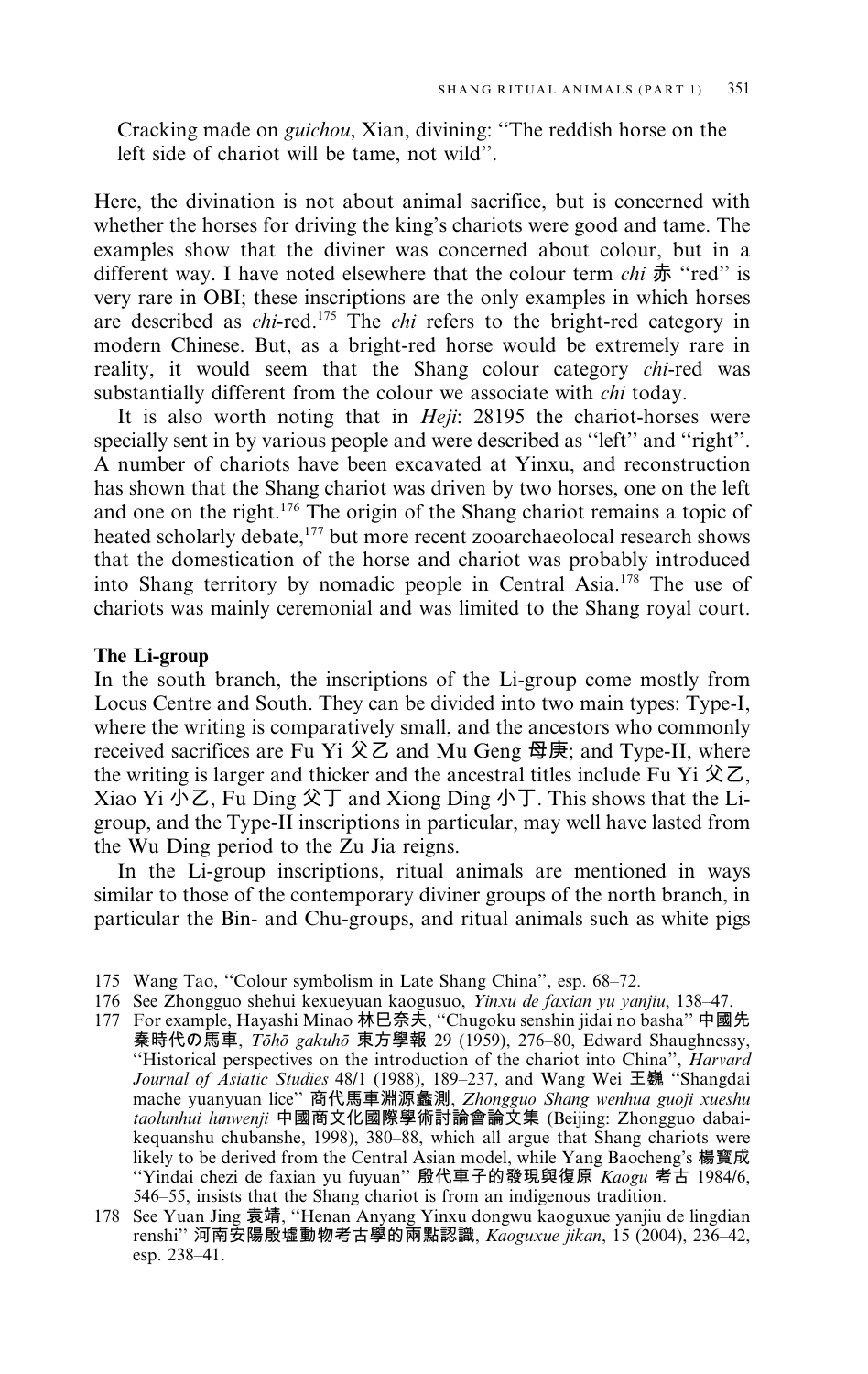and oxen were frequently used in sacrificial rites. In the following examples white oxen and pigs were burned.

Heji: 34462 .... 燎惠白穀 ... /burn/hui/white/piglet "... in performing the burning sacrifice, we should use white piglets".

Heii: 34463 乙亥卜,燎白豕 vihai/crack/burn/white/pig Cracking made on *vihai* (day 12): "We will make the burning sacrifice of white pigs".

Tunnan: 231<sup>179</sup> 庚午卜. 惠今夕…/惠白牛燎 *gengwulcrack/hui/this/evening/...* hui/white/ox/burn Cracking on *gengwu* (day 47): "It should be this evening ...". "It should be white oxen that are to be used in the burning sacrifice."

Several other inscriptions reveal in vivid detail the exorcist rite held in ancestral temples, in which white boars, in particular, were used in the blood-sacrifice. For example:

Heji: 32330

甲辰、貞:其大禦王自上甲...盟用白豭九.../丁未、貞:其大禦王自上甲 /盟用白豭九;下示刉牛,在父丁宗卜/丁未,貞:惠今夕耏,禦,在父丁宗 卜/癸丑、貞:其大禦、惠甲子酌

jiachen/divine/qi/big/exorcism/king/from/Shang Jia/ ... / blood-offering/use/white/boar/nine/ ... /dingwei/divine/qi/big/exorcism/king/from/ Shang Jia//blood-offering/use/white/boar/nine/low/altar<sup>180</sup>/bloodsprinkling<sup>181</sup>/ox/at/Fu Ding/temple/crackdingwei/divine/wei/this/evening/cutting-rite/exorcism/at/Fu Ding/temple/crack/guichou/divine/qi/ big/exorcism/huiljiazilcutting-rite

- 179 Zhongguo shehui kexueyuan kaogu yanjiusuo, *Xiaotunnandi jiagu* 小屯南地甲骨 [hereafter *Tunan*] (Beijing: Zhonghua shuju, 1980–83).
- 180 The interpretations given to the character  $\sin$  vary: (a) the celestial phenomena, (b) the god of fertility, (c) the high god, (d) the representation of a totem pole; but the more plausible interpretation is that it is a representation of an ancestral tablet or altar, usually erected in ancestral temples; see JGWZGL: 1118, 1119. The name xiashi or Lower Altar is used as a collective title referring to a particular group of ancestors; see Chen Mengjia, Yinxu buci zongshu, esp. 460-68; and Serruys, "Language of the Shang oracle inscriptions", 49.
- 181 It is interesting to note that in these inscriptions the character is a visual depiction of blood smeared around the altar, probably referring to the blood offering, and is here understood as "blood-sprinkling". See JGWZGL: 3284.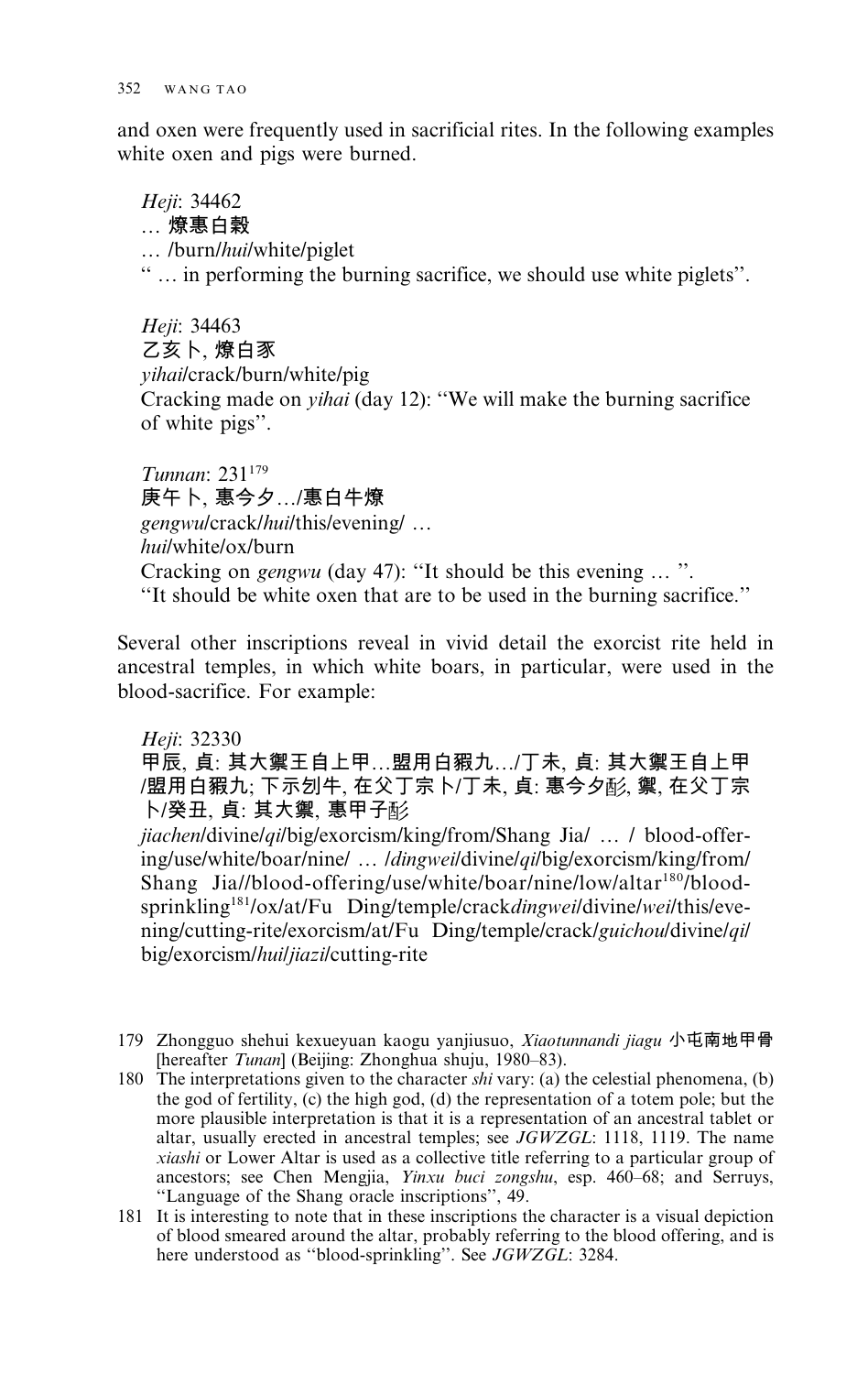On *jiachen* (day 41), divining: "We will perhaps perform the great exorcist rite for the king; starting from Shang Jia ... the blood offering of nine white boars ...".

On *dingwei* (day 44), divining: "We will perhaps perform the great exorcist rite for the king, starting from Shang Jia, of the bloodoffering of nine white boars, and sprinkle blood of oxen on to the Lower Ancestral Altar; cracking bones at the temple of Father Ding". On *dingwei*, divining: "It should be this evening we perform the cutting-rite and the great exorcist ritual; cracking bones at the temple of Father Ding".

On guichou (day 50), divining: "We will perhaps perform the great exorcist ritual, and it should be *jiazi* (day 1) for the cutting-rite".

Here, to expel the king's misfortune, the exorcist rite and the blood-offering rite were performed to a group of ancestors, and the blood of ritual animals was sprinkled upon the ancestral altar or tablet. It was also recorded that the divination took place in the ancestral temple of Father Ding. Heji: 34103 is a similar inscription, in terms of both its content and writing style. It probably comes from the same original divination set.

Tunnan: 2707 is another very similar inscription, but it is written vertically and its wording differs slightly:

…耏, 大禦王自上甲, 其告于大乙, 在父丁宗卜/…大禦王自上甲, 其告 于祖乙、在父丁宗卜/…貞:…其大禦王自上甲、盟用白豭九;下示刉牛, 在大乙宗卜/...自上甲,盟用白豭九...在大甲宗卜/...卯, 貞: 其大禦 /王自上甲、盟用白豭九; 下示刉牛, 在祖乙宗卜/丙辰, 貞: 其耏, 大禦自 上甲、其告于父丁

... cutting-rite/big/exorcism/from/Shang Jia/qi/report<sup>182</sup>/to/Da Yi/at/ Fu Ding/temple/crack ... /big/exorcism/from/Shang Jia/qi/report/to/ Zu Yi/at/Fu Ding/temple/crack ... divine/ ... *lqilbig/exorcism/king/* from/Shang Jia/blood-offering/use/white/boar/nine/low/altar/bloodsprinkling/ox/at/DaYi/temple/crack/ ... /from/Shang Jia/blood-offering/use/white/boar/nine/ ... /at/Da Jia/temple/crack ... /mao/divine/qi/ big/exorcism/king/from/Shang Jia/blood-offering/use/white/boar/nine/ low/altar/blood-sprinkling/ox/at/Zu Yi/temple/crack/bingchen/divine/ qilcutting-rite/big/exorcism/from/Shang Jialqilreport/to/Fu Ding

"[We will perhaps perform] the cutting-rite and the great exorcist ritual, starting from Shang Jia, and perhaps make an announcement to Da Yi; cracking bones at the temple of Father Ding."

"[We will perhaps perform] the great exorcist ritual, starting from Shang Jia, and perhaps make an announcement to Grandfather Yi; cracking bones at the temple of Father Ding."

"[We will] perhaps perform the great exorcist ritual for the king, starting from Shang Jia of the blood-sacrifice of nine white boars, and to sprinkle the blood of oxen on the Lower Ancestral Altar; cracking made at the temple of Da Yi."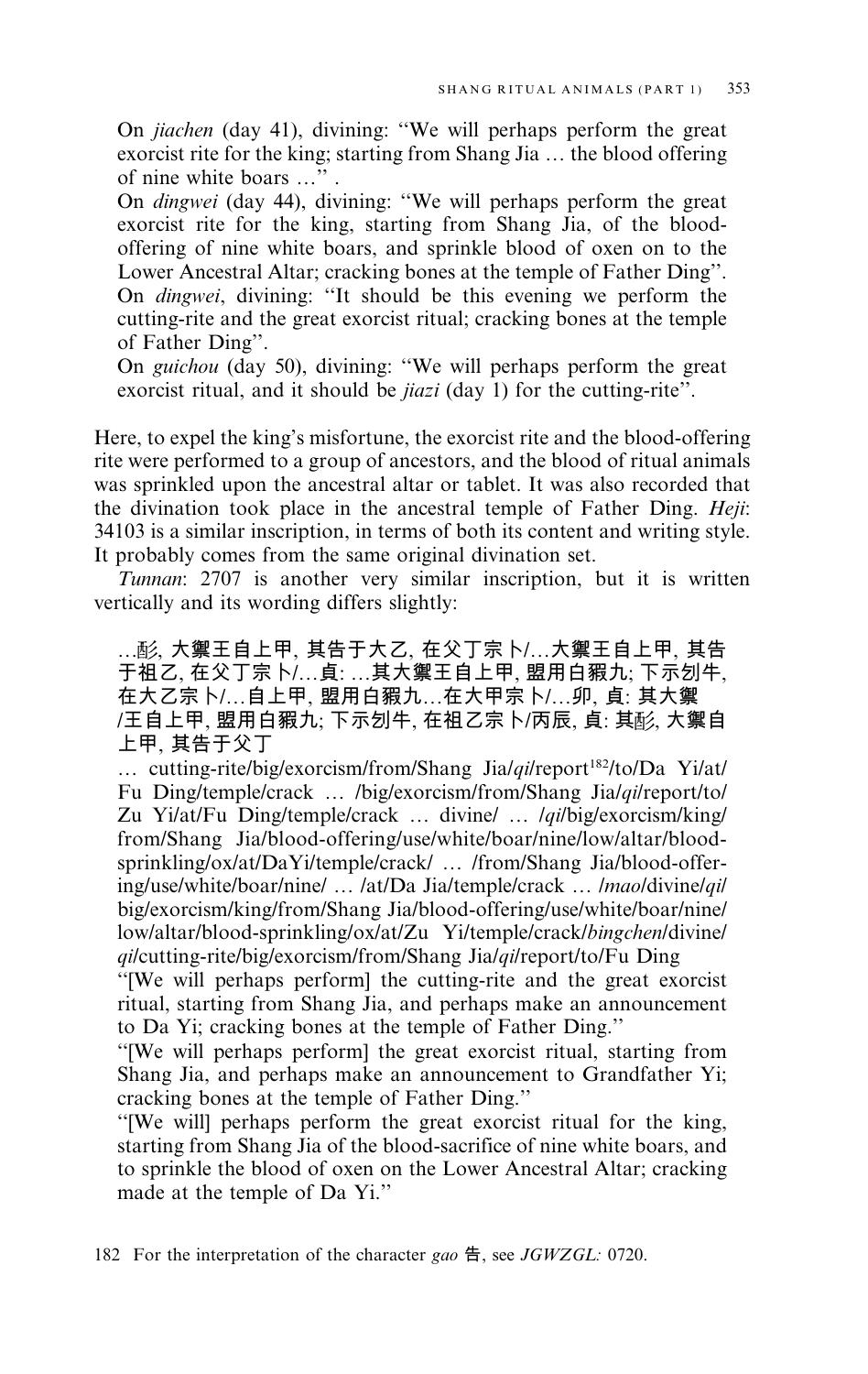"... starting from Shang Jia of the blood-sacrifice of nine white boars ... Cracking bones at the temple of Da Jia."

... mao, divining: "We shall perhaps perform the great exorcist ritual for the king, starting from Shang Jia of the blood-sacrifice of nine white boars, and to sprinkle the blood of oxen on the Lower Ancestral Altar; cracking bones at the temple of Grandfather Yi."

On bingchen (day 53), divining: "We will perhaps perform the cuttingrite and the great exorcist ritual, starting from Shang Jia, and perhaps to make an announcement to Father Ding."

The rituals described here are similar: the great exorcist rite was performed for the king; the recipients of the sacrifices include all the ancestors starting from Shang Jia. Special announcements or reports were made to certain ancestors such as Da Yi, Zu Yi and Fu Ding in the temples devoted to them. The ritual procedure is complex. Apart from the cutting sacrifice, it was most often accompanied particularly by the blood-sacrifice of white boars. Blood of oxen was also sprinkled or smeared on the ancestral altars. Blood, as in many other cultures,  $183$  was seen as having the power to purify, and perhaps for that reason, was employed as a means of exorcism in the Shang ritual.

We also read in the Li-group inscriptions that divinations were made about the ritual animals for the fertility rite in which white boar, ram and bull in particular were selected for sacrifice. For example:

Heji: 34080

乙巳、貞:丙午酚,禱生于妣丙,牡,羖,白[豭]

*visil*divine/bingwu/cutting-rite/supplicate/childbearing/to/Bi Bing/bull/ ram/white/[boar]

On *visi* (day 42), divining: "In performing the cutting-rite on *bingwu* (43), we supplicate for childbearing to Ancestress Bing and offer bulls, rams and white boars".

Heji: 34081

辛巳、貞:其禱生于妣庚妣丙、牡、羖、白豭/...貞:...禱生...庚...牝羊、 豾

xinsi/divine/qi/supplicate/childbearing/to/Bi Geng/Bi Bing/bull/ram/ white/boar ... /divine/ ... /pledge/childbearing/ ... /Geng/ ... /ewe/sow On xingsi (day 18), divining: "In praying for childbearing to Ancestress Geng and Ancestress Bing, we will perhaps sacrifice bulls, rams and white boars".

... divining: " ... in praying for childbearing to ... Geng ... ewes and sows".

Heji: 34082 is an almost identical inscription where the divination was made on *gengchen* (day 17) and the cracking of the bones takes place in

<sup>183</sup> One can, for example, read a very similar description in the Bible, Leviticus 4: 5–7 (Revised standard edition, London, 1966), 86.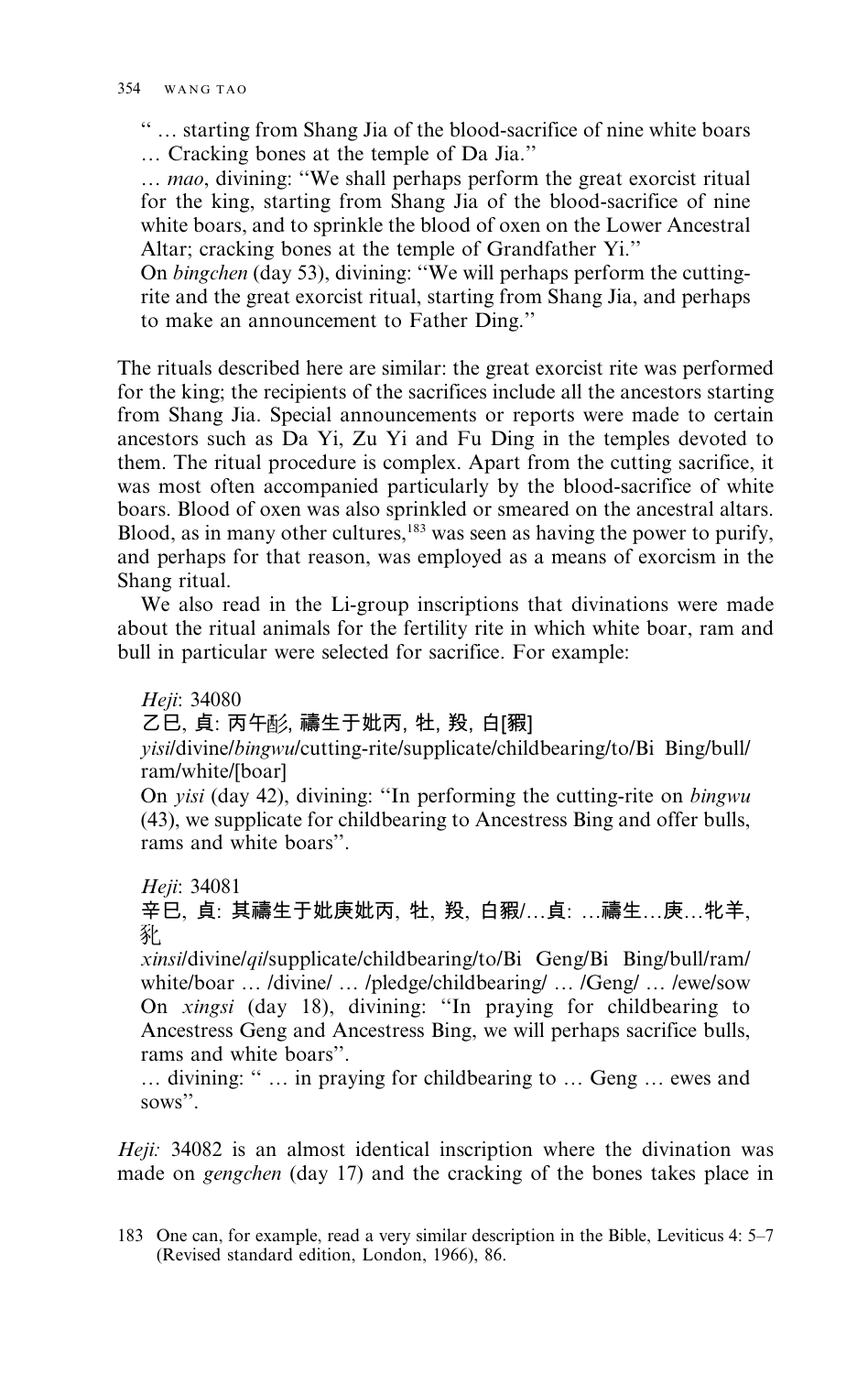Grandfather Yi's temple. The animals are offerings to female ancestors. The paired divinatory charges in *Heji*: 34081 are concerned with the sex of the ritual animals, and seek to determine whether male or female should be used in the fertility rite.

In the fertility rite, the use of white boars might also have other implications. The graphic form of the character *jia*  $\check{\S}$  has a strong phallic representation. So, the boar was chosen here probably for its strong sexual symbolism.<sup>184</sup> These inscriptions indicate that the sex as well as the colour of the ritual animals was significant in Shang fertility rites.

There are few Li-group inscriptions that are concerned with hunting. One remarkable example concerns a fox that has been caught, and special note is made of its white colour:

Tunnan: 86

…寅卜、王其射》白狐、湄日亡灾

... yin/crack/king/qi/shoot/X<sup>185</sup>/white/fox/sunny/day/no/misfortune Cracking made on  $y$ *in* ... the king will perhaps shoot white foxes at X; the day will be sunny, and without any misfortune.

With limited evidence, it is difficult to say whether the colour of the fox had any particular significance. But in the later groups, especially the Huanggroup, we find many examples in which special mention was made of the colour of the hunted animals.

Moreover, some inscriptions show that the king and his diviners' interests in white colour might have extended to various kinds of ritual objects, including grains offered as sacrifice. For example:

Heji: 32014

于祖乙酚、牧來羌/惠白黍烝

to/Zu Yi/cutting-rite/shepherd<sup>186</sup>/bring/Qiang/hui/white/millet/offer<sup>187</sup> To Grandfather Yi the cutting-rite is performed, Shepherd will bring in some Oiang-men.

"It should be white millet that is to be offered"

This inscription is about the human sacrifice (sent in by the shepherd) and vegetable offering offered to ancestor Yi. Heji: 34601 and Yingcang: 2431 also bear similar inscriptions in which "white millet" is recorded as the offering. The term "white millet" may be merely a genetic term, referring to

- 184 In later traditions, boars are always regarded as a metaphor for sex or wantonness, for example, in the Zuozhuan 左傳 (the 14th year of Duke Ding 定公十四年), it is recorded that the people of the Song State  $\overline{x}$  and the Ding Andre boar to criticize the illicit affair between Nanzi  $\overline{p}$  and the Duke of Song  $\overline{x}$   $\Delta$ ; see SSJZS, 2151.
- 185 This is an undeciphered character, used as a place name here.
- 
- 186 The term  $mu \, \mathfrak{R}$  "shepherd" is also an official title in OBI.<br>187 The character depicts two hands holding up a food container, and is used as a verb here, probably referring to the offering of new crops, *zheng* 烝; see *JGWZGL*: 1032. Alternatively, it can also be read as *deng* 登, meaning "to offer"; see  $JGWZGL: 0858.$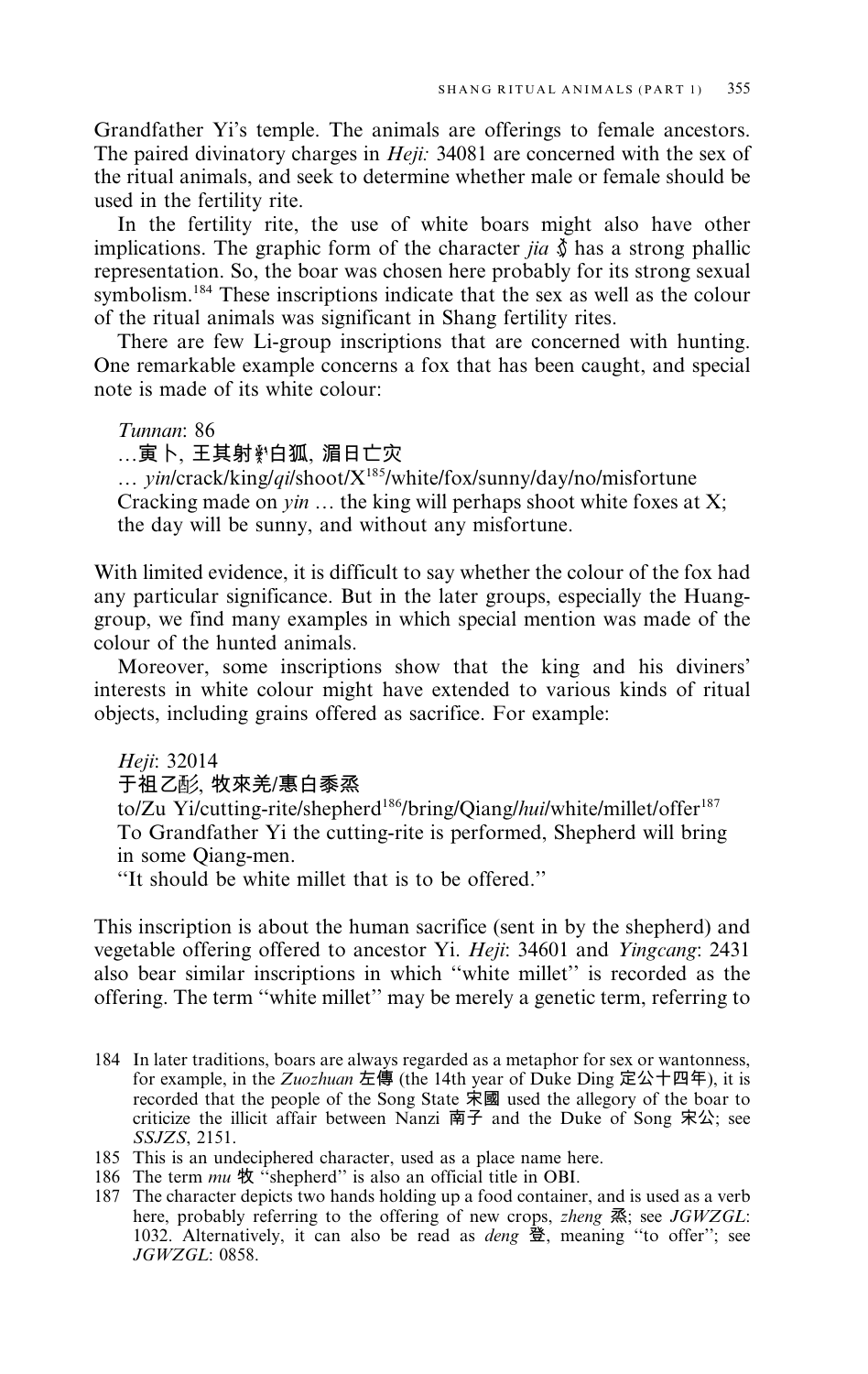a kind of cereal.<sup>188</sup> But it is also possible that the new crops were specially processed to meet the ritual requirements, with white being the preferred colour in the ancestral sacrifice.

A number of inscriptions found in the Li-group also show that the way the multicoloured animals were used is close to that of the Chu-group of the north branch. For example:

Heji: 32377 癸亥、貞: 甲子…上甲三勿牛 guihaildivine/jiazil ... /Shang Jia/three/multicolour/ox On guihai (day 60), divining: "On jiazi (day 1) ... to Shang Jia we sacrifice three multicoloured oxen".

Heji: 33602 戊子卜,九勿牛 wuzilcrack/nine/multicolour/ox Cracking made on *wuzi* (day 25): "Nine multicoloured oxen for sacrifice".

Heji: 33604 (and Heji: 34096) 甲戌 貞: 大示勿牛 *jiaxul* divine/big/altar/multicolour/ox On jiaxu (day 11): "To the Great Ancestral Altar we sacrifice multicoloured oxen".

Heji: 33691 丙午卜,裸 、平。茲用/弜勿牛 bingwulcrack/libation/x-rite<sup>189</sup>/ ... /penned-ox/this/use/not/multicolour/ox Cracking made on *bingwu* (day 43), in performing the libation and xrite, we will sacrifice penned oxen. This is used.

We should not use multicoloured oxen.

Heii: 34504 弜勿[牛]/癸酉、其耏祝、惠乙亥 Not/multicolour[-ox]guiyoulqilcutting-rite/pray/huilyihai We should not use multicoloured [oxen]. On *guiyou* (day 10), we will perhaps perform the cutting-rite and make a prayer, and it should be on *yihai* (day 12).

Tunnan: 2308 丁酉卜, …來乙巳彭歲伐十五, 十勿牢

- 188 Like the term *huangliang* 黃粱, the term *bailiang* 白粱 is also found in later texts; cf. Cihai 辭海 (Shanghai: Shanghai cishu chubanshe, 1979), 2269.
- 189 The meaning of the character is not clear. Some scholars read it as a hewen of  $\dot{\mathcal{R}}$ and  $\Box$  (=  $\Box$ ), which is probably an ancestral name. Others render it as a ritual; see  $JGWZGL: 1403.$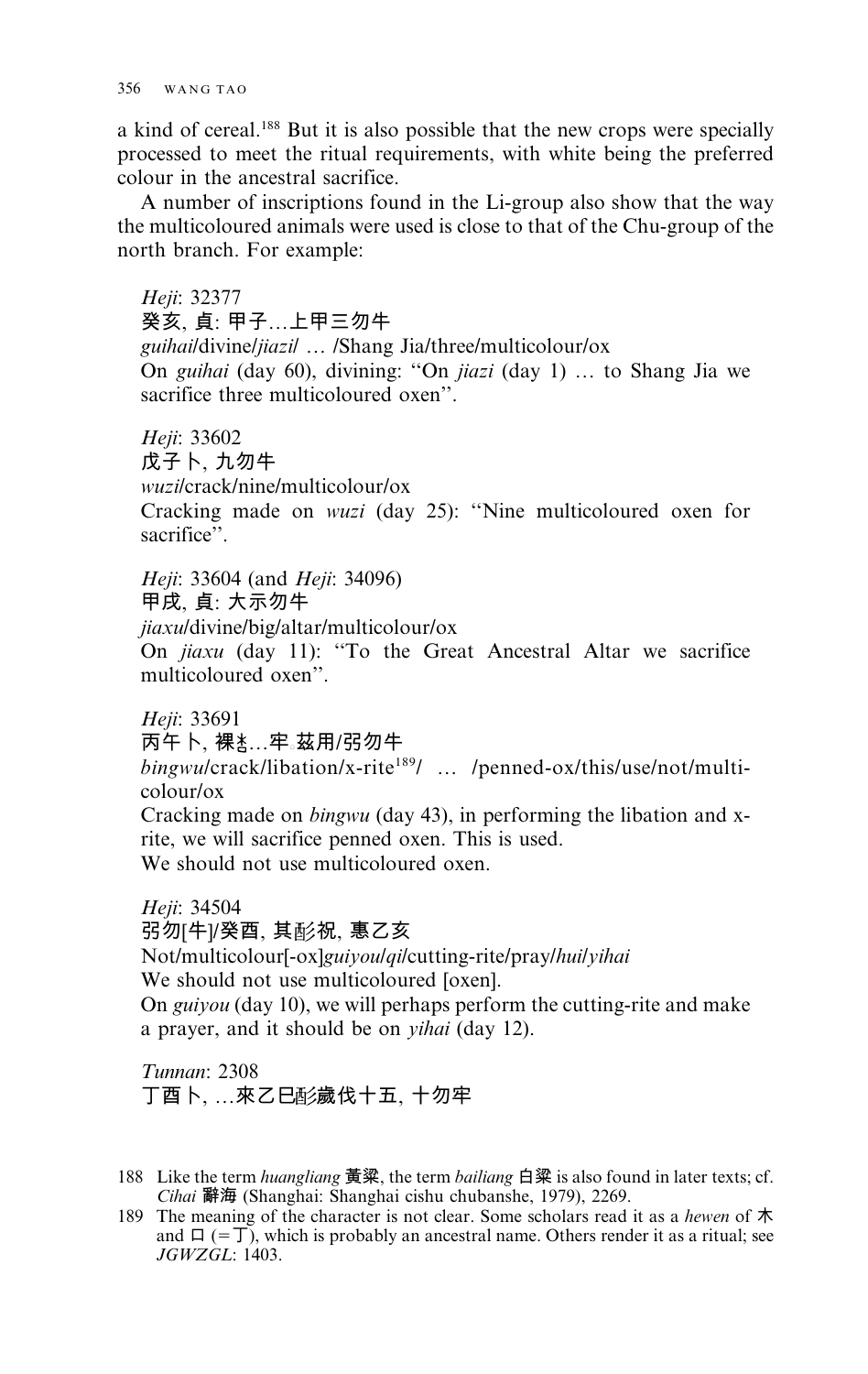*dingvoulcrack/ ... /come/visi/cutting-rite/slaughter/beheaded human /* fifteen/ten/multicolour/penned-ox

Cracking made on *dingyou* (day 34): ... on the coming *yisi* (day 42), we will perform the cutting-rite and the slaughtering sacrifice of fifteen human victims and ten multicoloured penned oxen.

There is very little difference, in terms of both content and language, between these inscriptions and those of the Bin- and Chu-groups, which suggests that these groups overlapped in date.

## The Wuming-group

As mentioned earlier, the Wuming-group belonged to the south branch and derived directly from the Li-group. In this group, no diviners' names are recorded in any divinatory formula. The inscriptions of the Wuming-group probably covered a long period – from Lin Xin and Kang Ding to Wu Yi and Wen Ding – and are largely contemporary with the He-group of the north branch. However, there is a transitional type between the Li and Wuming groups (*Li-wuming jian lei* 歷無名間類),<sup>190</sup> and towards the end of the Yinxu period it was eventually incorporated in the Huang-group.

The evidence of the use of colour in the Wuming-group is very significant. Oxen of various colours were used in sacrifice, and the context in which colour was mentioned suggests that the colour of ritual animals had gradually become an important element. For example:

Heji: 27470 弜勿[牛]。玆用/癸巳卜、父甲\*\*勿牛/弜勿[牛] not/multicolour[-ox]/this/use/guisi/crack/Fu Jia/x-rite/multicolour/ox/ not/multicolour[-ox] We should not sacrifice multicoloured oxen. This is used. Cracking made on *guisi* (day 30), to Father Jia we perform the x-rite of multicoloured oxen. We should not sacrifice multicoloured oxen.

Another inscription from Xiaotunnandi is probably related to the same set:

Tunnan: 3778 己亥卜,父甲\*\*勿牛/弜勿[牛] yihai/crack/Fu Jia/X-rite/multicolour/ox/not/multicolour[-ox] Cracking made on *guisi* (day 30), to Father Jia we perform the x-rite of multicoloured oxen. We should not sacrifice multicoloured oxen.

Heji: 29491 惠勿牛、王受有佑。用

190 See Lin Yun, "Wumingzu buci zhong fuding chengwei de yanjiu" 無名組卜辭中的 父丁稱謂研究, Lin Yun xueshu wenji, 129-42 (first published in Guwenzi yanjiu 13, (1986)); see also Huang Tianshu, Yinxu wangbuci de fenlei yu duandai, 241-7.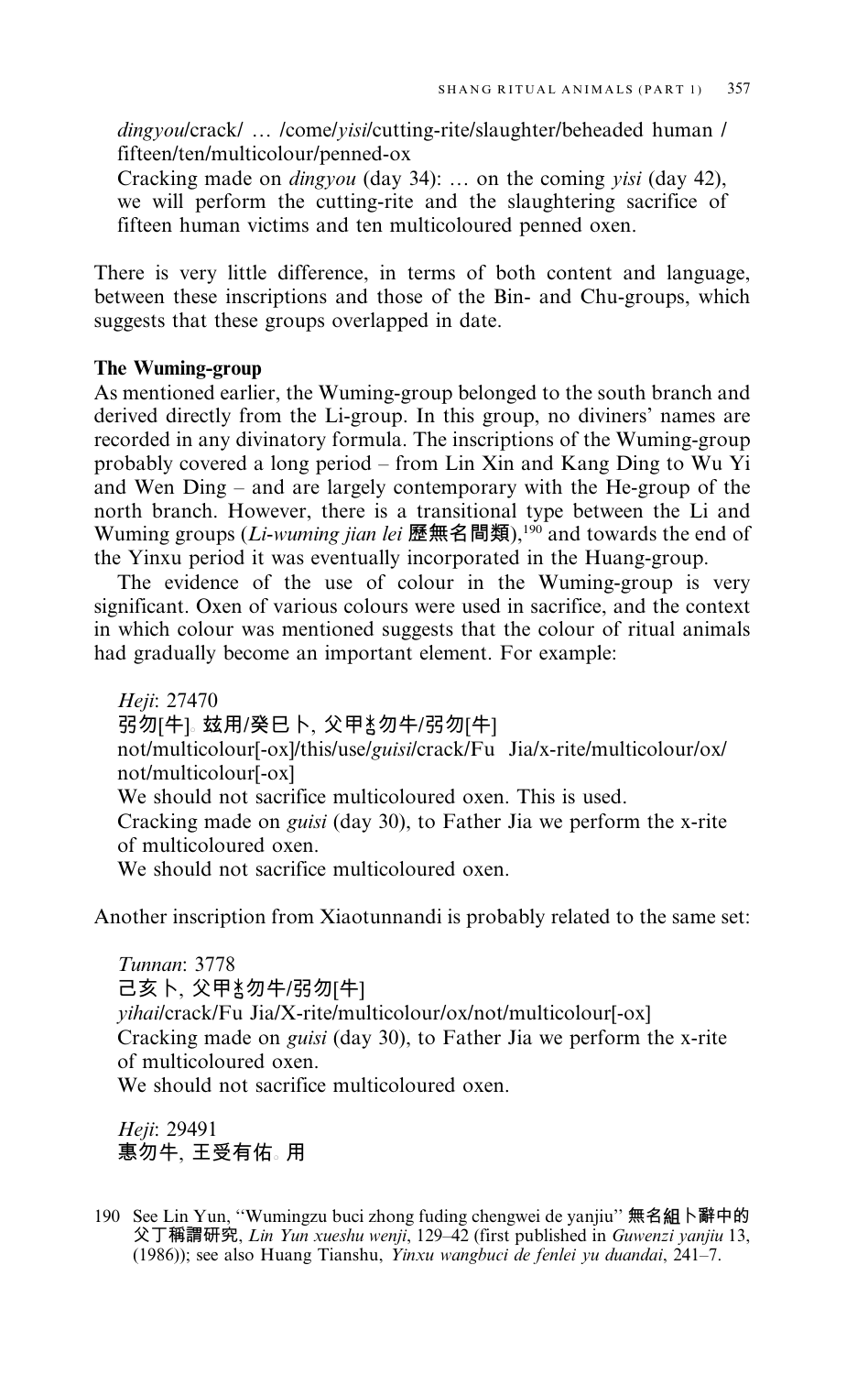hui/multicolour/ox/king/receive/have/assistance/use

We should sacrifice multicoloured oxen, the king will then receive assistance. This is used.

Heji: 27591 惠勿牛,有正 /王賓母戊…有正 hui/multicolour/ox/have/correct<sup>191</sup>/king/host/Mu Wu/ ... /have/ correct We should sacrifice multicoloured oxen: this is correct.

The king will perform the hosting ritual for Mother Wu ... this is correct.

Heji: 29506 …白牛…正…  $\ldots$ /white/ox/ $\ldots$ /correct/ $\ldots$ ... white oxen ... correct ...

Heji: 31178 惠黃牛, 有正 hui/yellow/ox/have/correct We should sacrifice yellow oxen; this is correct.

Heji 36350 乙卯, 其黃牛, 正, 王受有佑 *vimaolqilyellow/ox/correct/king/receive/have/assistance* On *yimao* (day 52), we shall perhaps sacrifice yellow oxen; correct, the king will receive assistance.

Sometimes, the divinatory charges are particularly concerned with both the colour of the animal and the number of animals to be sacrificed. For example:

Heji: 29504 白牛、惠二、有正/白牛、惠三、有正/弜用/其延/惠白牛九、有正 white/ox/hui/two/have/correct/white/ox/hui/three/have/correctnot/use/ *ail*continue<sup>192</sup>/hui/white/ox/nine/have/correct We make a sacrifice of white oxen, it should be two; this is correct. We make a sacrifice of white oxen, it should be three; this is correct. We should not use this sacrifice. We should perhaps continue this sacrifice. It should be nine white oxen; this is correct.

In these inscriptions we can see a noticeable change in the linguistic formula of the divinatory charges: the prognostications now often contain phrases

191 In OBI, the phrase *youzheng* may have several meanings. I have tentatively translated it as "this is correct". For further discussion, see  $JGWZGL$ : 0821.<br>192 This character is written as  $\{\psi\}$ , which is transcribed as  $E$ , meaning "to continue the

sacrifice"; see JGWZGL: 2290.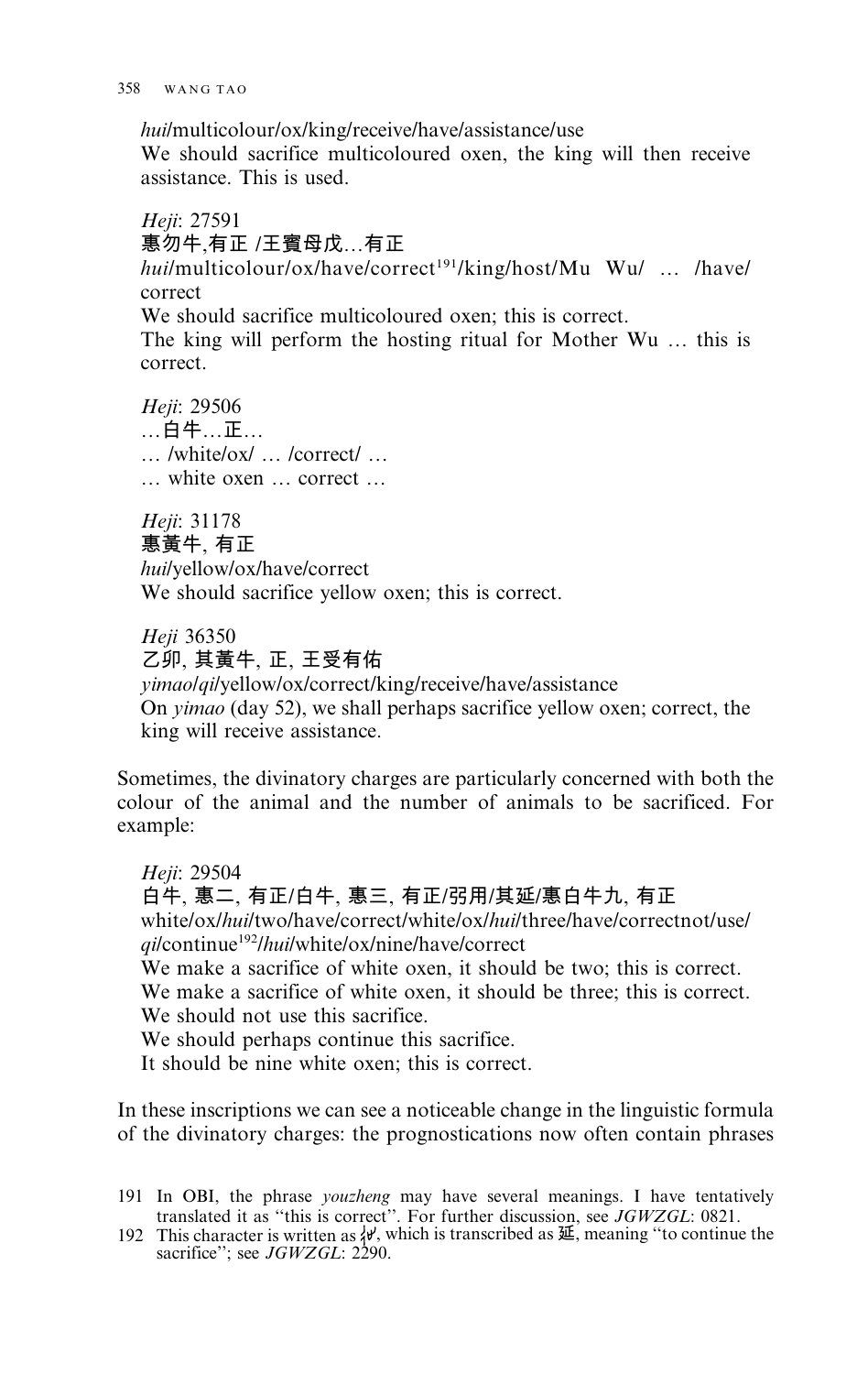such as "this is correct"; and "the king received assistance". Special notations such as "auspicious" or "greatly auspicious" are often found by the cracks on the bones.

The colour indication of ritual animals found in the Wuming-group is rich, and includes white, yellow and multicolour. However, the most significant change regarding the colour of ritual animals is the appearance of the term *xing* 騂 "red-yellow". For example:

Heji: 27122

... 登洋牛, 大乙白牛, 惠元 ...

... offer/red-yellow<sup>193</sup>/ox/Da Yi/white/ox/hui/first ...

... offering of red-yellow oxen, white oxen to Da Yi; it should be the  $first...$ 

Heji: 29512 丁丑卜,王其《洋牛于…五牢

dingchoulcrack/king/qilx-rite/red-yellow/ox/to/ ... /five/penned-ox Cracking made on *dingchou* (day 14), the king will perhaps perform the x-rite of red-yellow oxen to ... of five penned oxen.

These two examples are of the transitional type between the Li and Wuming groups, which suggests that the trend of choosing "red-yellow" probably first began in the south branch during the late Wu Ding and early Zu Jia period.

Later, in the Wuming-group, the xing "red-yellow" ox became the most common ritual animal in Shang ancestral worship, as well as the most favoured one. This may indicate that the ritual system on the whole had probably undergone some changes. For example:

Heji: 32564 騂牛新祖乙 ... red-yellow-ox/fire/Zu Yi [We make sacrifice of] red-yellow oxen in the fire to Grandfather Yi.

Heji: 29514 惠騂牛…吉 hui/red-yellow-ox/ ... /auspicious We should sacrifice oxen of red-yellow colour ... auspicious.

193 The character is written with the water radical and  $\frac{4}{3}$ -elements in this instance, which probably reads as *yang*  $\sharp \langle *jia\eta \rangle$  and is the early form of the character *xing* 騂<\*siajn. For a further discusson of its usage as a colour term, see Wang Tao, "Colour symbolism in Late Shang China", esp. 74. However, Rao Zongyi has rendered it as a proper name, that is the Han River; see Rao Zongyi, "Buci 'yang' ji Yangshui, Hanshui shuo" 卜辭 '洋' 即漾水, 漢水說, in Zhou Shaoliang xiansheng xin kai jiu zhi qingshou wenji 周紹良先生欣開九秩慶壽文集, ed. Zhou Shaoliang xiansheng xin kai jiu zhi qingshou wenji bianji weiyuanhui (Beijing: Zhonghua shuju, 1997), 1-3.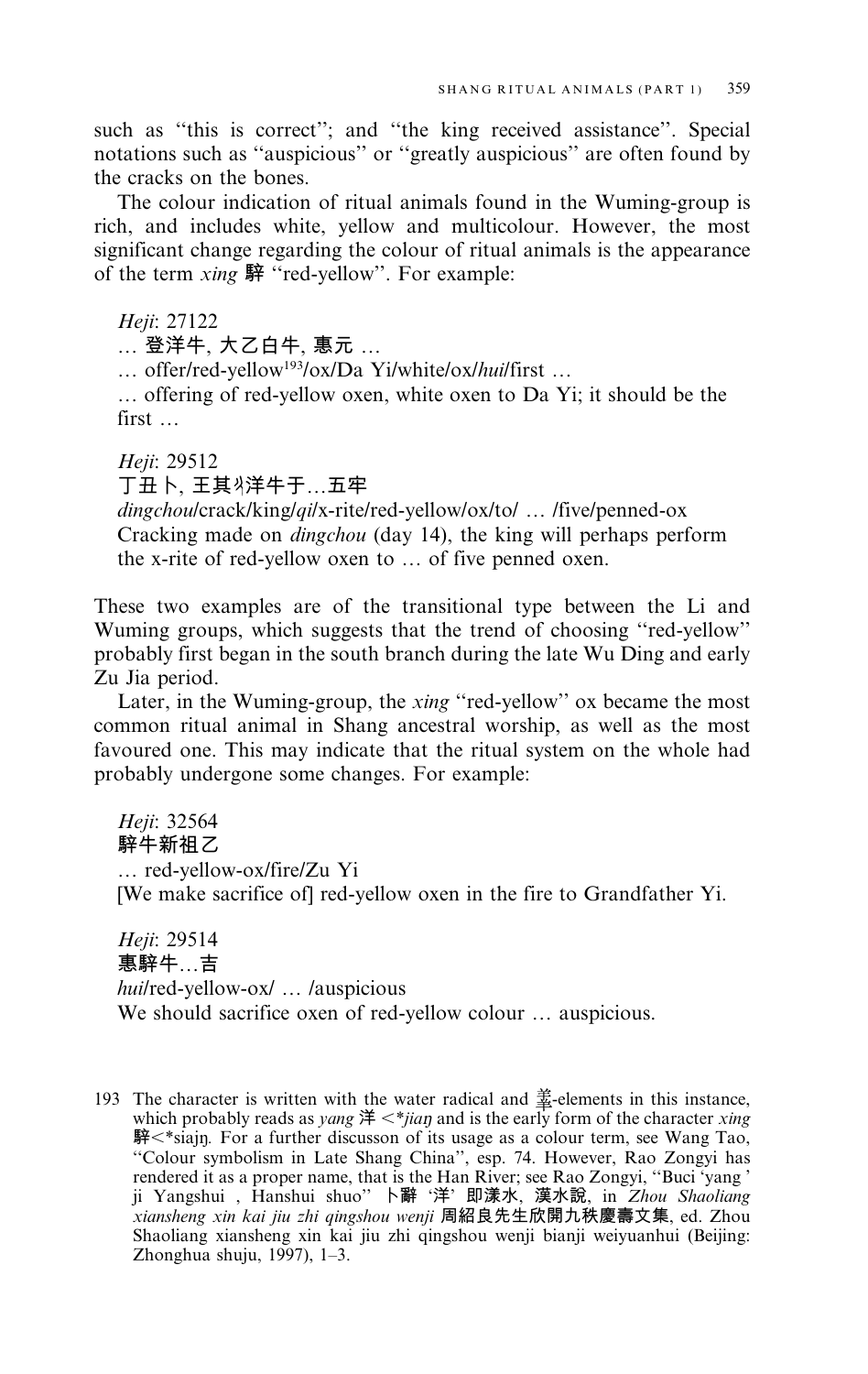## Tunnan: 694

庚申卜, 妣辛矺牢, 王受佑/牢, 又一牛/惠騂牛

gengshen/crack/Bi Xin/dismember/penned-ox/king/receive/assistance/ penned-ox/have/one/ox/hui/red-yellow-ox

Cracking made on *gengshen* (day 57), to Ancestress Xin we shall perform the dismemberment sacrifice of penned oxen, the king will then receive assistance.

We make the sacrifice of penned oxen, and additionally of one ox. It should be oxen of red-vellow colour.

#### Heji: 27575

#### 日, 于妣癸, 其矺, 王受祐/惠騂牛,王受祐

day/to/Bi Gui/*qi*/dismember/king/receive/assistance/hui/red-yellow-ox/ king/receive/assistance

On the day, to Ancestress Gui, we shall perhaps perform the dismemberment sacrifice; the king will then receive assistance.

It should be oxen of red-yellow colour; the king will then receive assistance.

The recipients in the sacrificial rites are Zu Ding, Pi Xin and Pi Gui. The divination charges here indicate the colour of the ritual animals, and the types of sacrifice in which they were killed. The paired divinatory charges of *Heji*: 27575 show that the diviner first proposed the method of killing the ritual animal; and then proposed which type and colour should be selected. It is worth noting that the methods of killing animals are described as "cutting" and "dismembering". More vivid and explicit details of these methods are found in several Zhou ritual hymns in the Shijing (Book of Songs):

#### *Maoshi* 210<sup>194</sup>

#### 祭以清酒、從以騂牡、享于祖考。執其鸞刀、以啟其毛、取其血膋。

Sacrificed with clear wine, and followed with a red-yellow bull; he offers them to the ancestors, he holds his bell-knife; with that he cuts open the fur, and takes the blood and fat.

*Maoshi*: 239 and 300 also mention the use of "red-yellow oxen" in ancestral cults.<sup>195</sup> Although the Zhou ritual is the context of the hymns, it is important to note that the conduct of the rites and, more significantly, the underlying pattern, does not appear to have changed very much from the Shang.

In the Wuming group, the red-yellow ox often appears in choice-type divinatory charges, in marked contrast to the other types of offerings, in particular that of multicolour. For example:

194 Maoshi zhengyi, juan 13.2; (SSJZS, 471).

<sup>195</sup> ibid., juan 16.3, 20.2; (SSJZS, 516, 615).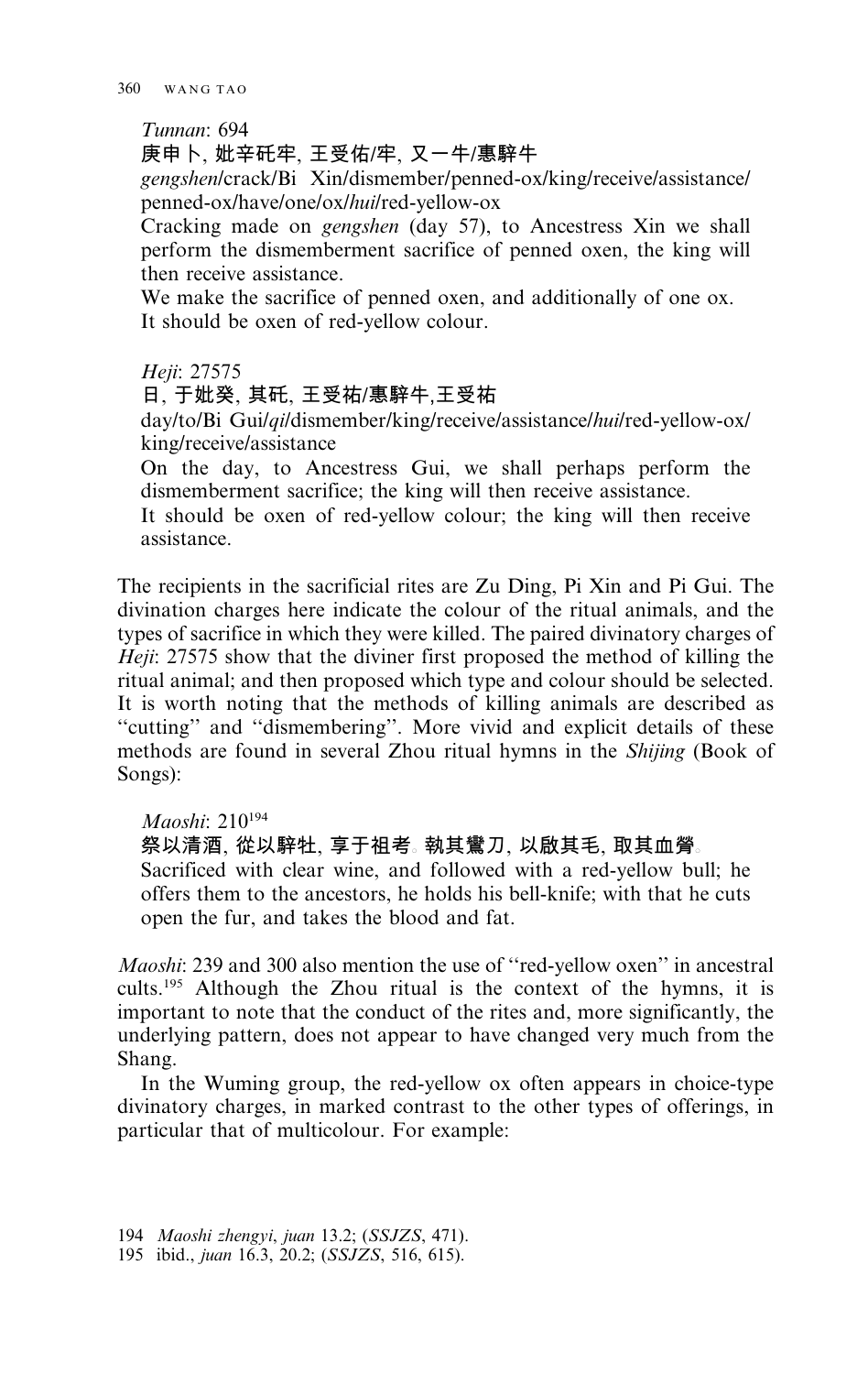Tunnan: 2304

# 惠騂牛, 王受佑/惠勿牛, 王受佑

huilred-yellow-ox/king/receive/assistance/huilmulticolour-ox/ king/ receive/assistance

It should be oxen of red-yellow colour, the king will then receive assistance.

It should be multicoloured oxen, the king will then receive assistance.

Heji: 29519

三牢、王受佑/惠騂牛/惠勿牛

three/penned-ox/king/receive/assistance/hui/red-yellow-ox/hui/multicolour-ox

[We will make a sacrifice of] three penned oxen, the king will then receive assistance.

It should be oxen of red-yellow colour.

It should be multicoloured oxen.

# Heji: 27441

辛卯卜、妣辛禱、惠騂牛/惠勿(牛)

xinmaolcrack/Bi Xin/supplicate/huilred-yellow-ox/huilmulticolour-ox Cracking made on xinmao (day 28), to Ancestress Xin we make a supplication rite  $-$  it should be oxen of red-vellow colour. It should be multicoloured oxen.

Tunnan: 2710

# 妣辛歳, 惠騂牛/惠勿牛

Bi Xin/slaughter/hui/red-yellow-ox/hui/multicoloured-ox To Ancestress Xin we perform the slaughtering sacrifice  $-$  it should be oxen of red-vellow colour.

It should be multicoloured oxen.

Heji: 27060 祝上甲…騂牛…/惠勿牛 pray/Shang Jia/ ... /red-yellow-ox/ ... /hui/multicoloured-ox In making a prayer to Shang Jia ... we sacrifice oxen of red-yellow  $\text{colour}$ ... It should be multicoloured oxen.

Heji: 27013

父己歲、惠騂牛/惠勿牛

Fu Ji/slaughter/hui/red-yellow-ox/hui/multicoloured-ox

To Father Yi we perform the slaughtering sacrifice  $-$  it should be oxen of red-yellow colour.

It should be multicoloured oxen.

In the above examples, there is a marked contrast between wu "multicolour" and xing "red-yellow". Furthermore, in a number of inscriptions ritual animals of various colours also appear in the form known as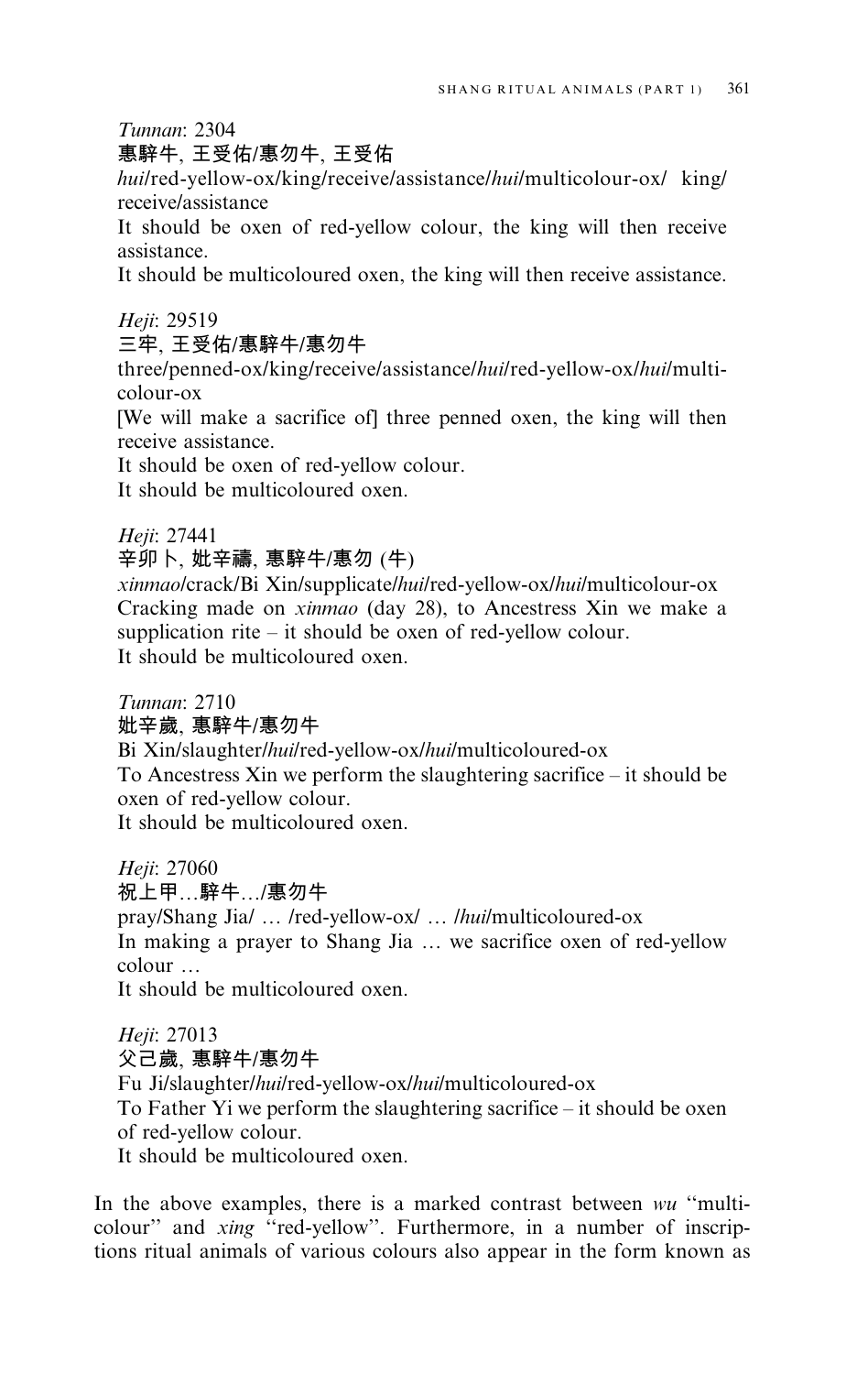chain-choice-type charges, where similar charges of the ritual animals are repeated, thereby presenting options. For example:

Heji: 29508 惠黑牛/... 騂牛 huildark-oxl ... l...red-yellow-ox We should make the sacrifice of dark-coloured oxen. ... oxen of red-yellow colour.

Tunnan: 139

庚子卜, 祖辛歲…吉。 不用/惠騂牛/惠幽牛/惠勿牛 gengzilcrack/Zu Xin/slaughter/ ... /auspicious/not/use/hui/red-yellowox/hui/dark-red-ox/hui/multicoloured-ox

Cracking made on *gengzi* (day 37), to Grandfather Xin we perform the slaughtering sacrifice ... Auspicious. This is not used.

It should be oxen of red-yellow colour.

It should be oxen of dark-red colour.

It should be multicoloured oxen

## Tunnan: 2363 丁丑卜, 妣庚亊, 惠黑牛, 其用惟/惠騂牛/惠幽牛/惠黃牛 /惠龜至/用至

dingchou/crack/Bi Geng/serve/hui/black-ox<sup>196</sup>/qi/use/wei/hui/redyellow-ox/hui/dark-red-ox/hui/yellow-ox/hui/turtle/zhi-rite<sup>197</sup>/use/zhirite

Cracking made on *dingchou* (day 14), to Ancestress Geng we make the service rite, it should be oxen of dark colour; perhaps use it – probably.

It should be oxen of red-yellow colour.

It should be oxen of dark-red colour.

It should be oxen of yellow colour.

It should be the turtles to be used in the *zhi-rite*.

To use the *zhi*-rite

On these occasions, the divination charges clearly proposed different alternatives in order to determine whether "red-yellow oxen", "multicoloured oxen", "dark-red oxen", "yellow oxen" or "black oxen" should be chosen for sacrifice. But the most frequent colour is the *xing-red-vellow*, which was often deliberately contrasted to other colours. The aim of the divination was to ensure that the ritual sacrifice was done properly, that the results were auspicious, and that the king would receive assistance from the ancestors to whom he performed sacrifices.

<sup>196</sup> The rubbing of this inscription is not clear. The authors of the Xiaotun have transcribed this hewen as huang-niu or "yellow oxen" (p. 1008), but, according to its facsimile (p. 1425), the phrase should be *hei-niu* or "black oxen", as I have transcribed it here.

<sup>197</sup> The character zhi  $\mathbf{\Xi}$  means "to arrive"; but it has also been read as a ritual name; see JGWZGL: 2560.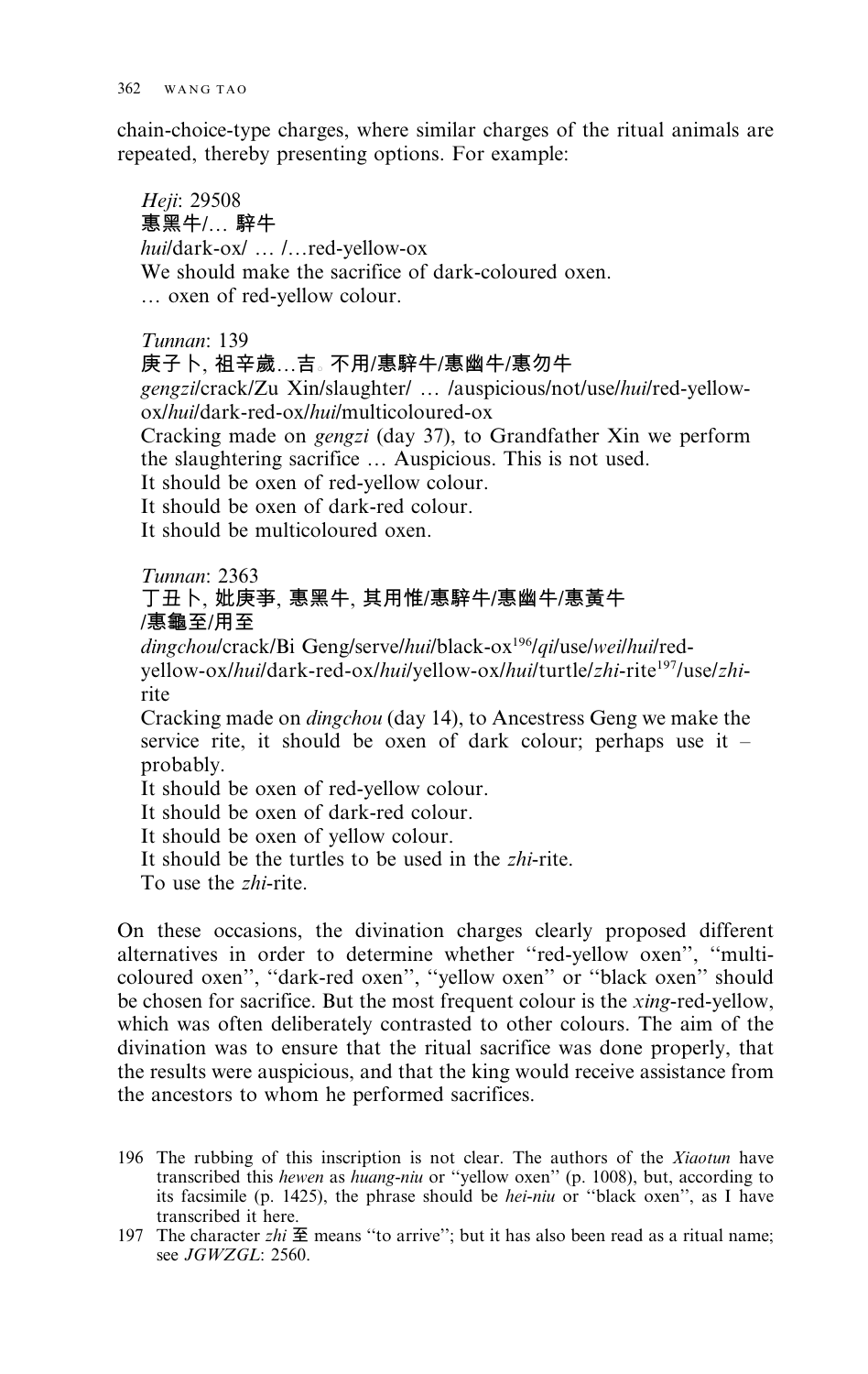Finally, several inscriptions found in the Wuming-group also provide interesting evidence for studying the rain-making ritual of the Shang court. In such a context, the colour of ritual animal is specifically mentioned:

# Heji: 30022

# 禱雨, 惠黑羊用, 有大雨/惠白羊, 有大雨

supplicate/rain/hui/black/sheep/use/have/big/rain/hui/white/sheep/ have/big/rain

In a supplication rite for rains, we should use black sheep, and there will then be heavy rain.

It should be white sheep, and there will then be heavy rain.

#### Heji: 30552<sup>198</sup>

#### 弜用黑羊,亡雨/惠白羊用于之, 有大雨

not/use/black/sheep/no/rain/hui/white/sheep/use/to/this/have/big/rain We should not use black sheep, and there will then be no rain. It should be white sheep that are used for this, and there will then be heavy rain.

In these divinations, sheep were sacrificed in the rain-making ritual and, significantly, two colours are particularly contrasted: black and white. In Shang rain-making rituals, the weather could be influenced by certain elements, and the way in which the ritual was carried out, such as by burning, praying, dancing, exposing shamans to the sun and making dragon images, was meaningful. The ritual sacrifice was carefully selected, including both animals (namely, oxen, pigs, sheep) and human victims (such as Qiang-tribesmen), and sometimes even priests themselves (such as a shaman).<sup>199</sup> Rain-making was, of course, a ritual of magic, with coded behaviour and much symbolism. In this context, the choice of colour was very meaningful and was probably one of the most important elements which made the magic work.

In traditional Chinese mythology, the colour black is associated with water. The deity in charge of water (Shuizheng  $\angle$  The early texts is called Xuan Ming 玄冥, literally meaning "dark and obscure", and is also associated with the north. A direct reference to Xuan Ming is also found in the Zuozhuan 左傳 (twenty-ninth year of the Duke of Zhao 昭公二十九年, 513 BCE): "水正曰玄冥, The Commander of Water is called Xuan Ming".<sup>200</sup> Another reference in the Zuozhuan (Fourth year of the Duke of Zhao 昭公 四年, 538 BCE) reads: "黑牡秬黍, 以享司寒; Black bulls and ju-millet are used to sacrifice to Si Han". Du Yu 杜預  $(c. 222-84 \text{ CE})$  commented on this reference: "Black bulls are sacrificial animals of dark colour;  $ju$  is a sort of

199 For a detailed discussion of the Shang rain-making ritual, see Wang Tao 汪濤, "Guanyu Yindai yuji de jige wenti" 關於殷代雨祭的幾個問題, Hua Xia wenming yu chuanshi cangshu 華夏文明與傳世藏書, ed. Zhongguo shehui kexueyuan lishi yanjiusuo (Beijing: Zhongguo shehui kexue chubanshe, 1996), 333-59.

200 Chungiu Zuozhuan zhengyi, juan 53, (SSJZS, 2123).

<sup>198</sup> Tunnan: 2623 bears the same inscription as *Heji*: 30552. In fact, these three inscriptions were probably made at the same time in the same place.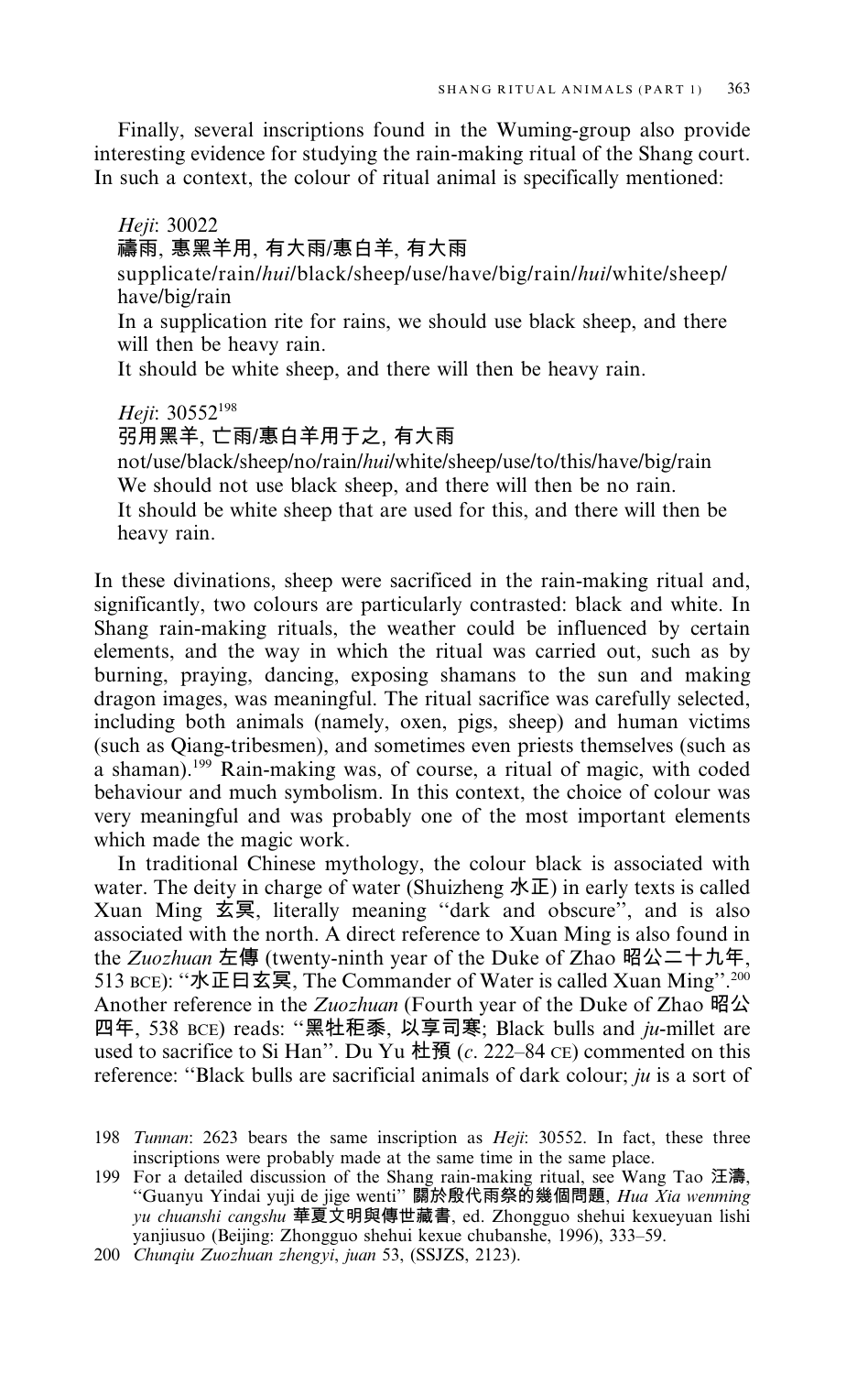black millet. Si Han, also known as Xuan Ming, is the Spirit of the North. and therefore, the offerings for it are all black in colour".<sup>201</sup> Kong Yingda 孔穎達 (c. 574–648 CE), the Tang commentator, makes his point even more explicitly: "The reason for using the black bull and black millet is that the sacrifice is made to the Spirit of Water; so, black colour is preferred".<sup>202</sup> In the *Shanhaijing* 山海經 ("Haiwaibeijing" 海外北經) Xuan Ming is also called Yu Qiang 禺彊, and is related to the north. Elsewhere in the "Haiwaidongjing" 海外東經, the "Consort of the Rain-Master" (Yushiqie 雨師妾) is described as "black in colour".<sup>203</sup> The textual evidence shows that the idea that black is related to water was widely accepted by the Spring and Autumn period (the sixth to fourth centuries BCE) at the latest. Whether this myth already existed and was associated with the rain-making ritual in Shang times is uncertain, yet it may be a transformation that originated from Shang belief and ritual practice.

## The Huang-group

The Huang-group dates to the final stage of the Yinxu period covering roughly the reigns of Wen Ding, Di Yi and Di Xin. The regular diviners include Huang  $\frac{2}{3}$  and Pai  $\frac{2}{3}$ . In the Huang-group, sacrifice to the ancestors became routine, but the different sequences of the weekly-ritual (zhouji 周 祭) suggest that there might have been different systems at work. Also, as we know from other historical sources, the final phase of the Shang dynasty is full of dramatic events, and during this period we see a much more complex picture of the use of literacy. The calligraphy of the Huang-group inscriptions is neat and compact, and some of them are very long. We also have a number of contemporary ritual bronzes bearing inscriptions that can be compared with OBI.

In terms of content, the Huang-group inscriptions relate to both the Hegroup of the north branch and the Wuming-group of the south branch. First, in the Huang-group, there are a number of divinations concerning matters of royal hunting, such as which chariot-horses should be used for expeditions, the nature of the hunted animals and how many of them were captured. Sometimes, when the colour of the horses was specially indicated, the significance is obvious. For example:

Heii: 37514 戊午卜, 在潢, 貞: 王其墾大兕; 惠��暨騽, 亡災, 擒 /惠騨暨��, 子亡災/ 惠左馬暨馬, 亡災/惠驕暨小騽, 亡災/惠騼暨騽, 亡災/惠竝够, 亡災

201 ibid., juan 42 (SSJZS, 2034).

203 See Yuan Ke, Shanhaijing jiaozhu, 48-9. Yuan discusses Guo Pu's 郭璞 commentary (p. 263), and notes that the Yushijie was understood by several scholars as the name of the place. But, in the Fengsutong 風俗通, the Rain-Master himself is called Xuan Ming; cf. Taiping yulan 太平御覽, juan 10 (Beijing: Zhonghua shuju, 1960, 53).

 $202$  ibid.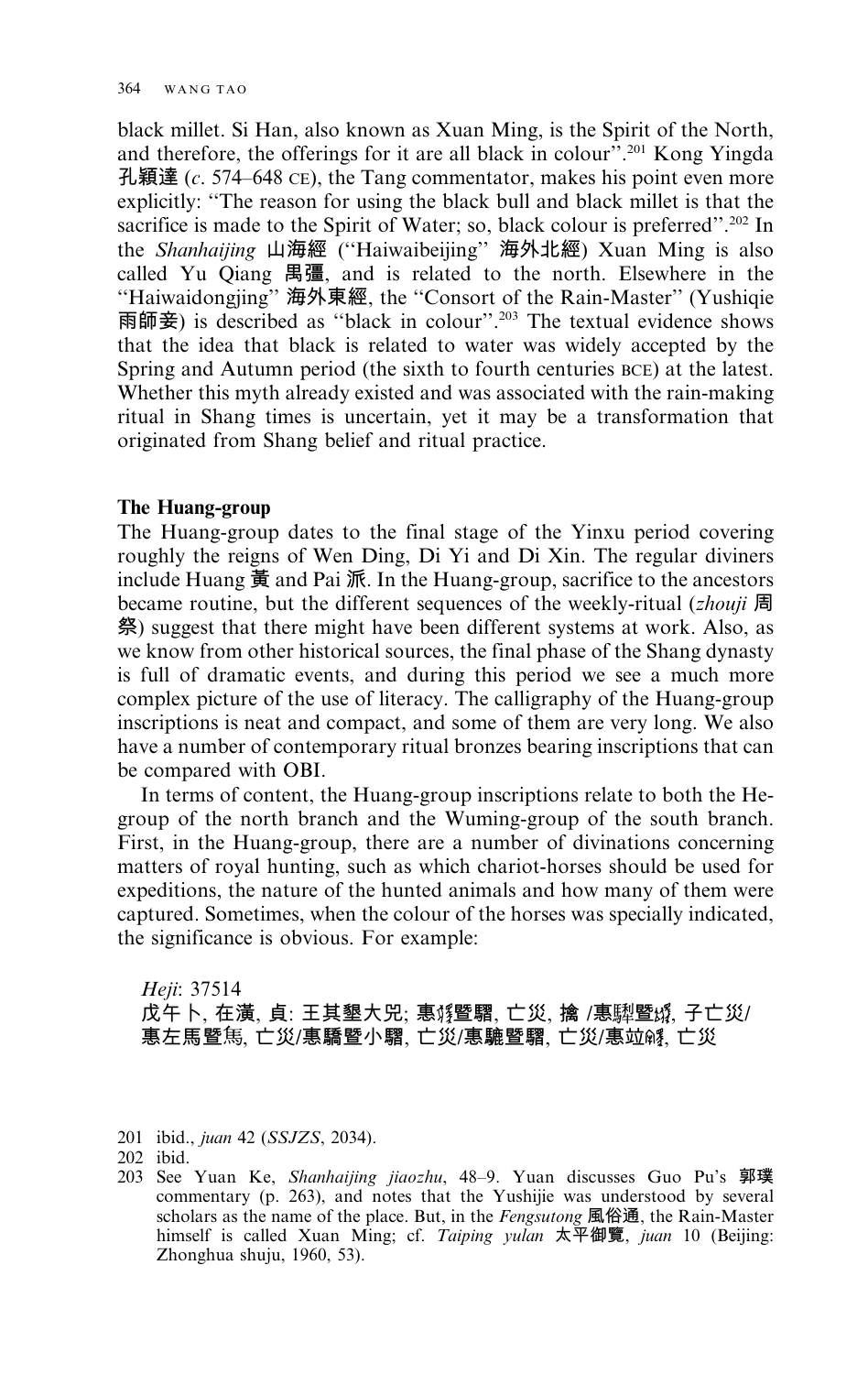wuwu/crack/at/Huang/divine/king/gi/trap<sup>204</sup>/big/rhino/hui/X-horse<sup>205</sup>/ and/dark-horse/no/misfortune/capture/hui/black-horse/and/Xhorse<sup>206</sup>/prince/no/misfortune/hui/left/horse/and/right-horse(?)/no/misfortune/hui/X-horse<sup>207</sup>/and/small/dark-horse/no/misfortune/hui/

X-horse<sup>208</sup>/and/dark-horse/no/misfortune/Hui/together/X-horse<sup>209</sup>/no/ misfortune

Cracking made on wuwu (day 55), at Huang, divining: "The king will perhaps intercept a big rhino. For the chariot it should be X-horse paired with dark-horse, there will be no misfortune, and catch the animal"

It should be black-horse paired with X-horse, the prince will then have no misfortune.

It should be the left horse paired with right-horse(?), and there is no misfortune.

It should be X-horse paired with small dark-horse, and there will be no misfortune.

It should be X-horse paired with dark horse, and there is no misfortune.

It should be X-horse paired together, and there is no misfortune.

Although there are a few undeciphered names for horses in the inscription, the context suggests that they probably refer to chariot-horses of different kinds. In the He-group above we saw that divination sometimes concerned the chariot-horse and its colour. Here, we see a similar situation, where special divination was made on the topic of chariot-horses used in royal hunting. A later reference can be found in the *Shijing* (*Maoshi*: 298), where we read that in the Zhou royal stables there were many horses of various  $\text{columns}^{\cdot 210}$ 

# …有驈有皇、有驪有黃;…有騅有駓, 有騂有騏; …有驒有駱, 有騮有雒; ...有駰有騢, 有驔有魚: ...

... there are white-breeched black horses and light-yellow ones, there are black horses and reddish-brown ones, ... there are grey-white horses and brown-white ones, there are red horses and dark

- 204 I have followed Yu Xingwu's decipherment of the character to read it as ken 墾, which appears frequently as a phrase *kentian*  $\mathbf{\mathcal{L}}$  in OBI, meaning "to plough the fields"; but in this context, it is rendered as  $ku \approx \pi$ , meaning "to dig a hole to catch animals"; see Yu Xingwu, Jiaguwenzi shilin, 232–42.
- 205 The character consists of  $[\overline{\mathbb{F}}]$  and  $[\overline{\mathbb{F}}]$ ; it is probably the name for a particular kind of horse.
- 206 The character consists of  $[\n\dot{\mathbb{L}}] [\n\dot{\mathbb{H}}]$ ; it refers here to a particular kind of horse.<br>207 The character consists of  $[\bar{a}]$  and  $[\bar{a}]$ ; referring to a kind of horse.
- 
- 208 The character consists of [馬] and [鹿], referring to a kind of horse.
- 209 The character consists of  $[4]$ and  $[4]$ , which is traditionally understood as a "penned horse". But it probably refers to a horse of a certain colour; see Zhang Xinjun 張新俊, "Shi Yinxu jiaguwen zhong de 'liu'" 釋甲骨文中的'騮', http://www.
- *itanbo.org*, 2005<br>210 *Maoshizhengyi, juan* 20.1 (SSJZS, 609–10). For a translation, see Karlgeen, *The* Book of Odes, 97.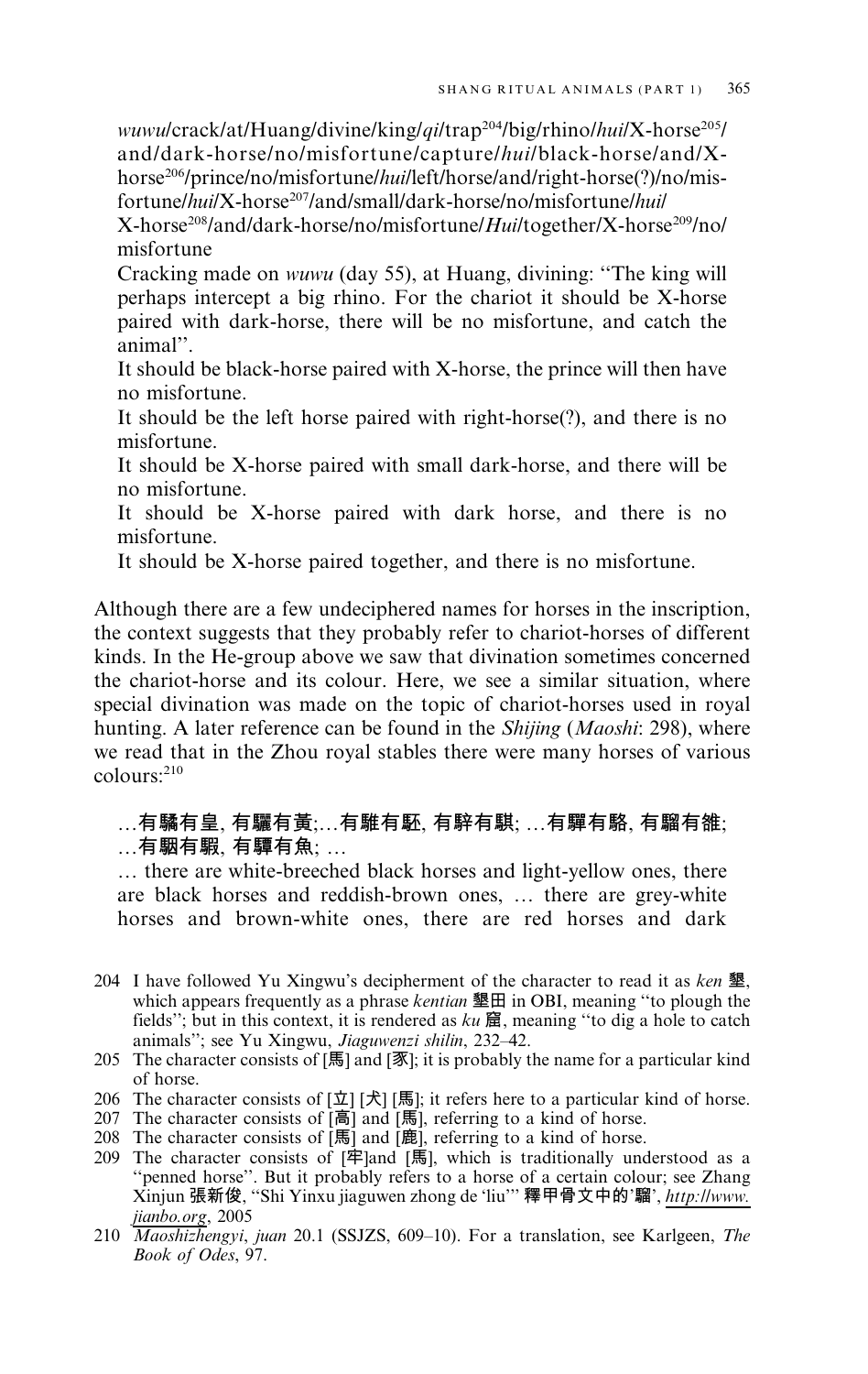multicoloured ones, ... there are spotted horses and whites ones with black manes, there are red horses with black manes and black ones with white manes, ... there are black and white horses, and red ones and white ones, there are hairy-legged horses and fish-eyed ones ....

Even if we do not know why certain colours were specially mentioned, it would seem that colour was perceived as an important factor in the selection of the horses and would perhaps influence the outcome of the hunting expeditions.

The colour of hunted animals is usually not recorded, but there are some exceptions when the colour mentioned is white. For example:

Heji: 37448

壬申…王…田麥、往…亡災。王…吉。茲禦…白鹿/乙亥、王卜,貞: 《桑、 往來亡災。王繇曰: 吉/丁丑,王卜, 貞: 田宮, 往來亡災。王繇曰: 吉 /...寅、王卜、貞: ... 桑、往來...王繇曰...

renshen/king/.../hunt/Mai/go/.../no/misfortune/king/.../auspicious/ this/happen<sup>211</sup>/ ... /white/deer/*yihailking/crack/divine/campaign<sup>212</sup>/* Sang/go/come/king/prognosticate/say/auspicious/*dingchou*/king/crack/ divine/hunt/Gong/go/come/no/misfortune/king/prognosticate/say/auspicious/... /yin/king/crack/divine/ ... /Sang/go/come/ ... /king/prognosticate/say/ ... .

On renshen (day 9), "...the king ... hunting at Mai, [there is] no misfortune going and [coming]" [The king read the cracks and said]: "Auspicious". This happened ... white deer.

On *yihai* (day 12), the king cracked the bones, divining: "Expedition to Sang, and there is no misfortune going and coming". The king read the cracks and said: "Auspicious".

On *dingchou* (day 14), the king cracked the bones, divining: "Hunting at Gong, and there is no misfortune going and coming". The king read the cracks and said: "Auspicious".

... yin day, the king cracked the bones, divining: "[Expedition to] Sang, [and there is no misfortune of] going and coming". The king read the cracks and said: ["Auspicious"].

In this inscription, white deer are mentioned; they are probably the desired animals for capture during the hunting expedition. *Heji* 37449 is a very similar inscription, though not from the same set. It reads:

# 壬申卜, 貞: 王田惠, 往來亡災, 獲白鹿一, 狐二

renshen/crack/divine/king/hunt/Hui/go/come/no/misfortune/catch/ white/deer/one/fox/two

- 211 The phrase here is  $ziyu \times \text{m}$ , which is probably the verification of the charge, and similar to *zivong* 茲用. For a discussion of this phrase, see Keightley, Sources of Shang History, 119, where he also summarizes the early studies by Hu Houxuan and Hsu Chin-hsiung.
- 212 Scholars' decipherments of this graph vary; see JGWZGL: 2307. It consists of  $\lceil \vec{\mathbb{E}} \rceil$ and  $[\mathcal{B}]$ , and Qiu Xigui has rendered it as bi  $\mathcal{B}$ , meaning "to go on a punitive campaign". See his Guwenzi lunji, esp. 25–6.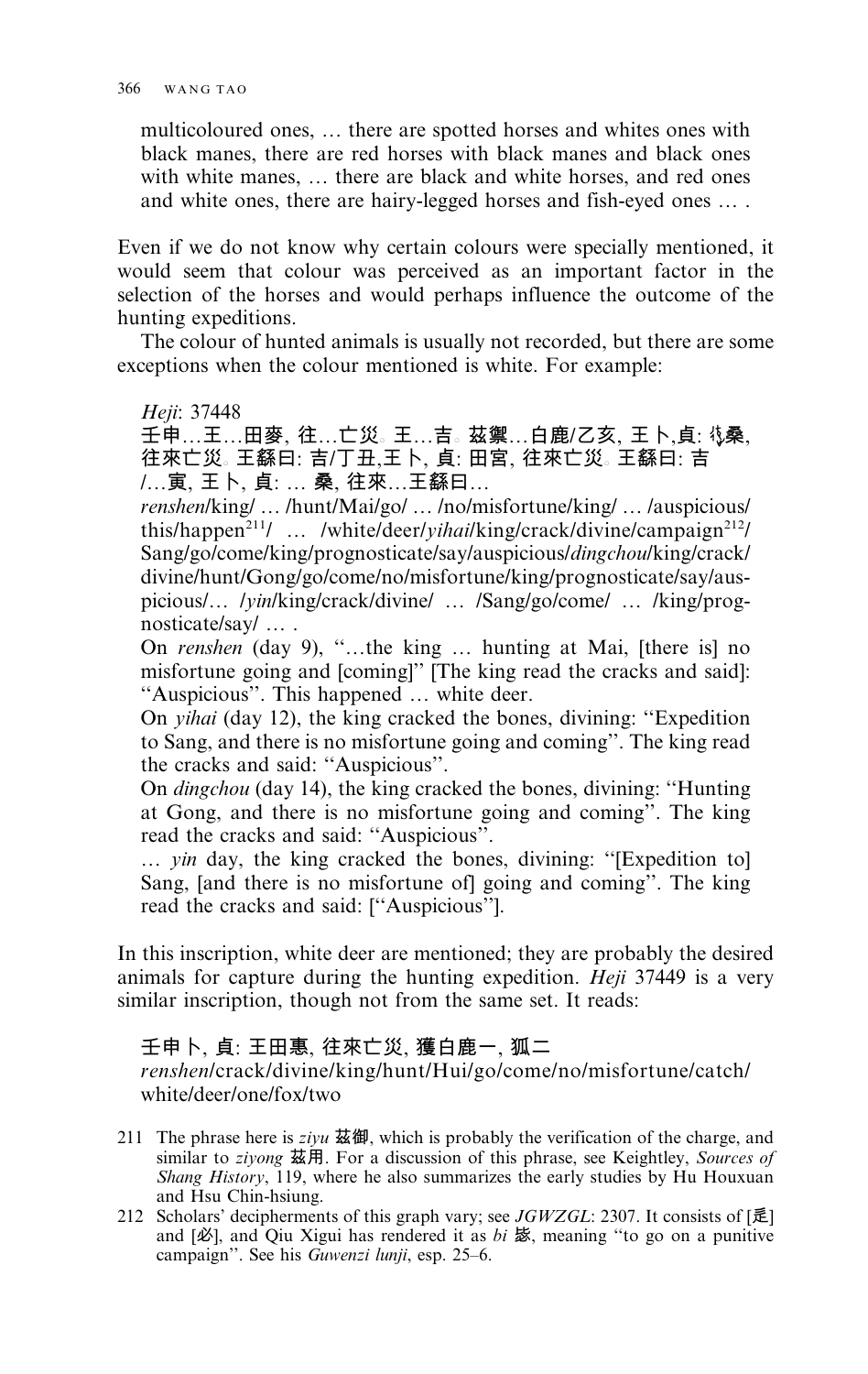Cracking made on *renshen* (day 9), divining: "The king hunts at Hui, there is no misfortune coming and going, and catch one white deer and two oxes".

Other animals of white colour are also specially mentioned in this divination: see:

#### Heji: 37499

…王卜、貞: …惠,往來亡災, 獲…麋二, 白狐一

... /king/crack/divine/ ... /Hui/go/come/no/misfortune/catch/ ... /riverdeer/two/white/fox/one

... the king cracked the bones, divining: " ... at Hui, there is no misfortune coming and going; and catch ... two river-deer and one white fox".

As in the later periods, hunting itself probably served as a sort of state ritual in the Shang dynasty and played an important part in the process of state formation.<sup>213</sup> In these cases, the deer, foxes and other animals caught in the hunting were considered special, perhaps owing to their auspicious colour, and they were likely to be used in sacrifice.

If a caught animal was unusual, on account either of its appearance or its rarity, its significance could be even greater. A number of inscriptions record how a larger wild animal  $(\mathcal{H}$ , rhinoceros or buffalo<sup>214</sup>) was caught in hunting expeditions, and on one or two occasions the animal was described as white.

Yicun: 517215 辛巳、王俎武丁、义…麓、獲白兕、丁酉…

xinsi/king/meat-offering<sup>216</sup>/Wu Ding/X<sup>217</sup>/ ... /mountain-foot/catch/ white/buffalo /dingyou/ ...

On *xinsi* (day 18), the king performed the meat-offering to Wu Ding, and of X-sacrifice at the foot of the hill; a white buffalo was caught; on *dingyou* (day  $34$ ) ...

- 213 See Magnus Fiskesjo, "Rising from blood-stained fields: royal hunting and state formation in Shang China", Bulletin of the Museum of Far Eastern Antiquities 73 (2001), 48–192. M. L. Lewis also discusses the role of hunting in early Chinese history; see his Sanctioned Violence, esp. 18-22.
- 214 It is usually understood as "rhinoceros", but J. A. Lefeuvre has recently argued that it should be a wild buffalo; see J. A. Lefeuvre, "Rhinoceros and wild buffaloes" north of the Yellow River at the end of the Shang dynasty", Monumenta Serica 39  $(1990 - 91), 131 - 57.$
- 215 Yincun is an abbreviation for Shang Chengzuo's 商承祚 Yinqi yicun 殷契佚存 (Nanjing: Jinling daxue, 1933).
- 216 This character can be read as zu 俎 or yi 宜, meaning "meat-offering"; see JGWZGL: 3279, 3280.
- 217 The meaning of this graph is uncertain. It looks very close to another character found in OBI, which Yu Xingwu reads as  $fu \n$ , meaning to pray to avert evil; see Yu Xingwu, Jiaguwenzi shilin, 26.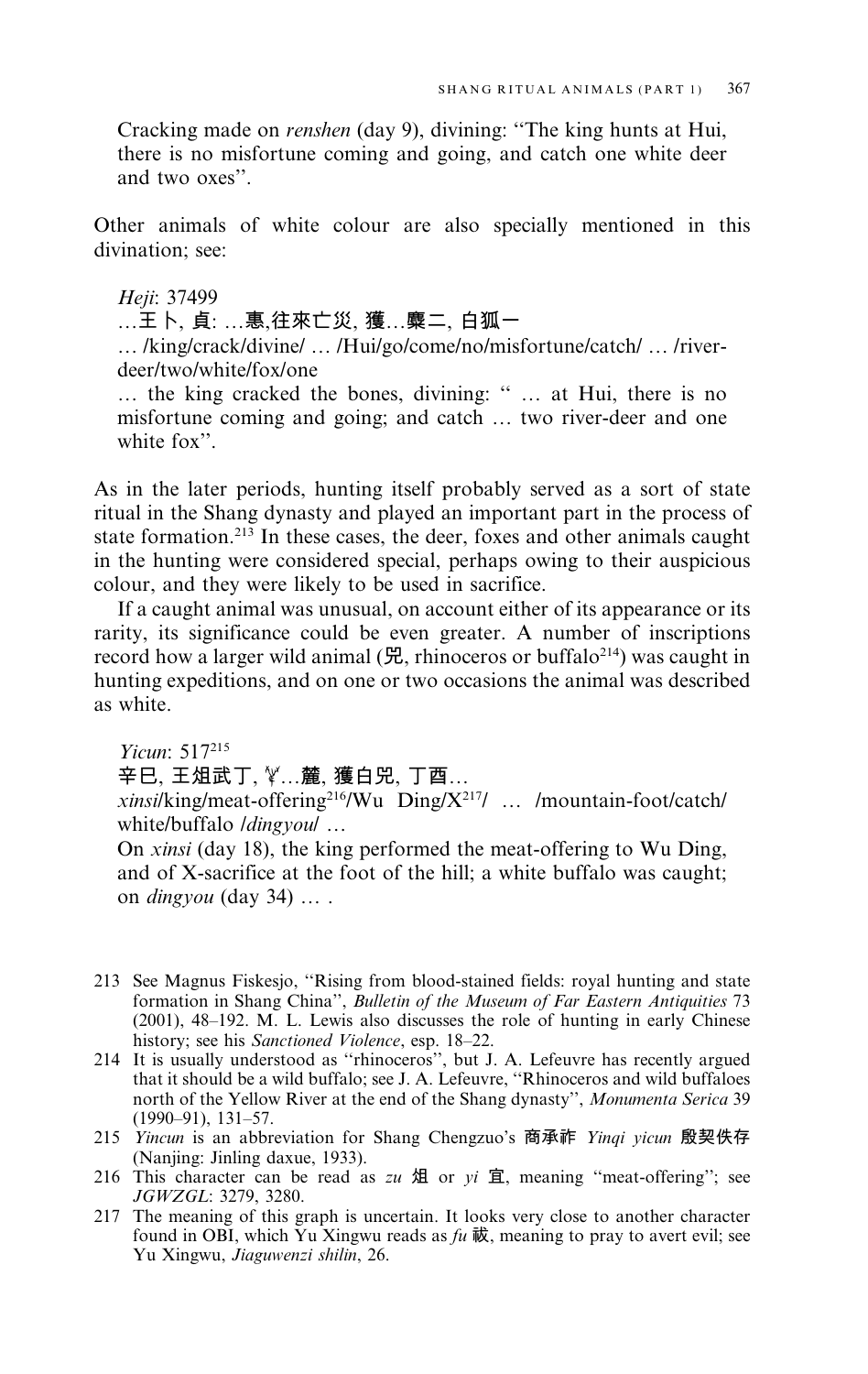This is a piece of rib bone beautifully carved on one side with a two-eved taotie motif, and an inscription on its other side. White buffalo were frequently hunted by the Shang kings. A similar inscription was found on a large animal head excavated in a pit at the north of Xiaotun village during the third excavation session by the Academia Sinica. The inscription reads:

### Heji: 37398

…于倪麓獲白兕…鹈于…在二月, 惟王十祀, 肜日, 王來佂盂方伯

... /at/Ni?/mountain-foot/catch/white/buffalo<sup>218</sup>/ ... /blessing-rite<sup>219</sup>/to/ ... /in/second/month/wei/king/ten/year/rong-rite/day/king/come/ attack/Yu Fang/chief

... at the foot of Mt Ni, a white buffalo was caught ... the blessing-rite was performed to ... . In the second month, the tenth year of the king's reign, the day of *rong*-rite, the king came to attack the chief of Yu Fang.

It is worth pointing out that the inscriptions are not divinatory in nature, but are proper records of actual events, recording the place and time. This type of record became commonplace on ritual bronzes in the final stage of the Yinxu period. There is an important long inscription (see below) that belongs to this category. It is an inscription of the Huang-group, and records warfare between the Shang and one of the northern tribes:

Heji: 36481

…小臣牆比伐,擒危美…二十人四…馘千五百七十,《一百…丙車二 丙、俿一百八十三、函五十、矢…侑白麟于大乙、用翁白印…于祖乙、用 美于祖丁, 馋曰京錫...

... /small/minister/Qiang/ally/campaign/capture/Wei Mei/ ... /twenty/ people/four/head/thousand/five-hundred/seventy-ten/captured-tribesmen(?)<sup>220</sup>/one-hundred/ ... *lbing/chariot/two/bing/crossbow/one-hun*dred/eighty-three/quiver/fifty/arrow/ ... /sacrifice/white/unicorn<sup>221</sup>/to/ Da Yi/use/bird?<sup>222</sup>/white/Yin/.../to/Zu Yi/use/Mei/to/Zu Ding/X<sup>223</sup>/ say/Jing/reward/...

"... the Lesser Minister Qiang was an ally in the campaign, we captured Wei Mei ... 24 men ... and 1,570 victim heads, and 100 (or more) prisoners of war ... two chariots, and 183 crossbows, and 50 quivers, ... arrows ... We made sacrifice of a white unicorn (?) to Da Yi; and made sacrifice of Chief Yin and X ... to Grandfather Yi; and made sacrifice of Mei himself to Grandfather Ding. X said that Jing should be rewarded "

- 221 Dong Zuobin 董作賓, "Huo bai lin jie" 獲白麟解, Xueshu lunzhu, 217-83. also Qu Wanli's 屈萬里 transcription and notes of it in the Jiabian: 3939.
- 222 An undeciphered character, probably a name for birds.
- 223 An undeciphered character, probably a personal name.

<sup>218</sup> See Qu Wanli's transcription and notes of this inscription in the Jiabian: 3939.

<sup>219</sup> Cf. n. 163.

<sup>220</sup> This is an undeciphered character, probably referring to some tribemen captured in war.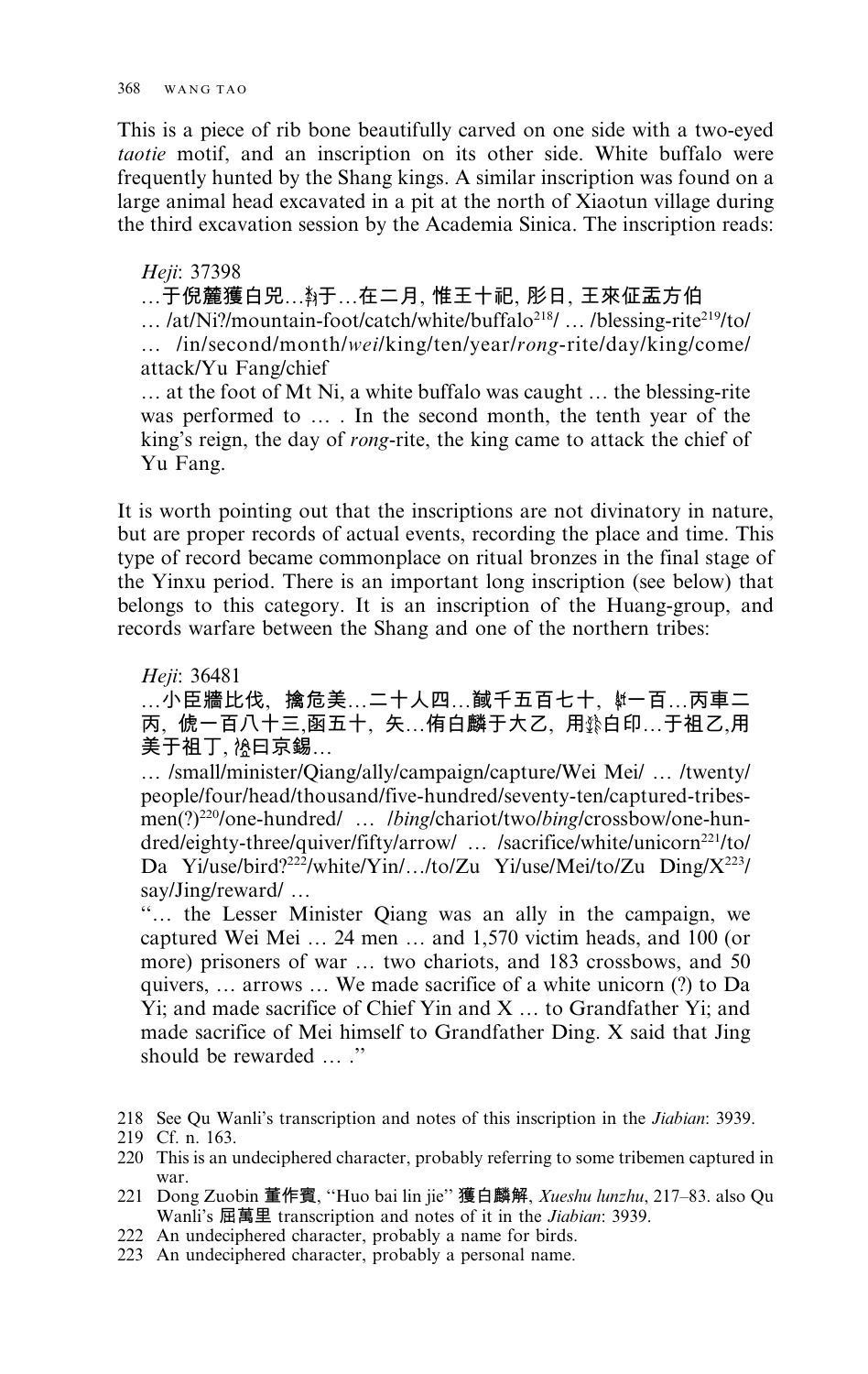This inscription is a record of an important event. According to the inscription, the Shang won a great victory over their enemy, capturing Wei Mei, the chief of the enemy tribe, and obtaining many weapons and prisoners. At the victory celebrations the Shang sacrificed *bailin* 白麟, probably a unicorn of white colour, to their ancestor Da Yi. The captured chiefs of the enemy tribes were also used in sacrifice to Zu Ding. In Chinese tradition, the unicorn is a rare mythical beast and consequently carries great significance. But the interpretation offered here is very tentative, as the character *bai* can be rendered differently; it is also read as *bo*  $\hat{H}$ . meaning "chief".<sup>224</sup> The account in this inscription is very similar to a chapter found in the *Yi Zhoushu* 逸周書 ("Shifupian 世俘篇"), which describes how the Zhou people vanguished the Shang capital, triumphed, recorded all the victims, made human sacrifice at their ancestor temple, and sacrificed many ritual animals to the altar of earth and other spirits.<sup>225</sup>

Finally, in the Huang-group inscriptions, when the colour of ritual animals is mentioned in the context of ancestral sacrifice, in particular the beng 祊 ritual, it is similar to those seen in the He- and Wuming-groups. We know from OBI that, in the late Yinxu period, rituals and sacrifice at the Shang court had become more routine and followed a regular pattern in which the ancestral rites were performed at certain ancestral temples according to the 60-day ritual cycle. However, in divination, the number, combination and colour of ritual animals remained an important topic. For example:

# Heji: 35828 丙戌卜, 貞: 武丁祊, 其牢。茲用/癸巳卜, 貞: 祖甲祊, 其牢。用 /惠騂牛。用

 $bingxulcrack/divine/Wu$  Ding/beng-rite<sup>226</sup>/gi/penned-ox/this/use/guisi/ crack/divine/Zu Jia/beng-rite/qi/penned-ox/use/hui/red-yellow-ox/use Cracking made on bingxu (day 23), divining: "In performing the bengrite to Wu Ding, we will perhaps sacrifice penned oxen". This is used. Cracking made on *guisi* (day 30), divining: "In performing the *beng*rite to Grandfather Jia, we will perhaps sacrifice penned oxen". Used. It should be oxen of red-yellow colour. Used.

- 224 See Hu Huoxuan 胡厚宣, "Zhongguo nuli shehui de renxun he rensheng 中國奴隸 社會的人殉和人牲", Wenwu, 1974, 63, where he read balin as Bo Lin 伯麟 "Chief  $Lin$ ".
- 225 Zhu Youzeng 朱右曾, in Yi Zhoushu jixun jiaoshi 逸周書集訓校釋, juan 4, ed. Huang Qing jingjie xubian 皇清經解續編, 5–9. For a modern commentary on the text, trump wing many that the contraction of the contribution of the contribution of the Gu Jiegang 顧頡剛, "Yi Zhoushu Shifupian jiaozhu, xieding yu pinglun" 逸周書<br>世俘篇校註寫定與評論, Wenshi 文史 2 (1964), 1–41. See also Edward Shaughnessy, "New' evidence on the Zhou conquest" in his Before Confucius: Studies in the Creation of the Chinese Classics (Albany, NY: SUNY Press, 1997), 31-68.
- 226 The character is written as a square or a circle in OBI. Many scholars read it as ding  $\overline{J}$ , fang  $\overline{B}$ , or tang  $\stackrel{\text{def}}{=}$ ; see JGWZGL: 2179. But I have followed Yang Shuda's 楊樹達 decipherment which argues that it should be rendered as beng 祊, referring to a kind of indoor ritual; see See Yang Shuda, Jiweiju jiawen shuo 積微居甲文說 (Beijing: Zhongguo kexue chubanshe, 1954), 26–8.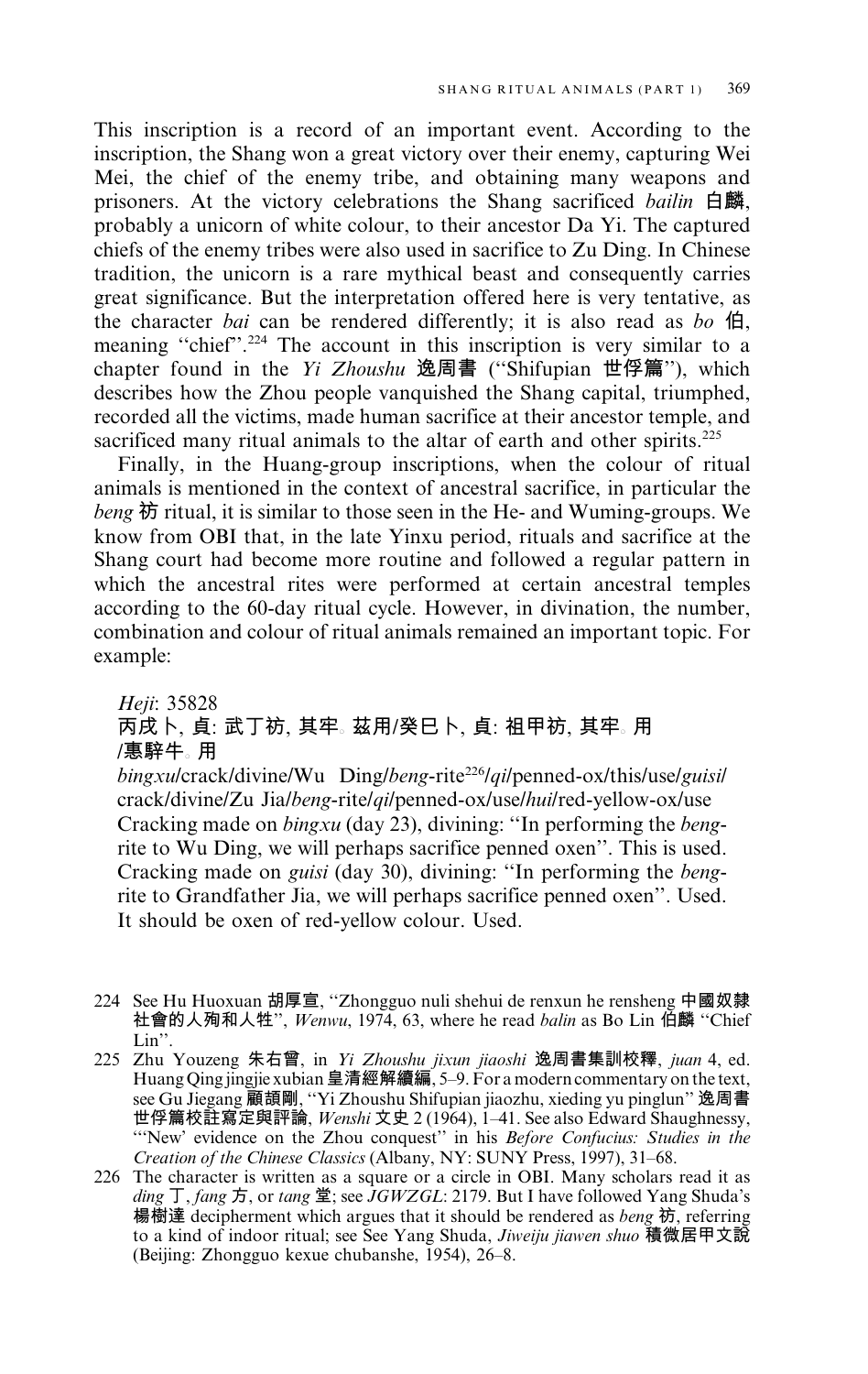The *beng*-rite probably refers to a special ritual space where the ancestral cult took place, or to the ritual itself being performed inside the temple in a particular area such as the entrance or a sanctuary. In the Huang-group, the *beng*-rite is regularly performed to ancestors such as Wu Ding, Wu Yi, Zu Yi and Kang Zu Ding, $227$  and in these rites the diviners proposed the red-yellow oxen as the most desirable sacrifice.<sup>228</sup> In a recent paper, Liu Huan argues that the inscription does not refer to a ritual, but to putting the ritual animals in the temple before they are sacrificed.<sup>229</sup>

The majority of OBI examples are fragmentary; it is therefore particularly helpful to find inscriptions that have survived in comparatively good condition. This allows us to examine more closely the interrelationship between the divinatory charges. *Heji*: 35818 and 35931 are two similar records found on large turtle plastrons, though they date from different periods. A translation of one of them follows.

Heji: 35931

甲戌卜, 貞: 武乙宗, 其牢/其牢, 又一牛/惠… 茲…/惠勿牛/惠… /惠勿 牛/丙子卜, 貞: 武丁祊,其牢/其牢, 又一牛/其牢, 又一牛. 茲用/惠騂牛/ 惠勿牛/癸巳卜, 貞: 祖甲祊, 其牢/其牢, 又一牛/惠騂牛/惠勿牛/惠騂牛/ 惠勿牛. 茲用/甲午卜, 貞: 武乙宗/祊, 其牢/其牢, 又一牛. 茲用/癸卯 卜…/其牢,又一牛.茲用/惠騂牛/惠勿牛/惠騂牛/惠勿牛.茲用/甲辰 卜…宗,祊…茲…/其牢,又一牛/…貞…祊,其…/其牢,又一牛/[惠 ] 騂牛/惠勿牛. 茲用/…卜, 貞: …祊…牢…用/其牢, 又一牛/[惠]騂牛/惠 勿牛

jiaxu/crack/divine/Wu Yi/temple/qi/penned-ox/qi/penned-ox/have/ one/ox/*huil ... /this /... /hui/m*ulticolour-ox/*huil ... /hui/m*ulticolourox/bingzi/crack/divine/Wu Ding/beng-rite/qi/penned-ox/qi/penned-ox/ have/one/ox/*qi*/penned-ox/have/one/ox/this/use/*hui*/red-yellow-ox/*hui*/ multicolour-ox/g*uisi*/crack/divine/Zu Jia/*beng-*rite/*qi*/penned-ox/*qi*/ penned-ox/have/one/ox/*hui*/red-yellow-ox/*hui*/multicolour-ox

*huil* red-yellow-ox*lhuil* multicolour-ox/this/use/*jiawul* crack/divine/Wu Yi/temple/*beng-*rite/*qi*/penned-ox/*qi*/penned-ox/have/one/ox/this/use g*uimaol* . . .*lqil* penned-ox/have/one/ox/this/use/*hui*/red-yellow-ox hui/multicolour-ox/hui/red-yellow-ox/hui/multicolour-ox/this/use jiachen/crack/ ... /temple/beng-rite/ ... /this.../qi/penned-ox/have/ one/ox/.../divine/beng-rite/qi/.../qi/penned-ox/have/one/ox/[hui]redyellow-ox *huil*multicolour-ox/this/use/.../crack/divine/.../*beng-*rite/.../ penned-ox/use qi/penned-ox/have/one/ox/[hui]red-yellow-ox/hui/multicolour-ox

Cracking made on *jiaxui* (day 11), divining: "At the temple for Wu Yi, we will perhaps sacrifice penned oxen".

- 227 For a further discussion on the dating of the inscriptions related to the *beng*-rite, see Chang Yuzhi, Zhouji zhidu, 312-43.
- 228 Many inscriptions have similar content; for example, *Heji*: 35829, 36003 and 35965.
- 229 Liu Huan, Jiagu zhengshi, 220–26.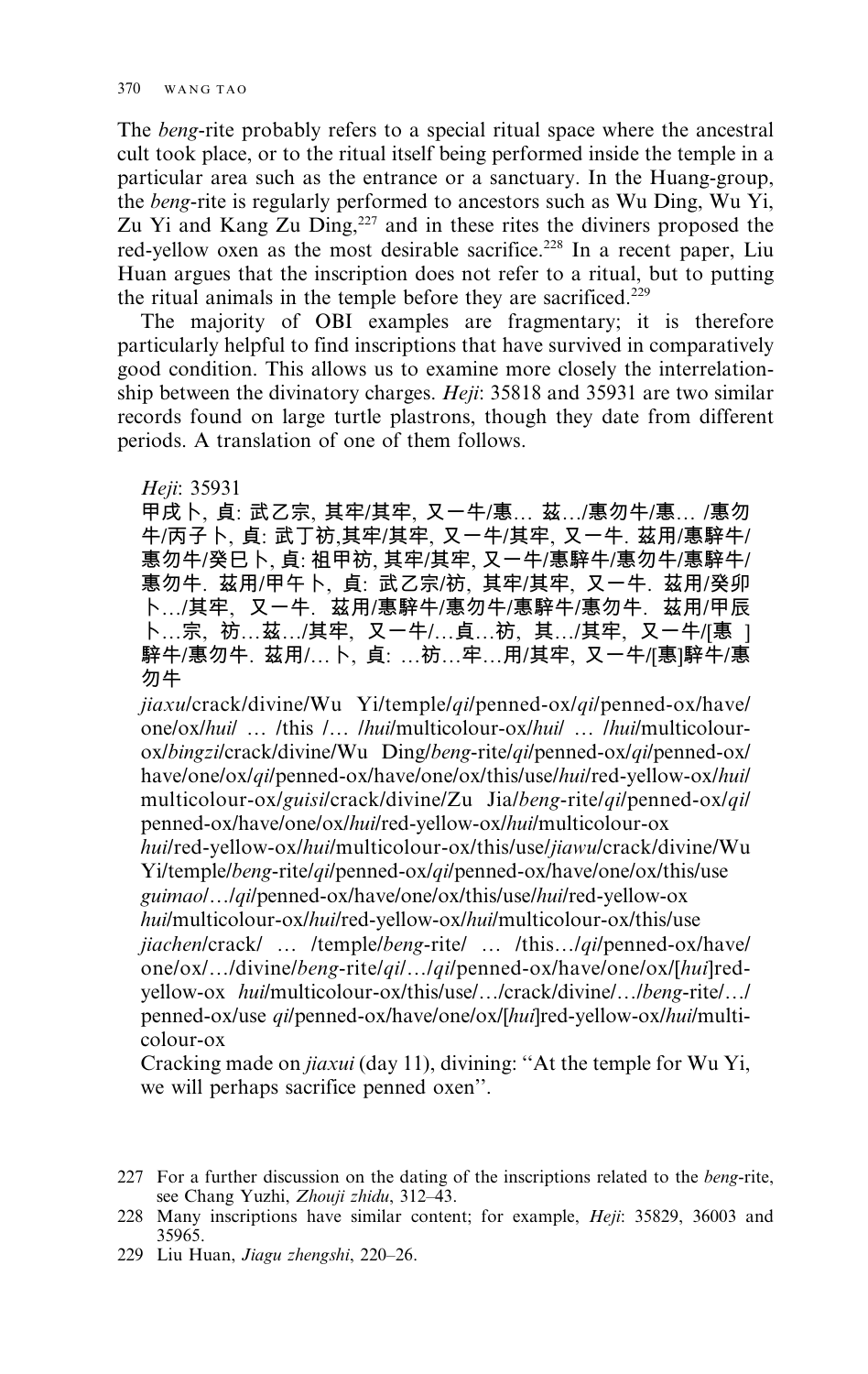We will perhaps sacrifice penned oxen, and additionally of another  $\alpha x$ 

It should be ... this ...

It should be a multicoloured ox

It should be  $\ldots$ 

It should be a multicoloured ox.

Cracking made on *bingzi* (day 13), divining: "In performing the *beng*rite to Wu Ding, we will perhaps sacrifice penned oxen".

We will perhaps sacrifice penned oxen, and additionally of another  $\alpha x$ 

We will perhaps sacrifice penned oxen, and additionally of another ox. This is used.

It should be an ox of red-yellow colour.

It should be a multicoloured ox.

Cracking made on *guisi* (day 30), divining: "In performing the *beng*rite to Grandfather Jia, we will perhaps sacrifice penned oxen".

We will perhaps sacrifice penned oxen, and additionally of another  $OX$ .

It should be an ox of red-yellow colour.

It should be a multicoloured ox.

It should be an ox of red-vellow colour.

It should be a multicoloured ox. This is used.

Cracking made on jiawu (day 31), divining: "At the temple of Wu Yi,

in performing the *beng*-rite, we will perhaps sacrifice penned oxen". We will perhaps sacrifice penned oxen, and additionally of another  $\alpha$  This is used

... guimao (day 40) ...

We will perhaps sacrifice penned oxen, and additionally of another ox. This is used.

It should be an ox of red-yellow colour.

It should be a multicoloured ox.

It should be an ox of red-yellow colour.

It should be a multicoloured ox. This is used.

Cracking made on jiachen (day 41) ... at the temple of ... the beng-rite ... this ...

"We will perhaps sacrifice penned oxen, and additionally of another  $\alpha x$ ".

... divining: "In performing the *beng*-rite... perhaps ...".

We will perhaps sacrifice penned oxen, and additionally of another  $\alpha x$ .

It should be an ox of red-vellow colour.

It should be a multicoloured ox. This is used.

Cracking made on ... divining: "...in performing the beng-rite ... penned oxen". [This is] used.

"We will perhaps sacrifice penned oxen, and additionally of another  $\alpha x$ "

[It should be] an ox of red-yellow colour.

It should be a multicoloured ox